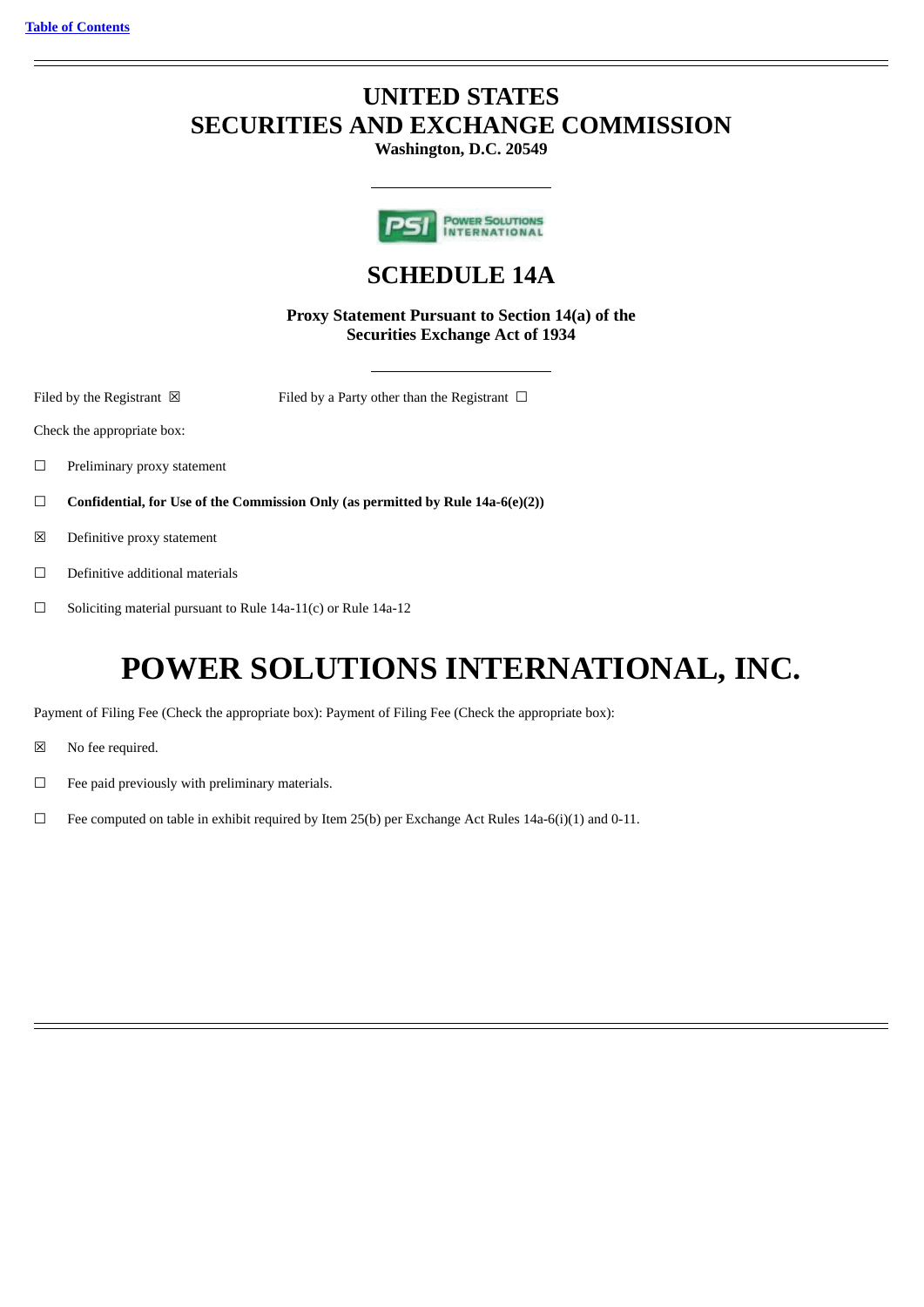

**Power Solutions International, Inc.**

**201 Mittel Drive Wood Dale, Illinois 60191**

Dear Fellow Stockholders:

May 31, 2022

On behalf of the Board of Directors and management, we cordially invite you to attend the 2022 Annual Meeting of Stockholders of Power Solutions International, Inc. (the "Company") on Thursday, July 14, 2022, at 8:00 a.m. (Central Daylight Time) (the "Annual Meeting"). To support the health and well-being of our employees, Board of Directors, stockholders and other meeting participants, and to facilitate broad stockholder attendance and provide a consistent experience to all stockholders, regardless of location, the Annual Meeting will once again be virtual. You will be able to attend the Annual Meeting online, vote your shares electronically, and submit your questions during the Annual Meeting by visiting

www.virtualshareholdermeeting.com/PSIX2022 and entering your control number. **You will not be able to attend the Annual Meeting in person.**

The proxy statement relates to 2021 performance and compensation, which were affected by the coronavirus ("COVID-19") pandemic, supply chain challenges, inflationary cost pressures, and significantly higher legal costs due to the Company's obligation to indemnify certain former officers and employees, among other factors. The Board of Directors and management continues to execute against the Company's business objectives and has implemented certain actions to position the Company for improved financial results in the future. Details about the business to be conducted at the Annual Meeting and other information can be found in the attached Notice of Annual Meeting of Stockholders and Proxy Statement. As a stockholder of record, you will be asked to vote on four proposals.

Whether or not you plan to virtually attend the Annual Meeting, your vote is important. After reading the attached Notice of Annual Meeting of Stockholders and Proxy Statement, please submit your proxy or voting instructions promptly. We encourage you to vote your shares prior to the Annual Meeting.

On behalf of the Board of Directors and the management team, thank you for your continued support and interest in Power Solutions International, Inc.

Sincerely,

/s/ Fabrizio Mozzi

Fabrizio Mozzi Chairman of the Board of Directors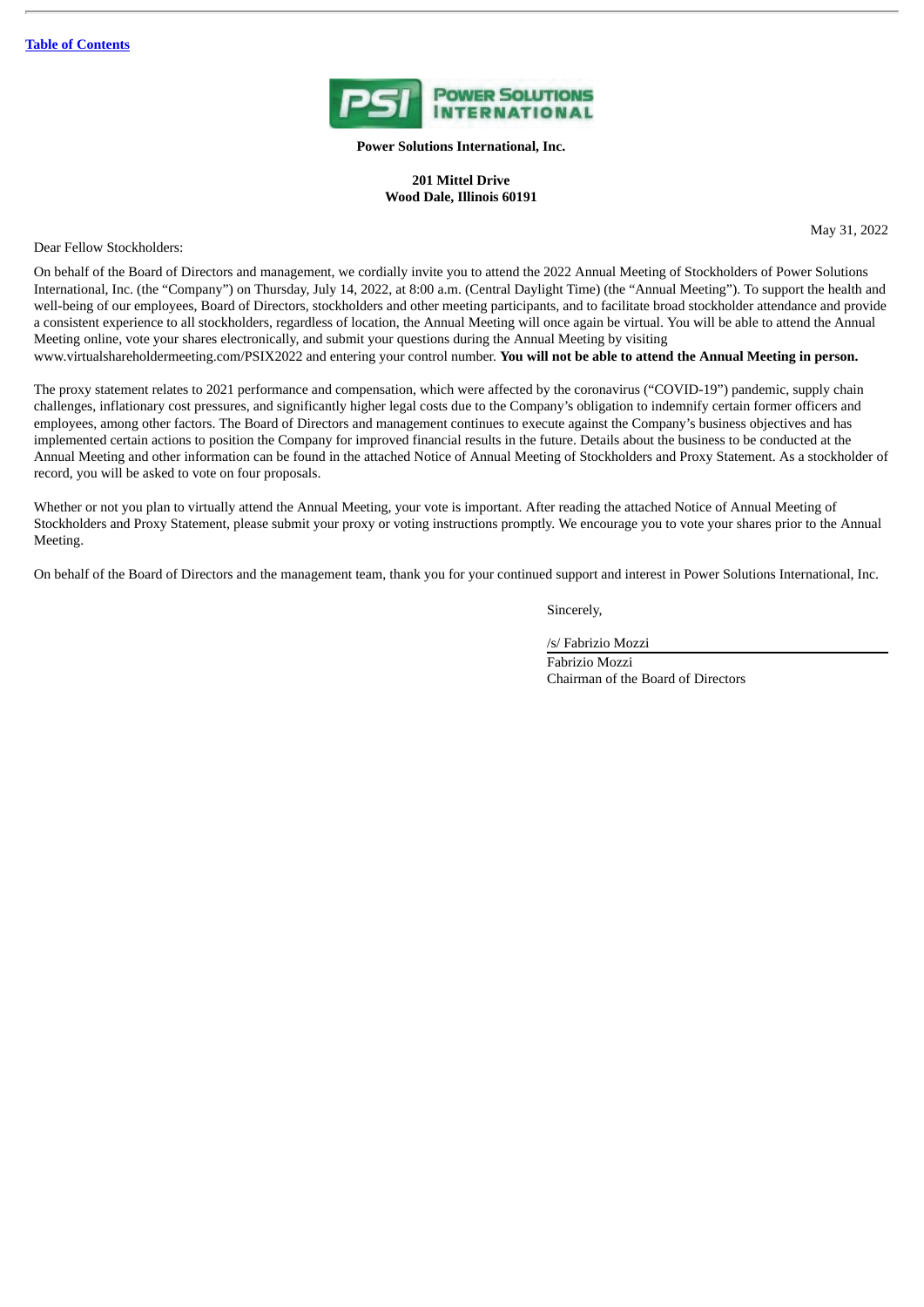

**Power Solutions International, Inc.**

## **201 Mittel Drive Wood Dale, Illinois 60191**

## **NOTICE OF ANNUAL MEETING OF STOCKHOLDERS To Be Held on July 14, 2022**

To the Stockholders of Power Solutions International, Inc.:

The 2022 Annual Meeting of Stockholders (the "Annual Meeting") of Power Solutions International, Inc., a Delaware corporation (the "Company") will be held on Thursday, July 14, 2022, at 8:00 a.m. (Central Daylight Time). To support the health and well-being of our employees, Board of Directors, stockholders and other meeting participants, and to facilitate broad stockholder attendance and provide a consistent experience to all stockholders, regardless of location, the Annual Meeting will once again be virtual. You will be able to attend the Annual Meeting online, vote your shares electronically, and submit your questions during the Annual Meeting by visiting http://www.virtualshareholdermeeting.com/PSIX2022 and entering your control number.

The Annual Meeting will be held for the following purposes:

- 1. To elect the seven directors as set forth herein to serve until the 2023 annual meeting of stockholders or until their respective successors are elected or appointed;
- 2. To ratify the appointment of BDO USA, LLP as the Company's independent registered public accounting firm for the fiscal year ending December 31, 2022;
- 3. To approve, in a non-binding advisory vote, the compensation of the Company's named executive officers as set forth herein;
- 4. To approve the amendment and restatement of the Power Solutions International, Inc. 2012 Incentive Compensation Plan (the "Prior Plan"), to, among other things, extend the expiration date; and
- 5. To transact any other business that properly comes before the Annual Meeting and any adjournment or postponement thereof.

These items of business, including the nominees for director, are more fully described in the proxy statement (the "proxy statement") accompanying this notice.

The Board of Directors has fixed the close of business on May 16, 2022, as the record date for determining the stockholders entitled to receive notice of and to vote at the Annual Meeting and any adjournment or postponement thereof. Stockholders who hold shares in street name may vote through their brokers, banks or other nominees.

The Company is pleased to take advantage of the Securities and Exchange Commission (the "SEC") rules that allow issuers to furnish proxy materials to stockholders via the Internet. On or about May 31, 2022, the Company will mail to its stockholders a notice containing instructions on how to access the proxy materials and vote on the matters described above. In addition, the notice will include instructions on how you can request a paper copy of the proxy materials.

Regardless of the number of shares you own and whether you plan to virtually attend the Annual Meeting, please vote. All stockholders of record can vote (i) over the Internet by accessing the Internet website specified on the enclosed proxy card or voting instruction form and following the instructions provided to you, (ii) by calling the toll-free telephone number specified on the enclosed proxy card or voting instruction form and following the instructions when prompted, (iii) by written proxy by signing and dating the enclosed proxy card and returning it,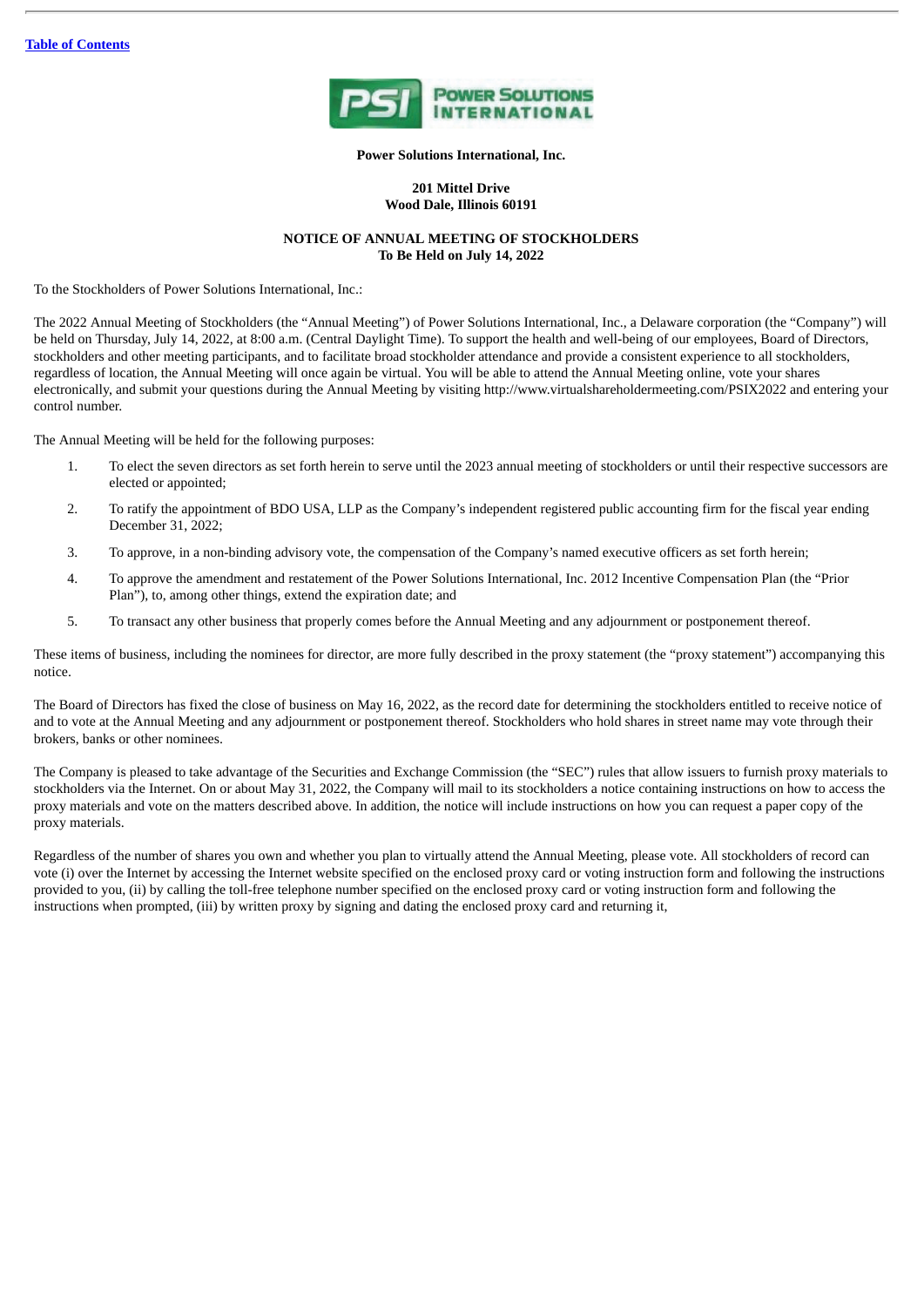or (iv) by attending the Annual Meeting over the Internet, as described in the materials accompanying this notice. If you submit your proxy and then decide to virtually attend the Annual Meeting to vote your shares electronically, you may still do so. Your proxy is revocable in accordance with the procedures set forth in the proxy statement.

The Company encourages you to receive all proxy materials in the future electronically to help it save printing costs and postage fees, as well as natural resources in producing and distributing these materials. If you wish to receive these materials electronically in the future, please follow **the instructions on the proxy card or voting instruction form.**

By Order of the Board of Directors,

/s/ Fabrizio Mozzi

Fabrizio Mozzi Chairman of the Board of Directors May 31, 2022

#### **IMPORTANT NOTICE REGARDING THE AVAILABILITY OF PROXY MATERIALS FOR THE ANNUAL MEETING OF STOCKHOLDERS TO BE HELD ON JULY 14, 2022**

This Notice of Annual Meeting, Proxy Statement and the Company's 2021 Annual Report on Form 10-K are available at **www.proxyvote.com. You will need your assigned control number to vote your shares.**

**Your control number can be found on your proxy card.**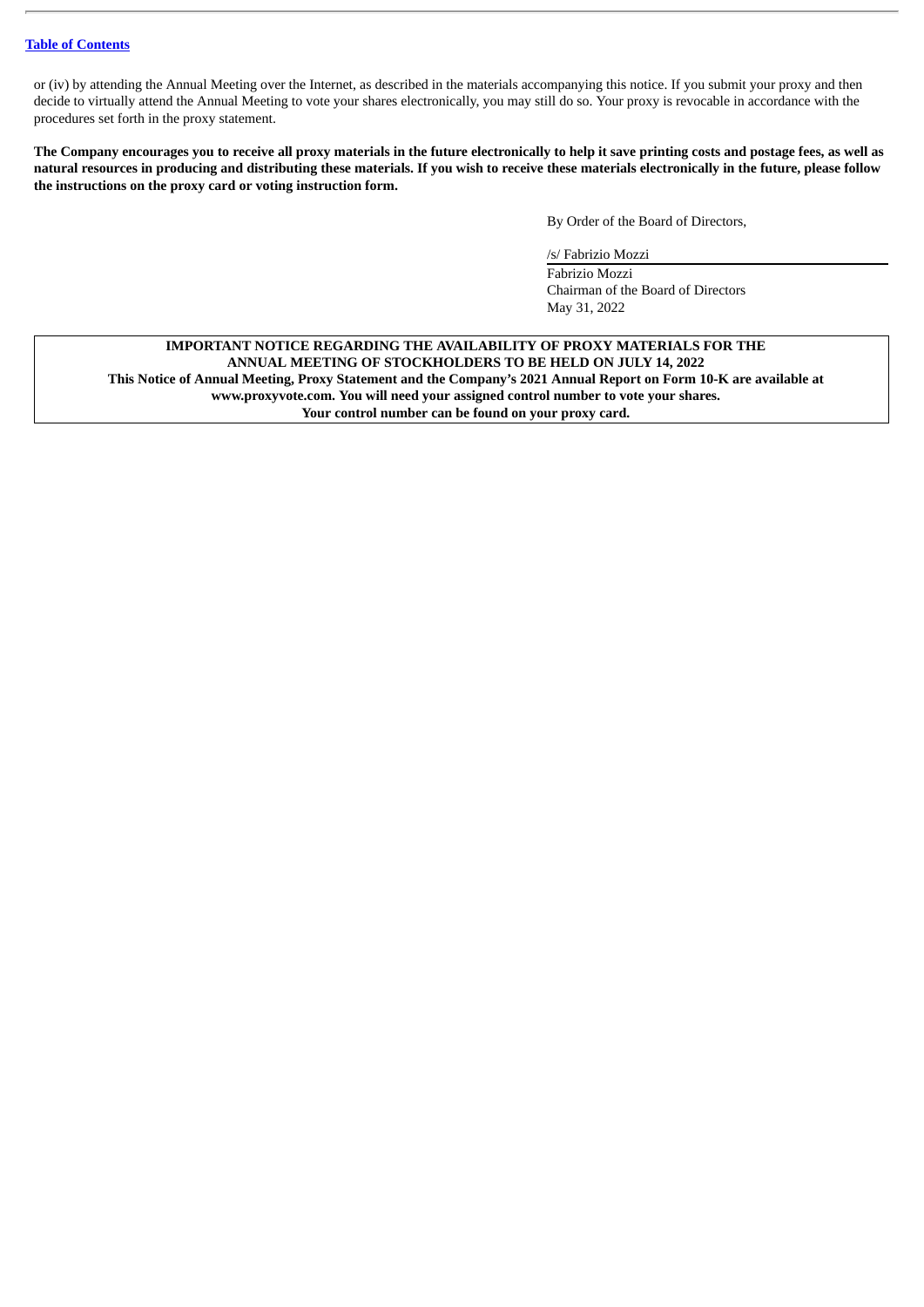|  |  | <b>Table of Contents</b> |
|--|--|--------------------------|
|  |  |                          |

 $\overline{r}$ 

## **TABLE OF CONTENTS**

<span id="page-4-0"></span>

| <b>QUESTIONS AND ANSWERS ABOUT THESE PROXY MATERIALS AND VOTING</b>                                 | 2                |
|-----------------------------------------------------------------------------------------------------|------------------|
| PROPOSAL 1 ELECTION OF DIRECTORS                                                                    | $\boldsymbol{7}$ |
| <b>DIRECTORS</b>                                                                                    | $\overline{7}$   |
| <b>EXECUTIVE OFFICERS</b>                                                                           | 11               |
| <b>BOARD OF DIRECTORS AND CORPORATE GOVERNANCE</b>                                                  | 13               |
| Director Independence and Controlled Company Exemption                                              | 13               |
| <b>Board Leadership Structure</b>                                                                   | 13               |
| Role of the Board in Risk Oversight                                                                 | 13               |
| <b>Meetings of the Board of Directors</b>                                                           | 14               |
| <b>Committees of the Board</b>                                                                      | 14               |
| <b>Audit Committee</b>                                                                              | 14               |
| <b>Compensation Committee</b>                                                                       | 15               |
| <b>Executive Committee</b>                                                                          | 16               |
| <b>Nominating Committee</b>                                                                         | 16               |
| <b>Director Nominations</b>                                                                         | 17               |
| <b>Stockholder Communications with the Board</b>                                                    | 18               |
| <b>Code of Business Conduct and Ethics</b>                                                          | 18               |
| Delinquent Section 16(a) Reports                                                                    | 18               |
| <b>Director Compensation</b>                                                                        | 19               |
| <b>EXECUTIVE COMPENSATION</b>                                                                       | 20               |
| <b>Executive Team Transition</b>                                                                    | 20               |
| <b>Summary Compensation Table</b>                                                                   | 21               |
| <b>Employment Agreements with Named Executive Officers</b>                                          | 22               |
| <b>Long-Term Incentive Plan</b>                                                                     | 23               |
| <b>Outstanding Equity Awards at 2021 Year-End</b>                                                   | 24               |
| Potential Payments Upon Termination or Change in Control                                            | 24               |
| <b>Hedging and Pledging Policy</b>                                                                  | 24               |
| <b>Clawback Policy</b>                                                                              | 25               |
| <b>SECURITY OWNERSHIP OF CERTAIN BENEFICIAL OWNERS AND MANAGEMENT</b>                               | 26               |
| PROPOSAL 2 RATIFICATION OF APPOINTMENT OF INDEPENDENT REGISTERED PUBLIC ACCOUNTING FIRM             | 28               |
| PROPOSAL 3 ADVISORY VOTE TO APPROVE THE COMPENSATION OF PSI'S NAMED EXECUTIVE OFFICERS AS SET FORTH |                  |
| <b>HEREIN</b>                                                                                       | 29               |
| PROPOSAL 4 TO APPROVE THE AMENDMENT AND RESTATEMENT OF THE POWER SOLUTIONS INTERNATIONAL, INC. 2012 |                  |
|                                                                                                     |                  |
| <b>INCENTIVE COMPENSATION PLAN, TO, AMONG OTHER THINGS, EXTEND THE EXPIRATION DATE</b>              | 30               |
| <b>Key Aspects of the Amended Plan</b>                                                              | $30\,$           |
| Description of the Amended Plan                                                                     | 31               |
| <b>New Plan Benefits</b>                                                                            | 38               |
| <b>Equity Compensation Plan Information Table</b>                                                   | 39               |
| <b>AUDIT-RELATED MATTERS</b>                                                                        | 40               |
| <b>Independent Registered Public Accounting Firm Fees</b>                                           | 40               |
| <b>Pre-Approval Policy and Procedures</b>                                                           | 40               |
| <b>Report of the Audit Committee</b>                                                                | 40               |
| RELATED PERSON POLICY AND TRANSACTIONS                                                              | 41               |
| <b>Related Person Transactions Policy and Procedures</b>                                            | 41               |
| <b>Related Person Transactions</b>                                                                  | 41               |
| <b>OTHER MATTERS</b>                                                                                | 43               |
| <b>Householding of Proxy Materials</b>                                                              | 43               |
| <b>Electronic Access to Proxy Statement and Annual Report</b>                                       | 43               |
| APPENDIX A: AMENDED AND RESTATED POWER SOLUTIONS INTERNATIONAL, INC. 2012 INCENTIVE COMPENSATION    |                  |
| <b>PLAN</b>                                                                                         | $A-1$            |

i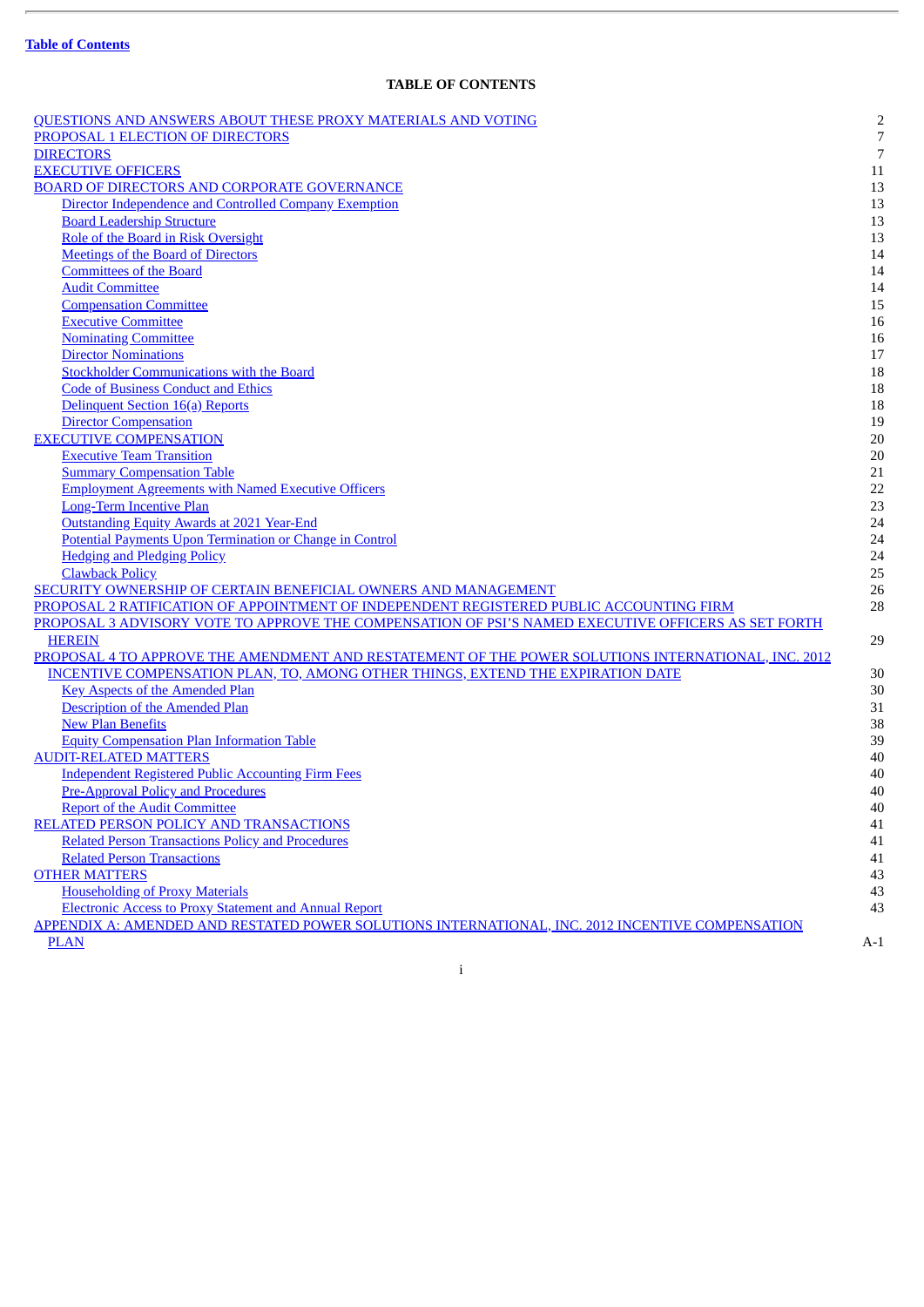

#### **Power Solutions International, Inc.**

## **201 Mittel Drive Wood Dale, Illinois 60191**

## **PROXY STATEMENT FOR THE 2022 ANNUAL MEETING OF STOCKHOLDERS**

## **To Be Held on July 14, 2022**

This proxy statement and enclosed proxy card are being furnished to stockholders of record as of the close of business on May 16, 2022 in connection with the solicitation by the Board of Directors (the "Board") of Power Solutions International, Inc., a Delaware corporation ("PSI" or the "Company"), of proxies for use in voting at the 2022 Annual Meeting of Stockholders (the "Annual Meeting") to be held on Thursday, July 14, 2022, at 8:00 a.m. (Central Daylight Time). To support the health and well-being of our employees, Board, stockholders and other meeting participants, and to facilitate broad stockholder attendance and provide a consistent experience to all stockholders, regardless of location, the Annual Meeting will once again be virtual. Stockholders may attend the Annual Meeting by visiting http://www.virtualshareholdermeeting.com/PSIX2022, or at any and all adjournments or postponements thereof, for the purposes stated in the Notice of Annual Meeting of Stockholders. You are receiving the proxy materials because the Board is seeking your permission (or proxy) to vote your shares at the Annual Meeting on your behalf. This proxy statement presents information that is intended to help you in reaching a decision on voting your shares of the Company's common stock, par value \$0.001 (the "Common Stock").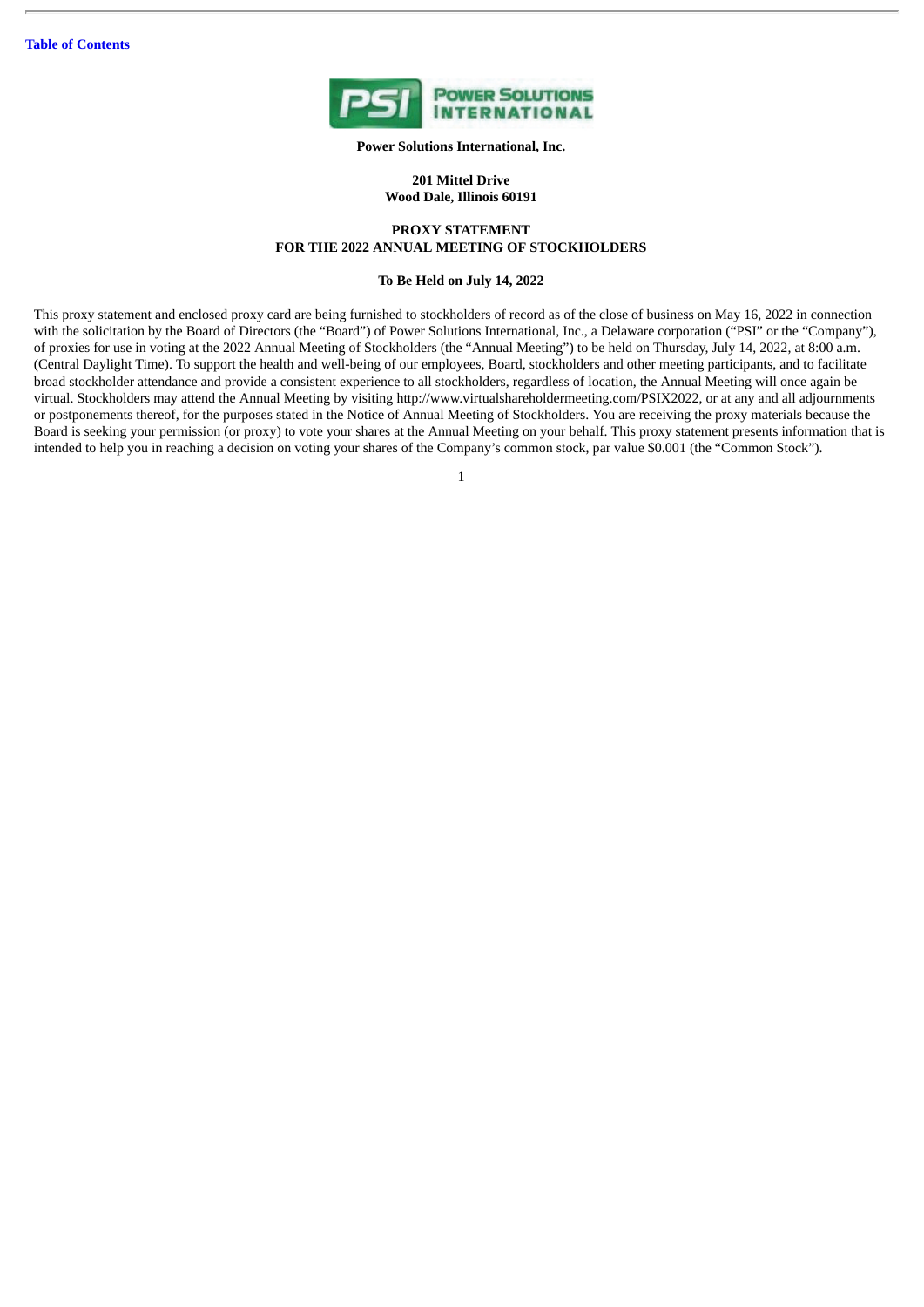## **QUESTIONS AND ANSWERS ABOUT THESE PROXY MATERIALS AND VOTING**

#### <span id="page-6-0"></span>**Why am I receiving these materials?**

The Company has sent you these proxy materials because its Board is soliciting your proxy to vote at the Annual Meeting, including at any adjournments or postponements of the meeting. You are invited to virtually attend the Annual Meeting to vote on the proposals described in this proxy statement. However, you do not need to attend the Annual Meeting to vote your shares. Instead, you may simply complete, sign and return the enclosed proxy card, or follow the instructions on your proxy card or voting instruction form to vote over the telephone or through the Internet.

#### **How do I attend the Annual Meeting?**

The Annual Meeting will be held virtually, on Thursday, July 14, 2022, at 8:00 a.m. (Central Daylight Time). To participate in the Annual Meeting visit www.virtualshareholdermeeting.com/PSIX2022 using your desktop or mobile device and enter the control number included on your proxy card. Information on how to vote virtually at the Annual Meeting is discussed below.

#### **Who can vote at the Annual Meeting?**

Only stockholders of record at the close of business on May 16, 2022, the record date for the Annual Meeting, will be entitled to vote at the Annual Meeting. As of May 16, 2022, there were 22,926,875 shares of Common Stock outstanding and entitled to vote. For ten days prior to the Annual Meeting, during normal business hours, a complete list of all stockholders on the record date will be available for examination by any stockholder at the Company's offices at 201 Mittel Drive, Wood Dale, Illinois 60191. The list of stockholders will also be available electronically at the Annual Meeting.

#### *Stockholder of Record: Shares Registered in Your Name*

If at the close of business on May 16, 2022, your shares were registered directly in your name with PSI's transfer agent, EQ Shareowner Services, then you are a stockholder of record. As a stockholder of record, you may vote virtually at the Annual Meeting or vote by proxy. Whether or not you plan to virtually attend the Annual Meeting, the Company urges you to fill out and return the enclosed proxy card or vote by proxy over the telephone or through the Internet as instructed below to ensure your vote is counted. You are encouraged to vote your shares prior to the Annual Meeting.

#### *Beneficial Owner: Shares Registered in the Name of a Broker or Bank*

If at the close of business on May 16, 2022, your shares were held in an account at a brokerage firm, bank, dealer or other similar organization, rather than in your own name, then you are the beneficial owner of shares held in "street name" and these proxy materials are being forwarded to you by that organization. The organization holding your account is considered to be the stockholder of record for purposes of voting at the Annual Meeting. As a beneficial owner, you have the right to direct your broker or other agent regarding how to vote the shares in your account. If you want to vote at the Annual Meeting, follow the instructions on the voting instruction form provided by your bank, brokerage firm, or dealer. If you do not submit voting instructions to your broker, your broker may still be permitted to vote your shares in certain cases. A broker non-vote occurs when a broker or other nominee holding shares for a beneficial owner does not vote on a particular proposal because the broker or nominee does not have discretionary voting power and has not received instructions from the beneficial owner.

#### **What am I voting on?**

There are four matters scheduled for a vote at the Annual Meeting:

1. To elect seven directors as set forth herein to serve until the 2023 annual meeting of stockholders or until their respective successors are elected or appointed;

 $\overline{2}$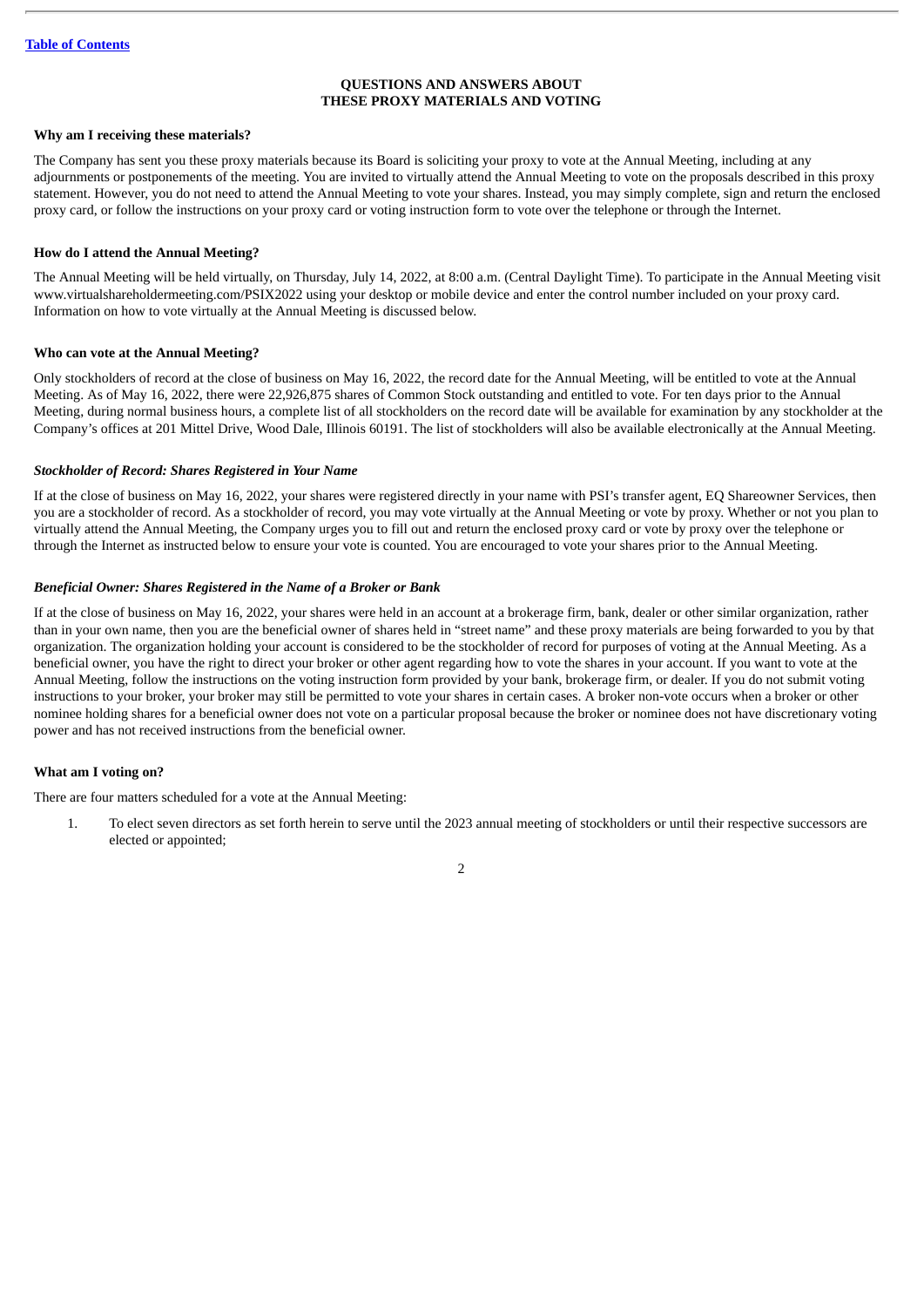- 2. To ratify the appointment of BDO USA, LLP as the Company's independent registered public accounting firm for the fiscal year ending December 31, 2022;
- 3. To approve, in a non-binding advisory vote, the compensation of the Company's named executive officers as set forth herein;
- 4. To approve the amendment and restatement of the Prior Plan (the "Amended Plan"), to, among other things, extend the expiration date; and
- 5. To transact any other business that properly comes before the Annual Meeting and any adjournment or postponement thereof.

## **What are the recommendations of our Board?**

Unless you give other instructions on your proxy card, or by telephone or on the Internet, the persons named as proxy holders on the proxy card will vote in accordance with the recommendations of the Board. The recommendation of the Board is set forth together with the description of each item in this proxy statement. In summary, the Board recommends a vote:

- FOR the election of the nominated slate of directors as set forth herein (see Proposal 1);
- FOR the ratification of the appointment of BDO USA, LLP as the Company's independent registered public accounting firm for the fiscal year ending December 31, 2022 (see Proposal 2);
- FOR the approval, on a non-binding advisory basis, of the compensation of the Company's named executive officers as set forth herein (see Proposal 3); and
- FOR the approval, of the Amended Plan to, among other things, extend the expiration date (see Proposal 4).

## **What if another matter is properly brought before the meeting?**

The Board knows of no other matters that will be presented for consideration at the Annual Meeting. If you have submitted a proxy and any other matter is properly presented at the meeting, your proxyholder (one of the individuals named on your proxy card) will vote your shares using his best judgment.

## **How do I vote?**

For Proposal 1, you may vote "For" or "Against," or abstain from voting for all the nominees to the Board. For Proposal 2, Proposal 3 and Proposal 4, you may vote "For" or "Against" or abstain from voting.

## *Stockholder of Record: Shares Registered in Your Name*

If you are a stockholder of record, you may vote through the virtual meeting platform at the Annual Meeting, vote by proxy using the enclosed proxy card, vote by proxy over the telephone or vote by proxy through the Internet. To vote at the Annual Meeting, stockholders of record will need the 16-digit control number included on your Notice of Internet Availability of Proxy Materials, proxy card or voting instruction form to log in to the virtual meeting platform at http://www.virtualshareholdermeeting.com/PSIX2022. Voting electronically online during the Annual Meeting will replace any previous votes. Whether or not you plan to attend the meeting virtually, we urge you to vote by proxy to ensure your vote is counted. You may still attend the meeting and vote virtually even if you have already voted by proxy.

The procedures for voting are as follows:

• To vote virtually, log-in to the Annual Meeting and cast your vote through the virtual meeting platform.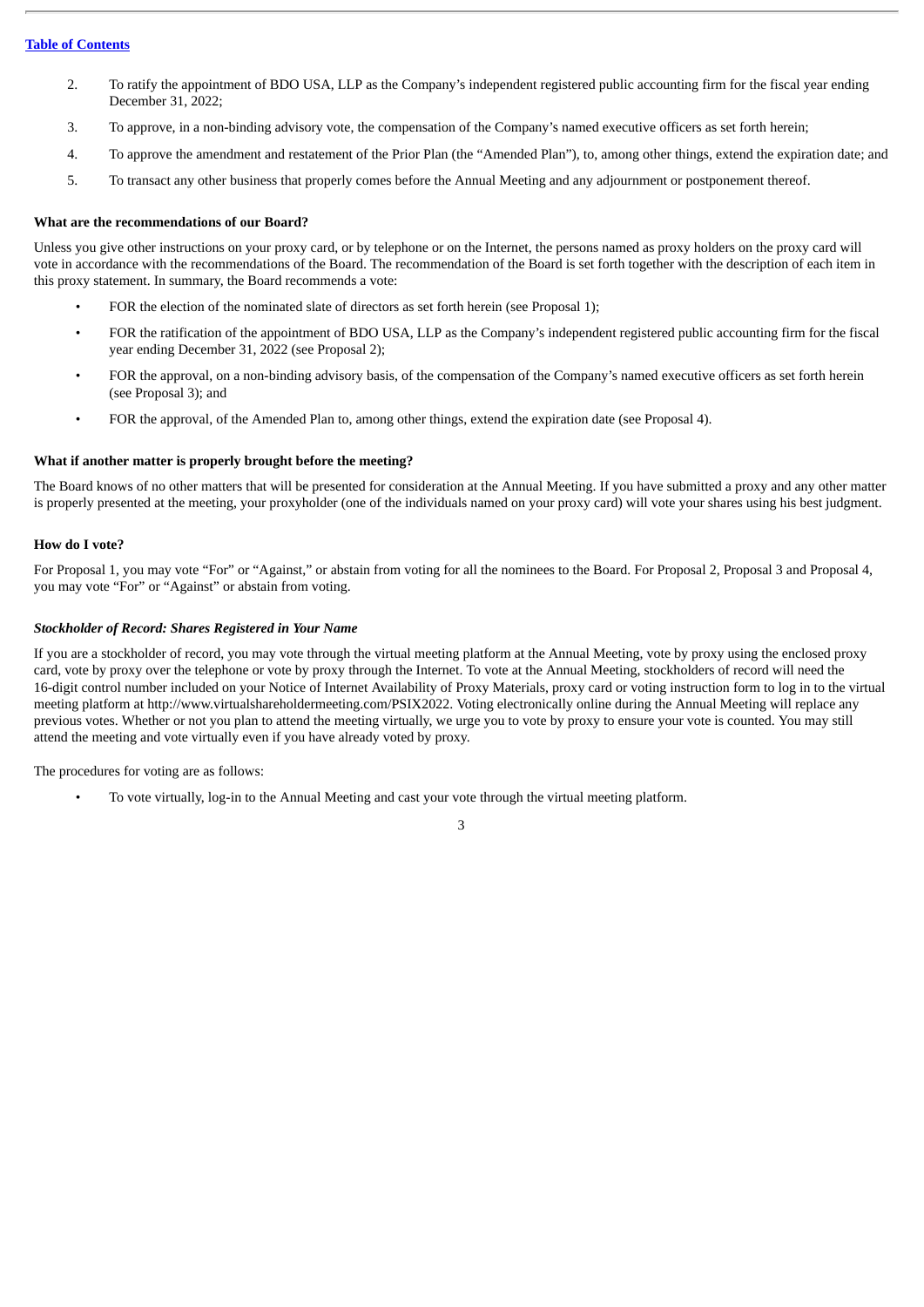- To vote using the proxy card, simply complete, sign and date the enclosed proxy card and return it promptly in the envelope provided. If you return your signed proxy card to the Company before the Annual Meeting, the Company will vote your shares as you direct.
- To vote by proxy over the telephone or the Internet, follow the instructions on the proxy card or voting instruction form you received. If voting by telephone or Internet prior to the Annual Meeting, your vote must be received by 11:59 p.m. Eastern Time on July 13, 2022 to be counted.

## *Beneficial Owner: Shares Registered in the Name of Broker or Bank*

If you are a beneficial owner of shares registered in the name of your broker, bank or other agent, you should have received a proxy card and voting instructions with these proxy materials from that organization rather than from the Company. Simply complete and mail the proxy card to ensure that your vote is counted. Alternatively, you may vote by telephone or through the Internet as instructed by your broker or bank. To vote virtually at the Annual Meeting, follow the instructions on the voting instruction form provided by your bank or brokerage firm. Follow the instructions from your broker or bank included with these proxy materials, or contact your broker or bank to request a proxy form.

## **How many votes do I have?**

On each matter to be voted upon, you have one vote for each share of Common Stock you owned at the close of business on May 16, 2022, the record date.

## **What happens if I do not vote?**

## *Stockholder of Record: Shares Registered in Your Name*

If you are a stockholder of record and do not vote by completing your proxy card, by telephone, through the Internet or through the virtual meeting platform at the Annual Meeting, your shares will not be voted, nor will your shares count toward the establishment of a quorum for the meeting.

## *Beneficial Owner: Shares Registered in the Name of Broker or Bank*

If you are a beneficial owner and do not instruct your broker, bank or other agent how to vote your shares, the question of whether your broker or nominee will still be able to vote your shares depends on whether the proposal is considered to be a "routine" matter.

See below under "What are broker non-votes?" for more information. At the Annual Meeting, only Proposal 2 is considered to be a routine matter. Accordingly, without your instructions, your broker or nominee may not vote your shares on Proposal 1, Proposal 3 and Proposal 4, but may vote your shares on Proposal 2.

## **Who is paying for this proxy solicitation?**

The Company will pay for the entire cost of soliciting proxies. In addition to these proxy materials, the Company's directors and employees may also solicit proxies in person, by telephone, or by other means of communication. Directors and employees will not be paid any additional compensation for soliciting proxies. The Company may also reimburse brokerage firms, banks and other agents for the cost of forwarding proxy materials to beneficial owners.

## **What does it mean if I receive more than one set of proxy materials?**

If you receive more than one set of proxy materials, your shares may be registered in more than one name or in different accounts. Please follow the voting instructions on the proxy card in the proxy materials to ensure that all of your shares are voted.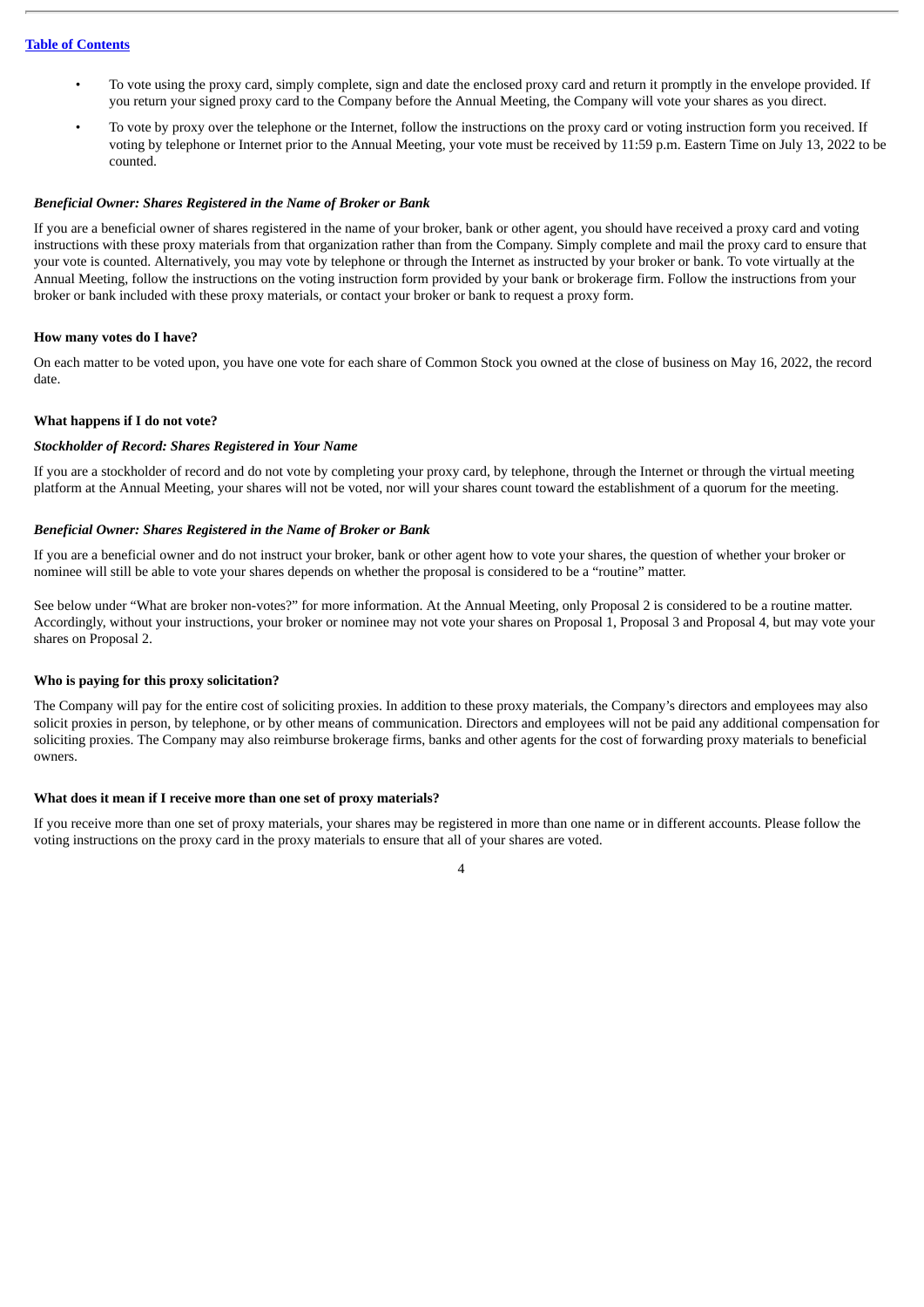## **Can I change my vote after submitting my proxy?**

Yes. You can revoke your proxy at any time before the final vote at the Annual Meeting. If you are the record holder of your shares, you may revoke your proxy in any one of the following ways:

- You may submit another properly completed proxy card with a later date.
- You may grant a subsequent proxy by telephone or through the Internet.
- You may send a timely written notice that you are revoking your proxy to the Company's Interim Chief Financial Officer at 201 Mittel Drive, Wood Dale, Illinois 60191.
- You may attend the Annual Meeting and vote virtually. Simply attending the meeting will not, by itself, revoke your proxy. Your most recent proxy card or telephone or Internet proxy is the one that is counted.

If your shares are held by your broker or bank as a nominee or agent, you should follow the instructions provided by your broker or bank for changing your vote.

## **When are stockholder proposals and director nominations due for next year's annual meeting?**

To be considered for inclusion in next year's proxy materials, your proposal must be submitted in writing by January 31, 2023 to the Company's Interim Chief Financial Officer at 201 Mittel Drive, Wood Dale, Illinois 60191. All proposals must comply with Rule 14a-8 under the Securities Exchange Act of 1934, as amended (the "Exchange Act"), which lists the requirements for the inclusion of shareholder proposals in company-sponsored proxy materials.

If you wish to submit a proposal to be acted on at next year's annual meeting but not included in next year's proxy materials, or if you wish to nominate a director, you must provide written notice as required by the Company's Second Amended and Restated Bylaws (the "Bylaws") no later than the close of business on April 14, 2023 to the Company's Interim Chief Financial Officer at 201 Mittel Drive, Wood Dale, Illinois 60191. If next year's annual meeting is called for a date that is before June 14, 2023 or after August 13, 2023, written notice of such proposal or nomination must be provided to the Company's Interim Chief Financial Officer at 201 Mittel Drive, Wood Dale, Illinois 60191, no later than the close of business on the 10th day following the day on which public announcement of the date of next year's annual meeting is first made by the Company. In addition, to comply with the universal proxy rules (once effective), stockholders who intend to solicit proxies in support of director nominees other than PSI nominees must provide notice that sets forth the information required by Rule 14a-19 under the Exchange Act no later than 60 days before the first anniversary of the preceding year's annual meeting.

You are also advised to review the Bylaws, which contain additional requirements about advance notice of stockholder proposals and director nominations.

## **How are votes counted?**

Votes will be counted by the inspector of election appointed for the Annual Meeting, who will separately count, for Proposal 1, Proposal 2, Proposal 3, and Proposal 4, votes "For," "Against," abstentions, and, if applicable, broker non-votes. Broker non-votes, if applicable, will have no effect on the outcome of the proposals. Abstentions will not be counted towards the vote total for Proposal 1, and thus, will have no effect on the outcome of such proposal. For Proposal 2, Proposal 3, and Proposal 4, abstentions will have the same effect as a vote "Against" such proposals.

## **What are "broker non-votes"?**

Your broker, bank, or nominee cannot vote your shares with respect to non-discretionary matters unless you provide instructions on how to vote in accordance with the information and procedures provided to you by your broker, bank, or nominee. Proposal 1, Proposal 3 and Proposal 4 will be considered non-discretionary and therefore your broker, bank, or nominee cannot vote your shares without your instruction. If you do not provide

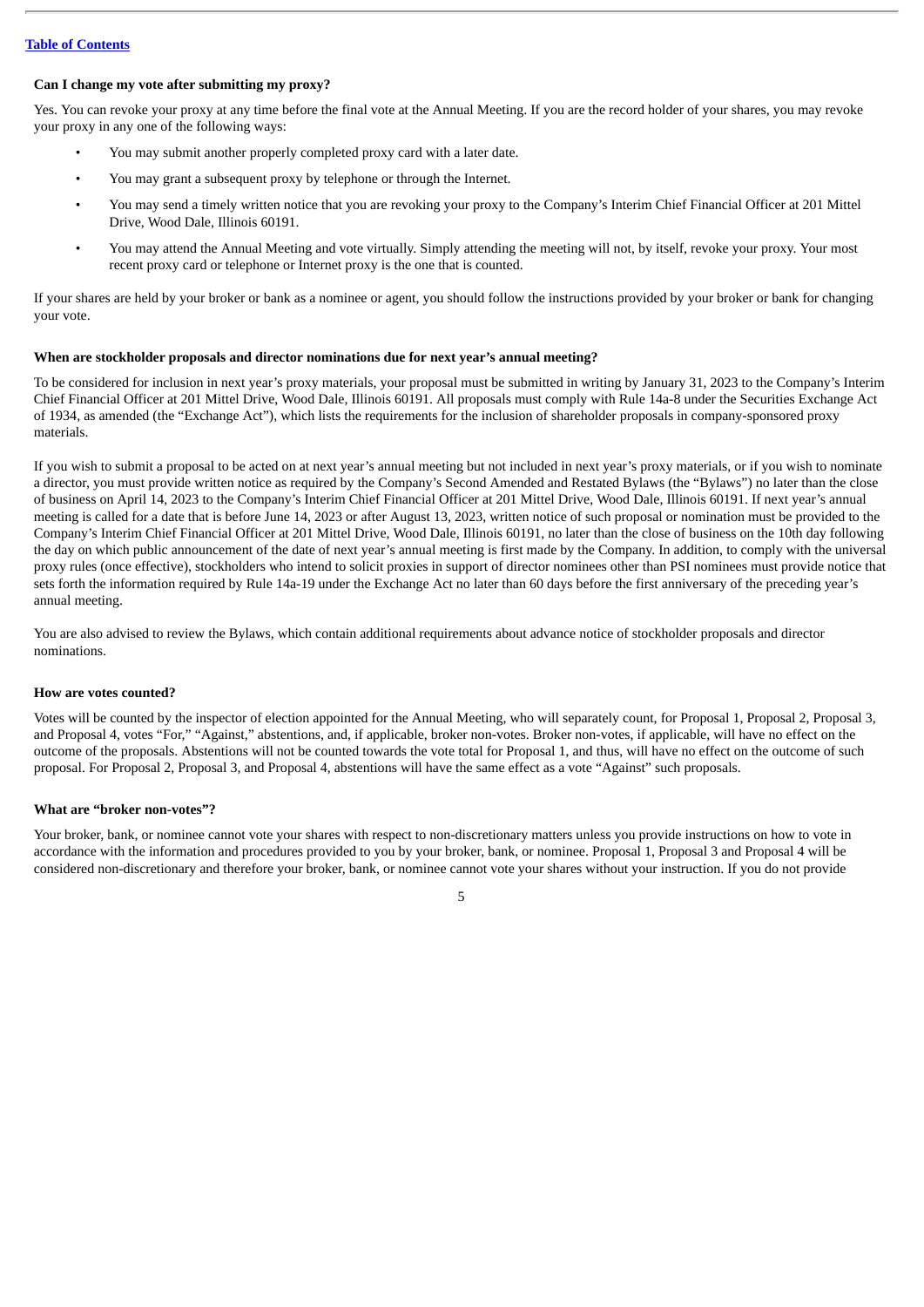instructions with your proxy, your bank, broker, or other nominee may deliver a proxy card expressly indicating that it is NOT voting your shares; this indication that a bank, broker, or nominee is not voting your shares is referred to as a "broker non-vote." Because banks, brokers and nominees are permitted to vote uninstructed shares on Proposal 2, broker non-votes will be counted for the purpose of determining the existence of a quorum at the Annual Meeting, but will not count for purposes of determining the number of votes cast on Proposal 1. You should instruct your broker to vote your shares in accordance with directions you provide.

#### **How many votes are needed to approve each proposal?**

- For Proposal 1, the election of directors, the seven nominees for director receiving a majority of the votes cast (from the holders of shares present or represented by proxy and entitled to vote on the election of directors) will be elected. Only votes "For" and "Against" will affect the outcome.
- To be approved, Proposal 2, the ratification of the appointment of BDO USA, LLP as the Company's independent registered public accounting firm for the fiscal year ending December 31, 2022, must receive "For" votes from a majority of the holders of the shares present or represented by proxy and entitled to vote. Abstentions will have the same effect as a vote "Against" for this proposal. There will be no broker non-votes with respect to this proposal, as it is a routine item.
- To be approved, Proposal 3, the approval, on a non-binding advisory vote on compensation of the Company's named executive officers, must receive "For" votes from a majority of the holders of the shares present or represented by proxy and entitled to vote. Abstentions will have the same effect as a vote "Against" and broker non-votes will have no effect on the outcome of this proposal. Although the advisory vote to approve the compensation of the Company's named executive officers is non-binding, the Board will review the result of the vote and will take it into account in making a determination of the named executive officer compensation in the future.
- To be approved, Proposal 4, the approval, of the Amended Plan to, among other things, extend the expiration date, must receive "For" votes from a majority of the holders of the shares present or represented by proxy and entitled to vote. Abstentions will have the same effect as a vote "Against" and broker non-votes will have no effect on the outcome of this proposal.

#### **What is the quorum requirement?**

Holders of a majority of voting power of the Company's issued and outstanding shares entitled to vote at the Annual Meeting, present virtually or represented by proxy, constitute a quorum. In the absence of a quorum, the holders of a majority of the voting power of stock entitled to vote thereat, present, virtually or represented by proxy, will have the power to adjourn the Annual Meeting to another date, time or place (if any). Your shares will be counted towards the quorum only if you submit a valid proxy (or one is submitted on your behalf by your broker, bank or other nominee) or if you vote virtually at the meeting. Abstentions and broker non-votes will be counted towards the quorum requirement.

#### **How can I find out the results of the voting at the Annual Meeting?**

Preliminary voting results may be announced at the Annual Meeting. In addition, final voting results will be published in a Current Report on Form 8-K (a "Form 8-K") that the Company expects to file with the SEC within four business days after the Annual Meeting. If final voting results are not available to the Company in time to file a Form 8-K within four business days after the meeting, the Company intends to file a Form 8-K to publish preliminary results and, within four business days after the final results are known to the Company, file an additional Form 8-K to publish the final results.

## **What proxy materials are available on the Internet?**

The Notice of Annual Meeting, Proxy Statement and Annual Report on Form 10-K for the year ended December 31, 2021 (the "Annual Report") are available on www.proxyvote.com.

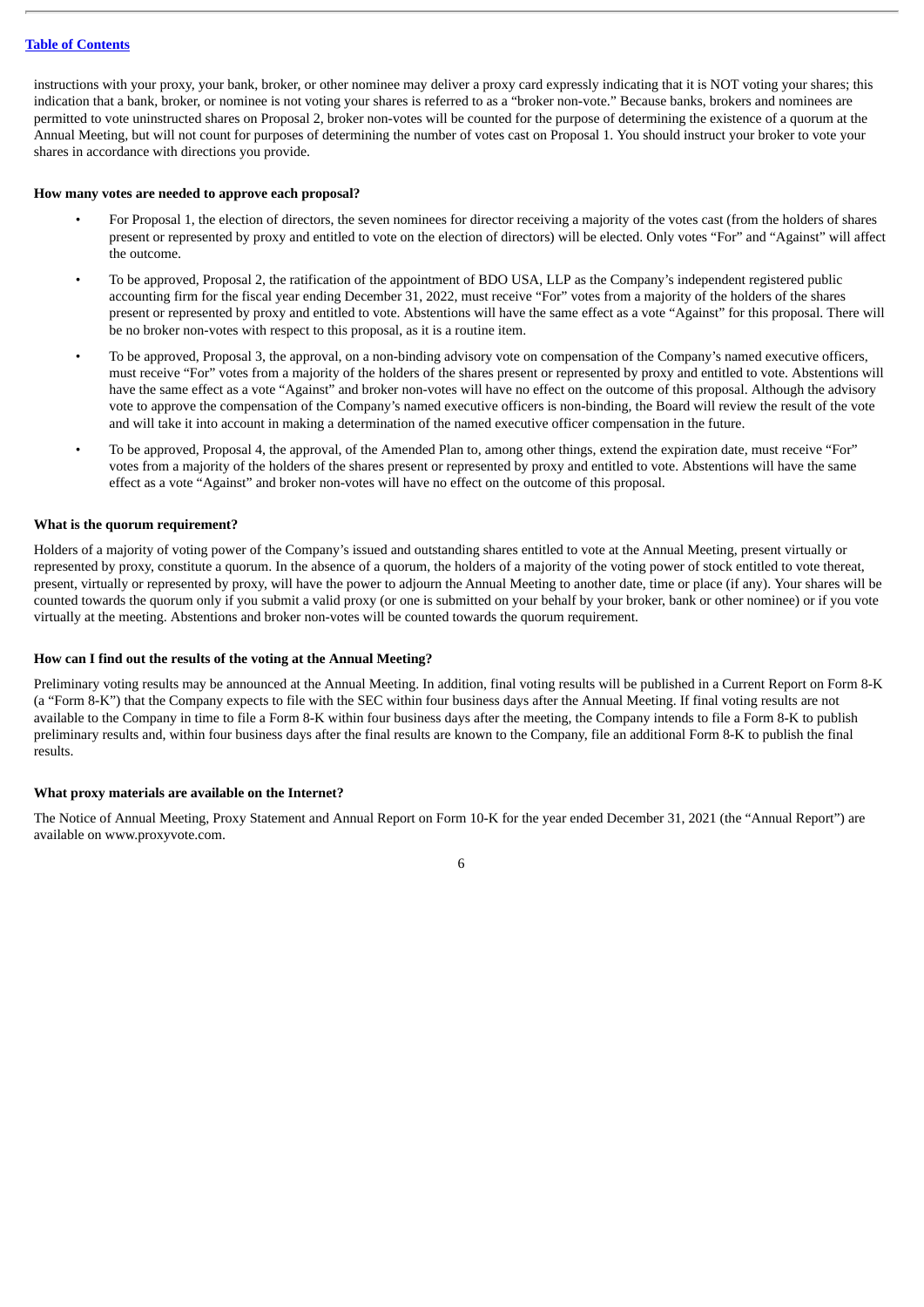## **ELECTION OF DIRECTORS**

<span id="page-11-0"></span>The Board has nominated the seven individuals listed below to stand for election to the Board for a one-year term ending at the annual meeting of stockholders in 2023 or until their successors, if any, are elected or appointed. The Company's Certificate of Incorporation and Bylaws provide for the annual election of directors. Each director must receive the affirmative vote of a majority of the votes cast to be elected (i.e., the number of shares voted "FOR" a director nominee must exceed the number of votes cast "AGAINST" that nominee). Unless contrary instructions are given, the shares represented by your proxy will be voted "FOR" the election of all director nominees. If any nominee becomes unavailable for election as a result of an unexpected occurrence, your shares will be voted for the election of a substitute nominee proposed by the Company. Each person nominated for election has agreed to serve if elected. The Company's management has no reason to believe that any nominee will be unable to serve.

The following table and biographical summaries set forth, with respect to each nominee for director, his or her committee membership, his or her age, the year in which he or she first became a director of the Company, and whether or not Weichai America Corp., a wholly owned subsidiary of Weichai Power Co., Ltd. (herein collectively referred to as "Weichai") designated such director to serve on the Board pursuant to the Investor Rights Agreement, entered into by the Company and Weichai (as discussed in the "Related Person Transactions" section in this proxy statement):

| Name               | <b>Position</b>               | Committee                           | <u>Age</u> | <b>Director</b><br>Since | Weichai<br><b>Designee</b> |
|--------------------|-------------------------------|-------------------------------------|------------|--------------------------|----------------------------|
| Fabrizio Mozzi     | Chairman of the Board         | Nominating;<br>Executive (Chair)    | 42         | 2021                     | Yes                        |
| Shaojun Sun, Ph.D. | Vice Chairman of the<br>Board | Compensation; Nominating<br>(Chair) | 56         | 2017                     | Yes                        |
| Sidong Shao        | Director                      | <b>Executive</b>                    | 41         | 2020                     | <b>Yes</b>                 |
| Hong He            | Director                      | Audit; Compensation                 | 53         | 2019                     | N <sub>0</sub>             |
| Kenneth W. Landini | <b>Director</b>               | Audit                               | 65         | 2001                     | N <sub>0</sub>             |
| Frank P. Simpkins  | Director                      | Audit (Chair); Nominating           | 59         | 2017                     | N <sub>0</sub>             |
| Lei Lei            | <b>Director</b>               | Compensation (Chair);<br>Executive  | 39         | 2021                     | Yes                        |

Below are the biographies for our director nominees, including information concerning their specific experiences, qualifications, attributes and skills that led the Board to conclude that the nominee should serve on the Board:

## **DIRECTORS**

<span id="page-11-1"></span>

| <b>Fabrizio Mozzi</b> |  | Age: 42 Chairman of the Board |  |
|-----------------------|--|-------------------------------|--|
|                       |  | <b>PSI Committees:</b>        |  |

- Nominating
- Executive Committee (Chair)

Biography: Mr. Mozzi has served as the Company's Chairman of the Board since December 7, 2021. In addition, he is a member of the Nominating and Governance Committee (the "Nominating Committee") and Chair of the Executive Committee.

Mr. Mozzi has served since 2016, as President and Managing Director of Moteurs Baudouin ("Baudouin"), a Weichai Power Co., Ltd. ("Weichai Power") company, and the European hub for production, servicing and sales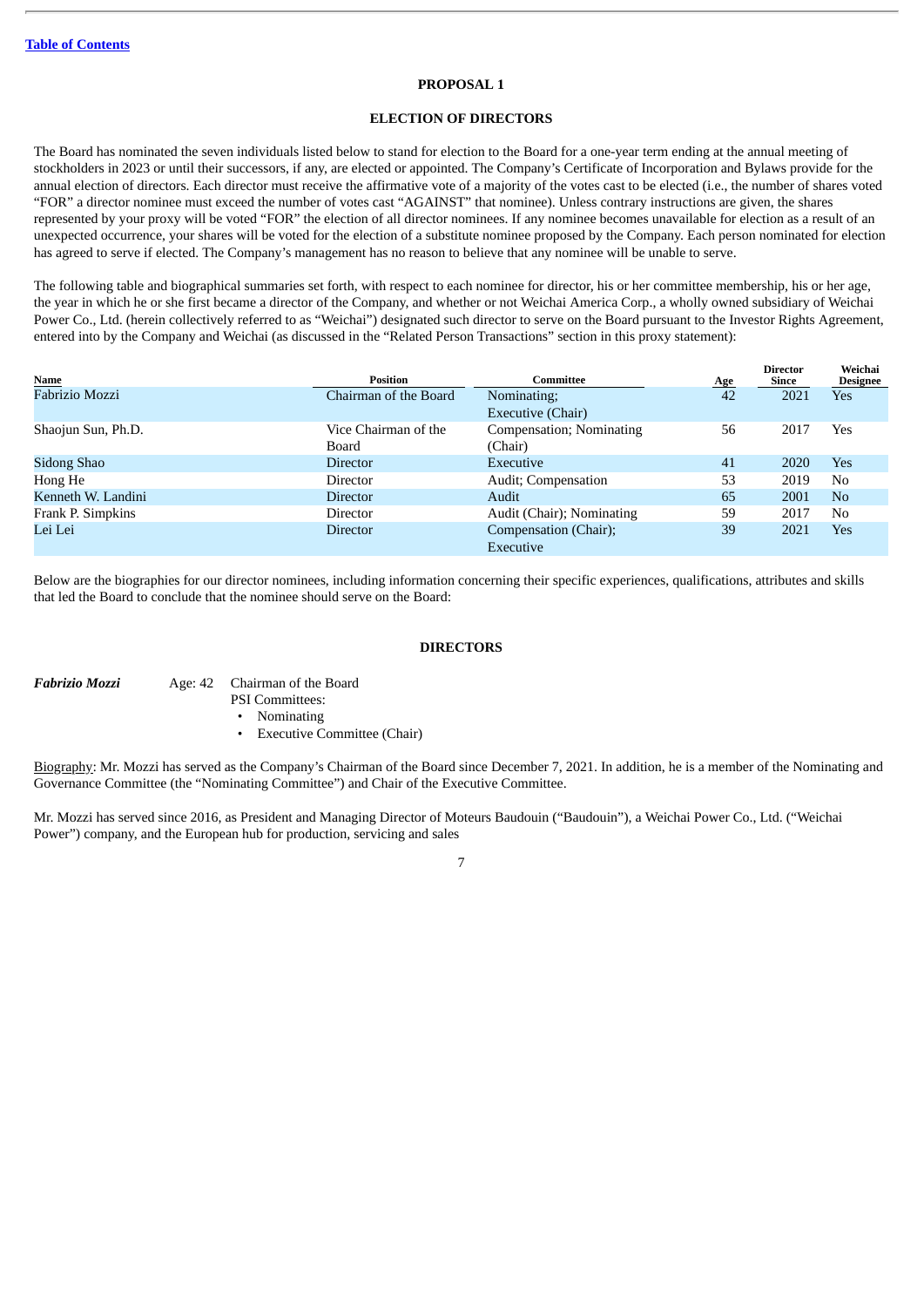of diesel and gas engines for marine, industrial and power generation applications. As president and managing director, Mr. Mozzi has been instrumental in successfully reorganizing and redefining Baudouin's strategies to support both growth and improved profitability. From 2006 until 2016, Mr. Mozzi held various positions at Cummins Inc., a publicly traded company on the NYSE that designs, manufactures, distributes and services a broad portfolio of power solutions, most recently serving as the Director, Power Generation Business – International Commercial & Industrial from 2014 until 2016. Prior to this, Mr. Mozzi served in sales, account management, and marketing roles at various organizations.

Mr. Mozzi graduated with honors in economics and business management from Luiss Guido Carli in Italy in 2003 and earned an MBA from Indiana University's Kelley School of Business in 2010. Mr. Mozzi serves on the Board as a Weichai designee.

Mr. Mozzi brings to the Board extensive and effective leadership experience demonstrated through his executive and management roles at leading engine manufacturers.

| Shaojun Sun, Ph.D. | Age: 56 | Vice Chairman of the Board |  |
|--------------------|---------|----------------------------|--|
|--------------------|---------|----------------------------|--|

PSI Committees:

- **Compensation** • Nominating (Chair)
- 

Biography: Dr. Sun has served as the Company's Vice Chairman of the Board since December 7, 2021 and previously served as Chairman of the Board from April 1, 2017 to December 7, 2021. In addition, he serves as Chair of the Nominating Committee and as a member of the Compensation Committee.

Dr. Sun is currently a Director of Weichai Group Holdings Limited (the "Weichai Group"), a multi-field and multi-industry international group which owns six business segments of powertrain, intelligent logistics, automotive, construction machinery, luxury yacht, and finance & after-services ("Weichai Group"). Dr. Sun has been an Executive Director since December 2002 and was an Executive President from October 2007 to November 2021 of Weichai Power, a publicly traded company on the Hong Kong and the Shenzhen Stock Exchange and leading global designer and manufacturer of diesel engines, as well as Chairman of Shandong Weichai Import and Export Co., Ltd., a wholesale distributor of industrial machinery and equipment. Dr. Sun is also Vice President of Shandong Heavy Industry Group Co., Ltd., a heavy machinery and automotive manufacturing company. On January 1, 2019, Dr. Sun was appointed a Director of Ballard Power Systems Inc., a publicly-traded company on the NASDAQ Stock Market ("NASDAQ") and Toronto Stock Exchanges that builds fuel cell products. Dr. Sun joined Weifang Diesel Engine Factory in 1988 and held various supervisory positions as a Chief Engineer of Weifang Diesel Engine Factory, and Director of Torch Automobile Group Co., Ltd.

Dr. Sun holds a Master's degree from Beihang University and a Doctorate degree in Engineering from Tianjin University. Dr. Sun serves on the Board as a Weichai designee.

Dr. Sun brings to the Board extensive managerial experience and leadership gained through his executive roles at leading engine manufacturers.

*Sidong Shao* Age: 41 PSI Committees:

• Executive Committee

Biography: Mr. Shao has served as a Director of the Company since 2020. In addition, Mr. Shao is a member of the Executive Committee.

Mr. Shao is the President and Chairman of the Board of Directors of Weichai America Corp. ("Weichai America"), which focuses on researching, developing and manufacturing a full line of off-road natural gas engines and engine components. Weichai America is a wholly owned subsidiary of Weichai Power Co., Ltd., a publicly traded company on the Hong Kong Stock Exchange and the Shenzhen Stock Exchange. From May 2012 to April 2018,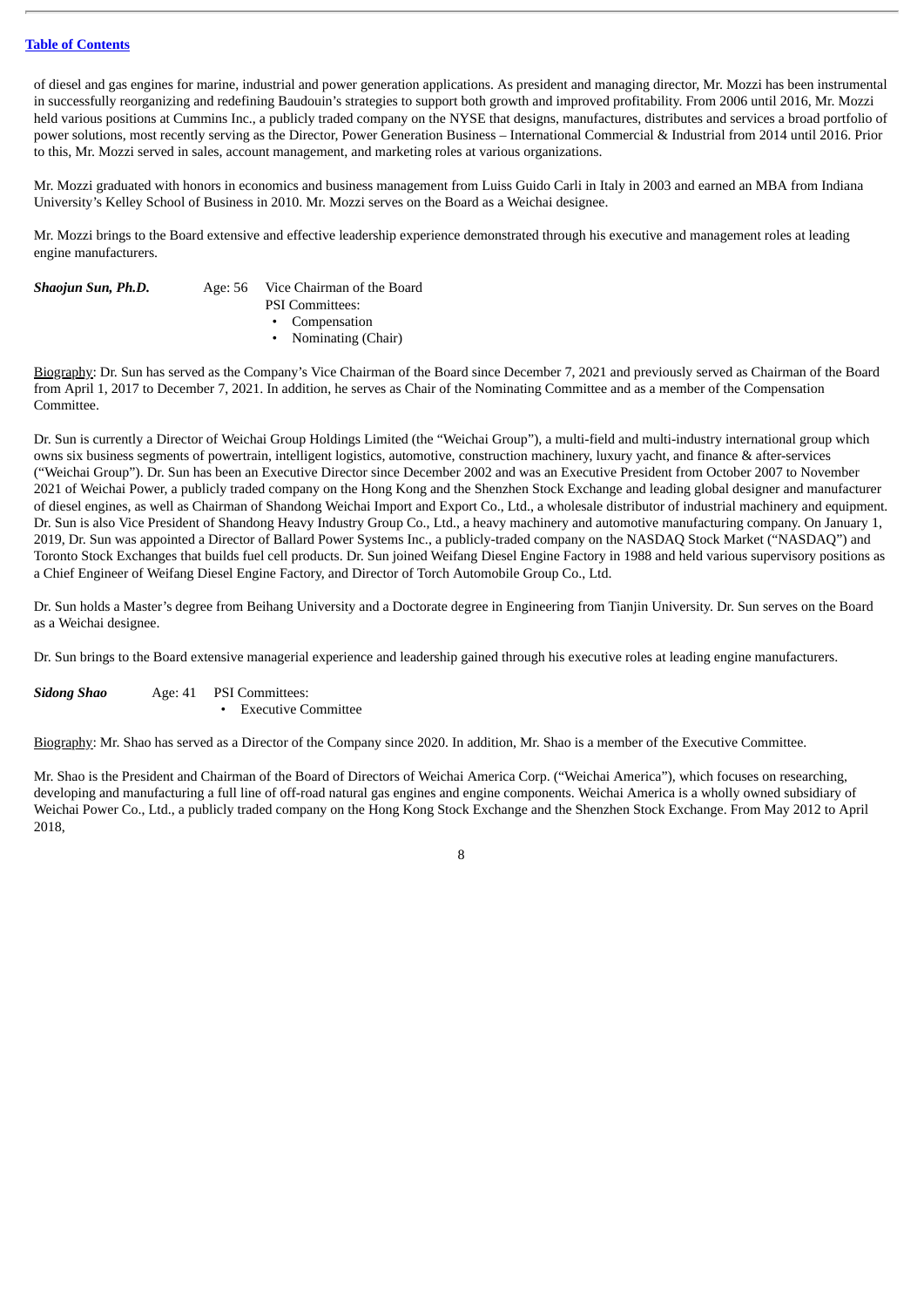Mr. Shao was President of Weichai Westport Inc., a joint venture between Weichai Power and Westport Fuel Systems Inc., a publicly traded company on the NASDAQ and Toronto Stock Exchanges, that manufactures and sells alternative-fuel engines for automobiles, heavy-duty trucks, power generation and shipping applications.

He has a Bachelor's degree in Industrial Energy and Power Engineering from Shandong University. Mr. Shao also holds a Master's degree in Power Engineering from Tianjin University and a Masters of Business Administration degree from Missouri State University. Mr. Shao serves on the Board as a Weichai designee.

Mr. Shao brings to the Board in-depth executive leadership experience in manufacturing engines.

| Kenneth W. Landini | Age: 65 PSI Committees: |
|--------------------|-------------------------|
|                    | • Audit                 |

Biography: Mr. Landini has served as a Director of the Company since 2001 and assisted in the development and growth of the business of the Company since 1985. Mr. Landini is a member of the Audit Committee. From August 7, 2017 to January 19, 2021, Mr. Landini was the Chair of the Compensation Committee. He also served as a member of the Nominating Committee from April 2017 to January 19, 2021.

Mr. Landini previously served as the Vice President of Finance for the Company's subsidiary, Power Great Lakes, Inc., from December 1985 to March 1988 and assisted the Company in establishing distributor relationships and expanding the territories into which the Company provides its power systems. Mr. Landini is a Partner and Co-founder of Landini, Reed & Dawson, P.C., a certified public accounting and consulting firm in southeastern Michigan, which was established in 1988.

He holds a Bachelor of Arts degree from Albion College and is a licensed Certified Public Accountant in the state of Michigan. Mr. Landini qualifies as an "Audit Committee Financial Expert" under applicable SEC regulations and has substantial audit experience gained from his tenure as a partner at a certified public accounting and consulting firm.

Mr. Landini brings to the Board an in-depth knowledge and understanding of the Company's business and operations, having served as Vice President of Finance for one of the Company's subsidiaries.

| <b>Frank P. Simpkins</b> | Age: 59 PSI Committees: |
|--------------------------|-------------------------|
|                          | • Audit (Chair)         |
|                          | • Nominating            |

Biography: Mr. Simpkins has served as a Director of the Company since July 13, 2017. Since January 19, 2021, he has been the Chair of the Audit Committee. Mr. Simpkins is also a member of the Nominating Committee.

Mr. Simpkins has over 25 years of executive management and financial experience. From June 2016 to December 2016, he served as Chief Financial Officer of Emerson Network Power, part of Emerson Electric Co., a publicly-traded company on the New York Stock Exchange (the "NYSE"). From 2006 to 2015, Mr. Simpkins served as Vice President and Chief Financial Officer of Kennametal Inc., a publicly-traded company on the NYSE and a global leader in the design and manufacture of engineered components, advanced materials and cutting tools. Prior to that role, Mr. Simpkins held various positions within Kennametal since 1995. Prior to Kennametal, he worked as a Manager for PricewaterhouseCoopers from 1986 to 1995.

Mr. Simpkins serves on the Board of Trustees at Seton Hill University, Greensburg and previously served on the Board of Trustees of Pennsylvania State University, New Kensington.

He holds a Bachelor of Science degree in Accounting from Pennsylvania State University. Mr. Simpkins qualifies as an "Audit Committee Financial Expert" under applicable SEC regulations and has substantial public-company reporting experience gained from his roles as Chief Financial Officer during his career.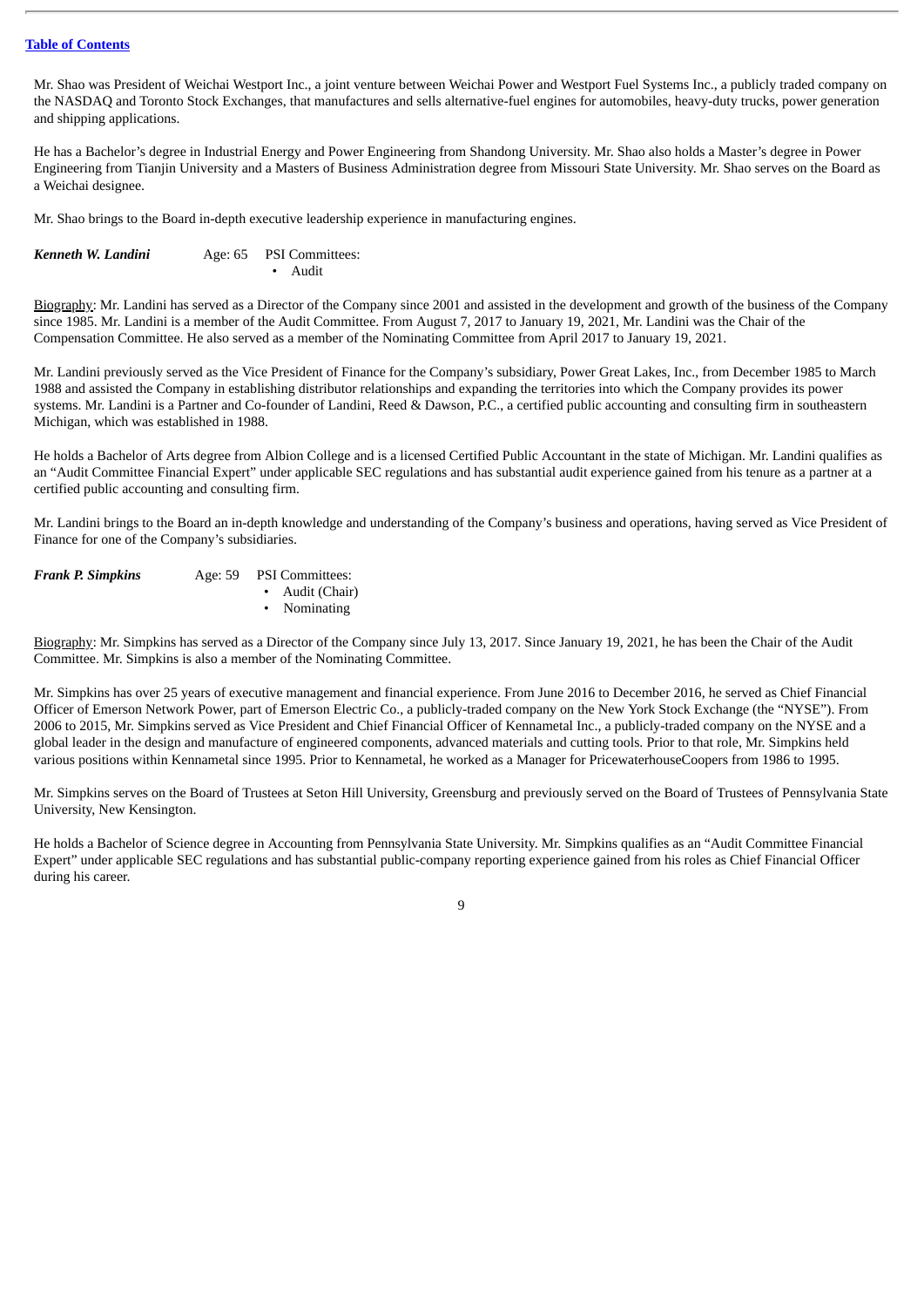Mr. Simpkins brings to the Board significant management experience, as well as his experience as a Chief Financial Officer.

#### *Hong He* Age: 53 PSI Committees:

- Audit
	- Compensation

Biography: Mr. He has served as a Director of the Company since November 14, 2019. Mr. He is a member of the Audit and Compensation Committees. Mr. He currently serves as Director, Financial Planning & Analysis for CytomX Therapeutics ("CytomX"), a NASDAQ-listed biotechnology company, since February 2021, and previously served as a Consultant to CytomX beginning in February 2020. Previously, Mr. He served as Director of Finance and Reporting for Blackthorn Therapeutics, a clinical-stage biotechnology company, from June 2019 to December 2019. Prior to that, Mr. He served as the Head of Finance at GenapSys, Inc. from 2018 until May 2019. From 2014 until 2018, Mr. He was the finance director of SciClone Pharmaceuticals, Inc., a NASDAQ-listed specialty pharmaceutical company with main operations in China. From January to June 2014, Mr. He served as Vice President of Finance and the Controller of Augmedix, Inc., a privately held technology-enabled medical documentation company. From October 2011 to December 2013, Mr. He was employed as Vice President of Finance at Baidu Leho.com, a private company backed by Baidu, a NASDAQ- listed company. From 2015 to 2020, Mr. He served as Director and Audit Committee Chairman of Fuling Global, Inc., a disposable serviceware and kitchenware manufacturer.

Mr. He earned his Bachelors of Science degree in Accounting from Beijing University of Technology in July 1992 and his Masters of Business Administration degree from University of Chicago Booth School of Business in December 2006. Mr. He is a U.S. certified management accountant and a China certified public accountant. Mr. He qualifies as an "Audit Committee Financial Expert" under applicable SEC regulations and has substantial public company reporting experience gained from his roles as a financial officer and controller of public companies during his career.

Mr. He brings to the Board substantial financial and managerial experience gained through leadership roles at public companies.

#### *Lei Lei* Age: 39 PSI Committees:

- Compensation (Chair)
- Executive

Biography: Ms. Lei has served as a Director of the Company since December 7, 2021. In addition, Ms. Lei has served as Chair of the Compensation Committee and a member of the Executive Committee.

Ms. Lei has served since August 2021, as Overseas Finance Department, Director of Weichai Group. Prior to that, from 2016 until 2021, Ms. Lei was employed by KPMG Advisory (China) Limited, Beijing Branch, a professional services firm providing audit, tax and advisory services and served in the deal transaction department as an associate director. Prior to this, from 2010 until 2016, Ms. Lei was employed by PwC Beijing, a professional services firm providing assurance, advisory and tax services and served as an assurance manager. Previously, Ms. Lei served in accounting related roles at other organizations.

Ms. Lei earned a Bachelor's degree in economics at Southwest University, China in 2004. Ms. Lei is currently a candidate to earn a Master's degree in civil and commercial law at China University of Political Science and Law.

Ms. Lei brings to the Board extensive accounting experience as well as management experience through her roles at professional services firms and engine manufacturers.

## **THE BOARD UNANIMOUSLY RECOMMENDS A VOTE "FOR" THE ELECTION OF EACH OF THE DIRECTOR NOMINEES NAMED IN THIS PROXY STATEMENT.**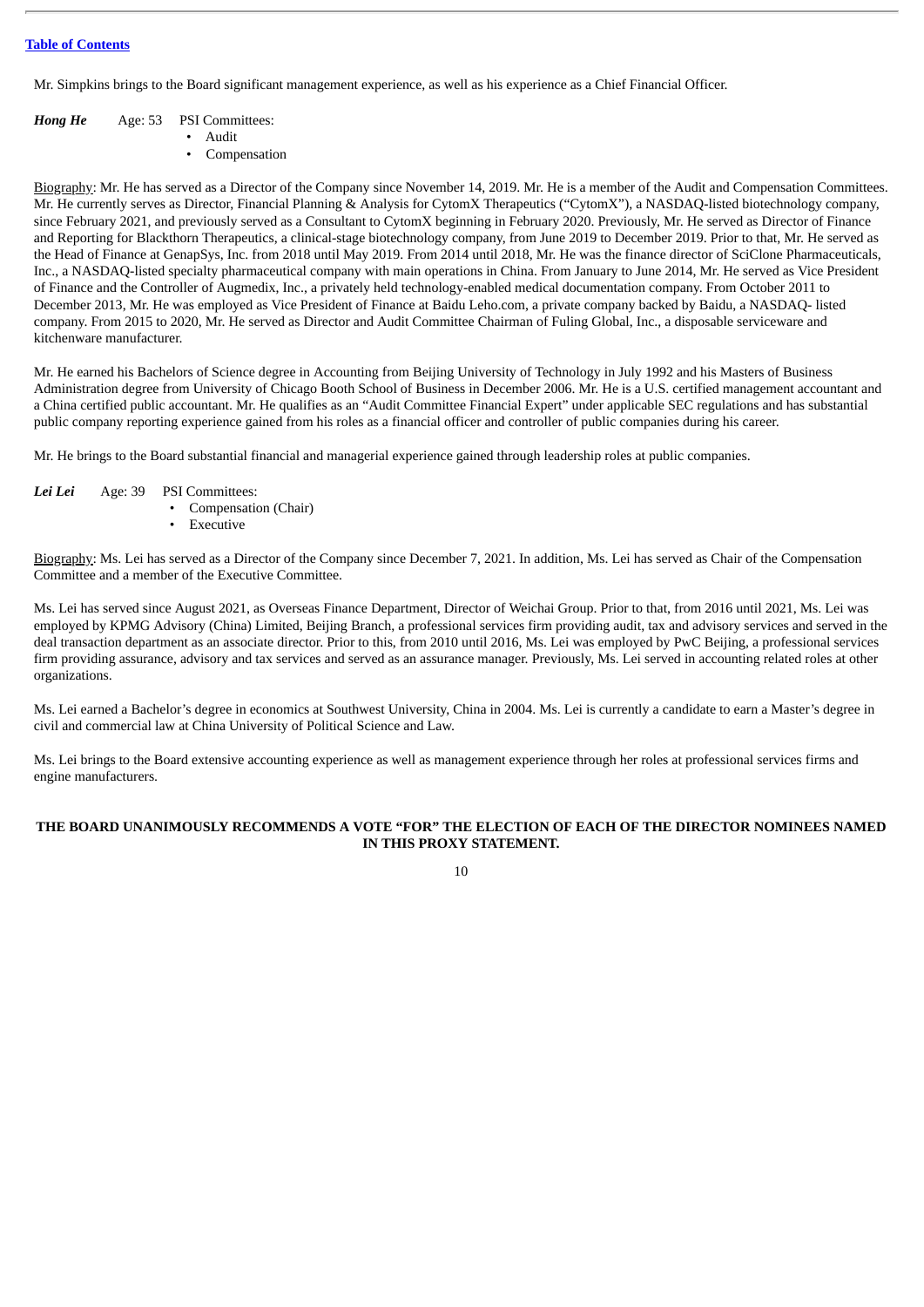## **EXECUTIVE OFFICERS**

## The following table sets forth certain information with respect to the Company's executive officers as of May 16, 2022.

<span id="page-15-0"></span>

| <b>Name</b>           | <b>Age</b> | Executive<br><b>Officer Since</b> | <b>Present Position with the Company</b> |
|-----------------------|------------|-----------------------------------|------------------------------------------|
| <b>Lance Arnett</b>   | 51         | 2021                              | Chief Executive Officer                  |
| <b>Matthew Thomas</b> | 36         | 2022                              | Interim Chief Financial Officer          |
| C. (Dino) Xykis       | 63         | 2021                              | Chief Technical Officer                  |

The narrative descriptions below set forth the employment and position with the Company, principal occupation and education for each of the three current executive officers.

*Lance Arnett* was appointed as the Company's Chief Executive Officer effective February 15, 2021.

Mr. Arnett previously served as the Company's Chief Commercial Officer since November 18, 2019. Prior to joining the Company, from January 2009 to November 2019, he worked at Cummins Inc., a publicly traded company on the NYSE that designs, manufactures, distributes and services a broad portfolio of power solutions. During his tenure, he served in various capacities for Cummins Central Region in Minnesota, most recently serving as Director and Chief of Staff of their North American OEM Performance Cell. In this capacity, he oversaw direct strategy for their North American business including sales, engineering, assembly and upfit, pricing, marketing, and customer support. His previous roles at Cummins Central Region include serving as Interim President, Vice President of OEM business, Vice President of OEM and Customer Care and Executive Director of Operational Effectiveness. Prior thereto, from 2006 to 2009, he worked as Business Development Manager for PreVisor, Inc. and, from 2001 to 2006, he served as Director, Franchise Sales and Development at Mighty Distributing System of America (Mighty Auto Parts). Earlier in his career, he served in management and sales roles within the staffing industry.

Mr. Arnett received a Bachelor's degree in Economics from The Ohio State University and a Master's in Business Administration from the University of St. Thomas.

*Matthew Thomas* was appointed as the Interim Chief Financial Officer on April 8, 2022. Mr. Thomas possesses over 12 years of experience in the areas of accounting and finance and served as PSI's corporate controller from May 2021 to April 2022 with responsibilities for leading the accounting, internal/external reporting, and treasury areas. Mr. Thomas originally joined the Company as director of accounting in March 2018 and served in this capacity until June 2019. From June 2019 until May 2021, he served as the Company's assistant controller. Prior to joining PSI, from November 2014 through March 2018, he served as senior manager, accounting at Akorn Inc., which was a publicly traded specialty pharmaceuticals company. Prior to that role, from July 2009 to November 2014, he was an audit supervisor with accounting firm Miller Cooper & Co., Ltd.

Mr. Thomas holds a Bachelor of Science degree in Accountancy from Northern Illinois University and is a registered CPA.

*C. (Dino) Xykis* was appointed as the Chief Technical Officer on March 15, 2021. Mr. Xykis is responsible for the oversight of the Company's advanced product development, engineering design and analysis, on-highway engineering, applied engineering, emissions and certification, Waterford, Michigan engineering operations, program management and product strategic planning. Since joining the Company in 2010 and until his appointment as Chief Technical Officer in March 2021, Mr. Xykis served as Vice President of Engineering for the Company. He has more than 30 years of professional experience in multi-disciplined engineering areas including senior management and executive positions at various companies including Cummins Inc., an NYSE-listed company, and Generac Power Systems, an NYSE-listed company. Mr. Xykis also served as Adjunct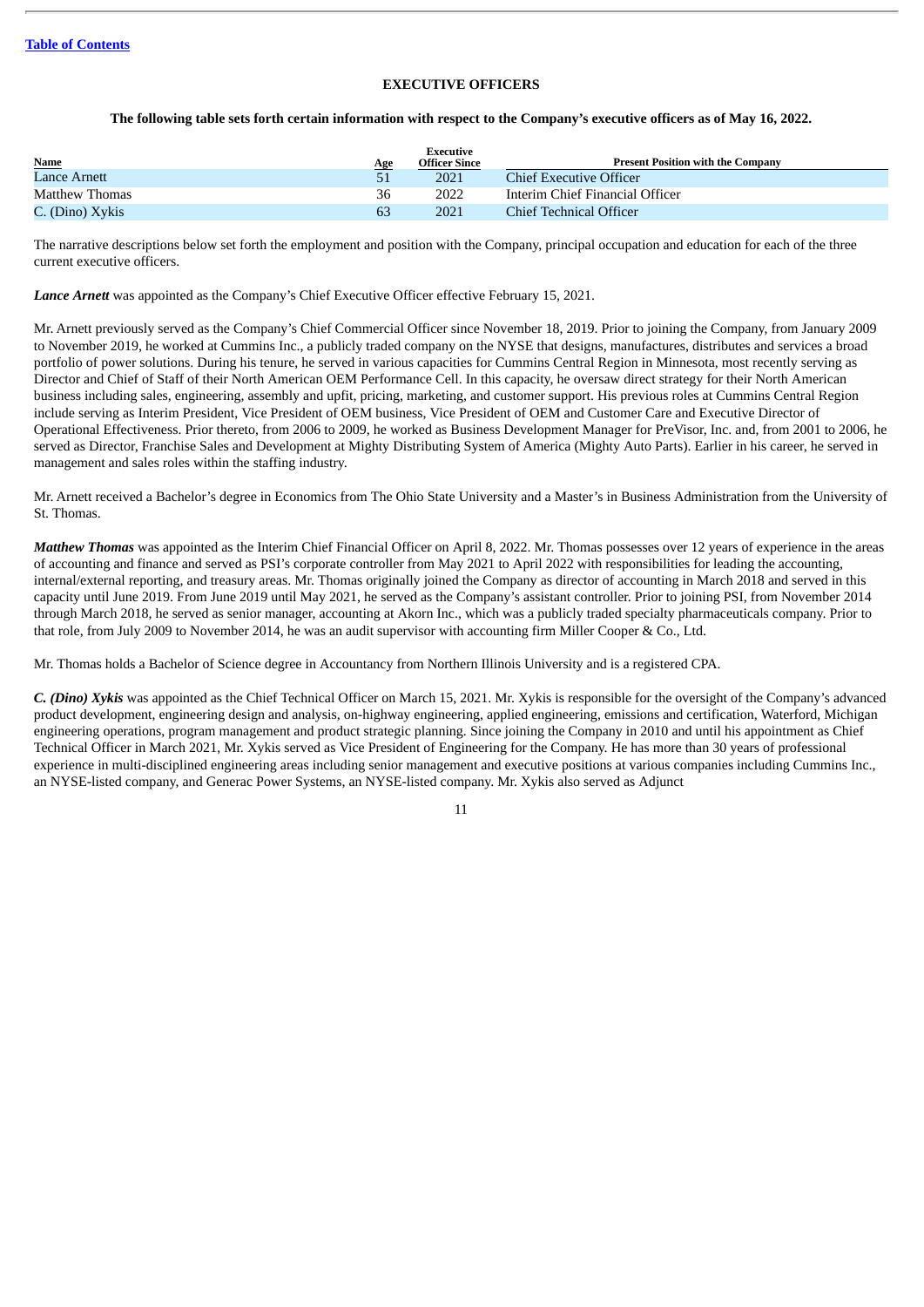Professor of Mechanical Engineering and Mechanics at the Milwaukee School of Engineering and previously served on the audit and compensation committees of the Board of Directors of Image Sensing Systems, a publicly traded company on NASDAQ, from 1996 to 2001. Mr. Xykis has also served on the advisory board of CEGE, College of Science and Engineering, University of Minnesota for the past eight years.

Mr. Xykis holds a Bachelor's degree in Structural Engineering, a Master's degree in Vibration/Dynamics, and a PhD. in Structural/Applied Mechanics from the University of Minnesota, Minneapolis.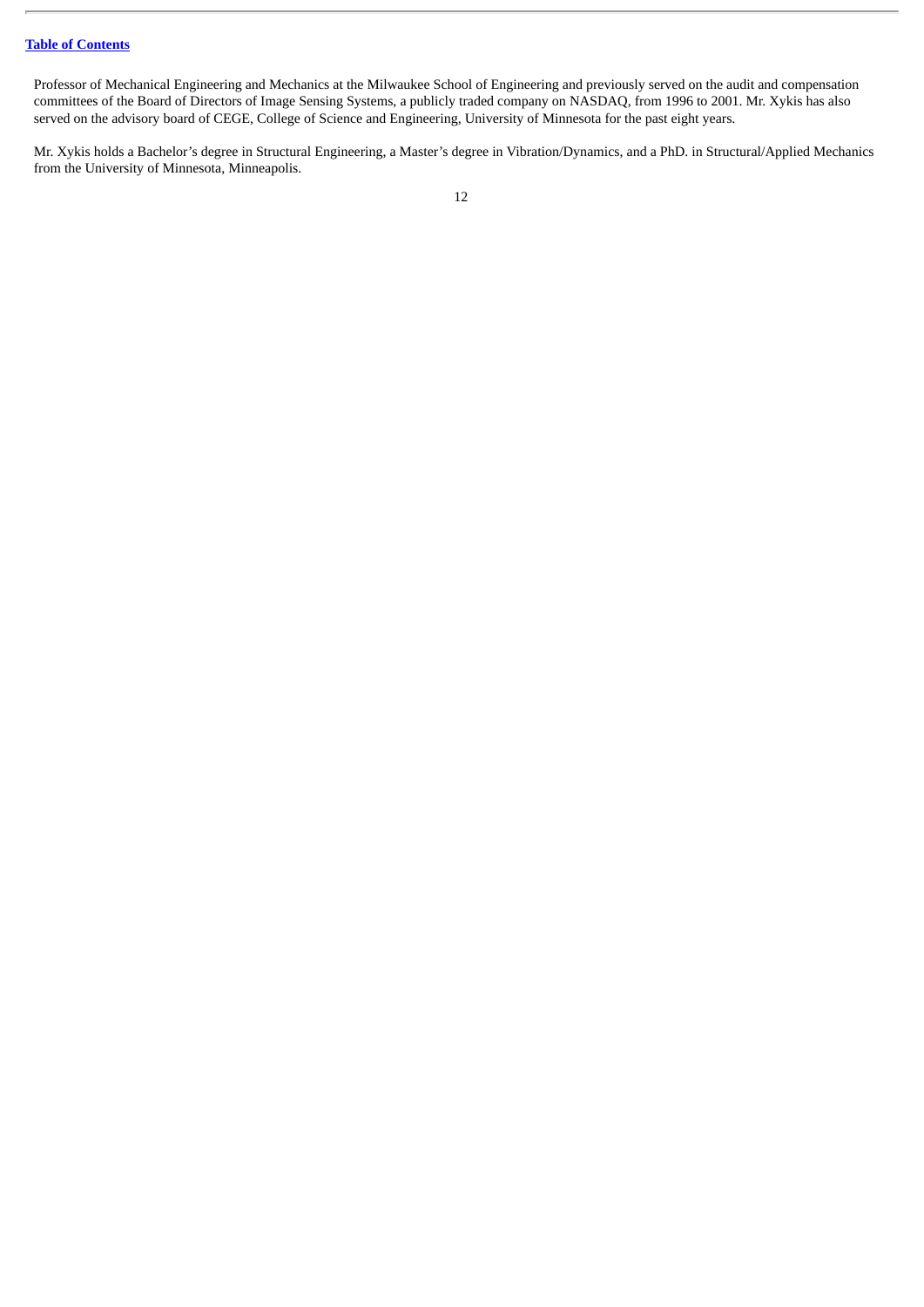## **BOARD OF DIRECTORS AND CORPORATE GOVERNANCE**

## <span id="page-17-1"></span><span id="page-17-0"></span>**Director Independence and Controlled Company Exemption**

While the Company's Common Stock is currently traded on the OTCPink market, which requires the Company to establish and maintain fundamental corporate governance standards, the Company has elected to adopt more exacting governance standards that are substantially similar to the NASDAQ listing governance standards. The Board has determined that the Company is a "controlled company," as defined in Rule 5615(c)(1) of the NASDAQ Marketplace Rules. The Board has based this determination on the fact that Weichai currently owns a majority of the Company's Common Stock. Under the NASDAQ rules, a company where more than 50% of the voting power for the election of directors is held by an individual, group or another company is a "controlled company" and may elect not to comply with certain NASDAQ corporate governance requirements, including:

- a majority of the Board consists of independent directors;
- PSI's Nominating Committee be composed entirely of independent directors; and
- PSI's Compensation Committee be composed entirely of independent directors.

The Company is not currently relying on the controlled company exemption for the above requirements but may in the future.

Unless the Company avails itself of the "controlled company" status as discussed above, pursuant to NASDAQ listing standards, a majority of the members of the Board must qualify as "independent," as affirmatively determined by the Board. In addition to the NASDAQ independence requirements, the Company also applies the independence guidelines set forth in its Corporate Governance Guidelines, which are available on the Company's website at *www.psiengines.com* in the "Investors" section, under "Governance" which are substantially similar to the NASDAQ's director independence requirements and "controlled company" exemptions. Consistent with this requirement, based on the review and recommendation of the Company's Nominating Committee, the Board reviewed all relevant identified transactions or relationships between each of the Company's directors, or any of their family members, and PSI, the Company's senior management and the Company's independent registered public accounting firm, and has affirmatively determined that each of Dr. Sun, Messrs. He, Landini, Mozzi, Simpkins and Ms. Lei and each former director, Messrs. Li and Wu meets the standards of independence under the applicable NASDAQ listing standards. In making this determination, the Board found Dr. Sun, Ms. Lei and Messrs. He, Landini, Mozzi and Simpkins and former directors, Messrs. Wu and Li to be free of any relationship that would impair his or her individual exercise of independent judgment with regard to the Company. The Board also found that Mr. Shao is not independent due to his position as an executive officer of an affiliate of the Company. The Board also has determined that each member of its Audit Committee is independent under NASDAQ Rule 5605(a)(2).

## <span id="page-17-2"></span>**Board Leadership Structure**

The Board is led by an independent Chairman, Mr. Mozzi. The Company believes that such leadership structure is appropriate in light of the differences between the roles of Chairman and Chief Executive Officer. The Chief Executive Officer is responsible for setting the strategic direction of the Company and for day-to-day leadership and performance. The Chairman has the authority, among other things, to call and preside over Board meetings, to set meeting agendas and to determine materials to be distributed to the Board. Accordingly, the Chairman has substantial ability to shape the work of the Board. The Board recognizes that other leadership structures could be appropriate depending on the circumstances and, therefore, regularly re-evaluates this structure.

## <span id="page-17-3"></span>**Role of the Board in Risk Oversight**

The Board and its committees have an advisory role in risk oversight for the Company. Company management maintains primary responsibility for the risk management of the Company, however, the Audit Committee and the Board review a risk assessment of the Company on a regular basis. While it is not possible to identify and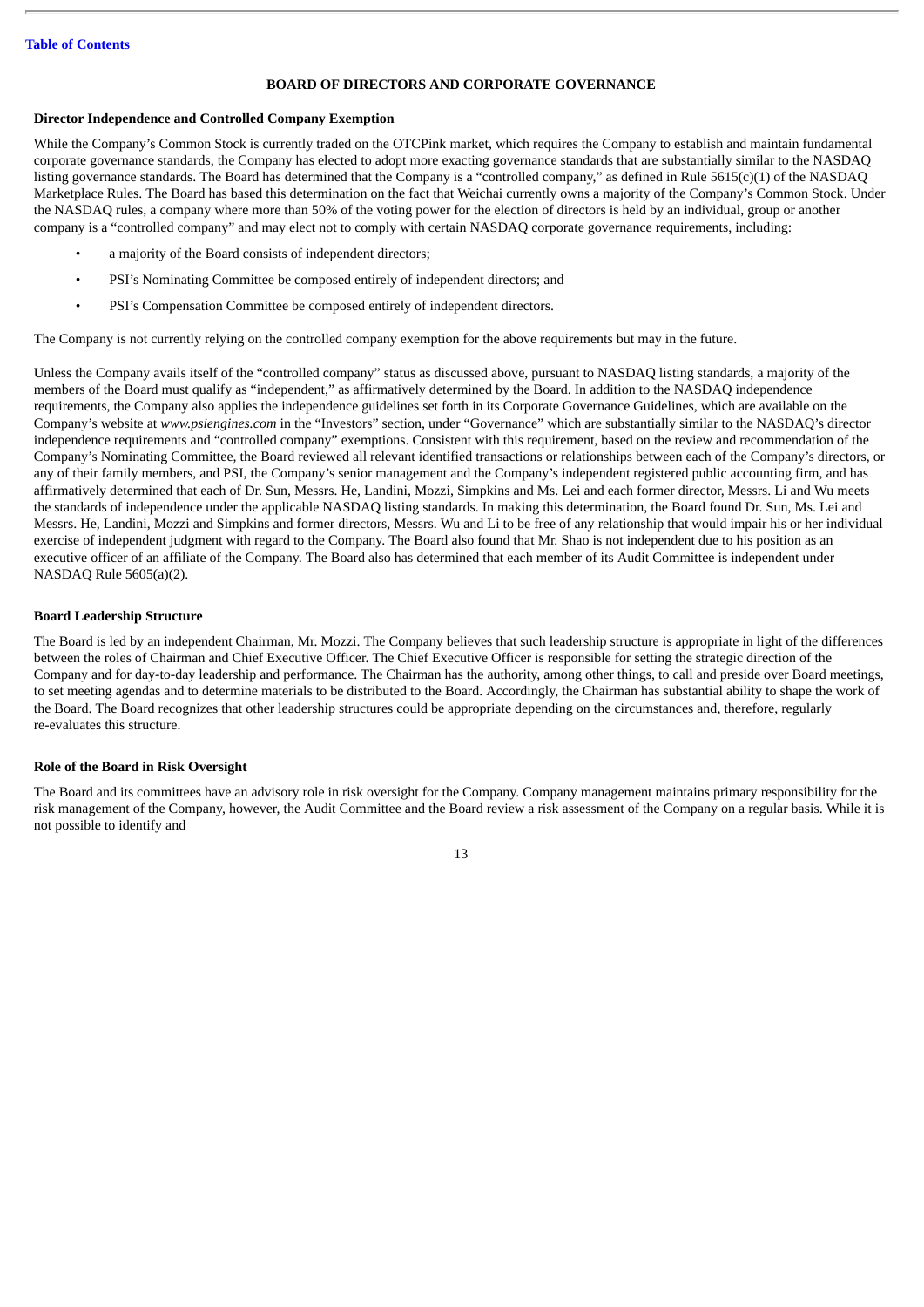mitigate all potential risks, the Board relies on the representations of management and the external audit of the financial statements to provide comfort on the Company's ability to manage its risks. Management's discussion of current risk factors is set forth in the Company's Annual Report.

## <span id="page-18-0"></span>**Meetings of the Board of Directors**

PSI's business, property and affairs are managed under the direction of the Board. Members of the Board are kept informed of PSI's business through discussions with PSI's Chief Executive Officer and other officers and employees, by reviewing materials provided to them during visits to the Company's offices and by participating in meetings of the Board and its committees.

The Board held a total of twelve meetings in 2021. The standing committees of the Board are the Audit Committee, the Compensation Committee, the Executive Committee and the Nominating Committee. During 2021, the Audit Committee held seven meetings, the Compensation Committee held four meetings, and the Nominating Committee held two meetings. The Executive Committee was not established until March of 2022. The charter for each of the standing Board committees is posted on the Company's website at *www.psiengines.com* under "Investors" and then "Governance". All directors attended 75% or more of the combined total number of meetings of the Board and the Board committees on which they served during 2021.

Five of seven members of the Board attended the annual meeting of stockholders on July 15, 2021.

The following table provides membership for each of the Board committees as of May 16, 2022:

| Name                                  | <b>Audit</b> | Compensation | Executive | <b>Nominating</b><br>and<br>Corporate<br>Governance |
|---------------------------------------|--------------|--------------|-----------|-----------------------------------------------------|
| Fabrizio Mozzi, Chairman of the Board |              |              | $X^*$     | A                                                   |
| Shaojun Sun, Ph.D.                    |              | Х            |           | $X^*$                                               |
| <b>Sidong Shao</b>                    |              |              | X         |                                                     |
| Kenneth W. Landini                    | Х            |              |           |                                                     |
| Lei Lei                               |              | $X^*$        | Χ         |                                                     |
| Frank P. Simpkins                     | X*           |              |           |                                                     |
| Hong He                               | X            | X            |           |                                                     |

Committee Chair

## <span id="page-18-1"></span>**Committees of the Board**

Below is a description of each committee of the Board.

## <span id="page-18-2"></span>**Audit Committee**

The Company has a separately designated Audit Committee. Each member of the Audit Committee is financially literate and the Board has determined that each of Mr. Simpkins, the chair of the Audit Committee, and Messrs. He and Landini each qualify as an "audit committee financial expert" as defined in applicable SEC rules because he, as applicable, meets the requirement for past employment experience in finance or accounting, and requisite professional certification in accounting or comparable experience. The Board has determined that each of Messrs. Simpkins, He and Landini meets the independence requirements for audit committee members under the NASDAQ rules and therefore, the Audit Committee is composed entirely of independent directors. The responsibilities of the Audit Committee include:

• reviewing and discussing with management and the independent registered public accounting firm the annual audited and quarterly unaudited financial statements;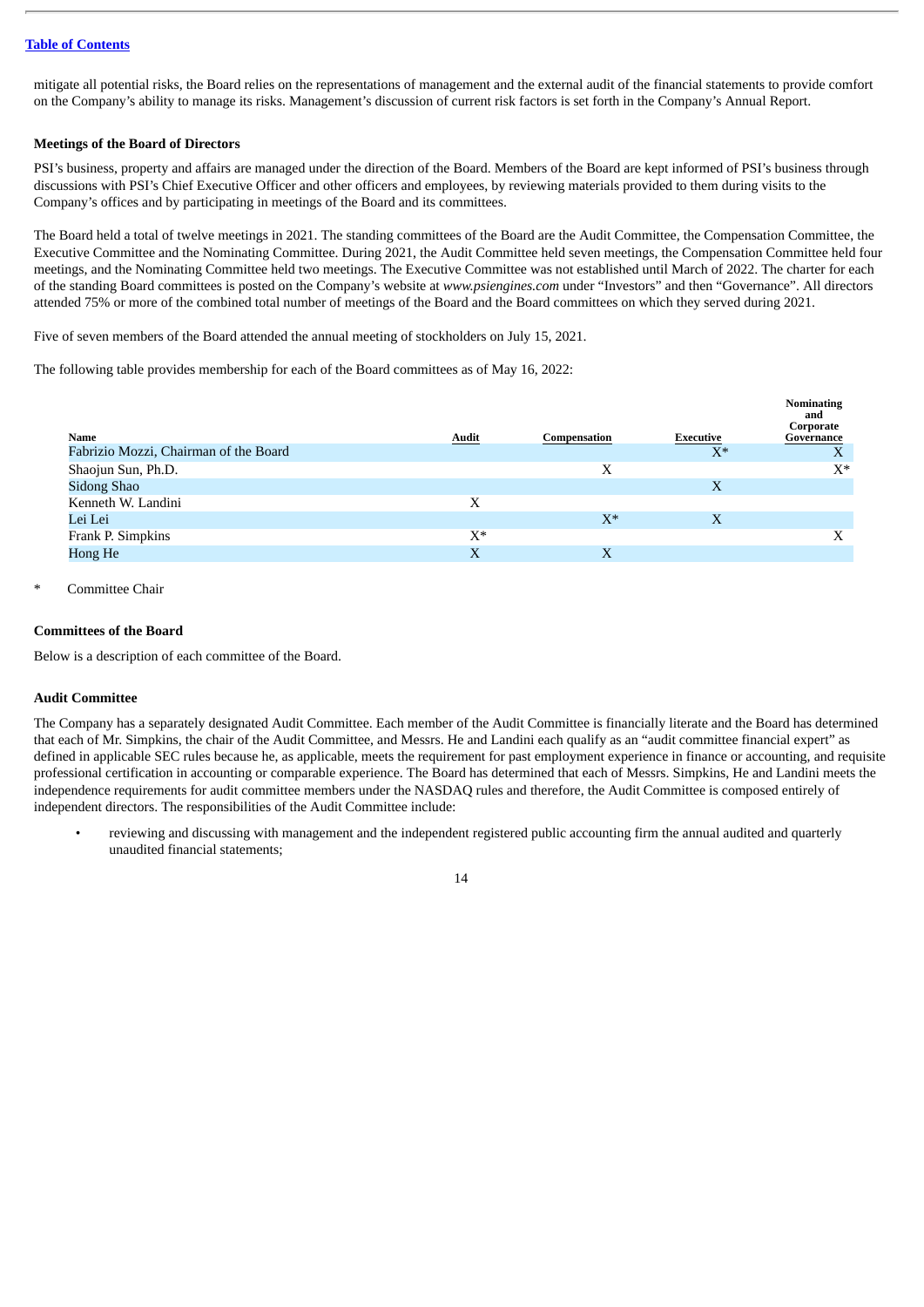- discussing analyses prepared by management or the independent registered public accounting firm concerning significant financial reporting issues and judgments made in connection with the preparation of the Company's financial statements;
- annually reviewing and approving the Audit Committee report required by SEC rules to be included in the Company's annual proxy statement;
- discussing and reviewing with management, on a quarterly basis, major financial risk exposure and risk management policies;
- monitoring the independence of the independent registered public accounting firm;
- meeting with the independent registered public accounting firm (without the presence of management) quarterly to discuss any audit problems or difficulties and management's responses to such efforts to resolve the problems;
- reviewing and approving all related party transactions and resolve conflicts of interest questions;
- appointing, replacing, or terminating the independent registered public accounting firm;
- assuring the regular rotation of the lead audit partner having primary responsibility for the audit and the audit partner responsible for reviewing the audit as required by law;
- pre-approving all audit services and permitted non-audit services to be performed by PSI's independent registered public accounting firm, including the fees and terms of the services to be performed;
- reviewing with management and the independent registered public accounting firm the report of the independent auditor on PSI's financial statements and the report of management on PSI's internal control over financial reporting;
- reviewing the independent registered public accounting firm report describing its internal quality-control procedures and any known deficiencies, as well as any issues disclosed in its most recent part 1 of the Public Company Accounting Oversight Board's ("PCAOB") inspection report of the firm;
- reviewing with the independent registered public accounting firm and management the audit plan including the scope of the audit and the general audit approach;
- establishing procedures for the receipt, retention and treatment of complaints received by the Company regarding accounting, internal accounting controls or auditing matters;
- establishing procedures for hiring employees and former employees of the independent registered public accounting firm;
- establishing and overseeing the internal audit function;
- reviewing earnings releases;
- conducting an evaluation of the committee's performance and report its results to the Board;
- reviewing and discussing disclosures made by the Company's Chief Executive Officer and Chief Financial Officer during the certification process for the Company's annual reports and quarterly reports regarding the effectiveness of disclosure controls and procedures and significant deficiencies or material weaknesses in the design or operation of internal control over financial reporting; and
- reviewing and discussing with management the Company's compliance with financial covenants in its credit facility, as well as any material debt instruments issued by any of the Company's subsidiaries.

#### <span id="page-19-0"></span>**Compensation Committee**

The Compensation Committee is responsible for overseeing matters relating to compensation of PSI's Chief Executive Officer and other executive officers and employees, including the administration of incentive-based and equity-based compensation plans. The Board has determined that each of Ms. Lei, Dr. Sun and Mr. He meets the independence requirements for compensation committee members under the NASDAQ rules and therefore,

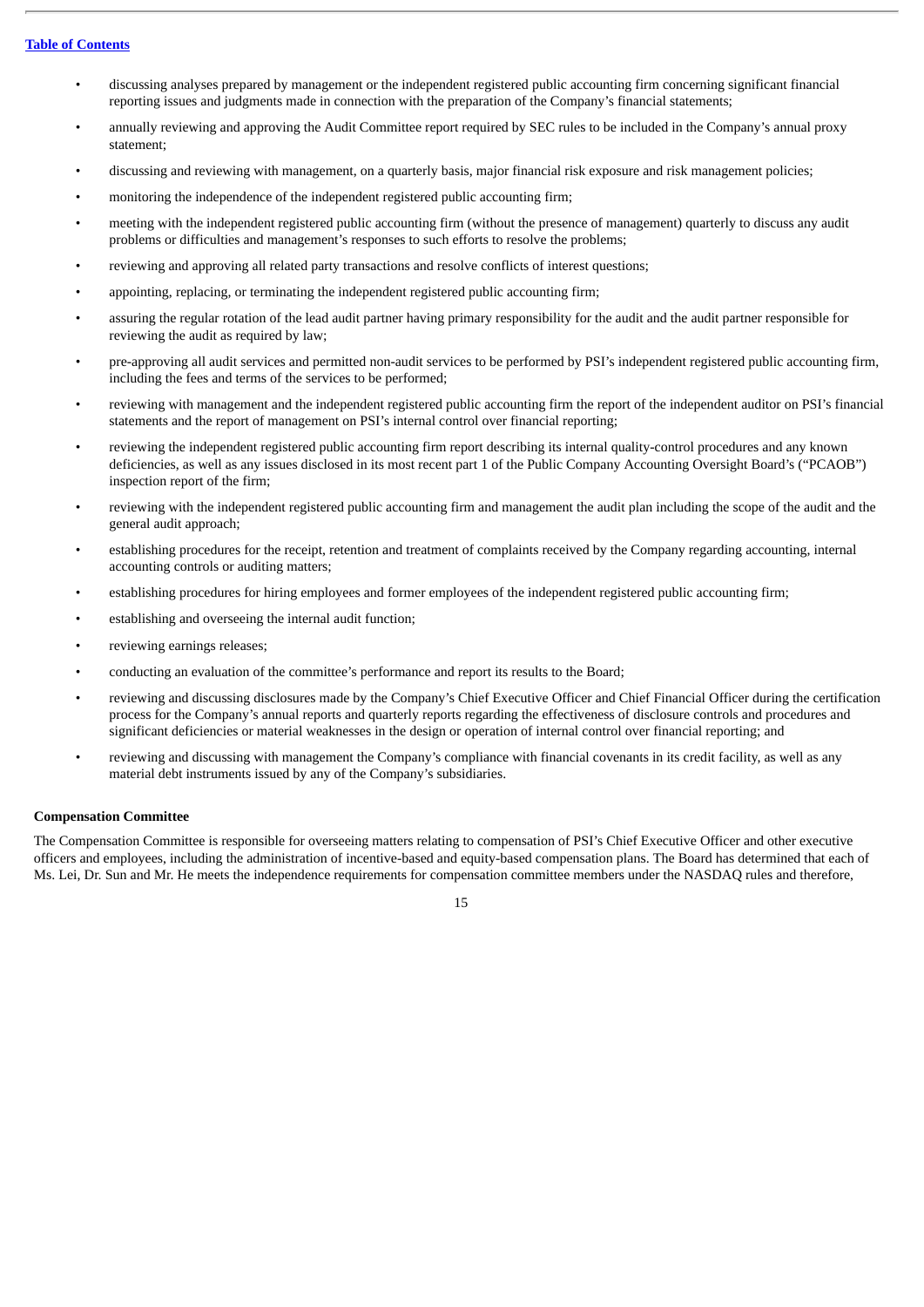the Compensation Committee is composed entirely of independent directors. The responsibilities of the Company's Compensation Committee include:

- reviewing and approving corporate goals and objectives relevant to the compensation of PSI's Chief Executive Officer and in consultation with the Chief Executive Officer, the Company's other executive officers;
- in connection with reviewing the performance of the Chief Executive Officer and the Company's other executive officers in light of established goals and objectives, the Committee shall report its conclusions and any recommendations to the Board;
- reviewing and making recommendations to the Board regarding all compensation of PSI's Chief Executive Officer and all other executive officers;
- reviewing and making recommendations to the Board regarding all employment, severance and change-in-control agreements for the Chief Executive Officer and all other executive officers;
- approving grants of options and other equity awards to the Company's Chief Executive Officer and all other executive officers, directors and all other eligible individuals;
- reviewing and making recommendations to the Board regarding the Company's equity-based compensation plans and administering and determining all awards granted under such equity-based compensation plans;
- making recommendations to the Board regarding director compensation;
- selecting, retaining, paying and terminating compensation consultants to assist with the execution of its duties;
- conducting an evaluation of the committee's performance and report its results to the Board; and
- if applicable, reviewing and discussing the Compensation Discussion & Analysis section in the Company's annual report or annual meeting proxy statement with the Company's executive officers and recommend whether it should be included in such proxy statement or annual report.

#### <span id="page-20-0"></span>**Executive Committee**

In March 2022, the Board established an additional Board committee, the Executive Committee. The purpose of the Executive Committee is to exercise the powers and authority of the Board to direct the business and affairs of the Company in intervals between meetings of the Board. The responsibilities of the Company's Executive Committee include:

- providing oversight for the business operation and critical projects of the Company;
- delegating to the officers and employees of the Company its authority to direct the usual and ordinary business affairs of the Company;
- annually reviewing and reassessing the adequacy of the Executive Committee's Charter and recommending any proposed changes to the Board for approval; and
- undertaking any additional activities within the scope of its functions and the Board may from time to time determine or as may otherwise be required by applicable law or regulation.

#### <span id="page-20-1"></span>**Nominating Committee**

The Nominating Committee is responsible for overseeing the selection of persons to be nominated to serve on the Board and to assist the Board in developing and ensuring compliance with the Company's foundational and corporate governance documents. The Nominating Committee is composed entirely of independent directors. The responsibilities of the Company's Nominating Committee include:

• determining qualifications, qualities, skills and other expertise required to be a director and developing criteria to be considered in selecting nominees for independent directors;

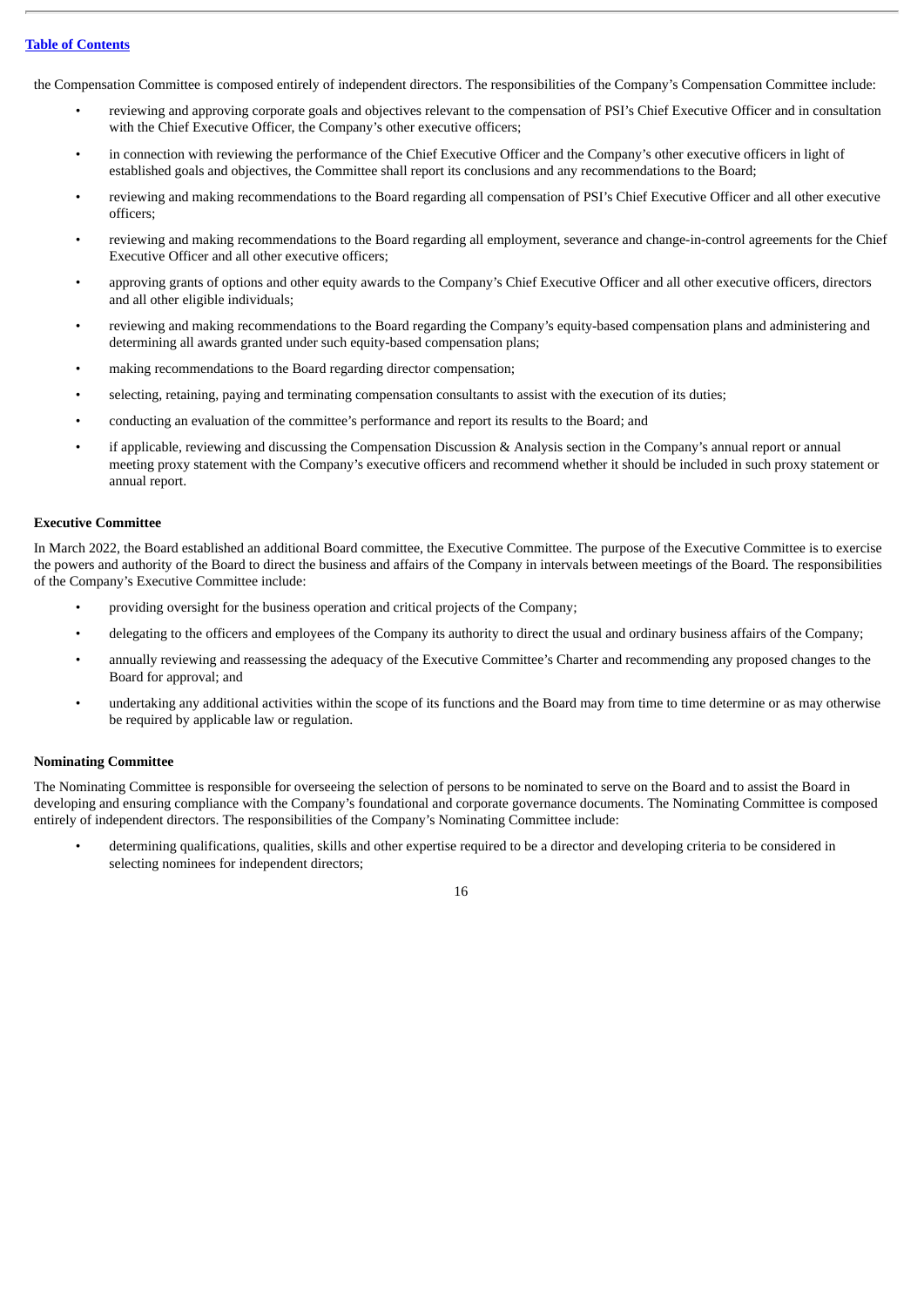- identifying and recommending to the Board individuals qualified to serve as directors of the Company (as a result of vacancies);
- evaluating the re-nomination and continuing service of incumbent directors, as impacted by factors including retirement, changes in principal employment or primary occupation, conflicts of interest and attendance;
- overseeing succession planning of executive management;
- periodically review and make recommendations to the Board regarding the size, function, structure and operation of the Board;
- recommend to the Board the appointment of the members and chair of each committee;
- oversee the evaluation of the Board and other committees and evaluate performance of the committee annually;
- developing and recommending to the Board for approval standards for determining whether a director has a material relationship with the Company;
- reviewing any director resignation letter tendered in accordance with the Company's director resignation policy and evaluating and recommending to the Board whether such resignation should be accepted;
- reviewing requests from directors or executive management in advance of accepting an invitation to serve on the Board of another public company, serve on the audit committees of more than three public companies or engage in significant commitments involving affiliation with other businesses or governmental units;
- reviewing and reporting to the Board with regard to matters of corporate responsibility and sustainability performance; and
- reviewing and recommending any changes to the Company's corporate governance policies and practices and overseeing compliance with the requirements therein.

## <span id="page-21-0"></span>**Director Nominations**

The Board has delegated to the Nominating Committee the responsibility of identifying, screening and recommending candidates to the Board. The Nominating Committee considers, without limitation, a potential candidate's independence, skills, qualifications, qualities and other expertise required to be a director (the "Director Criteria"). Although the Nominating Committee does not have a formal policy regarding diversity in making its recommendations, in considering the Director Criteria, the Nominating Committee seeks to have a Board that reflects diversity in background, education, business experience, gender, race, ethnicity, culture, skills, business relationships and associations and other factors that will contribute to the Board's governance of the Company, and reviews its diversity when assessing the composition of the Board. These qualifications may vary from year to year depending on the needs of the Company at the time.

The Director Criteria should not be construed as minimum qualifications for director selection nor is it expected that potential candidates will possess all of the Director Criteria identified. Rather, they represent the range of complementary talents, backgrounds and experiences that the Nominating Committee believes would contribute to the effective functioning of the Board.

The Company's Corporate Governance Guidelines and Nominating Committee charter provide guidelines with respect to the consideration of director candidates. Under these guidelines, the Nominating Committee is responsible for, subject to approval by the Board, establishing and periodically reviewing the Director Criteria and selection of new directors, including independence standards. The Nominating Committee also may recommend to the Board changes to the portfolio of Director Criteria required for the effective functioning of the Board, considering PSI's strategy and the regulatory, geographic and market environments.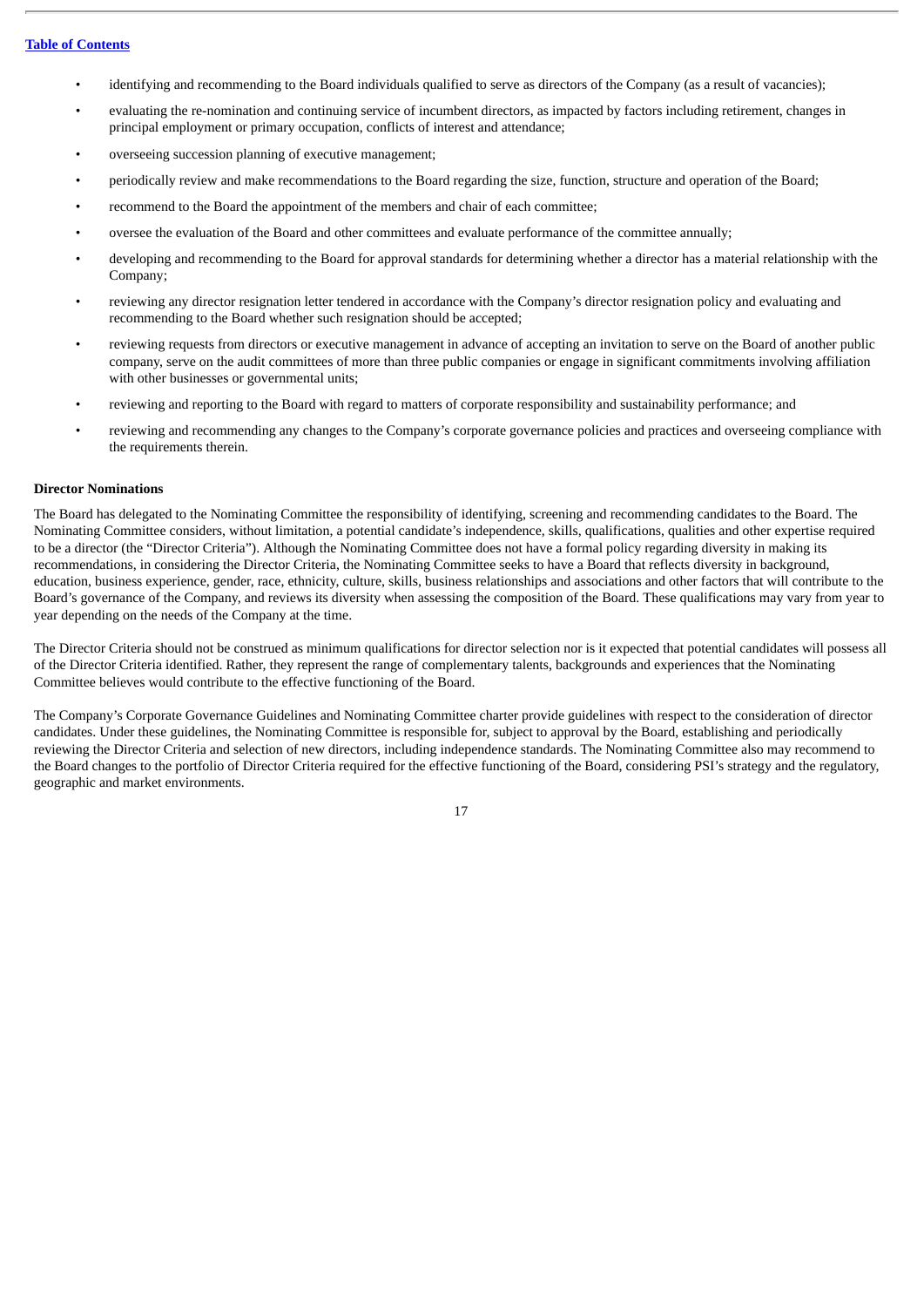The Nominating Committee will consider candidates proposed by stockholders to be potential director nominees. Stockholders wishing to nominate a candidate for consideration by the Nominating Committee as a director nominee should provide the name of any recommended candidate, together with a brief biographical sketch, a document indicating the candidate's willingness to serve, if elected, and evidence of the nominating stockholder's ownership of Company stock to the attention of the Company's Chief Executive Officer at 201 Mittel Drive, Wood Dale, Illinois 60191, and otherwise follow the Company's nominating process described in the Company's Bylaws. The Nominating Committee's policy is to evaluate director nominees proposed by stockholders in the same manner that all other director nominees are evaluated. The Company may, in the future, pay a third-party a fee to assist it in the process of identifying and/or evaluating director candidates.

## <span id="page-22-0"></span>**Stockholder Communications with the Board**

Stockholders who wish to communicate with the Board or an individual director may send a written communication to the Board or such director addressed to the Company's Chief Executive Officer at 201 Mittel Drive, Wood Dale, Illinois 60191. Each communication must set forth:

- the name and address of the stockholder on whose behalf the communication is sent; and
- the number of the Company's shares of Common Stock that are owned beneficially by such stockholder as of the date of the communication.

Each communication will be reviewed by the Company's Chief Executive Officer to determine whether it is appropriate for presentation to the Board or such director. Examples of inappropriate communications include advertisements, solicitations or hostile communications. Communications determined by PSI's Chief Executive Officer to be appropriate for presentation to the Board or such director will be submitted to the Chairman of the Board, the Board or such director on a periodic basis.

## <span id="page-22-1"></span>**Code of Business Conduct and Ethics**

The Company has adopted a code of business conduct and ethics that applies to all of PSI's employees, officers and directors, including those officers responsible for financial reporting. The code of ethics is available on the Company's website at *www.psiengines.com* under "Investors" and then "Governance."

## <span id="page-22-2"></span>**Delinquent Section 16(a) Reports**

Section 16(a) of the Exchange Act requires our directors and executive officers, and persons who own more than ten percent of a registered class of our equity securities, to file with the SEC initial reports of ownership and reports of changes in ownership of our Common Stock and other equity securities. Officers, directors and greater than ten percent stockholders are required by SEC regulation to furnish PSI with copies of all Section 16(a) forms they file.

To the Company's knowledge, including PSI's review of the copies of such reports furnished to the Company and written representations that no other reports were required during 2021, all Section 16(a) filing requirements were satisfied on a timely basis, except the following reports for Gary Winemaster: one Form 4 filed in January 2021 (reporting one transaction), one Form 4 filed in May 2021 (reporting one transaction), one Form 4 filed in June 2021 (reporting two transactions), one Form 4 filed in July 2021 (reporting three transactions), one Form 4 filed in August 2021 (reporting one transaction), one Form 4 filed in September 2021 (reporting two late transactions), one Form 4 filed in October 2021 (reporting two transactions), one Form 4 filed in November 2021 (reporting three transactions) and one Form 4 filed in December 2021 (reporting three late transactions); for Lance Arnett: one Form 4 filed in March 2022 (reporting one transaction); for C. (Dino) Xykis: one Form 4 filed in March 2021 (reporting one transaction); for Hong He: one Form 4 filed in July 2021 (reporting one transaction) and one Form 4 filed in February 2022 (reporting one transaction); for Frank Simpkins: one Form 4 filed in July 2021 (reporting one transaction) and one Form 4 filed in February 2022 (reporting one transaction);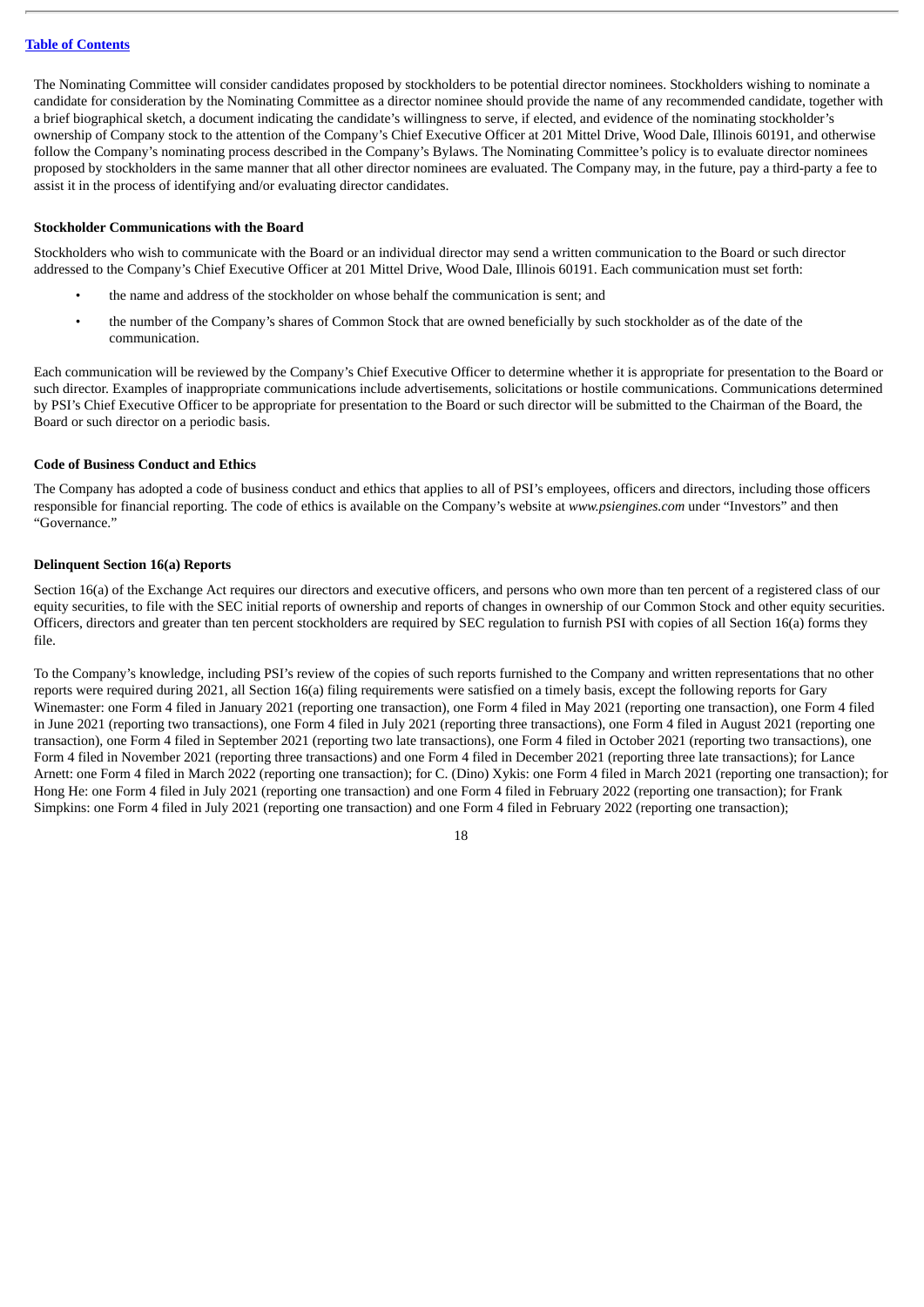for Fabrizio Mozzi: one Form 4 filed in January 2022 (reporting one transaction) and one Form 3 filed in January 2022; for Lei Lei: one Form 3 filed in January 2022; for Kenneth Landini: one Form 4 filed in July 2021 (reporting one transaction) and one Form 4 filed in February 2022 (reporting one transaction); and for Guogang Wu: one Form 3 filed in July 2021, one Form 4 filed in July 2021 (reporting one transaction) and one Form 4 filed in February 2022 (reporting one transaction). No reasons were given for Mr. Winemaster's late filings. Each late filing for Messrs. Arnett, Xykis, He, Simpkins, Landini, Mozzi, Wu and Ms. Lei were due to an internal administrative error by the Company.

## <span id="page-23-0"></span>**Director Compensation**

For 2021, PSI directors received the following compensation for their services as members of the Board:

- A cash retainer of \$50,000 per year.
- An additional cash retainer of \$25,000 per year to the Chairman of the Board and the Chair of the Audit Committee.
- 5,000 shares of restricted stock per year.
- Meeting fees of \$1,000 per day for each Board and Board committee meeting.

The Company also reimburses directors for necessary and reasonable travel and other related expenses incurred in connection with the performance of their official duties of attendance at each meeting of the Board or any Board committee.

The table below summarizes the compensation paid to each director for their service on the Board for the year ended December 31, 2021, as well as stock granted related to Board service for the year ended December 31, 2020 that was not granted until 2021:

|                               | <b>Fees Earned</b>       |                           |              |
|-------------------------------|--------------------------|---------------------------|--------------|
| Name                          | 0r<br>Paid in<br>Cash(1) | <b>Stock</b><br>Awards(2) | <b>Total</b> |
| Fabrizio Mozzi <sup>(3)</sup> | 6,040<br>S.              | \$9,130                   | \$15,170     |
| Shaojun Sun                   | 90,917                   |                           | 90,917       |
| Frank P. Simpkins             | 96,000                   | 34,650                    | 130,650      |
| Kenneth W. Landini            | 69,000                   | 34,650                    | 103,650      |
| Hong He                       | 72,000                   | 29,900                    | 101,900      |
| Sidong Shao                   | 62,000                   |                           | 62,000       |
| Lei Lei(3)                    | 5,360                    |                           | 5,360        |
| Guogang Wu(4)                 | 60,774                   | 14,960                    | 75,734       |
| Xinghao $Li(4)$               | 58,774                   |                           | 58,774       |

- (1) Director fees were not remitted to certain foreign directors in 2021, except for Dr. Sun, Guogang Wu and Sidong Shao, who were each paid their earned fees in 2021. These non-resident directors are in the process of applying to the Internal Revenue Service to obtain individual U.S. taxpayer identification numbers.
- (2) Reflects the aggregate grant date fair value of restricted stock granted to (i) Messrs. Simpkins, Landini, He, and Wu on June 18, 2021, which vested on July 10, 2021, and related to their 2020 Board service, and (ii) Messrs. Simpkins, Landini, He, Wu and Mozzi on December 22, 2021, which will vest on July 10, 2022, and related to their 2021 Board service. The grant date fair value is computed in accordance with Financial Accounting Standards Board ("FASB") ASC Topic 718. As of December 31, 2021, the following directors had the following outstanding shares of restricted stock: (a) Messrs. Landini, Simpkins and He each had 5,000 outstanding shares of restricted stock, (b) Mr. Wu had 2,083 outstanding shares of restricted stock, and (c) Mr. Mozzi had 2,917 outstanding shares of restricted stock. Directors not employed by Weichai, which consist of Messrs. Simpkins, Landini and He received grants of restricted stock in 2021 related to their 2020 and 2021 Board service. Mr. Mozzi, who is employed by a subsidiary of Weichai, received a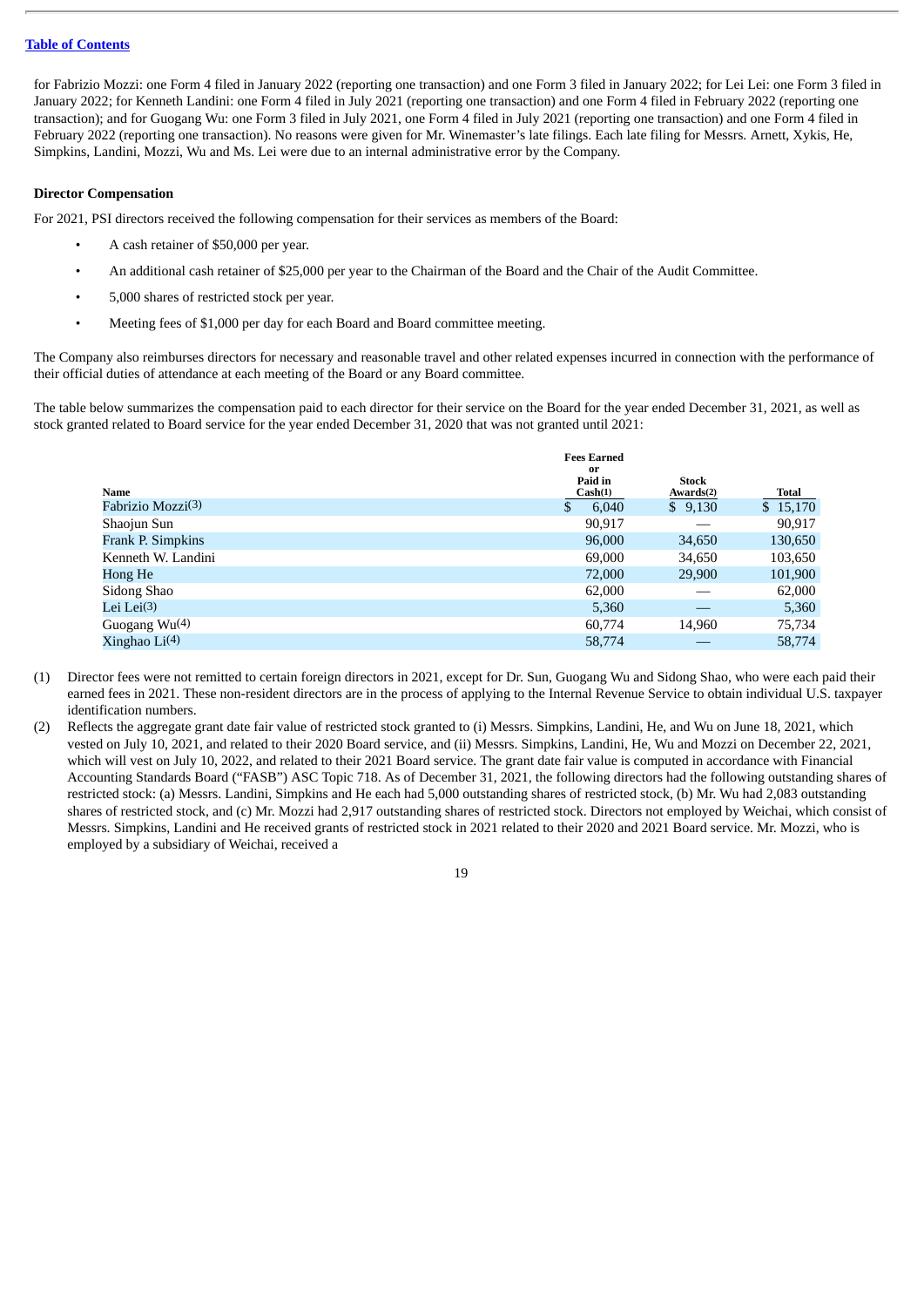waiver from Weichai permitting him to receive a restricted stock award related to his Board service in 2021. Mr. Wu, a former Weichai employee, received grants of restricted stock related to his 2020 and 2021 Board service following his departure from Weichai.

- (3) Mr. Mozzi and Ms. Lei were appointed to the Board effective December 7, 2021. Compensation for each's Board service was prorated for fiscal year 2021. Mr. Mozzi and Ms. Lei's fees earned for their 2021 Board service will be remitted in 2022.
- (4) Messrs. Wu and Li resigned from the Board effective December 7, 2021.

## **EXECUTIVE COMPENSATION**

<span id="page-24-0"></span>The named executive officers for the year ended December 31, 2021 were:

- Lance M. Arnett, Chief Executive Officer; Former Chief Commercial Officer;
- C. (Dino) Xykis, Chief Technical Officer;
- Kenneth J. Winemaster, Former Executive Vice President; and
- John P. Miller, Former Chief Executive Officer and President.

## <span id="page-24-1"></span>**Executive Team Transition**

## *Chief Executive Officer Transition*

As previously disclosed, effective February 15, 2021 (the "Retirement Date"), Mr. Miller retired as Chief Executive Officer and President and Lance Arnett, who previously served as the Company's Chief Commercial Officer, was promoted to Chief Executive Officer as his successor. In connection with Mr. Miller's retirement from the Company, Mr. Miller and the Company entered into a Separation Agreement and Release, effective the Retirement Date (the "Separation Agreement"). Pursuant to the Separation Agreement and the retirement of Mr. Miller, he received (a) a lump-sum cash severance payment of \$360,000, (b) subject to his election to receive continued group health plan coverage under COBRA, continued coverage at active-employee rates for up to 12 months after the Retirement Date, and (c) a cash payment of \$36,000 under the long-term incentive plan ("LTI") at the same time other LTI participants were paid.

Mr. Miller continued in a transition support role on an as-needed basis until May 15, 2021. Based on his compliance with the terms of the Separation Agreement, Mr. Miller received a total transition fee of \$90,000 for the three month transition period. The Separation Agreement contains a release of the Company by Mr. Miller and mutual non- disparagement provisions. Mr. Miller also agreed that the confidentiality, non-competition and non-solicitation provisions in his employment agreement with the Company would remain in effect. Finally, Mr. Miller agreed to cooperate with, and make himself reasonably available to, the Company for a period ending twelve months following termination of the transition period in order to assist with the transition of his duties at a rate of \$250 per hour plus expenses.

#### *Executive Vice President Transition*

Effective January 1, 2022 (the "Winemaster Retirement Date"), Mr. Winemaster retired as Executive Vice President. In connection with Mr. Winemaster's retirement from the Company, Mr. Winemaster and the Company entered into a Retirement Agreement and Release (the "Retirement Agreement"), effective the Winemaster Retirement Date. Pursuant to the Retirement Agreement and the retirement of Mr. Winemaster, he is entitled to receive (a) cash severance payments of (i) \$348,070 in 12 equal monthly installments of approximately \$29,006, and (ii) 16,737 representing the payback of the 10% reduction in salary for Mr. Winemaster from July 2021 through December 31, 2021, (b) \$32,500 under the 2019 Long Term Incentive (LTI) plan, to be paid on January 1, 2023 as long as paid to other executive LTI participants for the 2021 LTI plan year, as full and complete payment under the LTI plan, (c) maintenance of his preferred airline status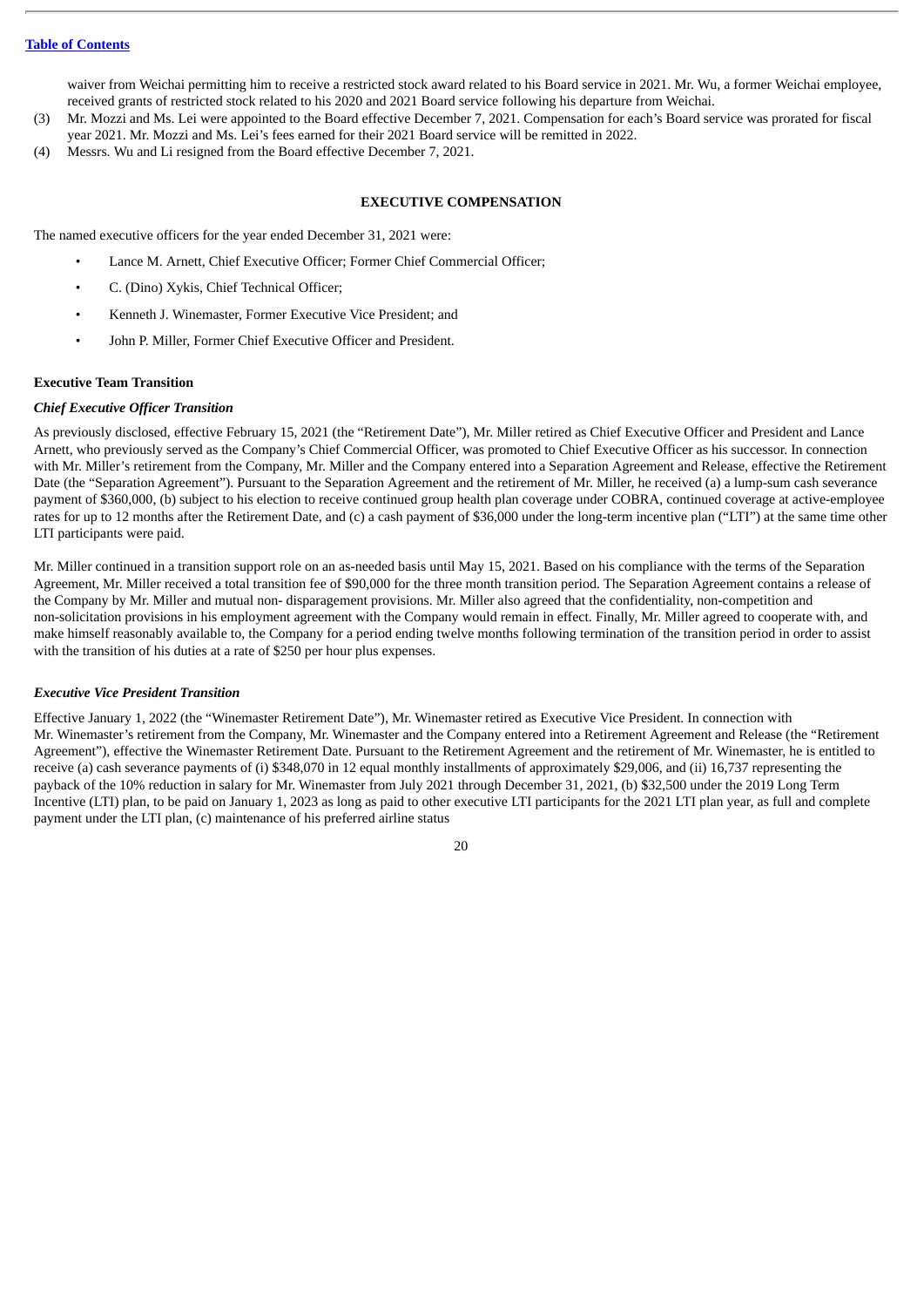throughout the current term and for one additional term, to the extent the Company continues to participate in such program, and (d) subject to his election to receive continued group health plan coverage under COBRA, continued coverage at active-employee rates for 13 months after the Winemaster Retirement Date. The Company previously inadvertently disclosed that the Retirement Agreement provided for the cash severance payment of \$337,000.

The Retirement Agreement contains a release of the Company by Mr. Winemaster and mutual non-disparagement provisions. Mr. Winemaster also agreed that the confidentiality, non-competition and non-solicitation provisions in his employment agreement with the Company would remain in effect. Mr. Winemaster also agreed to cooperate with, and make himself reasonably available to, the Company in order to assist with the transition of his duties as requested by the Company at a rate of \$250 per hour plus expenses.

## <span id="page-25-0"></span>**Summary Compensation Table**

The table below summarizes the compensation paid for the services rendered to the Company, in all capacities, by its named executive officers for the years ended December 31, 2021 and 2020.

| <b>Name and Principal Position</b>                       | Year | Salary    | Bonus <sup>1</sup> | <b>Option/SAR</b><br>Awards <sup>2</sup> | <b>All Other</b><br>Compensation <sup>3</sup> | Total          |
|----------------------------------------------------------|------|-----------|--------------------|------------------------------------------|-----------------------------------------------|----------------|
| Lance M. Arnett <sup>4</sup>                             | 2021 | \$401,250 | \$40,125           | 307,508<br>S.                            | 17,470<br><b>S</b>                            | 766,353<br>\$. |
| Chief Executive Officer; Former Chief Commercial Officer | 2020 | 287,542   | 33,500             | 164,000                                  | 414                                           | 485,456        |
| $C.$ (Dino) Xykis $5$                                    | 2021 | 331,933   | 33,193             | 109.619                                  | 54.679                                        | 529.424        |
| Chief Technical Officer                                  |      |           |                    |                                          |                                               |                |
| Kenneth J. Winemaster <sup>6</sup>                       | 2021 | 330,904   | 32,500             |                                          | 362,164                                       | 725,568        |
| <b>Former Executive Vice President</b>                   | 2020 | 278,958   | 32,500             |                                          | 14,094                                        | 325,552        |
| John P. Miller <sup>4</sup>                              | 2021 | 45.000    |                    |                                          | 450.149                                       | 495.149        |
| Former Chief Executive Officer and President             | 2020 | 283,500   | 36,000             |                                          | 1,188                                         | 320,688        |

- (1) The amounts reported for Messrs. Arnett, Xykis and Winemaster in this column for 2021 represent their 2021 Long-Term Incentive ("LTI") Plan amounts. A description of the Company's LTI Plan is below under "Long-Term Incentive Plan."
- (2) The amount reported in the "Option/SAR Awards" column in 2021 for Mssrs. Arnett and Xykis, respectively, reflects the grant date fair value of (i) an award of 80,000 stock appreciation right ("SAR") granted to Mr. Arnett, effective February 24, 2021, and (ii) an award of 25,000 SARs granted to Mr. Xykis, effective March 12, 2021, each calculated in accordance with FASB ASC Topic 718. The fair value of the SARs granted to Mr. Arnett was \$3.85 and Mr. Xykis was \$4.38, which was determined using the Black-Scholes-Merton valuation model with the following assumptions: (i) market closing price of the Company's Common Stock on the date of grant (\$6.00 for Mr. Arnett and \$6.82 for Mr. Xykis); (ii) exercise price (\$6.00 for Mr. Arnett and \$6.82 for Mr. Xykis); (iii) risk-free interest rate (0.62% for Mr. Arnett and 0.85% for Mr. Xykis); (iv) estimated price volatility (81.00% for Mr. Arnett and 81.04% for Mr. Xykis); (v) expected term (5 years for Mr. Arnett and Mr. Xykis); and (vi) dividend yield 0.0% for Mr. Arnett and Mr. Xykis). The Company used rates on the grant date of zero-coupon government bonds with maturities over periods covering the term of the awards. The Company considered the historical volatility of its stock price over a term similar to the expected life of the awards in determining expected volatility. The expected term is the period that the awards granted are expected to remain outstanding. The Company has never declared or paid a cash dividend on its Common Stock and has no plans to pay cash dividends in the foreseeable future.
- (3) The reported amounts for 2021 in the "All Other Compensation" column include (i) for Mr. Arnett: \$12,600 for automobile-related payments, \$414 for life insurance premiums and \$4,456 for 401(k) matching contributions; (ii) for Mr. Xykis: (a) \$1,188 for life insurance premiums, (b) \$44,700 for automobile and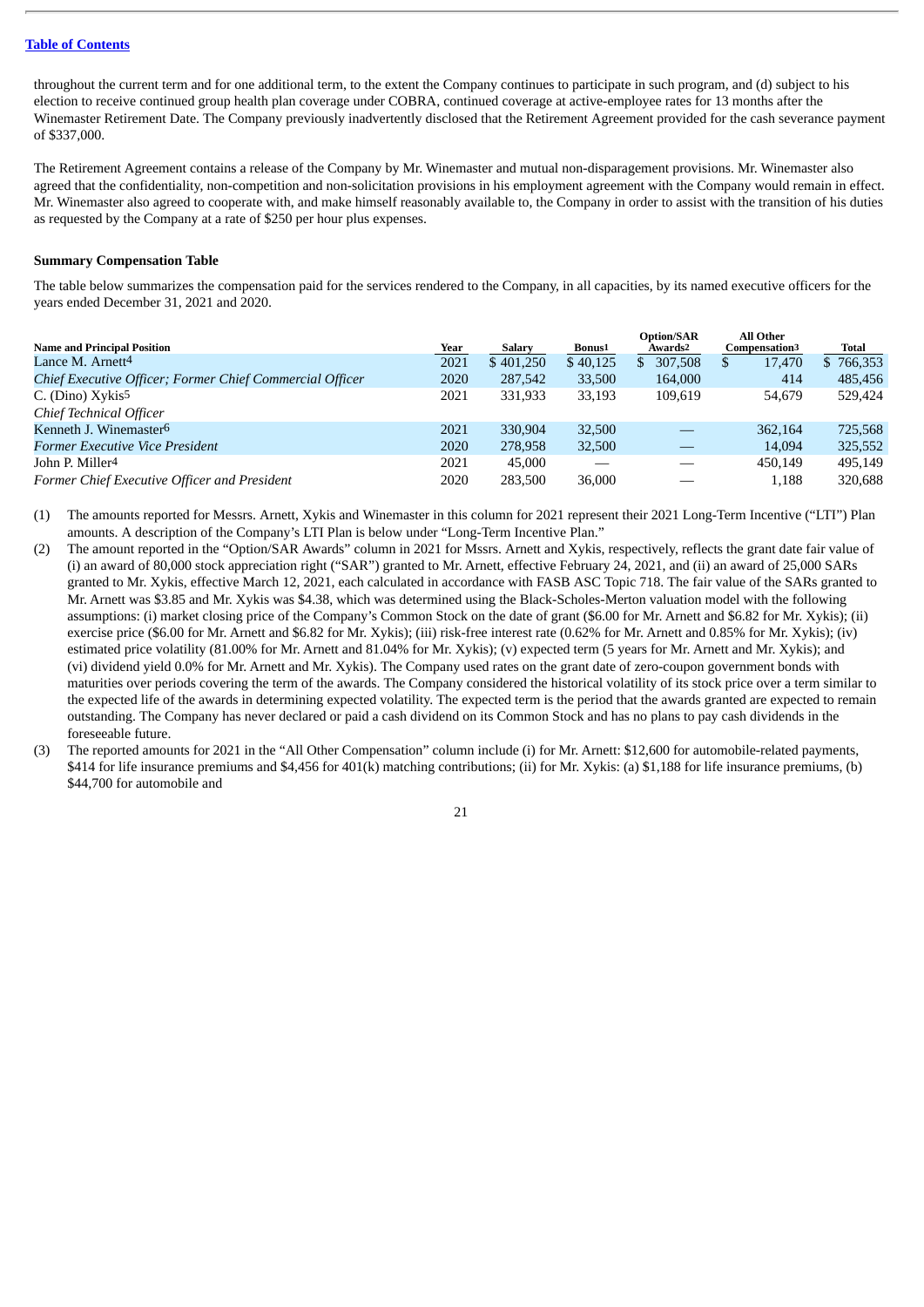commuting-related expenses (including an automobile allowance and gas allowance), (c) \$740 for reimbursement of car insurance premiums and gross up of taxes related to the reimbursement, and (d) \$8,052 for 401(k) matching contributions; (iii) for Mr. Winemaster: (a) \$13,320 for automobile-related payments, (b) \$774 for life insurance premiums, and (c) \$348,070 in severance payments; and (iv) for Mr. Miller: (a) \$149 for life insurance premiums, (b) \$360,000 in severance payments, and (c) \$90,000 for transition services. Item (c) for Mr. Winemaster and items (b) and (c) for Mr. Miller are described in more detail above under "Executive Team Transitions."

- (4) Mr. Miller retired from his position as Chief Executive Officer and President and Mr. Arnett was promoted from Chief Commercial Officer to Chief Executive Officer, each effective February 15, 2021.
- (5) Because Mr. Xykis was not a Named Executive Officer before 2021, only his 2021 compensation is reported in the table.
- (6) Mr. Winemaster retired from his position as Executive Vice President, effective January 1, 2022.

## <span id="page-26-0"></span>**Employment Agreements with Named Executive Officers**

As disclosed above, Mr. Arnett was promoted on February 15, 2021 and entered into an employment agreement with the Company at that time that superseded his prior employment agreement as Chief Commercial Officer.

Mr. Arnett's employment agreement provides that he will receive (a) an annual salary of \$400,000 per year, which will increase to \$425,000 per year on August 15, 2021; (b) an annual incentive bonus under the Company's KPI, with a target 60% of his base salary or as generally determined by the Company; (c) a bonus under the Company's LTI plan with a target of 60% of his base salary or as generally determined by the Company; (d) subject to approval of the Compensation Committee, an award of 80,000 SARs pursuant to the Company's Prior Plan, with a strike price determined at the time grant, and with vesting to occur in equal installments, subject to Mr. Arnett's continuous service, on each of the first four anniversaries of the effective date, subject to his continued employment; (e) an automobile allowance of \$1,200 per month; (f) up to \$20,000 in reasonable relocation expenses if Mr. Arnett moves to the Chicagoland area; and (g) standard employee benefits as are generally available to employees of the Company.

If the Company terminates Mr. Arnett without cause (as defined in his employment agreement), in addition to payment of any accrued obligations, Mr. Arnett would be eligible to receive severance, subject to his execution of a general release of claims, consisting of: (i) certain accrued obligations; (ii) any determined, but unpaid, KPI or LTI bonus relating to the fiscal year prior to the fiscal year of termination; (iii) accelerated vesting of any unvested SARs; (iv) a prorated KPI or LTI bonus for the fiscal year in which his termination occurs; (v) 12 months of salary continuation payments; and (vi) 12 months of health benefit continuation coverage on the same terms as provided before Mr. Arnett's termination.

Mr. Xykis was promoted to the Company's Chief Technical Officer on March 15, 2021 and entered into an employment agreement with the Company at that time that superseded his prior employment agreement (including amendments thereto) as Vice President of Engineering.

Mr. Xykis' employment agreement provides that he will receive (a) an annual salary of \$335,000 per year; (b) an annual incentive bonus under the Company's KPI, with a target 50% of his base salary or as generally determined by the Company; (c) a bonus under the Company's LTI plan with a target of 60% of his base salary or as generally determined by the Company; (d) subject to approval of the Compensation Committee, an award of 25,000 SARs pursuant to the Company's Prior Plan, with a strike price determined at the time grant, and with vesting to occur in equal installments on each of the first three anniversaries of the effective date, subject to his continued employment; (e) an automobile allowance of \$1,975 per month; (f) \$1,750 per month to cover the cost of gasoline for Mr. Xykis' Company-related travel for so long as Mr. Xykis commutes from his current home to the Company's headquarters; (g) reimbursement of reasonable amounts spent by Mr. Xykis on car insurance for his leased vehicle so long as Mr. Xykis submits documentation of such insurance costs to the Company; and (h) standard employee benefits as are generally available to senior employees of the Company.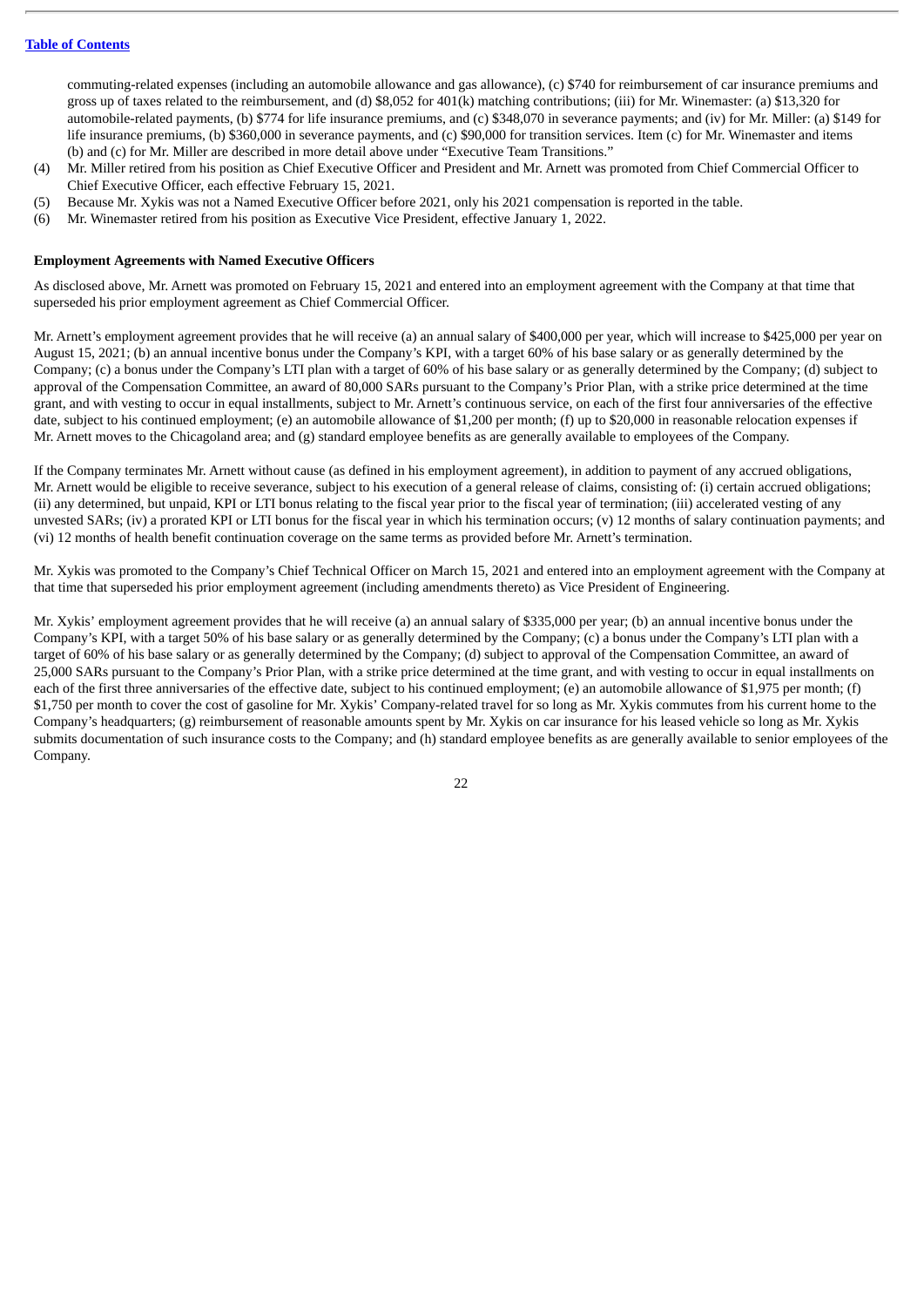If the Company terminates Mr. Xykis without cause (as defined in his employment agreement), Mr. Xykis would be eligible to receive: (i) certain accrued obligations; (ii) any determined, but unpaid, KPI or LTI bonus relating to the fiscal year prior to the fiscal year of termination; and (iii) a prorated KPI or LTI bonus for the fiscal year in which his termination occurs. In addition, subject to his execution of a general release of claims, Mr. Xykis is also eligible to receive severance consisting of: (x) 12 months of salary continuation payments; and (y) 12 months of health benefit continuation coverage on the same terms as provided before Mr. Xykis' termination.

Messrs. Miller's and Winemaster's employment agreements terminated in connection with each of their retirements from the Company. The terms of each of their separation agreements are described above under "Executive Team Transitions."

Each named executive officer is bound by certain confidentiality and restrictive covenants under their current or former employment agreements.

The 2021 salary information for Messrs. Arnett, Miller, Xykis and Winemaster includes payback of a temporary reduction in salary that occurred from July 2021 through December 31, 2021, which amounts were paid to each on December 31, 2021. Information about the payback to Mr. Winemaster is described more fully above under "Executive Team Transitions."

#### <span id="page-27-0"></span>**Long-Term Incentive Plan**

The Company established an LTI Plan for the period January 1, 2020 to December 31, 2022. Pursuant to the LTI Plan, executives, including the named executive officers, are eligible to receive 50% to 150% of a target incentive amount (which target incentive amount is equal to 60% of the executive's base salary), with (i) 50% of the target incentive amount to be received as a bonus that is not tied to performance conditions and (ii) the remaining amount of 50% (plan target) to 100% (maximum) of the target incentive amount subject to the Company's performance against a performance indicator based on return on assets over the three-year performance period. The 50% of the target incentive amount (equal to 30% of the executive's base salary) vests in equal annual installments as follows: (i) one-third vested on December 31, 2020 and was paid out in the first quarter of 2021; (ii) one-third vested on December 31, 2021 and was paid out in April of 2022; and (iii) one-third will vest on December 31, 2022 along with any amount payable with respect to the performance-related component of the LTI plan (i.e. between 50% and 100% of the target incentive amount, depending on the Company's performance as outlined in the prior sentence), and will be paid out 30 days after 2022 audit results are approved. A full description of the Company's LTI Plan is available at Exhibit 10.35, "Description of Long-Term Incentive Plan" to the Company's Annual Report.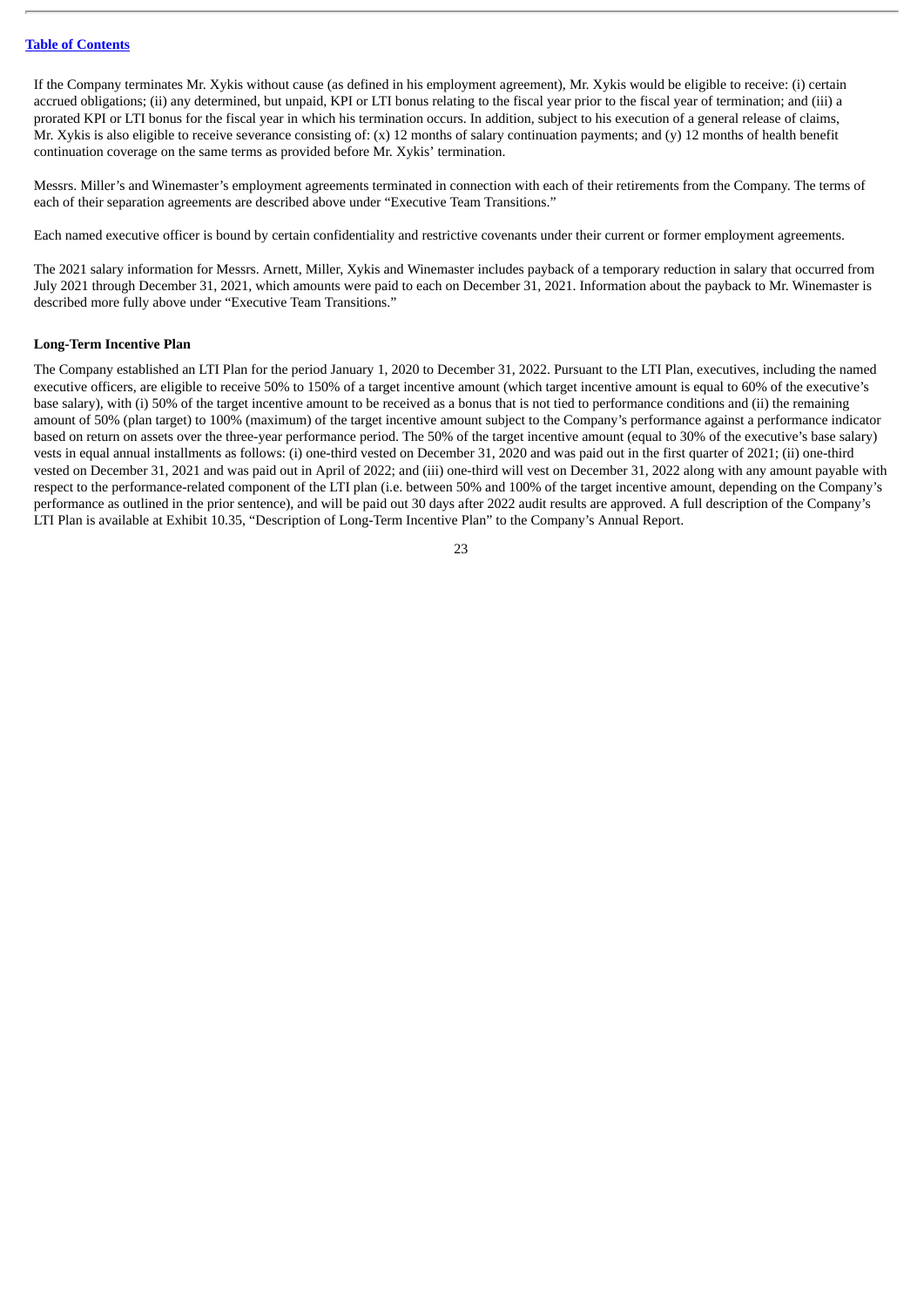## <span id="page-28-0"></span>**Outstanding Equity Awards at 2021 Year-End**

The table below shows outstanding equity awards as of December 31, 2021 held by each named executive officer. No stock awards remained outstanding for any named executive officers as of December 31, 2021.

|                       | Number of<br><b>Securities</b><br><b>Underlying</b><br><b>Unexercised</b><br>Options/<br>$SARS$ (#) | <b>Number of</b><br><b>Securities</b><br><b>Underlying</b><br>Unexercised<br>Options/<br>$SARs$ $(\#)$ | <b>Option/SAR Awards</b><br><b>Equity</b><br>incentive<br>plan<br>awards:<br><b>Number of</b><br><b>Securities</b><br><b>Underlying</b><br><b>Unexercised</b><br>Unearned<br>Options/ | Option/<br><b>SAR</b><br><b>Exercise</b><br>Price | <b>Option/SAR</b><br><b>Expiration</b> |
|-----------------------|-----------------------------------------------------------------------------------------------------|--------------------------------------------------------------------------------------------------------|---------------------------------------------------------------------------------------------------------------------------------------------------------------------------------------|---------------------------------------------------|----------------------------------------|
| Name                  | Exercisable                                                                                         | Unexercisable                                                                                          | SARs (#)                                                                                                                                                                              | <u>(\$)</u>                                       | Date                                   |
| Lance M. Arnett       | 33,332                                                                                              | 16,667(1)                                                                                              |                                                                                                                                                                                       | \$4.83                                            | December 10, 2029                      |
|                       | 0                                                                                                   | 80,000(2)                                                                                              |                                                                                                                                                                                       | 6.00                                              | February 24, 2031                      |
| C. (Dino) Xykis       | $\mathbf{0}$                                                                                        | 25,000(3)                                                                                              |                                                                                                                                                                                       | 6.82                                              | March 12, 2031                         |
| Kenneth J. Winemaster |                                                                                                     |                                                                                                        |                                                                                                                                                                                       |                                                   |                                        |
| John P. Miller        |                                                                                                     |                                                                                                        |                                                                                                                                                                                       |                                                   |                                        |

(1) The amount reported in this column represents Mr. Arnett's outstanding SAR award under the Prior Plan, effective April 7, 2020, which has the following vesting schedule: 16,666 of the SAR shares vested and became exercisable on November 25, 2020, 16,666 of the SAR shares vested and became exercisable on November 25, 2021, and 16,667 of the SAR shares vest and become exercisable on November 25, 2022.

- (2) The amount reported represents Mr. Arnett's outstanding SAR award under the Prior Plan, effective February 24, 2021, which has the following vesting schedule: 20,000 of the SAR shares vested and became exercisable on February 19, 2022, 20,000 of the SAR shares vest and become exercisable on February 19, 2023, 20,000 of the SAR shares vest and become exercisable on February 19, 2024, and 20,000 of the SAR shares vest and become exercisable on February 19, 2025.
- (3) The amount reported represents Mr. Xykis' outstanding SAR award under the Prior Plan, effective March 12, 2021, which has the following vesting schedule: 8,333 of the SAR shares vested and became exercisable on March 15, 2022, 8,333 of the SAR shares vest and become exercisable on March 15, 2023, and 8,334 of the SAR shares vest and become exercisable on March 15, 2024.

## <span id="page-28-1"></span>**Potential Payments Upon Termination or Change in Control**

As of December 31, 2021, the Company had employment agreements with Messrs. Arnett, Xykis and Winemaster. Messrs. Arnett and Xykis are the only named executive officers currently with an employment agreement with the Company, which provides for payments upon termination without "cause" (as summarized above under the heading, "Employment Agreements with Named Executive Officers"). For a detailed description of the termination payments received by Messrs. Miller and Winemaster in connection with each's retirement and resignation from the Company, please see the "Executive Team Transitions" section above.

Other than these arrangements and accelerated vesting of equity awards under the Prior Plan, the Company currently does not have any compensatory plans or arrangements in place that provide for any payments or benefits upon the resignation, retirement or any other termination of any of the named executive officers, as the result of a change in control, or from a change in any named executive officer's responsibilities following a change in control.

## <span id="page-28-2"></span>**Hedging and Pledging Policy**

The Company's policies relating to hedging and pledging of Company securities are set forth in the Company's Insider Trading Compliance Policy (the "Policy"), as last updated on November 8, 2021. In particular, the Policy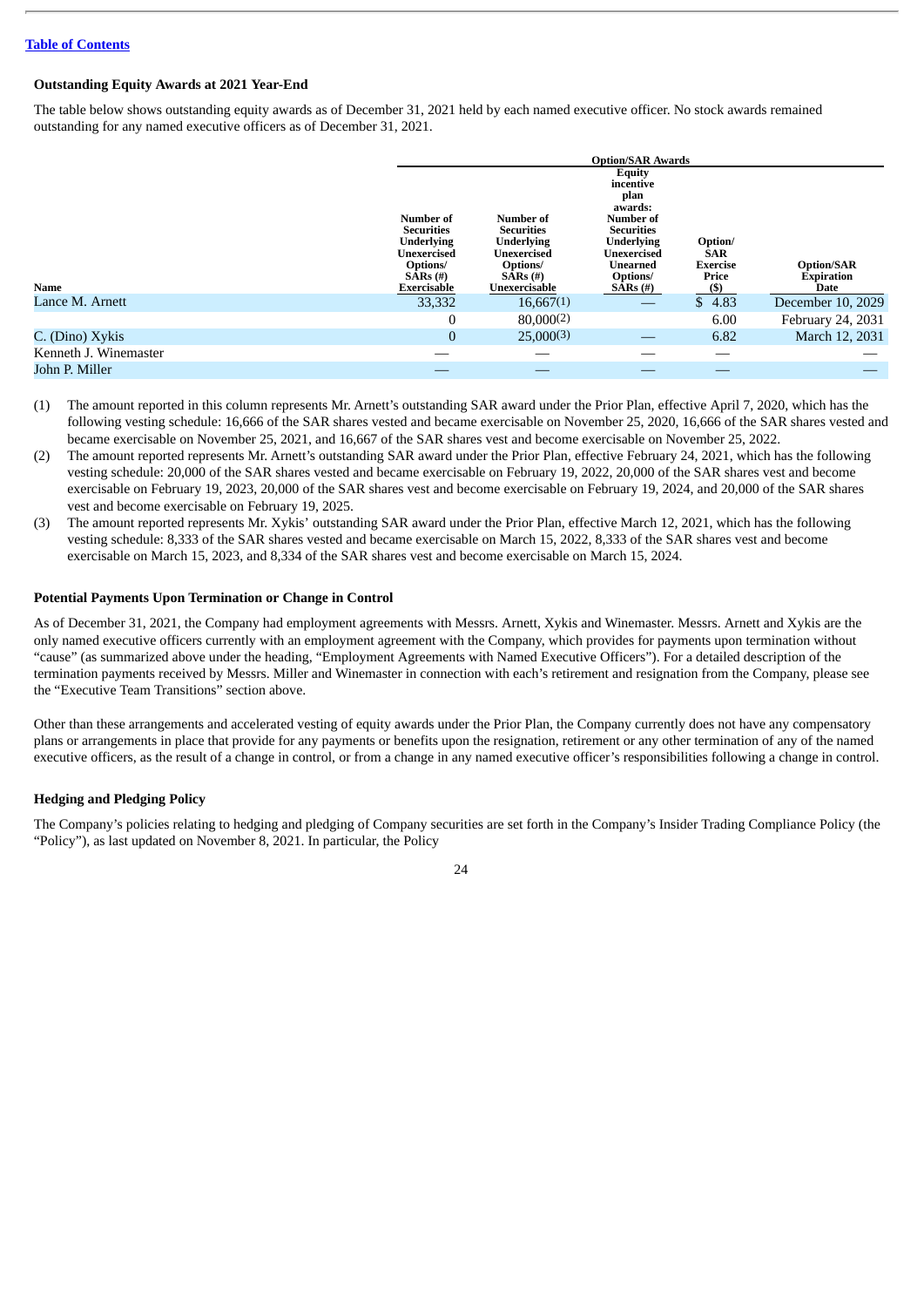explicitly prohibits the following activities by "Covered Employees" (defined below), even in instances where the transaction could be completed pursuant to an arrangement that complies with Rule 10b5-1(c) of the Exchange Act:

- Short selling (i.e., selling Company securities you do not own at the time of sale);
- Buying or selling put options, call options or other derivative securities relating to the Company on a securities exchange or in any other organized securities market;
- Engaging in hedging transactions, such as "costless collars" and forward sale contracts;
- Purchasing Company securities on margin; or
- Pledge the Company's stock and/or borrow against it in a margin account.

For purposes of the Policy, "Covered Persons" include any employee who has obtained material, non-public information, as well as the Company's directors, executive officers (including named executive officers), vice presidents and employees working in the Company's finance and accounting groups, and any other persons designated as Covered Persons by the Insider Trading Compliance Officer or the Board.

## <span id="page-29-0"></span>**Clawback Policy**

As part of the Company's derivative litigation settlement, the Company adopted a formal clawback policy covering specified incentive compensation of officers (defined as only those individuals the Company has designated as subject to the reporting and liability provisions of Section 16 of the Exchange Act). This provision will be included in any new or amended employment agreements entered into with any existing or future officers of the Company on and after April 11, 2019. The clawback provision will provide that upon a termination for cause, an officer shall automatically forfeit:

- 1. Any bonus to which the officer might otherwise have been entitled pursuant to the Company's KPI Plan related to the fiscal year prior to the fiscal year in which the termination date falls if the amount of such KPI Bonus has been determined by the Board but not yet paid; and (ii) for the fiscal year in which the separation takes place.
- 2. For the fiscal year in which the separation takes place, any Stock Appreciation Rights and unexercised options (whether vested or unvested) awarded pursuant to the Company's Prior Plan.

"Cause" means that the Company makes a good faith determination that the officer has: (1) violated any Company policy or procedure that causes material harm or risk to the Company including, but not limited to, sexual harassment, misappropriation, or fraud; (2) been convicted of a crime which is injurious to the Company's operation or reputation; (3) engaged in a material breach of the officer's employment agreement; (4) engaged in willful failure or willful inability to perform the officer's duties under the officer's employment agreement; (5) engaged in any act or omission, which in any material way impairs the reputation, goodwill or business position of the Company; or (6) the officer is prohibited by order of a government agency or court from being employed by the Company or any Company affiliate in the role set forth in the officer's employment agreement.

For purposes of subsections (3) and (4) of this definition, a termination will not be for "Cause" to the extent such conduct is curable, unless the Company shall have notified the officer in writing describing such conduct and prescribing conduct required to cure such conduct and the officer shall have failed to cure such conduct within thirty (30) business days after his or her receipt of such written notice. For purposes of this definition of Cause, no act or failure to act on the part of the officer shall be considered willful if it is done, or omitted to be done, by the officer in good faith and with a good-faith belief that the officer's act or omission was in the best interests of the Company.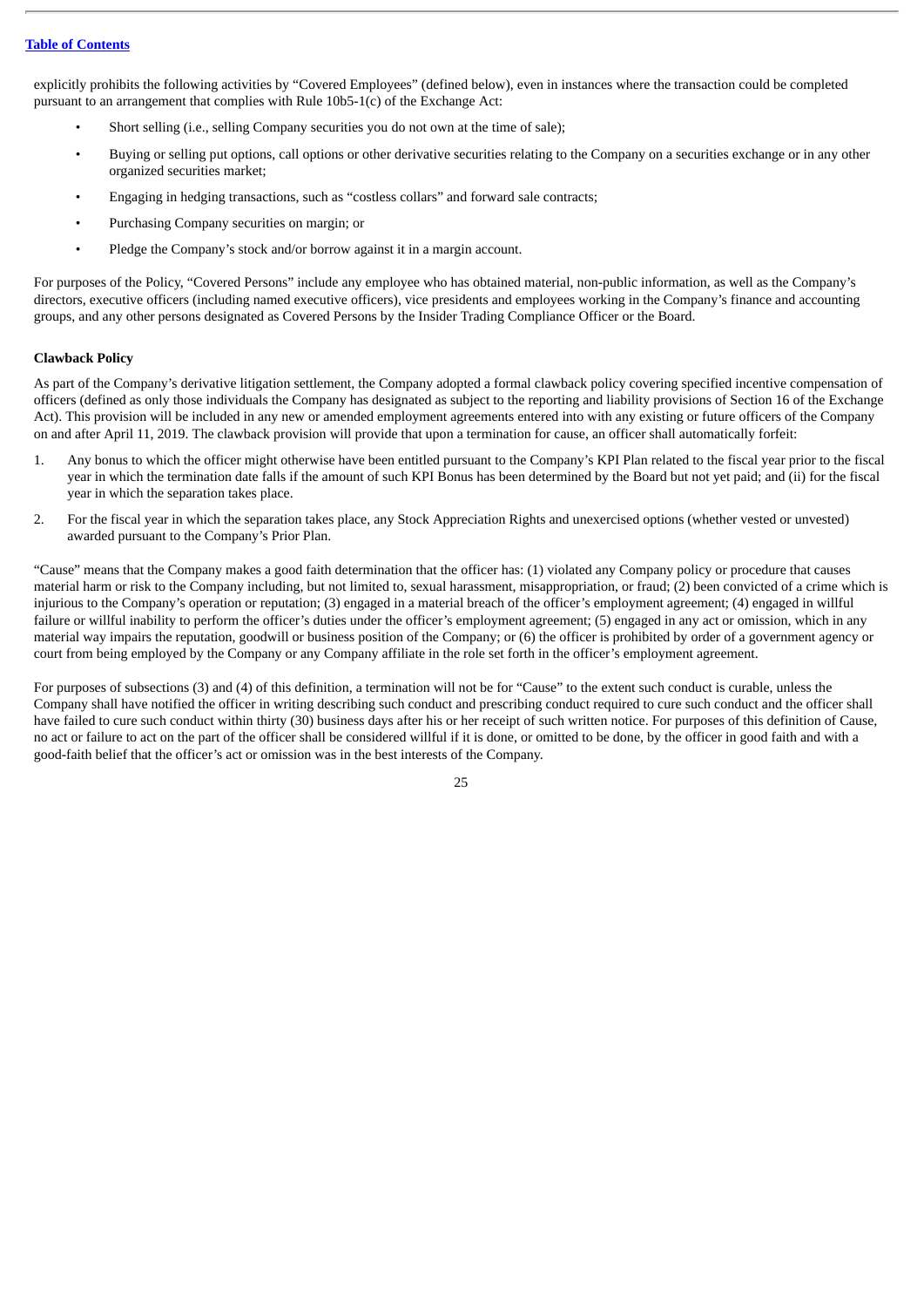## **SECURITY OWNERSHIP OF CERTAIN BENEFICIAL OWNERS AND MANAGEMENT**

<span id="page-30-0"></span>The following table sets forth information known to the Company regarding beneficial ownership of shares of the Company's Common Stock as of May 16, 2022, by:

- each person who is known to us to be the beneficial owner of more than 5% of the outstanding shares of Common Stock;
- each named executive officer and each director; and
- all of the Company's executive officers and directors as a group.

The amounts and percentages of shares beneficially owned are reported on the basis of regulations of the SEC governing the determination of beneficial ownership of securities. Under SEC rules, a person is deemed to be a "beneficial owner" of a security if that person has or shares voting power or investment power, which includes the power to dispose of or to direct the disposition of such security. A person is also deemed to be a beneficial owner of any securities of which that person has a right to acquire beneficial ownership within 60 days. Securities that can be so acquired are deemed to be outstanding for purposes of computing such person's ownership percentage, but not for purposes of computing any other person's percentage. Under these rules, more than one person may be deemed to be a beneficial owner of the same securities, and a person may be deemed to be a beneficial owner of securities as to which such person has no economic interest.

Beneficial ownership of Common Stock is based on 22,926,875 shares of Common Stock issued and outstanding as of May 16, 2022.

Except as otherwise indicated in these footnotes, each of the beneficial owners listed has, to the Company's knowledge, sole voting and investment power with respect to the indicated shares of Common Stock.

|                                                                     | Number of<br><b>Shares</b> of<br>Common | <b>Percent of</b><br>Outstanding<br>Common |
|---------------------------------------------------------------------|-----------------------------------------|--------------------------------------------|
| Name and Address of Beneficial Owner(1)                             | <b>Stock</b>                            | <b>Stock</b>                               |
| <b>Directors:</b>                                                   |                                         |                                            |
| Fabrizio Mozzi $(2)(3)$                                             | 2,917                                   | ∗                                          |
| Shaojun Sun, Ph.D.                                                  |                                         |                                            |
| Kenneth W. Landini(4)                                               | 44,000                                  | ∗                                          |
| Frank P. Simpkins(4)                                                | 25,000                                  | ∗                                          |
| Hong $He(4)$                                                        | 13,750                                  | $\ast$                                     |
| Sidong Shao                                                         |                                         |                                            |
| Lei Lei(2)                                                          |                                         |                                            |
| <b>Executive Officers:</b>                                          |                                         |                                            |
| Lance Arnett <sup>(5)</sup>                                         |                                         |                                            |
| Kenneth J. Winemaster(6)                                            | 2,211,274                               | 9.6%                                       |
| C. Dino $Xykis(5)$                                                  | 18,834                                  |                                            |
| John P. Miller(7)                                                   | 76,006                                  |                                            |
| All executive officers and directors as a group                     |                                         |                                            |
| $(12$ individuals $)(3)(4)(5)(8)$                                   | 2,391,781                               | 10.4%                                      |
| Parties owning beneficially more than 5% of the outstanding shares: |                                         |                                            |
| Neil Gagnon $(9)$                                                   | 2,296,851                               | 10.0%                                      |
| Gary S. Winemaster(10)                                              | 3,343,279                               | 14.6%                                      |
| Weichai <sup>(11)</sup>                                             | 11,749,759                              | 51.2%                                      |

Less than 1%.

(1) Unless otherwise indicated, the business address of each individual is 201 Mittel Drive, Wood Dale, Illinois 60191.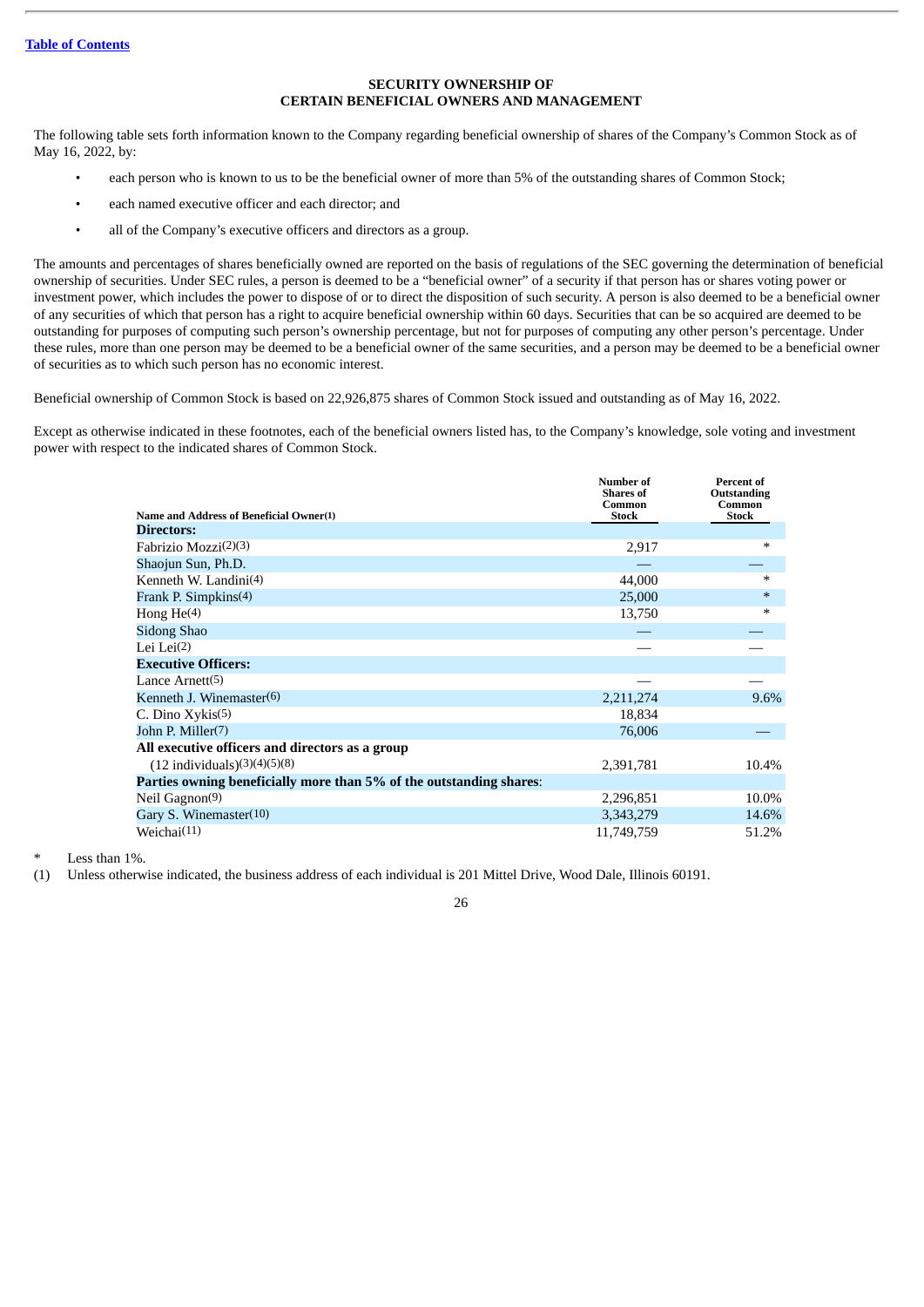- (2) Were appointed during December 2021.
- (3) Includes 2,917 shares of Common Stock issuable upon the vesting of restricted stock within 60 days of May 16, 2022.
- (4) Includes 5,000 shares of Common Stock issuable upon the vesting of restricted stock within 60 days of May 16, 2022.
- (5) A stock appreciation right ("SAR") granted under an equity compensation plan of the Company in respect of one or more shares of Common Stock generally entitles the holder thereof the right to receive, either in Common Stock, or in cash or Common Stock as determined by the Compensation Committee in its discretion, an amount per share of Common Stock equal to the excess, if any, of (i) the fair market value of a share of Common Stock on the date the SAR is exercised, over (ii) the grant price of the SAR. As of April 21, 2022, the fair market value of a share of Common Stock was less than the grant price of each outstanding SAR awarded to Mr. Arnett and Mr. Xykis. As a result, no shares were acquirable as of that date through the exercise of SARs for Mr. Arnett and Mr. Xykis.
- (6) Based on a Form 4 filed with the SEC May 16, 2019. Mr. Winemaster served as the Company's Executive Vice President until January 1, 2022. Open market purchases or sales, if any, by Mr. Winemaster of Common Stock since the date that he ceased serving as the Company's Executive Vice President are not known by the Company or reported in the table.
- (7) Based on a Form 4 filed with the SEC June 4, 2019. Mr. Miller served as the Company's Chief Executive Officer and President until February 15, 2021. Open market purchases or sales, if any, by Mr. Miller of Common Stock since the date that he ceased serving as the Company's Chief Executive Officer and President are not known by the Company or reported in the table.
- (8) This group includes in addition to those individuals named in the table: Mr. Thomas.
- (9) According to the Schedule 13G/A filed with the SEC on February 1, 2022, Neil Gagnon holds sole voting power with respect to 226,996 shares of Common Stock and sole dispositive power with respect to 226,996 shares of Common Stock. In addition, Mr. Gagnon has shared voting power over 2,015,929 shares of Common Stock and shared dispositive power over 2,066,525 shares of Common Stock. Subsequent to the 13G/A filed with the SEC on February 1, 2022, Neil Gagnon filed (i) a Form 4 with the SEC on February 2, 2022 indicating the acquisition of 408 shares and (ii) a Form 4 with the SEC on February 8, 2022 indicating the acquisition of 2,922 shares. The amount of shares disclosed in the above table includes these transactions. The business address of Mr. Gagnon is 1370 Ave. of the Americas, 24th Floor, New York, NY 10019.
- (10) According to the Form 4 filed with the SEC on February 17, 2022, Gary Winemaster beneficially owned 3,317,603 shares of Common Stock directly and 25,676 shares of Common Stock indirectly through his spouse's holdings.
- (11) According to the Schedule 13D/A filed with the SEC on April 23, 2019, Weichai America Corp. holds shared voting power with respect to 11,749,759 shares of Common Stock and shared dispositive power with respect to 11,749,759 shares of Common Stock with Weichai Power and Shandong Heavy Industry Group Co., Ltd. The business address of Weichai America Corp. is 3100 Golf Road, Rolling Meadows, IL 60008.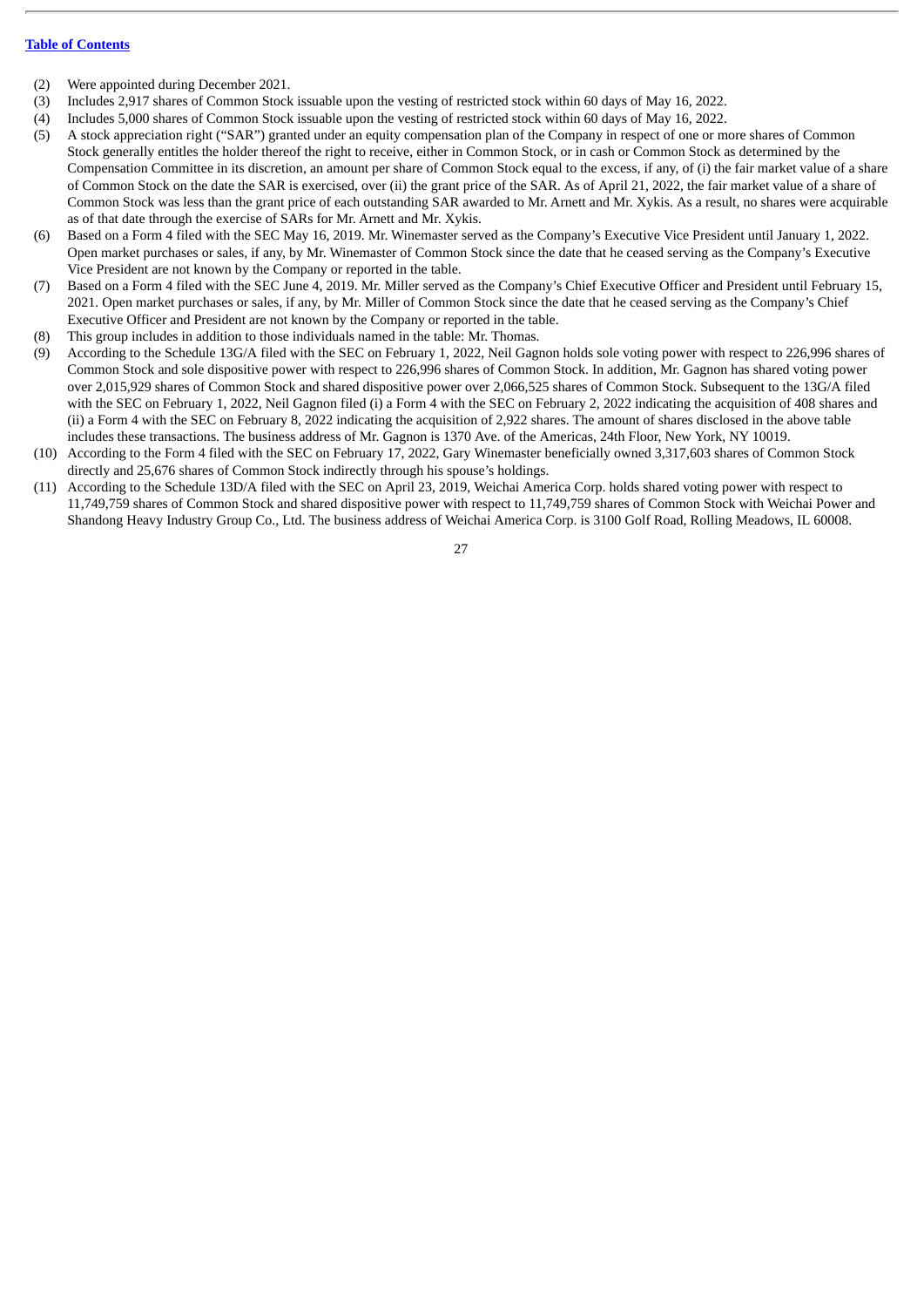## **RATIFICATION OF APPOINTMENT OF INDEPENDENT REGISTERED PUBLIC ACCOUNTING FIRM**

<span id="page-32-0"></span>The Audit Committee has appointed BDO USA, LLP to continue in its capacity as the Company's independent registered public accounting firm for the fiscal year ending December 31, 2022, and the Board has directed that management submit the appointment of the independent registered public accounting firm for ratification by the stockholders at the Annual Meeting. BDO USA, LLP audited PSI's financial statements for the years ended December 31, 2020 and 2021.

Neither the Company's Bylaws nor other governing documents or law require stockholder ratification of the appointment of BDO USA, LLP as the Company's independent registered public accounting firm. However, the Board is submitting the appointment of BDO USA, LLP to the stockholders for ratification as a matter of good corporate practice. If the stockholders fail to ratify the selection, the Audit Committee will reconsider whether or not to continue to retain that firm. Even if the selection is ratified, the Audit Committee in its discretion may direct the appointment of a different independent registered public accounting firm at any time during the year if it determines that such a change would be in the best interests of the Company and its stockholders.

The affirmative vote of the holders of a majority of the shares present in person or represented by proxy and entitled to vote at the Annual Meeting will be required to ratify the appointment of BDO USA, LLP. Abstentions will have the same effect as a vote "Against" for this proposal.

Representatives of BDO USA, LLP are expected to be present virtually at the Annual Meeting. They will have an opportunity to make a statement if they so desire and will be available to respond to appropriate questions.

#### **Recommendation of our Board**

#### **THE BOARD UNANIMOUSLY RECOMMENDS A VOTE "FOR" THE RATIFICATION OF THE APPOINTMENT OF BDO USA, LLP AS THE COMPANY'S INDEPENDENT REGISTERED PUBLIC ACCOUNTING FIRM FOR THE FISCAL YEAR ENDING DECEMBER 31, 2022.**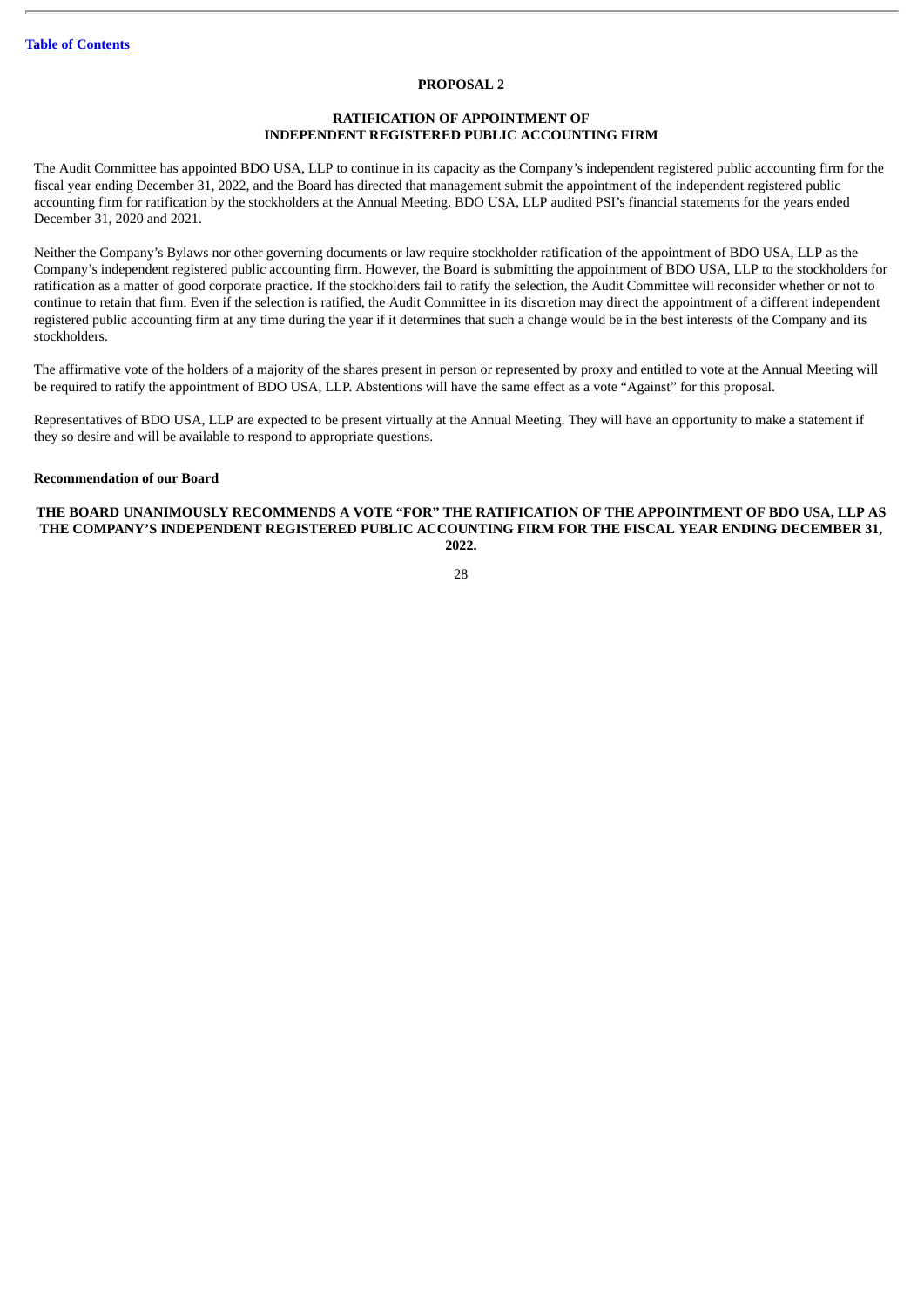## <span id="page-33-0"></span>**ADVISORY VOTE TO APPROVE THE COMPENSATION OF PSI'S NAMED EXECUTIVE OFFICERS AS SET FORTH HEREIN**

Pursuant to Section 14A of the Exchange Act, the Company is seeking the advisory, non-binding approval by stockholders of the Company's executive compensation program and practices as disclosed in this proxy statement. The Company most recently received advisory approval of the Company's executive compensation program at the annual meeting of stockholders in 2021. While this vote is advisory, and not binding on the Board, it will provide information to the Board and Compensation Committee regarding investor sentiment about the Company's executive compensation programs and practices, which the Compensation Committee will carefully review when evaluating PSI's executive compensation program.

Stockholders are being asked to vote on the following advisory resolution:

"RESOLVED, that the Company's stockholders approve, on an advisory basis, the compensation of the Company's executive officers, as disclosed in the 2022 proxy statement pursuant to the compensation disclosure rules of the Securities and Exchange Commission, including the 2021 Summary Compensation Table and the other related tables and disclosures."

The Company urges PSI's stockholders to read "Executive Compensation" above, which presents detailed information on the compensation of the Company's named executive officers.

The affirmative vote of a majority of the shares present in person or represented by proxy and entitled to be voted on the proposal at the Annual Meeting is required for approval of this advisory resolution. Abstentions will have the same effect as a vote "Against" and broker non-votes will have no effect on the outcome of this proposal.

## **THE BOARD UNANIMOUSLY RECOMMENDS A VOTE "FOR" THE APPROVAL, ON AN ADVISORY BASIS, OF THE COMPENSATION OF PSI'S NAMED EXECUTIVE OFFICERS AS SET FORTH HEREIN.**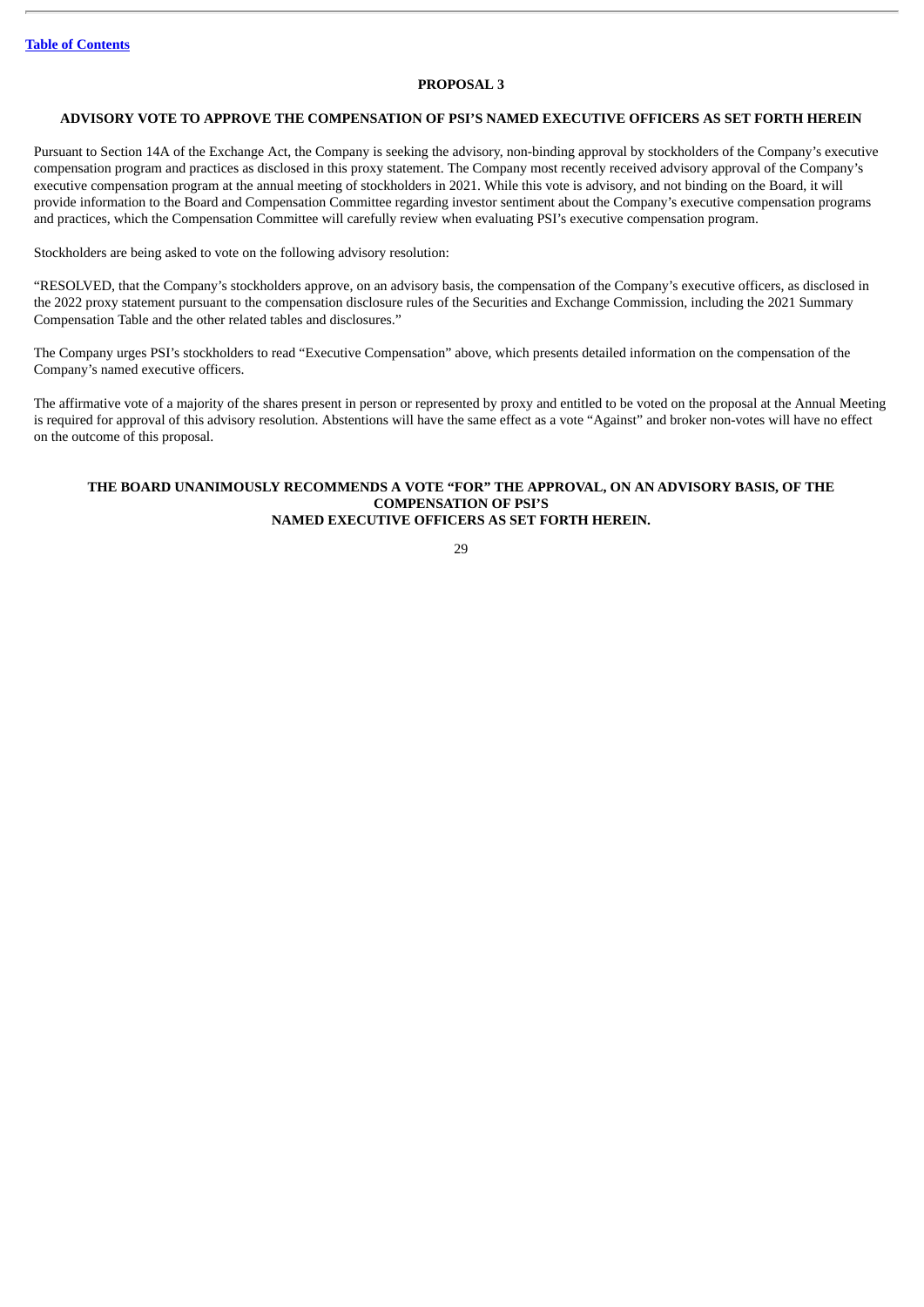## <span id="page-34-0"></span>**TO APPROVE THE AMENDMENT AND RESTATEMENT OF THE POWER SOLUTIONS INTERNATIONAL, INC. 2012 INCENTIVE COMPENSATION PLAN, TO, AMONG OTHER THINGS, EXTEND THE EXPIRATION DATE**

We are requesting that our stockholders approve the Amended Plan. The Prior Plan was set to expire by its terms on May 30, 2022. Upon recommendation of the Compensation Committee, our Board adopted the Amended Plan on May 26, 2022 (the "Effective Date"), subject to approval by our stockholders at the Annual Meeting.

The Amended Plan, among other things, extends our ability to make equity awards until the fourth anniversary of the Effective Date without increasing the number of shares of Common Stock ("Shares") available for grant under the Prior Plan. By its terms, the Amended Plan does not permit the Company to grant any equity awards between the Effective Date and the date the Amended Plan is approved by our stockholders at the Annual Meeting, subject to such approval. If our stockholders do not approve the Amended Plan, since the Prior Plan will have expired by its terms on May 30, 2022, we will no longer have a long-term equity-based compensation plan from which to issue equity awards to participants.

The adoption of the Amended Plan is necessary to allow us to continue to make equity awards to attract, retain and motivate our officers, employees, non-employee directors and consultants. Making equity awards is an important part of our overall compensation program as it provides a way for us to link the interests of participants to those of the Company's stockholders.

## <span id="page-34-1"></span>**Key Aspects of the Amended Plan**

- *Extension of Plan Term.* The Board approved an extension of the term of the Prior Plan so that it will now expire on May 26, 2026, the fourth anniversary of the date of Board approval, subject to the Company's stockholders approving the Amended Plan at the Annual Meeting.
- *Addition of Non-Employee Director Compensation Limit.* The Amended Plan adds an annual aggregate total cash and equity compensation limit of \$500,000 per non-employee director.
- *Addition of Minimum Vesting Provision***.** The Amended Plan adds a minimum one-year vesting requirement on all awards, subject to certain limited exceptions, explained in more detail below.
- *Changes reflecting updates in tax law and accounting guidance.* The Amended Plan also makes certain changes with respect to updates in tax and accounting rules and guidance, including removing certain per-participant, annual Share and dollar limits on equity grants and certain related updates that were historically required to be included for compensation to qualify for the now-repealed performance-based exception to Code Section 162(m) and permitting Share withholding up to the maximum statutory rate in accordance with FASB Accounting Standards Update 2016-09.
- *Other Changes to Prior Plan***.** The Amended Plan also makes certain other key changes, including (1) providing dividends and dividend equivalents may only be paid on vested, full-value awards, if at all, (2) further clarifying the default treatment of awards in connection with a change in control and (3) adding certain provisions to reflect best and prevalent practices, including permitting electronic delivery of plan-related documents, specifying the applicability of Company compensation recoupment policies to equity awards and clarifying plan administration provisions, including the plan administrator's ability to delegate administration functions, make awards to international participants and, with respect to individual members of the plan administrator, be indemnified by the Company when acting in such capacity.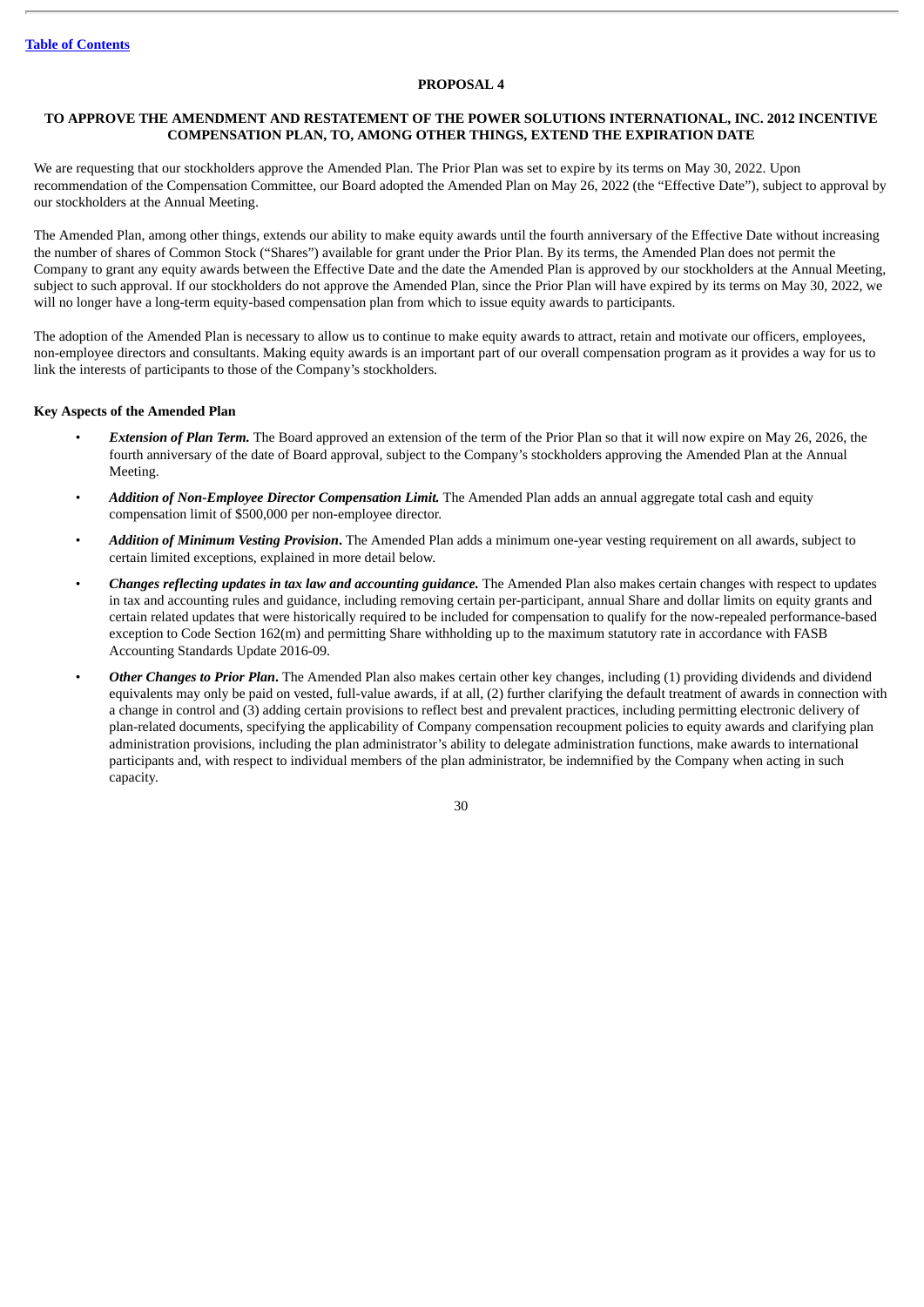A summary of the Amended Plan is set forth below. This summary of the Amended Plan is qualified in its entirety by reference to the full text of the Amended Plan, which has been included as **Appendix A** to this Proxy Statement and is incorporated by reference herein.

## <span id="page-35-0"></span>**Description of the Amended Plan**

#### *Purposes and Eligibility*

The purposes of the Amended Plan are to attract and retain qualified persons upon whom, in large measure, our sustained progress, growth and profitability depend, to motivate the participants to achieve short- and long-term company goals and to more closely align the participants' interests with those of our other stockholders by providing them with a proprietary interest in our growth and performance.

Our executive officers, employees, consultants and non-employee directors would be eligible to participate in the Amended Plan, including those residing in non-United States jurisdictions. As of May 26 2022, there were approximately 50 employees, 7 non-employee directors and 0 consultants who would potentially be eligible to receive awards under the Amended Plan. As of May 25, 2022, the closing price of one Share on the OTCPink market was \$2.26. The Amended Plan is intended to constitute an unfunded plan for incentive compensation and is not subject to the Employee Retirement Income Security Act of 1974 (ERISA) or qualified under Code Section 401(a).

#### *Shares Authorized for Issuance*

The Amended Plan does not increase the Shares reserved and currently available for issuance under the Prior Plan. Subject to certain adjustments (as set forth in the Amended Plan and as described in more detail below under "*Adjustments"*), the maximum aggregate number of Shares reserved and available for issuance pursuant to awards granted under the Amended Plan is equal to the sum of (1) 330,357 (the number of Shares authorized and approved for issuance, but not awarded under the Amended Plan as of the Effective Date), *plus* (2) any Shares subject to awards that, after the Effective Date, are forfeited, terminated, lapsed or satisfied in cash or property other than Shares available for grant under the Amended Plan. If any Shares subject to an award granted hereunder are forfeited or an award otherwise terminates without the delivery of Shares, the Shares subject to the award, to the extent of any such forfeiture or termination, shall again be available for grant under the Amended Plan. Additionally, if any award is settled in cash, the Shares subject to such award that are not delivered shall again be available for grants under the Amended Plan.

The number of Shares available under the Amended Plan will be reduced by one for each Share delivered as a result of the exercise of a stock option or stock appreciation right or delivered under the terms of another award. With respect to a substitute award or any award that by its terms is payable only in cash, the number of available Shares will not be reduced. The Amended Plan provides that Shares used to pay the exercise price or required tax withholding for an award under the Amended Plan, and Shares repurchased on the open market by the Company with the proceeds of the exercise price of an option, will not again be available for awards under the Amended Plan.

## *Non-employee Director Compensation Limit*

The aggregate grant date fair market value of Shares subject to awards granted during any fiscal year to any eligible non-employee director, when taken together with the cash fees paid to such non-employee director during the fiscal year (in each case, with respect to his or her service as a non-employee director), shall not exceed \$500,000.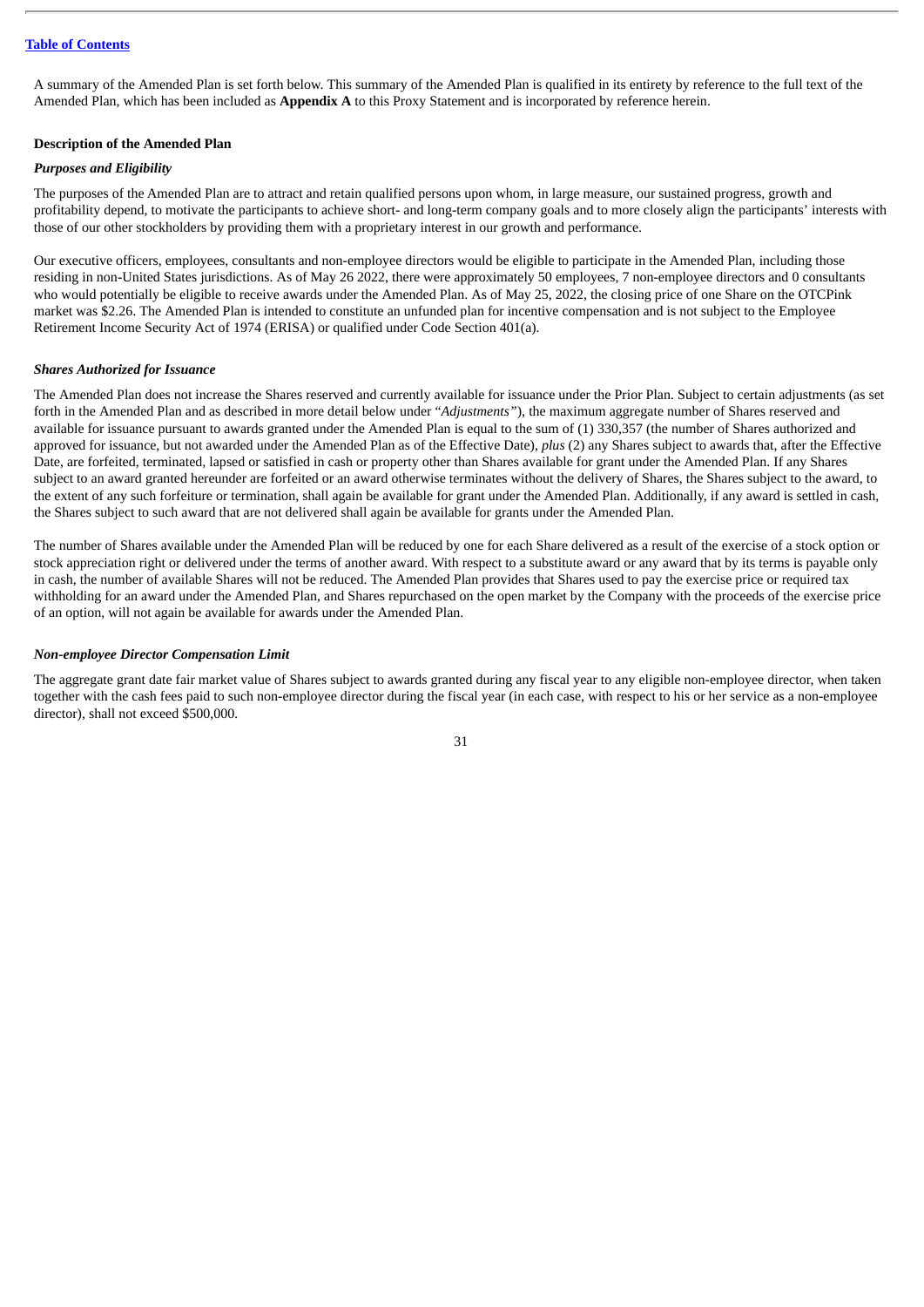# *Administration and Types of Awards*

The Amended Plan is administered by the Compensation Committee absent a determination by the Board to delegate such authority to a different Board committee. As plan administrator, the Compensation Committee interprets the Amended Plan and has broad discretion to select the eligible persons to whom awards will be granted, as well as the type, size and terms and conditions of each award, including the exercise price of stock options, the number of Shares subject to awards and the expiration date of, and the vesting schedule or other restrictions applicable to, awards (subject to the minimum vesting requirement of the Amended Plan).

The Compensation Committee also may grant awards to eligible participants residing in non-United States jurisdictions on such terms and conditions different from those in the Amended Plan without an amendment in order to comply with, or take advantage of favorable tax treatment available under the laws of the non-United States jurisdictions where the eligible participant resides. All members of the Compensation Committee and any of our employees acting on the Compensation Committee's behalf will, to the extent permitted by law, be fully indemnified and protected by our company for any action, determination or interpretation such person makes in good faith with respect to the Amended Plan.

The Amended Plan allows us to grant the following types of awards:

- options (non-qualified and incentive stock options);
- stock appreciation rights, or SARs;
- restricted stock;
- restricted stock units;
- deferred stock;
- performance units;
- Shares;
- dividend equivalents;
- other Share-based or cash-based awards; and
- substitute awards.

*Stock Options*. Options may be granted by the Compensation Committee and may be either non-qualified stock options or incentive stock options. However, the maximum number of Shares issued pursuant to options intended to be incentive stock options shall not exceed 330,357 Shares. Options are subject to the terms and conditions, including vesting conditions, set by the Compensation Committee (and incentive stock options are subject to further statutory restrictions that are set forth in the Amended Plan). The exercise price for all stock options granted under the Amended Plan will be determined by the Compensation Committee, except that no stock option can be granted with an exercise price that is less than 100% of the fair market value of a Share on the date of grant. Further, no stockholder who owns greater than 10% of our voting Shares will be granted an incentive stock option that has an exercise price less than 110% of the fair market value of a Share on the date of grant.

The term of all stock options granted under the Amended Plan will be determined by the Compensation Committee, generally not to exceed 10 years, and the term of an incentive stock option may not exceed five years for a grant to a stockholder who owns greater than 10% of our voting Shares. No incentive stock option may be granted to an optionee, which, when combined with all other incentive stock options becoming exercisable in any calendar year that are held by that optionee, would have an aggregate fair market value in excess of \$100,000. In the event an optionee is awarded \$100,000 (based on the grant date) in incentive stock options that vest in a particular calendar year, any incentive stock options in excess of \$100,000 (based on the grant date) that vest during the same year will be treated as non-qualified stock options. Each option gives the participant the right to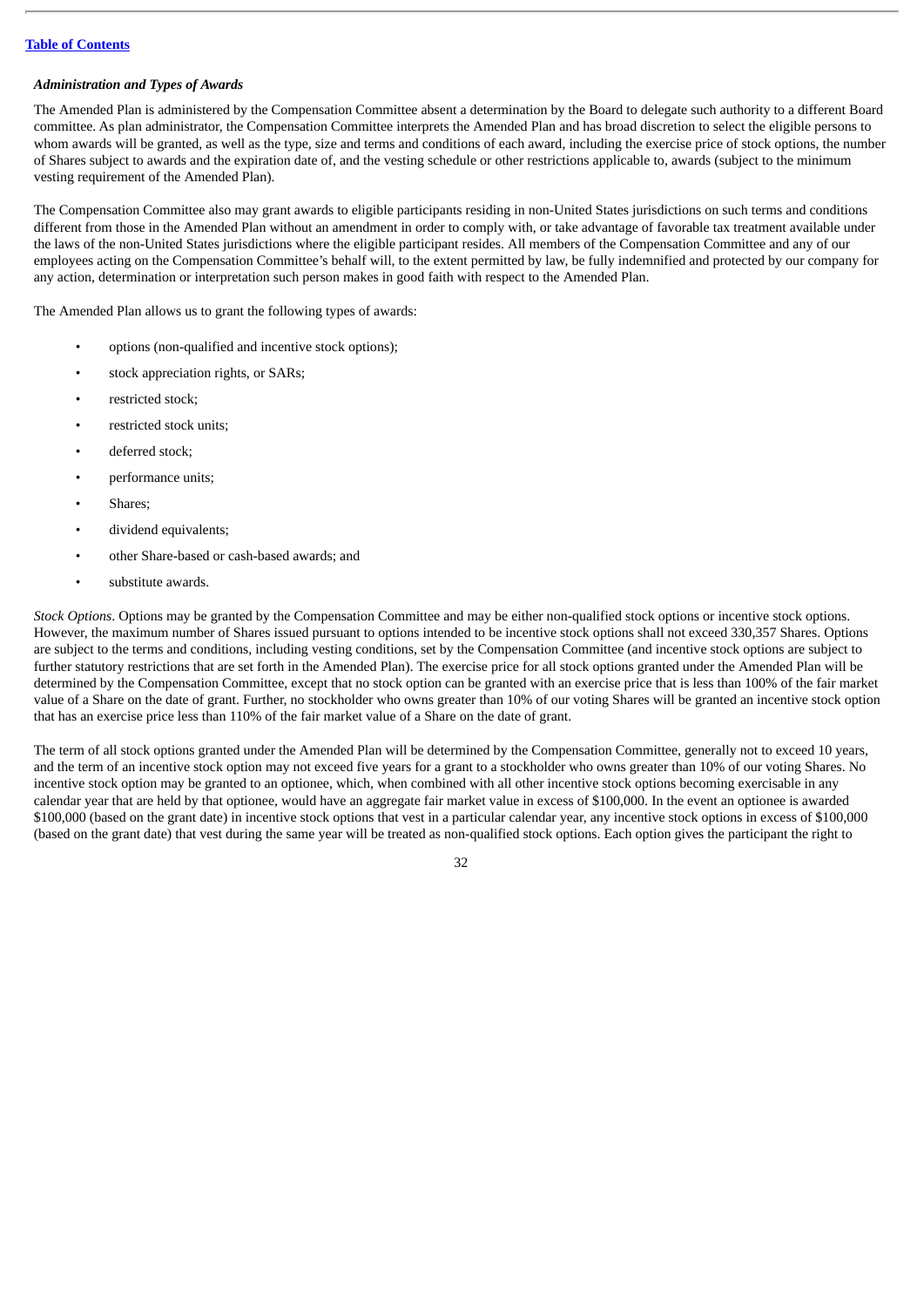receive a number of Shares upon exercise of the option and payment of the exercise price. The exercise price may be paid in cash (including cash obtained through a broker selling the Share acquired on exercise), personal check, wire transfer or, if approved by the Compensation Committee, Shares.

The Amended Plan prohibits the repricing of stock options without stockholder approval. For this purpose, "repricing" means (1) lowering the exercise price of a stock option after it is granted, (2) cancelling a stock option at a time when the exercise price exceeds the fair market value of the underlying Shares in exchange for another award (except in the case of certain adjustments permitted by the Amended Plan and described in the Adjustments section below), and (3) any other action that is treated as repricing under generally accepted accounting principles. The Amended Plan provides that no dividends or dividend equivalents will be payable with respect to stock options.

*Stock Appreciation Rights or SARs*. The Compensation Committee may grant SARs on a stand-alone basis or in conjunction with stock options granted under the Amended Plan. SARs are subject to the terms and conditions, including vesting conditions, set by the Compensation Committee. A SAR granted under the Amended Plan entitles its holder to receive, at the time of exercise, an amount per SAR equal to the excess of the fair market value (at the date of exercise) of a Share over a specified price, known as the strike price, fixed by the Compensation Committee. The strike price for a SAR will not be less than 100% of the fair market value of a Share on the grant date. Payment to the participant for a SAR upon exercise may be made in cash, Shares, or other property, in any combination as determined by the Compensation Committee. The Amended Plan prohibits the repricing of SARs (as described in the Stock Options section above) without stockholder approval. The Amended Plan provides that no dividends or dividend equivalents will be payable with respect to SARs.

*Restricted Stock and Restricted Stock Units*. Restricted stock are Shares that are forfeitable until the restrictions lapse. Restricted stock units are rights granted as an award to receive Shares, conditioned upon the satisfaction of conditions imposed by the Compensation Committee. The Compensation Committee will determine the restrictions for each award and the purchase price in the case of restricted stock, if any. Restrictions on the restricted stock and restricted stock units may include time-based restrictions or restrictions tied to the achievement of specific performance goals or, in the case of restricted stock units, the occurrence of specific events. Participants do not have voting rights in restricted stock units. If the performance goals are not achieved or the restrictions do not lapse within the time period provided in the award agreement, the participant will forfeit his or her restricted stock and/or restricted stock units.

The Compensation Committee may grant dividends or dividend equivalents on awards of restricted stock and dividend equivalents on awards of restricted stock units if so provided in an award agreement. Notwithstanding the foregoing, no dividends or dividend equivalents will be paid on unvested awards of restricted stock or restricted stock units while such awards are subject to vesting restrictions. To the extent that any such awards contain the right to receive dividends or dividend equivalents during the restricted period, such dividend or dividend equivalents will be accumulated and paid once (and to the extent) the underlying awards vest.

*Deferred Stock*. Deferred stock is the right to receive Shares at the end of a specified deferral period. The Compensation Committee will determine the number of Shares and terms and conditions for each deferred stock award, and whether such deferred stock will be acquired upon the lapse of restrictions on restricted stock or restricted stock units. Participants do not have voting rights in deferred stock, but participants' deferred stock may be credited with dividend equivalents to the extent dividends are paid or distributions made during the deferral period, but, provided, however, that any Shares distributed as dividend equivalents with respect to deferred stock with restrictions that have not lapsed, will be subject to the same restrictions as that deferred stock still subject to restrictions. Any dividend equivalents will be converted into additional Shares of deferred stock (in the manner described under "Restricted Stock and Restricted Stock Units"). Notwithstanding anything herein to the contrary, dividend equivalents on unvested awards of deferred stock will only be paid, if at all, when and to the extent that the underlying awards vest.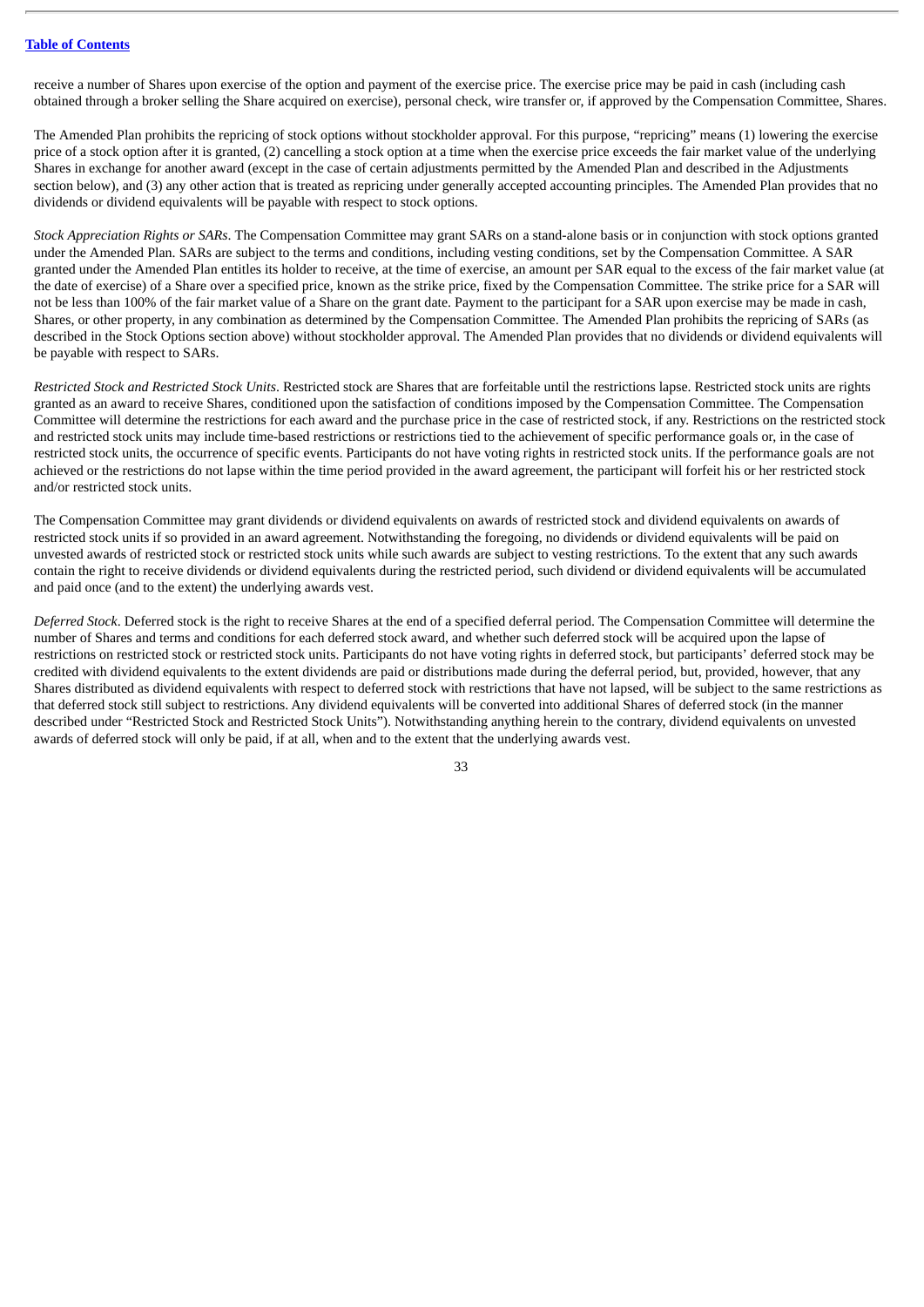*Performance Units*. A Performance unit is any grant of (1) a bonus consisting of cash or other property the amount and value of which, and/or the receipt of which, is conditioned upon the achievement of certain performance goals specified by the Compensation Committee, or (2) a unit valued by reference to a designated amount of property. Performance units may be paid in cash, Shares, restricted stock or restricted stock units. The Compensation Committee will determine the number and terms of all performance units, including the performance goals and performance period during which such goals must be met. If the performance goals are not attained during the performance period specified in the award agreement, the participant will forfeit all of his or her performance units.

*Dividend, Dividend Equivalents and Other Awards*. The Compensation Committee may also grant dividend equivalents under the Amended Plan in conjunction with another award or on a stand-alone basis. No dividends or dividend equivalents may be paid on stock options, SARs or performance units. Any dividends or dividend equivalents may be paid only at the time and to the extent that the Shares underlying the award are distributed. The Compensation Committee also is authorized to grant such other awards that may be denominated in, valued in, or otherwise based on Shares, cash, other awards, notes or other property as determined by the Compensation Committee.

*Substitute Awards*. Substitute awards are awards that may be granted in replacement of stock or stock-based awards from another business held by current and former employees or non-employee directors of, or consultants to, such business that is, or whose stock is, acquired by us, in order to preserve the economic value of all or a portion of a substituted award on such terms and conditions (including price) as the Compensation Committee determines.

### *Minimum Vesting Requirement*

Except in the case of substitute awards and the delivery of Shares in lieu of fully vested cash-based award obligations, awards granted under the Amended Plan will be subject to a minimum vesting period of one year from the date of grant. Notwithstanding the foregoing, the Compensation Committee may provide for acceleration of vesting in the event of a participant's death, disability or in connection with or following a change in control, and the Compensation Committee may grant awards covering 5% or fewer of the Shares reserved for issuance under the Amended Plan without regard to the minimum vesting provision.

Awards to non-employee directors will be deemed to satisfy this minimum vesting requirement to the extent that such awards vest on the earlier of the one-year anniversary of the date of grant or the date of the next annual meeting of our stockholders that is at least 50 weeks after the immediately preceding year's annual meeting.

### *Performance Goals*

The Compensation Committee may establish performance goals for performance-based awards under the Amended Plan, which may be based on any performance criteria selected by the Compensation Committee. Such performance criteria may include, but are not limited to, any of the following: earnings before interest and taxes; earnings before interest, taxes, depreciation and amortization; net operating profit after tax; cash flow; revenue; net revenues; sales; days sales outstanding; income; net income; operating income; net operating income; operating margin; earnings; earnings per share; return on equity; return on investment; return on capital; return on assets; return on net assets; total shareholder return; economic profit; market share; appreciation in the fair market value, book value or other measure of value of the Shares; expense or cost control; working capital; customer satisfaction; employee retention or employee turnover; employee satisfaction or engagement; environmental, health or other safety goals; individual performance; and/or strategic objective milestones.

# *Change in Control*

Unless provided otherwise in an award agreement, upon an event that satisfies the definition of change in control in the Amended Plan, a participant's awards will either become vested or, if the award(s) are subject to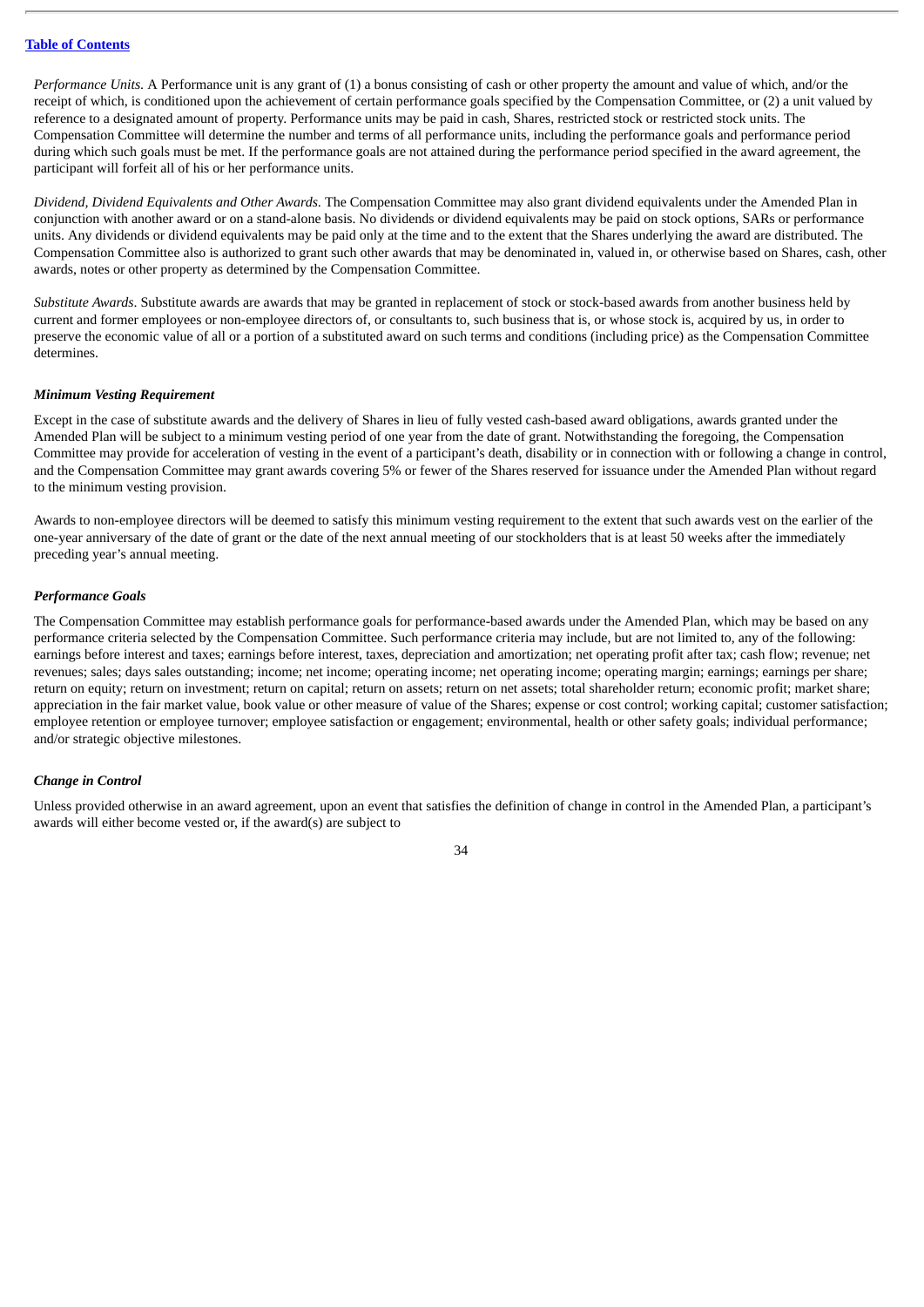restrictions, the relevant restrictions will lapse upon the involuntary termination of such participant's employment or service by the Company without cause or by the participant for good reason during the 24-month period following the occurrence of a change in control. For all awards with vesting or amounts based on the satisfaction or achievement of performance goals or other performance-based criteria, such awards will become earned and vested and the relevant performance goals or other performance-based criteria will be deemed to be met based on the performance achieved (as determined by the Compensation Committee), but prorated based on the elapsed proportion of the performance period as of such participant's termination of employment or service. In addition, the Compensation Committee may, in order to maintain a participant's rights in the event of any change in control of the Company, (1) make any adjustments to an outstanding award to reflect such change in control or (2) cause the acquiring or surviving entity to assume or substitute rights with respect to an outstanding award. Furthermore, the Compensation Committee may cancel any outstanding unexercised options or SARs (whether or not vested) that have an exercise price or strike price, as applicable, that is greater than the fair market value of a Share as of the date of the change in control. Under the Amended Plan, the Compensation Committee will also have the ability to cash out any options or SARs (whether or not vested) that have an exercise price or strike price, as applicable, that is less than the fair market value of a Share as of the date of the change in control. If the Compensation Committee determines that such an award should be cashed out, the participant will receive the lesser of the fair market value of a Share on the date of the change in control or the price paid per Share in the transaction that constitutes the change in control.

For purposes of the Amended Plan, a "change in control" occurs (1) when any corporation, person or other entity, including a group, becomes the beneficial owner, directly or indirectly, of more than 50% of the outstanding securities of the Company; (2) upon the consolidation or merger of the Company or upon any sale, lease, exchange or other transfer of more than 85% of the assets of the Company, provided that following such a transaction the members of the Board prior to such transaction no longer constitute a majority of the Board surviving after such transaction; (3) when the Company is liquidated; and (4) if, within any 12-month period, persons who were members of the Board immediately prior to such 12-month period, together with persons who were first elected as directors (other than as a result of any settlement of a proxy consent solicitation contest or any action take not to avoid such a contest) during such 12-month period by or upon the recommendation of persons who were members of the Board immediately prior to such 12-month period and who constituted a majority of the Board at the time of such election, cease to constitute a majority of the Board. With respect to any award which would be considered deferred compensation subject to Section 409A of the Code, a similar, but Section 409A compliant, definition of "change in control" applies.

### *Termination of Employment or Service*

With respect to stock options and SARs granted pursuant to an award agreement, unless the applicable award agreement provides otherwise (or as otherwise determined by the Compensation Committee), in the event of a participant's termination of employment or service due to his or her death or disability, all of such participant's stock options or SARs will vest and remain exercisable until one year after such termination (but not beyond the original term of the option or SAR), and thereafter will be cancelled and forfeited to us. Unless the applicable award agreement provides otherwise (or as otherwise determined by the Compensation Committee), in the event of a participant's termination of employment or service by the Company without cause, such participant's vested stock options or SARs (to the extent exercisable at the time of such termination) will remain exercisable until 30 days after such termination (but not beyond the original term of the option or SAR) and thereafter will be cancelled and forfeited to us. Unless the applicable award agreement provides otherwise (or as otherwise determined by the Compensation Committee), in the event of a participant's voluntary termination of employment or service (and not due to such participant's death or disability), such participant's stock options or SARs (to the extent exercisable at the time of such termination) will remain exercisable until the date of such termination (but not beyond the original term of the option or SAR) and thereafter will be cancelled and forfeited to us. Unless the applicable award agreement provides otherwise (or as otherwise determined by the Compensation Committee), in the event of a participant's termination of employment or service for cause, such participant's outstanding stock options or SARs will immediately be cancelled and forfeited to us.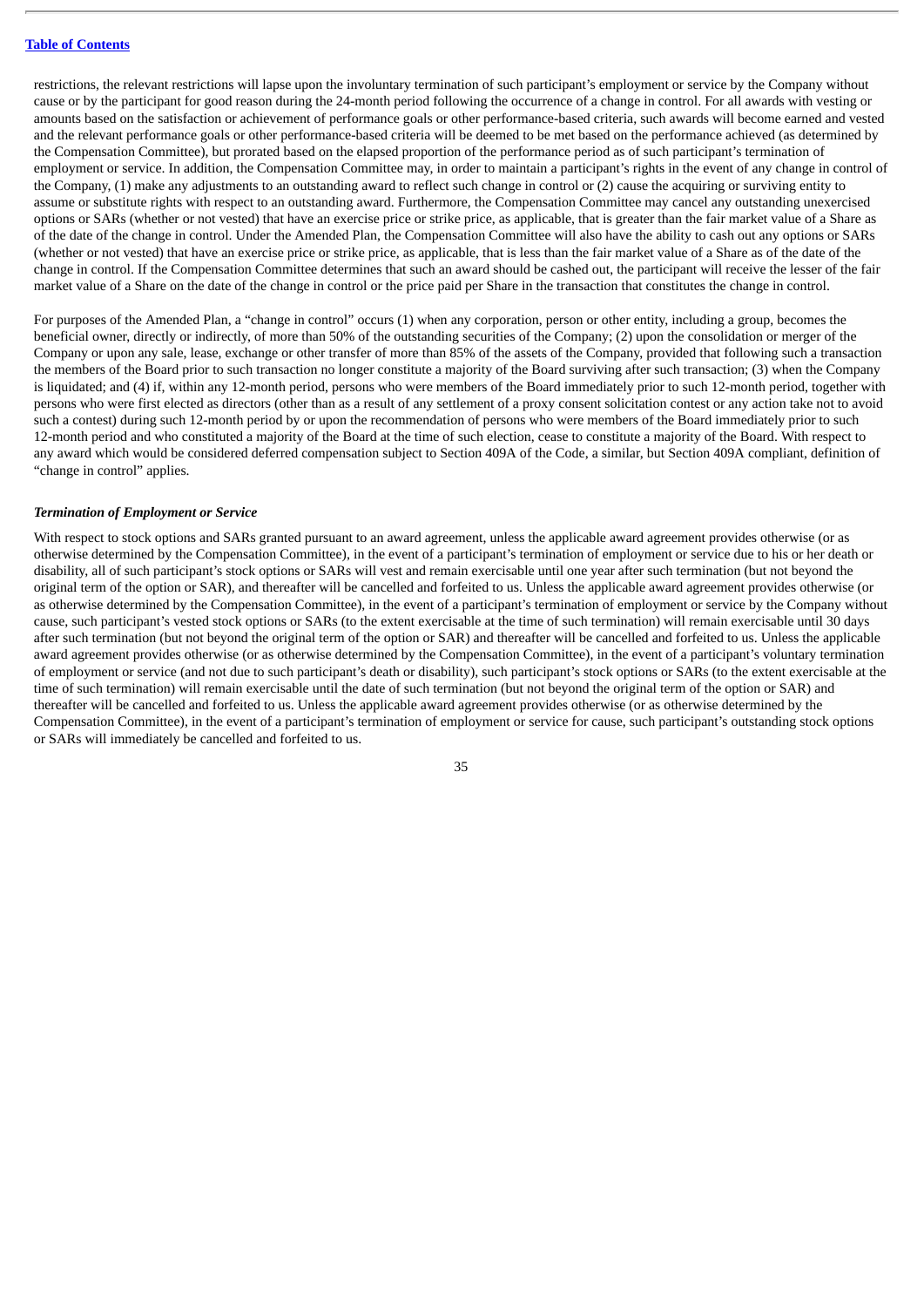Unless the applicable award agreement provides otherwise (or as otherwise determined by the Compensation Committee), (1) with respect to restricted stock, in the event of a participant's termination of employment or service for any reason other than death or disability, all unvested Shares will be forfeited to us, and (2) upon termination because of death or disability, all unvested Shares of restricted stock will immediately vest. If any dividend equivalents have been credited with respect to an award and if such award is forfeited at termination of employment, all such dividend equivalents credited with respect to such forfeited award will be forfeited.

### *Amendment and Termination*

Unless the Amended Plan is earlier terminated by our Board, the Amended Plan will automatically terminate on the earlier of (1) the date all Shares subject to the Amended Plan have been purchased or acquired and the restrictions on all restricted stock granted under the Amended Plan have lapsed, and (2) May 26, 2026, the date four years from the Amended Plan's Effective Date. Awards granted before the termination of the Amended Plan may extend beyond that date in accordance with their terms. The Compensation Committee is permitted to amend the terms and conditions of outstanding awards, including to extend the exercise period and accelerate the vesting schedule of such awards, but no such action may materially adversely affect the rights of any participant with respect to outstanding awards without the applicable participant's written consent. Stockholder approval of any such amendment will be obtained if required to comply with applicable law or regulation or if required by any securities exchange or automated quotation system on which Shares may then be listed or quoted.

# *Transferability*

Unless otherwise determined by the Compensation Committee, awards granted under the Amended Plan are not transferable except by will or the laws of descent and distribution. The Compensation Committee will have sole discretion to permit the transfer of an award to certain family members specified in the Amended Plan.

### *Adjustments*

In the event a stock dividend, stock split, reorganization, recapitalization, spin-off or other similar event affects Shares such that the Compensation Committee determines an adjustment to be appropriate to prevent dilution or enlargement of the benefits or potential benefits intended to be made available under the Amended Plan, the Compensation Committee will (among other actions and subject to specified exceptions) adjust the number and type of Shares available under the Amended Plan, the number and type of Shares subject to outstanding awards and the exercise prices of outstanding stock options and other awards.

### *Compensation Recoupment Policy*

All awards granted under the Amended Plan are subject to the Company's compensation recovery and/or recoupment policy, as in effect from time to time.

#### *Federal U.S. Tax Consequences*

The following summary is based on U.S. federal income tax laws in effect as of May 31, 2022. Such laws and regulations are subject to change. This summary assumes that all awards will be exempt from, or comply with, the rules under Section 409A of the Code regarding non-qualified deferred compensation. If an award fails to comply with Section 409A of the Code, the award may be subject to immediate taxation, additional taxes, interest and tax penalties in the year the award vests or is granted. This summary does not constitute tax advice and does not address possible state, local or foreign tax consequences.

*Options*. The grant of stock options under the Amended Plan will not result in taxable income to the recipient of the option or an income tax deduction for the Company. However, the transfer of Shares to an option holder upon exercise of his or her options may or may not give rise to taxable income to the option holder and tax deductions for the Company, depending upon whether the options are "incentive stock options" or "non-qualified stock options."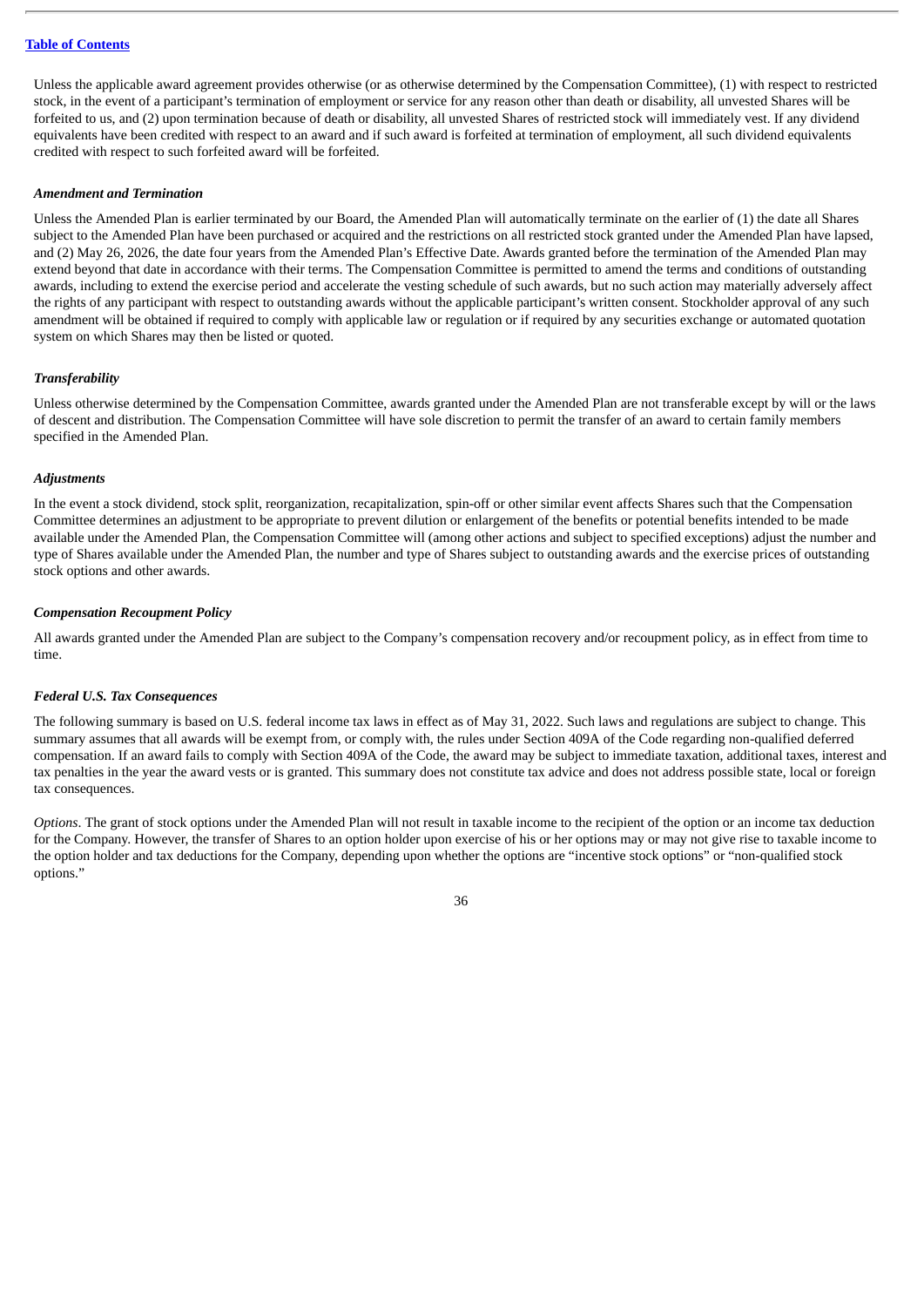The exercise of a non-qualified stock option by an option holder generally results in immediate recognition of taxable ordinary income by the option holder and a corresponding tax deduction for the Company in the amount by which the fair market value of the common Shares purchased on the date of such exercise exceeds the aggregate exercise price paid. Any appreciation or depreciation in the fair market value of those Shares after the date of such exercise will generally result in a capital gain or loss to the holder at the time he or she disposes of those Shares.

In general, the exercise of an incentive stock option is exempt from income tax (although not from the alternative minimum tax) and does not result in a tax deduction for the Company if the holder has been an employee of ours at all times beginning with the option grant date and ending three months before the date the holder exercises the option (or 12 months in the case of termination of employment due to disability). If the holder has not been so employed during that time, the holder will be taxed as described above for non-qualified stock options. Assuming satisfaction of the continuous employment requirement, if the option holder disposes of the Shares purchased more than two years after the incentive stock option was granted and more than one year after the option was exercised, then the option holder will recognize any gain or loss upon disposition of those Shares as capital gain or loss. However, if the option holder disposes of the Shares prior to satisfying these holding periods (known as "disqualifying dispositions"), the option holder will be obligated to report as taxable ordinary income for the year in which that disposition occurs the excess of the fair market value of the Shares disposed of, on the date the incentive stock option was exercised, over the exercise price paid for those Shares. However, if the sales price is less than the fair market value of the Shares at the time of exercise, the option holder's taxable ordinary income will be limited to the sales price less the option's exercise price. The Company would be entitled to a tax deduction equal to the amount of any ordinary income reported by the option holder. Any additional gain realized by the option holder on the disqualifying disposition of the Shares would be capital gain. If the total amount realized in a disqualifying disposition is less than the exercise price of the incentive stock option, the difference would be a capital loss for the option holder.

*Stock Appreciation Rights*. The granting of SARs does not result in taxable income to the recipient of a SAR or a tax deduction for the Company. Upon exercise of a SAR, the amount of any cash the participant receives and the fair market value as of the exercise date of any Shares received will be taxable to the participant as ordinary income, and such amount will be deductible by the Company.

*Restricted Stock*. Unless an election is made by the recipient under Section 83(b) of the Code, a participant will not recognize any taxable income upon the award of restricted stock that is not transferable and is subject to a substantial risk of forfeiture. Generally, the participant will recognize taxable ordinary income at the first time those Shares become transferable or are no longer subject to a substantial risk of forfeiture, in an amount equal to the fair market value of those Shares when the restrictions lapse, less any amount paid with respect to the award of restricted stock. The recipient's tax basis will be equal to the sum of the amount of ordinary income recognized upon the lapse of restrictions and any amount paid for such restricted stock. The recipient's tax holding period will begin on the date on which the restrictions lapse. Dividends paid with respect to restricted stock upon the lapse of restrictions applicable to those Shares will be taxable as compensation income to the participant.

A participant may elect, under Section 83(b) of the Code, to recognize taxable ordinary income upon the award date of restricted stock (rather than being taxed as described above) based on the fair market value of the common Shares subject to the award on the date of the award. If a participant makes that election, any dividends paid with respect to those Shares of restricted stock will not be treated as compensation income, but rather as dividend income, and the participant will not recognize additional taxable income when the restrictions applicable to his or her restricted stock award lapse.

Assuming compliance with the applicable tax withholding and reporting requirements, the Company will be entitled to a tax deduction equal to the amount of ordinary income recognized by a participant in connection with his or her restricted stock award in the taxable year in which that participant recognizes that ordinary income.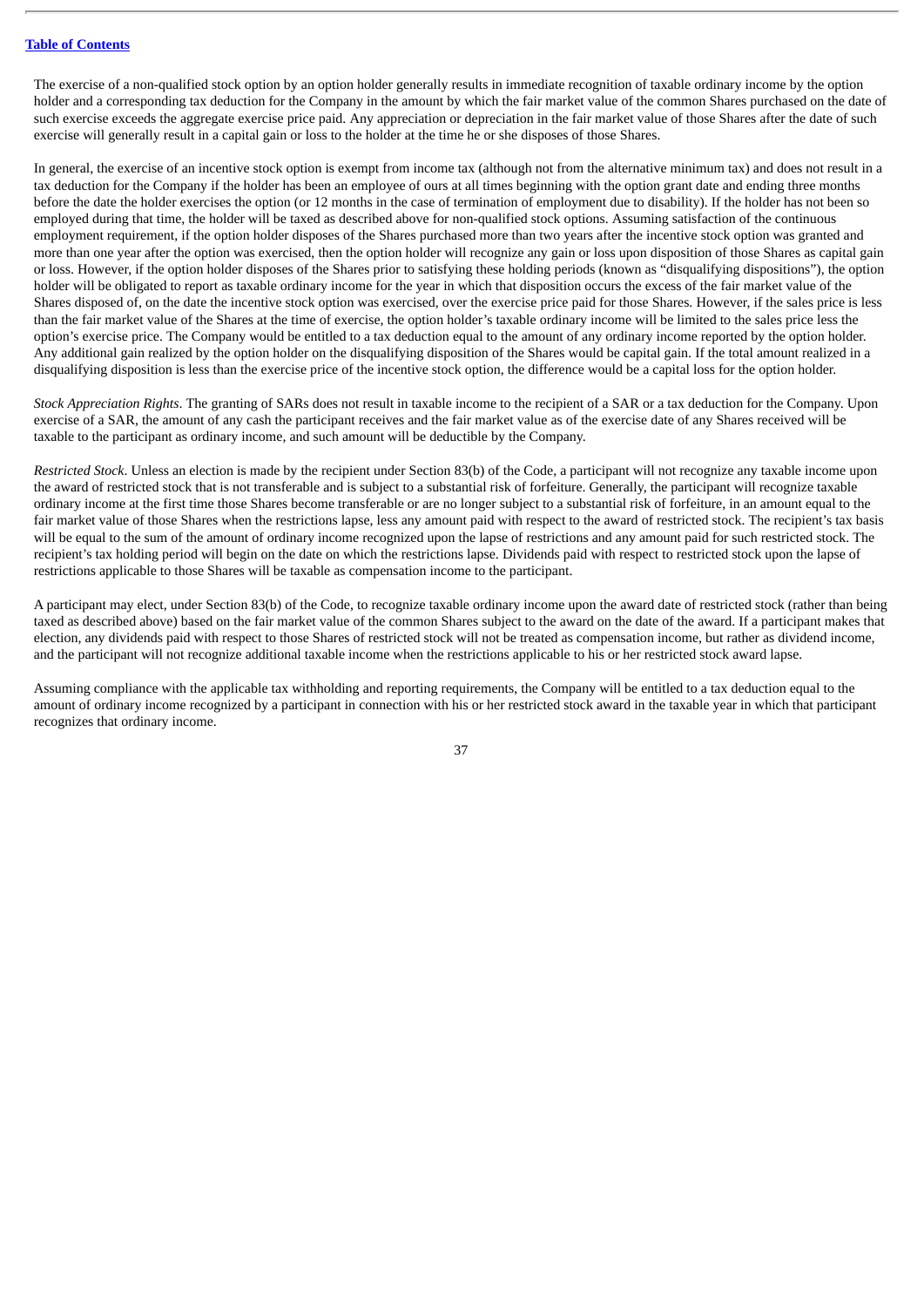*Deferred Stock*. The granting of deferred stock generally should not result in taxable ordinary income to the recipient of a deferred stock, or a tax deduction for the Company. The payment or settlement of deferred stock should generally result in immediate recognition of taxable ordinary income by the recipient equal to the amount of any cash paid to, or the then-current fair market value of the Shares received by, the recipient, and a corresponding tax deduction by the Company. Rules relating to the timing of payment of deferred compensation under Section 409A of the Code are applicable to deferred stock, and any violation of Section 409A may result in potential acceleration of income taxation and an additional 20% tax, as well as interest and tax penalties to the participant.

*Other Awards*. The granting of restricted stock units or performance units generally should not result in the recognition of taxable income by the recipient or a tax deduction by the Company. The payment or settlement of these awards should generally result in immediate recognition of taxable ordinary income by the recipient equal to the amount of any cash paid to, or the then-current fair market value of the Shares received by, the recipient, and a corresponding tax deduction by the Company. If the award consists of Shares that are not transferable and are subject to a substantial risk of forfeiture, the tax consequences to the participant and the Company will be similar to the tax consequences of restricted stock awards described above, assuming that such award is payable upon the lapse of the restrictions. If the award consists of unrestricted Shares, the recipient of those Shares will immediately recognize as taxable ordinary income the fair market value of those Shares on the date of the award, and the Company will be entitled to a corresponding tax deduction.

*Section 162(m) of the Code*. The deductible amount of total annual compensation paid by a public company to each "covered employee" generally is limited to no more than \$1 million pursuant to Section 162(m) of the Code.

*Section 280G of the Code*. Under certain circumstances, accelerated vesting, exercise or payment of awards under the Amended Plan in connection with a "change in control" of the Company might be deemed an "excess parachute payment" for purposes of the golden parachute payment provisions of Section 280G of the Code. To the extent that it is so considered, the participant holding the award would be subject to an excise tax equal to 20% of the amount of the excess parachute payment, and the Company would be denied a tax deduction for the amount of the excess parachute payment. However, the Amended Plan provides for an automatic reduction of a participant's awards to the extent that an award would result in any excess parachute payment that would trigger such an excise tax and that the participant would be better off on an after-tax basis following such reduction, unless the participant is party to a written agreement with the Company that provides for other treatment with respect to such excess parachute payments.

### **New Plan Benefits**

Future awards under the Amended Plan will be granted in the discretion of the Compensation Committee. The Board and the Compensation Committee have not approved any awards that are conditioned on stockholder approval of the Amended Plan. Accordingly, the type, number, recipients and other terms of such future awards cannot be determined at this time. Information regarding our recent practices with respect to stock-based compensation under the Prior Plan is presented in the "Executive Compensation" section located elsewhere in this Proxy Statement and in our financial statements for the fiscal year ended December 31, 2021 included in the Annual Report.

The affirmative vote of a majority of the shares present in person or represented by proxy and entitled to be voted on the proposal at the Annual Meeting is required for approval of the Amended Plan. Abstentions will have the same effect as a vote "Against" and broker non-votes will have no effect on the outcome of this proposal.

# **THE BOARD UNANIMOUSLY RECOMMENDS A VOTE "FOR" PROPOSAL 4 TO APPROVE THE AMENDMENT AND RESTATEMENT OF THE POWER SOLUTIONS INTERNATIONAL, INC. 2012 INCENTIVE COMPENSATION PLAN, TO, AMONG OTHER THINGS, EXTEND THE EXPIRATION DATE**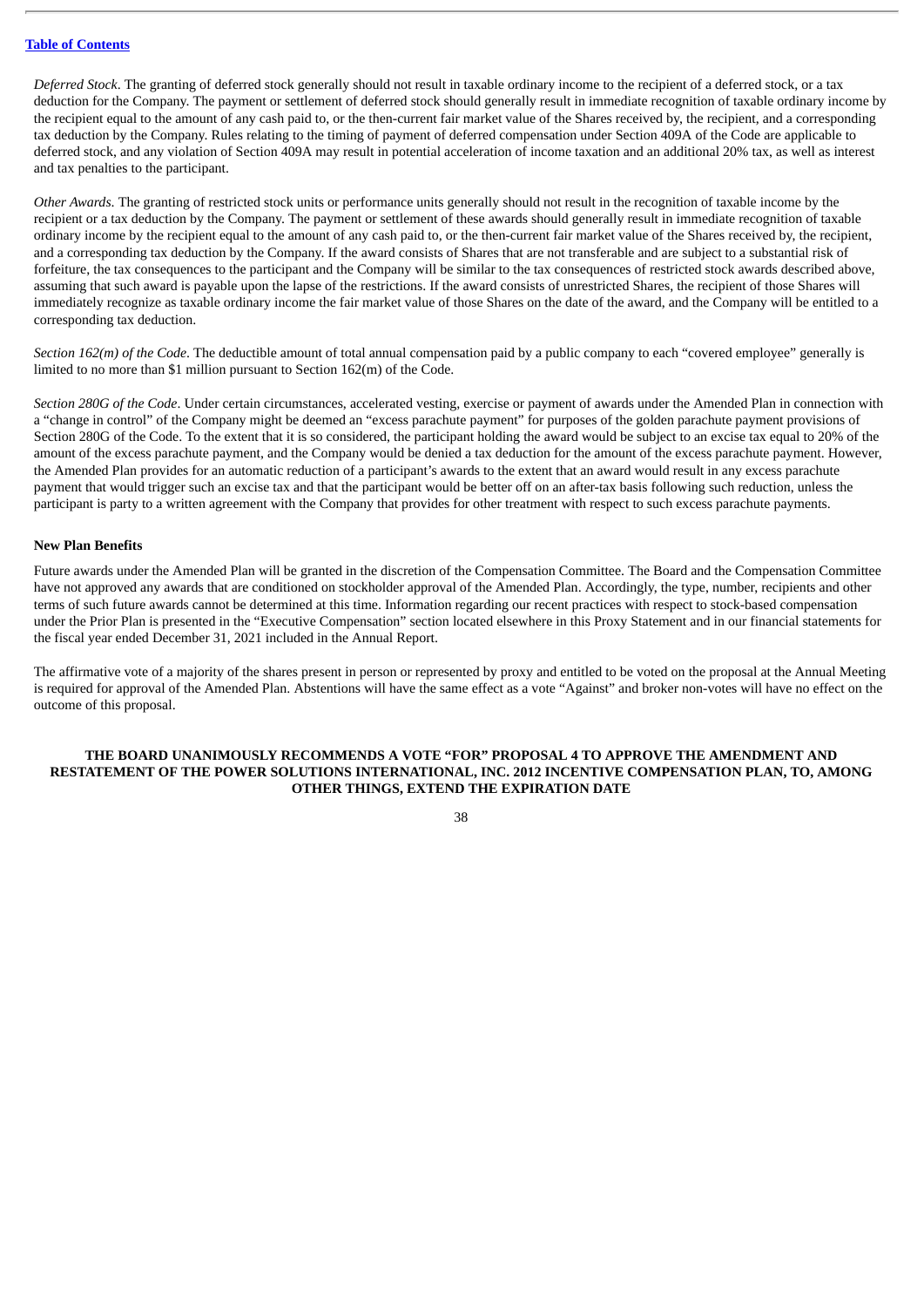# **Equity Compensation Plan Information Table**

The following table lists information regarding outstanding equity awards and Shares reserved for future issuance under the Prior Plan as of December 31, 2021. The Company has not issued any Shares to employees as compensation under a plan that has not been approved by its stockholders.

| <b>Plan Category</b>          | Number of securities<br>to be issued upon<br>exercise<br>of outstanding<br>options,<br>warrants and rights<br>(a) | Weighted-average<br>exercise price<br>of outstanding<br>options, warrants<br>and rights<br>(b) |         | Number of securities<br>remaining available<br>for future issuance<br>under<br>equity compensation<br>plans (excluding<br>securities reflected<br>in column (a))<br>(c) |
|-------------------------------|-------------------------------------------------------------------------------------------------------------------|------------------------------------------------------------------------------------------------|---------|-------------------------------------------------------------------------------------------------------------------------------------------------------------------------|
| Equity compensation plans     |                                                                                                                   |                                                                                                |         |                                                                                                                                                                         |
| approved by security holders  | 130,520(1)                                                                                                        | \$.                                                                                            | 7.87(2) | 417,024(3)                                                                                                                                                              |
| Equity compensation plans not |                                                                                                                   |                                                                                                |         |                                                                                                                                                                         |
| approved by security holders  |                                                                                                                   |                                                                                                |         |                                                                                                                                                                         |
| Total                         | 130,520                                                                                                           | D                                                                                              | 7.87    | 417,024                                                                                                                                                                 |

(1) Represents outstanding stock appreciation rights.

(2) Represents the weighted average exercise price of outstanding stock appreciation rights.

(3) Includes Shares remaining available for issuance under the Prior Plan as of December 31, 2021.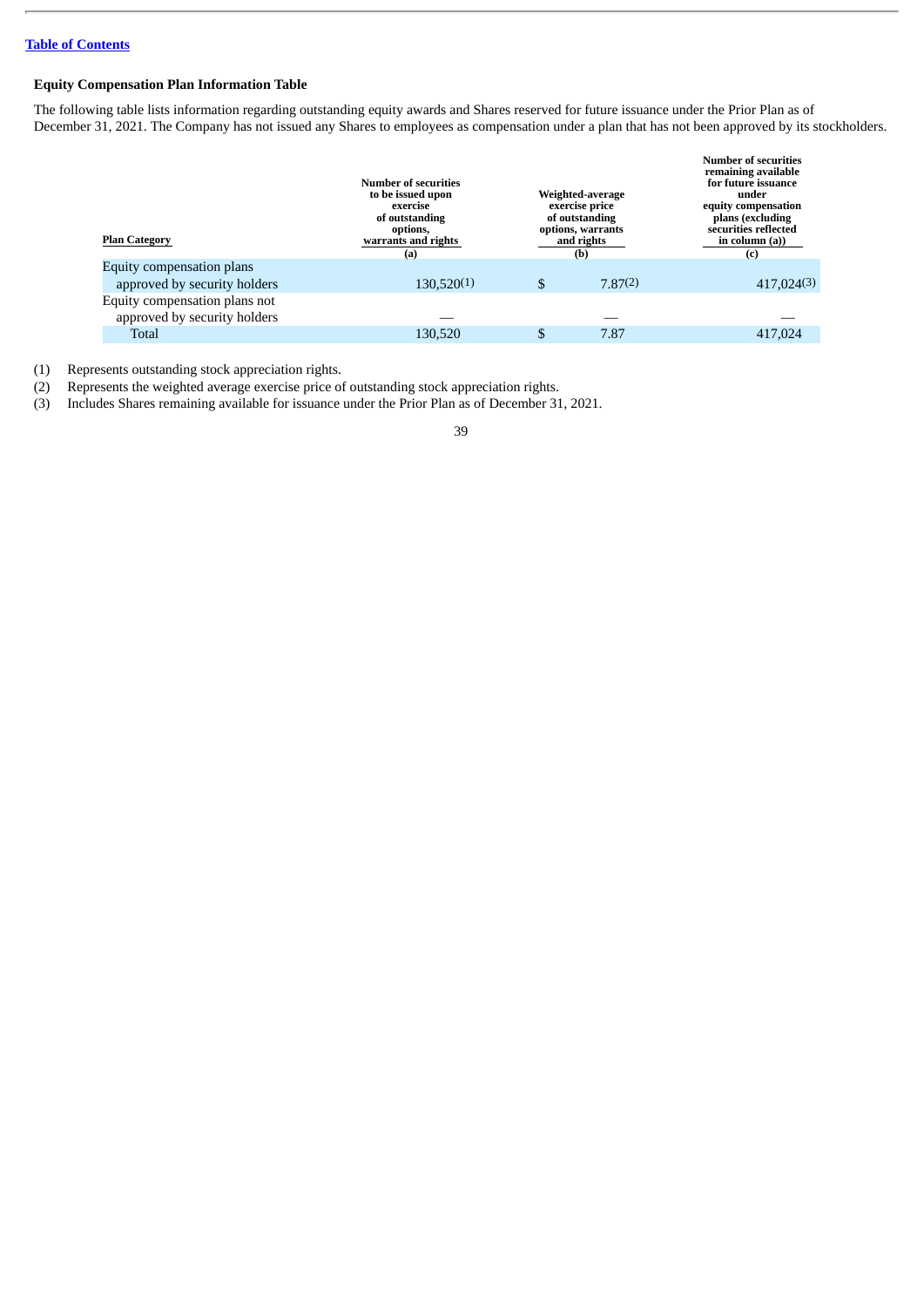# **AUDIT-RELATED MATTERS**

# **Independent Registered Public Accounting Firm Fees**

The following table shows the fees for professional services rendered to us by BDO USA, LLP for services in respect of the years ended December 31, 2021 and 2020.

| 2021        | 2020        |
|-------------|-------------|
| \$2,195,702 | \$2,561,608 |
|             |             |
|             |             |
|             |             |
| \$2,195,702 | \$2,561,608 |
|             |             |

- (1) *Audit Fees*: Audit fees for the fiscal years 2021 and 2020 include the aggregate fees incurred for the audit of the Company's annual consolidated financial statements and to review interim quarterly consolidated financial information.
- (2) *Audit*-*Related Fees*: The Company did not engage BDO USA, LLP for any audit-related services during the 2021 and 2020 fiscal years.
- (3) *Tax Fees*: The Company did not engage BDO USA, LLP for any tax services during the 2021 and 2020 fiscal years.
- (4) *All Other Fees*: The Company did not engage BDO USA, LLP for any other services during the 2021 and 2020 fiscal years.

In accordance with its charter, the Audit Committee approved in advance all audit services provided by the Company's independent registered public accounting firm for fiscal year 2021.

#### **Pre-Approval Policy and Procedures**

In accordance with its charter, the Audit Committee approves in advance all audit and non-audit services to be provided by the Company's independent registered public accounting firm.

#### **Report of the Audit Committee**

The Audit Committee has reviewed and discussed with management and the independent registered public accounting firm the Company's audited financial statements for the year ended December 31, 2021. The Audit Committee has also discussed with the independent registered public accounting firm the matters required to be discussed by the applicable requirements of the PCAOB and the SEC. The Audit Committee has also received the written disclosures and the letter from the independent registered public accounting firm required by applicable requirements of the PCAOB regarding the independent registered public accounting firm's communications with the Audit Committee concerning independence and has discussed with the independent registered public accounting firm the accounting firm's independence. Based on the foregoing, the Audit Committee recommended to the Board that the audited financial statements be included in the Annual Report on Form 10-K for the fiscal year ended December 31, 2021.

Respectfully submitted,

AUDIT COMMITTEE Frank P. Simpkins, Chair Kenneth W. Landini Hong He

The material in this report of the Audit Committee is not "soliciting material," is furnished to, but not deemed "filed" with, the SEC and is not deemed to be incorporated by reference in any filing of the Company under the Securities Act of 1933, as amended or the Exchange Act, whether made before or *after the date hereof and irrespective of any general incorporation language in any such filing.*

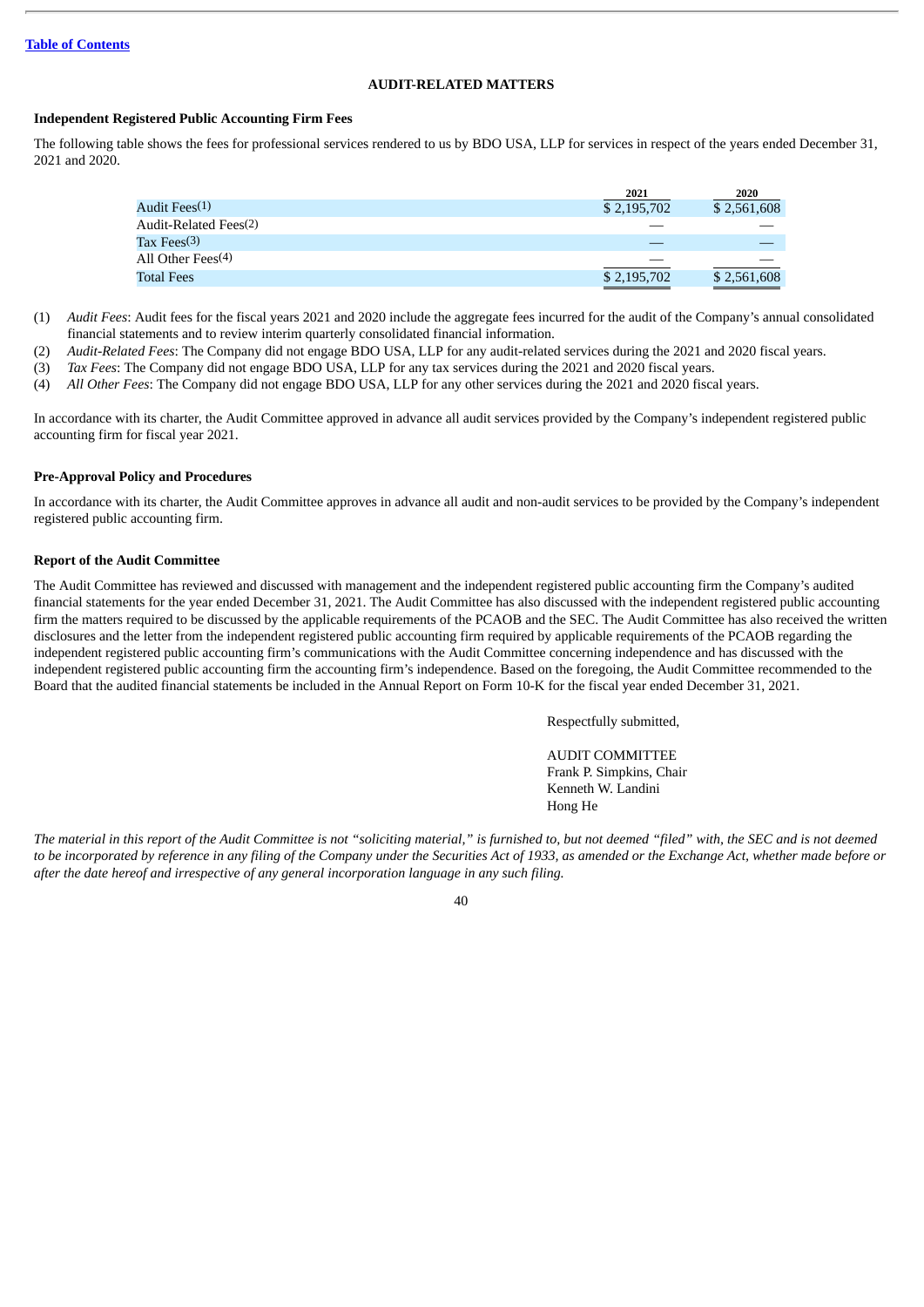### **RELATED PERSON POLICY AND TRANSACTIONS**

# **Related Person Transactions Policy and Procedures**

In the ordinary course of the Company's business, the Company may from time to time enter into transactions with its directors, officers and 5% or greater stockholders. The Audit Committee is responsible for approving related person transactions, as defined in applicable rules promulgated by the SEC. The Audit Committee operates under a written charter pursuant to which all related person transactions are reviewed for potential conflicts of interest situations. Such transactions must be approved by the Audit Committee prior to consummation.

#### **Related Person Transactions**

Other than as described below, during the years ended December 31, 2021 and 2020, the Company did not enter into any related person transactions.

#### *Weichai*

In March 2017, the Company and Weichai executed a share purchase agreement (the "SPA") with Weichai. Under the terms of the SPA, Weichai invested \$60.0 million in the Company (the "Weichai Transaction") by purchasing a combination of newly issued common and preferred stock as well as a stock purchase warrant, which significantly strengthened the Company's financial condition and contributed to the subsequent extinguishment of a \$60.0 million term loan.

The stock purchase warrant issued to Weichai (the "Weichai Warrant") was exercisable for any number of additional shares of Common Stock such that Weichai, upon exercise, would hold 51% of Common Stock then outstanding on a fully dilutive basis, on terms and subject to adjustments as provided in the SPA. On April 23, 2019, Weichai exercised the Weichai Warrant and increased its ownership to 51.5% of the outstanding Common Stock, as of such date. With the exercise of the Weichai Warrant in April 2019, Weichai owns a majority of the outstanding shares of the Common Stock. As a result, Weichai is able to exercise control over matters requiring stockholders' approval, including the election of the directors, amendment of the Company's charter and approval of significant corporate transactions.

Weichai also entered into an Investor Rights Agreement (the "Rights Agreement") with the Company upon execution of the SPA. The Rights Agreement provides Weichai with representation on the Company's Board and management representation rights. According to the Rights Agreement, once Weichai exercised the Weichai Warrant and became the majority owner of the Company's outstanding shares of Common Stock calculated on a fully diluted as-converted basis (excluding certain excepted issuances), the Company became required to appoint to the Board an additional individual designated by Weichai or such additional numbers of individuals so that Weichai designees constitute the majority of the directors serving on the Board. As of the date of this filing, Weichai has four representatives on the Board, which constitutes the majority of the directors serving on the Board.

The Company and Weichai executed a strategic collaboration agreement (the "Collaboration Agreement") on March 20, 2017, in order to achieve their respective strategic objectives and enhance the strategic cooperation alliance to share experiences, expertise and resources. Among other things, the collaboration arrangement established a joint steering committee, permitted Weichai to second a limited number of certain technical, marketing, sales, procurement and finance personnel to work at the Company and established several collaborations, related to stationary natural-gas applications and Weichai diesel engines. The collaboration arrangement provided for the steering committee to create various sub-committees with operating roles and otherwise governs the treatment of intellectual property of parties prior to the collaboration and the intellectual property developed during the collaboration. The Collaboration Agreement had a term of three years that was set to expire in March 2020. On March 26, 2020, the Collaboration Agreement was extended for an additional term of three years.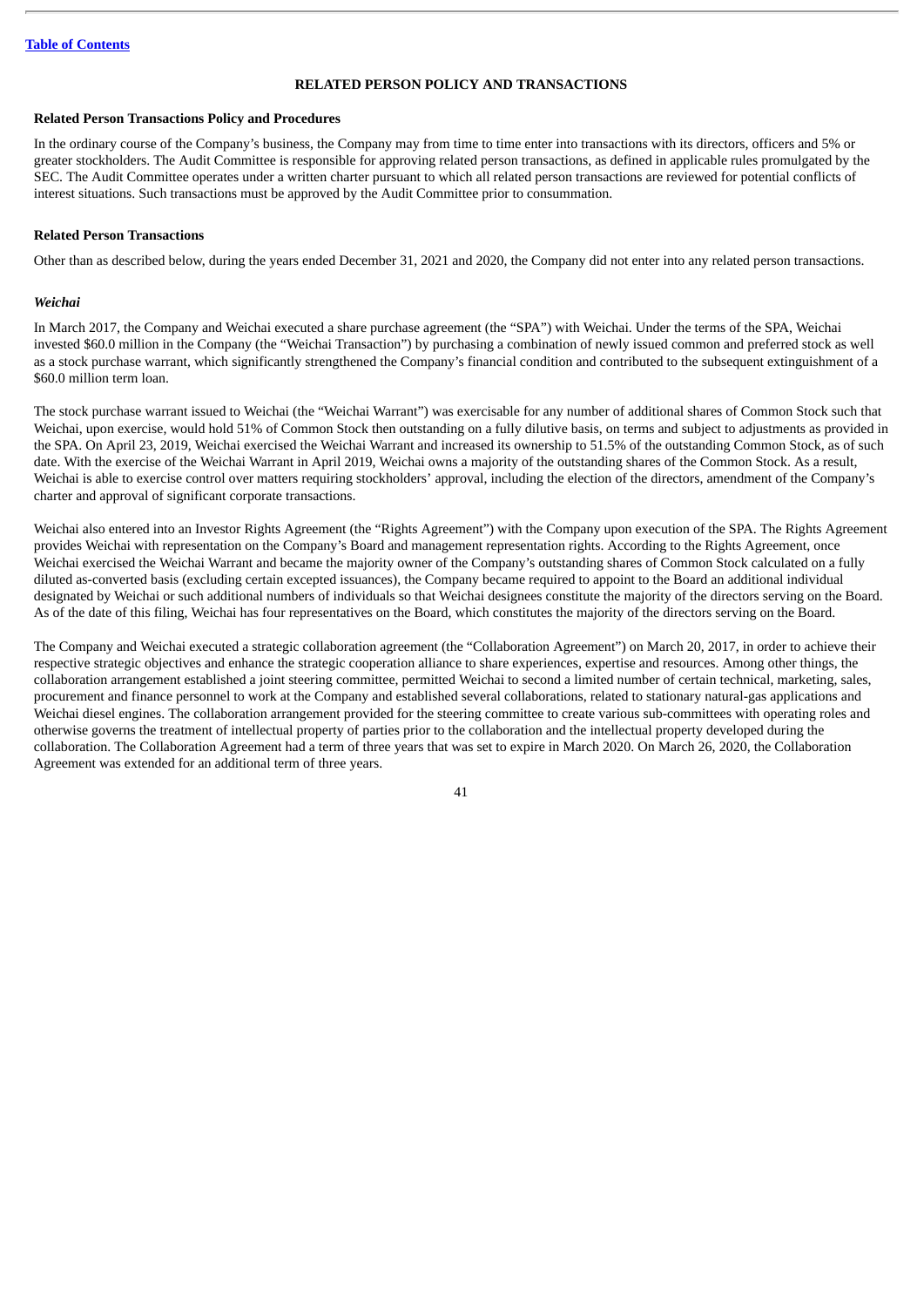On March 25, 2022, in connection with the amendment of the Company's \$130.0 million uncommitted revolving credit agreement with Standard Chartered Bank (the "Second Amended and Restated Credit Agreement"), the Company amended two of its shareholder's loan agreements with Weichai, to among other things, extend the maturities thereof. The amended first shareholder's loan agreement (the "Amended First Shareholder's Loan Agreement") continues to provide the Company with a \$130.0 million subordinated loan under which Weichai is obligated to advance funds solely for purposes of repaying outstanding borrowings under the Second Amended and Restated Credit Agreement if the Company is unable to pay such borrowings. The amended second shareholder's loan agreement (the "Amended Second Shareholder's Loan Agreement") continues to provide the Company with a \$25.0 million subordinated loan at the discretion of Weichai. The maturity of the Amended First Shareholder's Loan Agreement was extended to April 24, 2023 and the maturity of the Amended Second Shareholder's Loan Agreement was extended to May 20, 2023. As of March 31, 2022, there were no borrowings under the Amended First Shareholder's Loan Agreement and \$25.0 million under the Amended Second Shareholder's Loan Agreement.

The Company is also party to another shareholder's loan agreement with Weichai, which was entered into on December 10, 2021 (the "Third Shareholder's Loan Agreement"). The Third Shareholder's Loan Agreement provides the Company with a \$50.0 million uncommitted facility that is subordinated to the Second Amended and Restated Credit Agreement and any borrowing requests made under the Third Shareholder's Loan Agreement are subject to Weichai's discretionary approval. Borrowings under the Third Shareholder's Loan Agreement bear interest at LIBOR plus 4.50% and can be used for general corporate purposes, except for certain legal expenditures which require additional approval from Weichai. The Third Shareholder's Loan Agreement expires on November 30, 2022, with any outstanding principal and accrued interest due upon maturity. As of March 31, 2022, the Company had \$40.0 million outstanding under the Third Shareholder's Loan Agreement.

On April 20, 2022, the Company entered into an additional shareholder's loan agreement with Weichai (the "Fourth Shareholder's Loan Agreement" together with the Amended First Shareholder's Loan Agreement, the Amended Second Shareholder's Loan Agreement and the Third Shareholder's Loan Agreement, the "Shareholder's Loan Agreements"). The Fourth Shareholder's Loan Agreement, which matures on March 31, 2023, provides the Company with access to up to \$30.0 million of credit at the discretion of Weichai to supplement the Company's working capital. The Fourth Shareholder's Loan Agreement is subordinated in all respects to the Second Amended and Restated Credit Agreement. As of April 20, 2022, PSI had not borrowed any funds under the Fourth Shareholder's Loan Agreement.

Borrowings under the Amended First Shareholder's Loan Agreement, the Amended Second Shareholder's Loan Agreement and the Fourth Shareholder's Loan Agreement will incur interest at the applicable SOFR, plus 4.65% per annum. Further, if the applicable term SOFR is negative, the interest rate per annum shall be deemed as 4.65% per annum. If the interest rate for any loan is lower than Weichai's borrowing cost, the interest rate for such loan shall be equal to Weichai's borrowing cost plus 1%.

The Shareholder's Loan Agreements are subject to customary events of default and covenants. The Company has covenanted to secure any amounts borrowed under the Shareholder's Loan Agreements upon payment in full of all amounts outstanding under the Second Amended and Restated Credit Agreement with Standard Chartered Bank.

In January 2022, PSI and Baudouin, a subsidiary of Weichai, entered into an international distribution and sales agreement which enables Baudouin to bring PSI's power systems line of products into the European, Middle Eastern, and African markets. In addition to sales, Baudouin will manage service, support, warranty claims, and technical requests. As of April 21, 2022, no sales have occurred.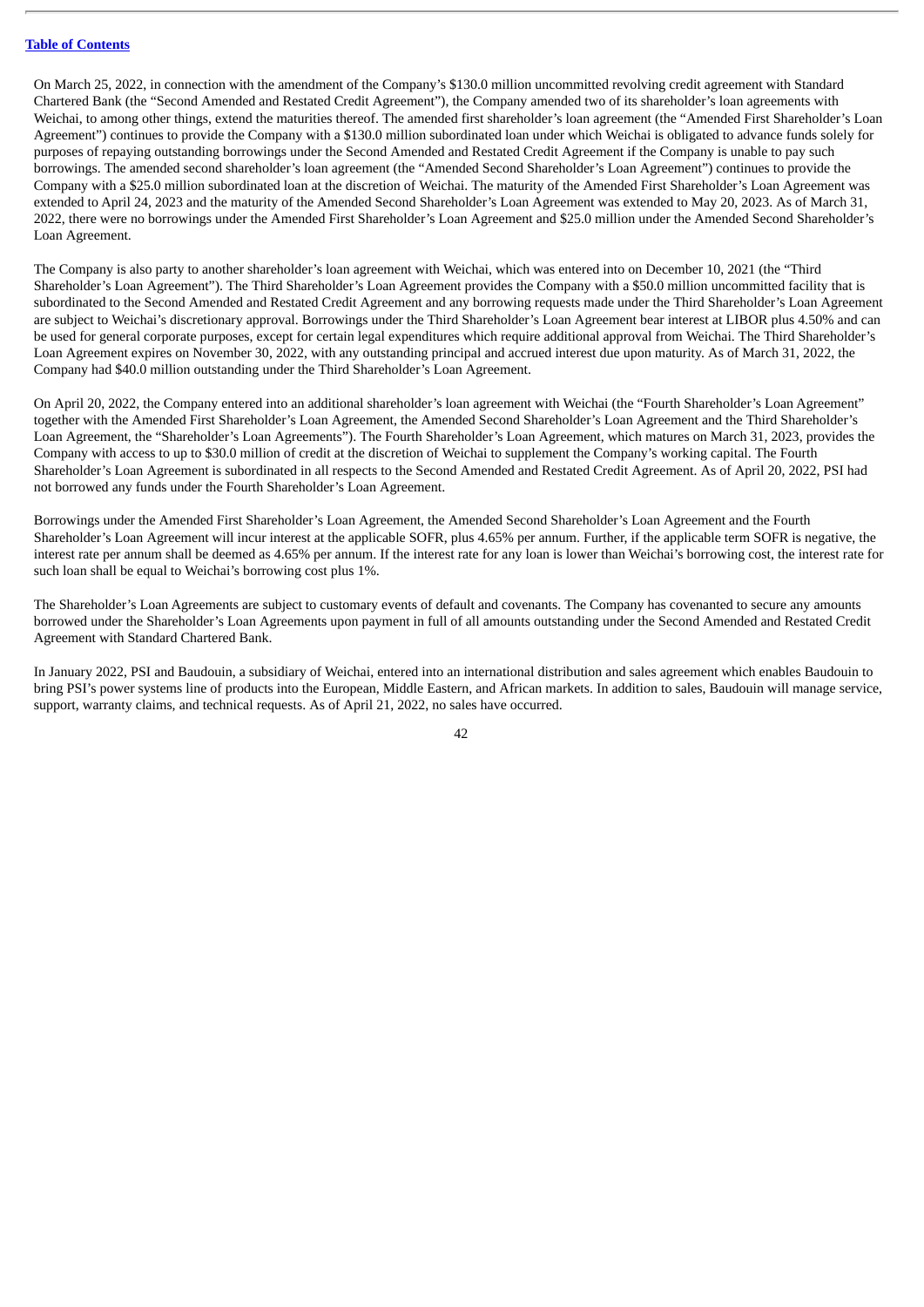### **OTHER MATTERS**

# **Householding of Proxy Materials**

The SEC has adopted rules that permit companies and intermediaries (e.g., brokers) to satisfy the delivery requirements for annual meeting materials with respect to two or more stockholders sharing the same address by delivering a single set of annual meeting materials addressed to those stockholders. This process, which is commonly referred to as "householding," potentially means extra convenience for stockholders and cost savings for companies.

This year, a number of brokers with account holders who are our stockholders will be "householding" our proxy materials. A single set of Annual Meeting materials will be delivered to multiple stockholders sharing an address unless contrary instructions have been received from the affected stockholders. Once you have received notice from your broker that they will be "householding" communications to your address, "householding" will continue until you are notified otherwise or until you revoke your consent. If, at any time, you no longer wish to participate in "householding" and would prefer to receive a separate set of annual meeting materials, please notify your broker or us. Direct your written request to our Interim Chief Financial Officer at 201 Mittel Drive, Wood Dale, Illinois 60191. Stockholders who currently receive multiple copies of the annual meeting materials at their addresses and would like to request "householding" of their communications should contact their brokers.

## **Electronic Access to Proxy Statement and Annual Report**

This Proxy Statement and the Annual Report are available on www.proxyvote.com. Instead of receiving paper copies of the Annual Report and Proxy Statement in the mail, stockholders can elect to receive an e-mail that will provide an electronic link to these documents. Choosing to receive your proxy materials online will save us the cost of producing and mailing documents to your home or business, and also will give you an electronic link to the proxy voting site.

*Stockholders of Record*. Stockholders of record can choose to receive materials electronically by following the instructions provided if voting over the Internet or by telephone.

If you choose to receive future proxy statements and annual reports over the Internet, you will receive an e-mail next year with instructions containing the Internet address of those materials and the electronic link to the proxy voting site. The election will remain in effect until you write or call the Company's Investor Relations Department and tell us otherwise.

*Beneficial Owners*. If you hold your shares in a brokerage account, you may also have the ability to receive copies of the Annual Report and Proxy Statement electronically. Please check the information provided in the proxy materials sent to you by your bank, broker or other holder of record regarding the availability of electronic delivery.

The Board knows of no other matters that will be presented for consideration at the Annual Meeting. If any other matter is properly presented at the meeting, your proxyholder (one of the individuals named on your proxy card) will vote your shares using his best judgment.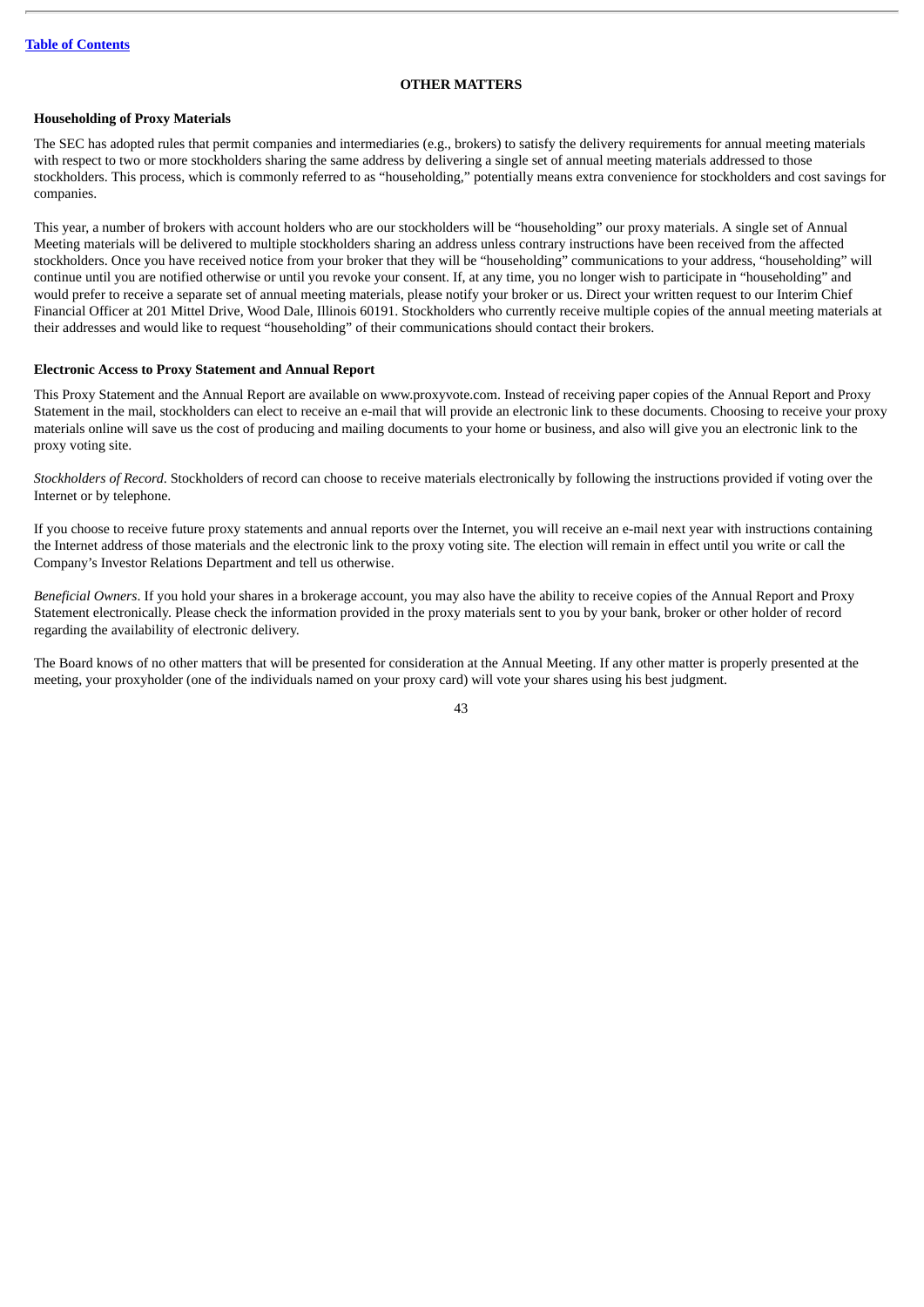# **APPENDIX A**

### **Power Solutions International, Inc.**

**2012 Incentive Compensation Plan (as amended and restated May 26, 2022)**

**Section 1.**

#### **Establishment, Purpose and Duration**

1.1. Effective Date and Purpose. Power Solutions International, Inc., a Delaware corporation (the "Company"), hereby establishes the Power Solutions International, Inc. 2012 Incentive Compensation Plan, as amended and restated (the "Plan"). The Plan is intended to assist the Company in attracting and retaining exceptionally qualified employees, consultants and directors upon whom, in large measure, the sustained progress, growth and profitability of the Company depend. The Plan was approved by the Company's Board of Directors (the "Board") on May 30, 2012 and became effective upon such approval and approval of the Company's stockholders at the 2012 Annual Meeting of Stockholders. An amendment to the Plan was subsequently approved by the Board on July 31, 2013 and became effective upon such approval and approval of the Company's stockholders at the 2013 Annual Meeting of Stockholders. An amendment and restatement of the Plan was approved by the Board on the Effective Date, subject to approval by the Company's stockholders at the Company's annual meeting. Following the Effective Date, unless and until approved by the Company stockholders, no shares of Common Stock shall be issued, nor shall any cash payments be made, under the Plan.

1.2. Duration of the Plan. The Plan shall become effective as of the Effective Date and shall remain in effect, subject to the right of the Committee to amend or terminate the Plan at any time pursuant to Section 15 hereof, until the earlier to occur of (a) the date all Shares subject to the Plan shall have been purchased or acquired and the Restrictions on all Restricted Stock granted under the Plan shall have lapsed, according to the Plan's provisions, and (b) four (4) years from the Effective Date of the Plan. The termination of the Plan pursuant to this Section 1.2 shall not adversely affect any Awards outstanding on the date of such termination.

## **Section 2. Definitions**

As used in the Plan, in addition to terms elsewhere defined in the Plan, the following terms shall have the meanings set forth below:

2.1. "Acquired Entity" has the meaning set forth in Section 5.6.

2.2. "Acquired Entity Awards" has the meaning set forth in Section 5.6.

2.3. "Available Shares" has the meaning set forth in Section 4.1(a).

2.4. "Award" means any Option (either a Non-Qualified Stock Option or an Incentive Stock Option), Stock Appreciation Right, Restricted Stock, Restricted Stock Unit, Deferred Stock, Performance Unit, Substitute Award, Share, Other Share-Based Award, Other Cash-Based Award or Dividend Equivalent.

2.5. "Award Agreement" means any written agreement, contract or other instrument or document evidencing the terms and conditions of an individual Award granted under the Plan between the Company and a Grantee. Evidence of an Award may be in written or electronic form, may be limited to notation on the books and records of the Company and, with the approval of the Committee, need not be signed by a representative of the Company or a Grantee. Any Shares that become deliverable to the Grantee pursuant to the Plan may be issued in certificate form in the name of the Grantee or in book-entry form in the name of the Grantee. Each Award Agreement shall be subject to the terms and conditions of the Plan.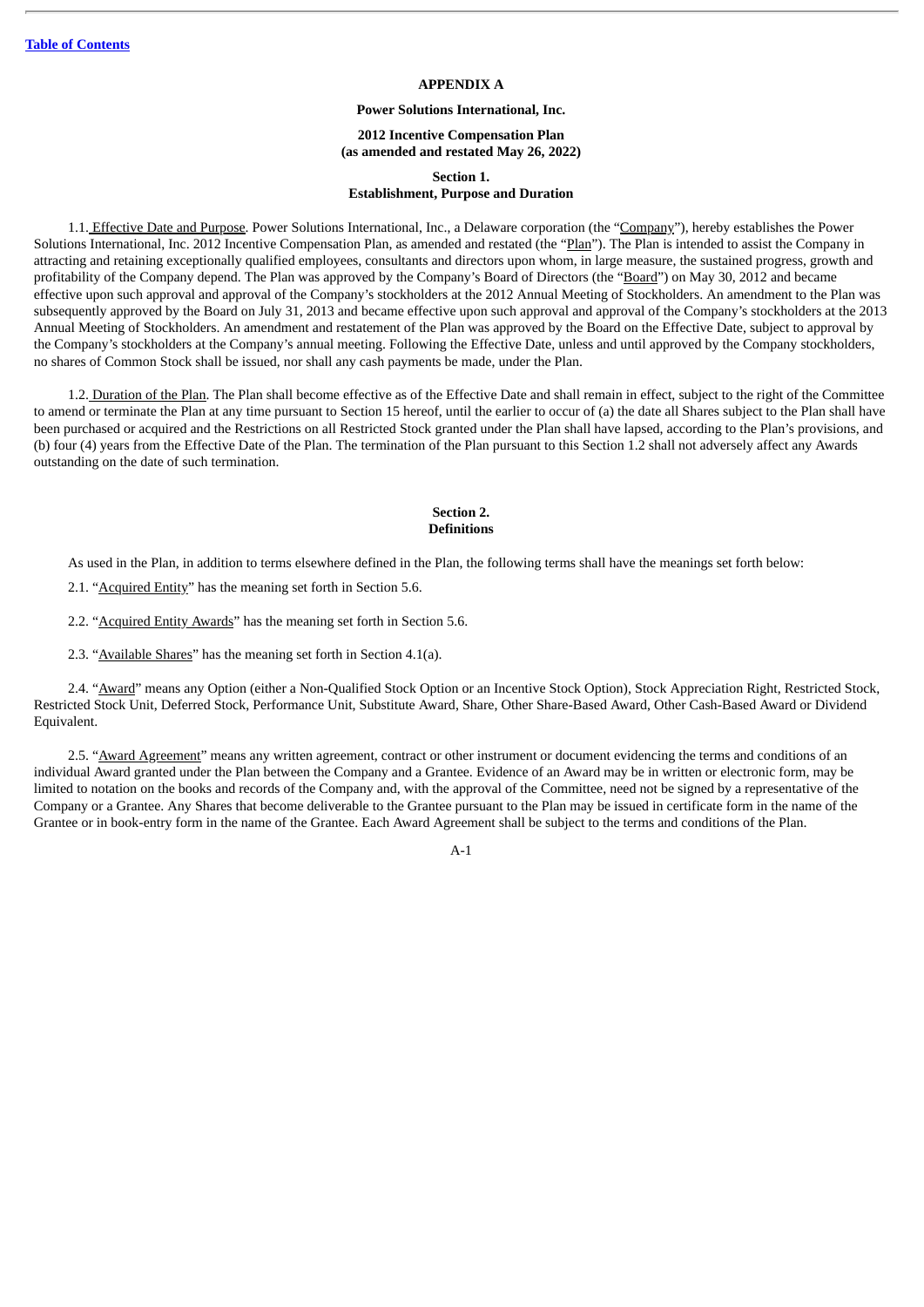2.6. "Beneficiary" means the Person designated to receive Plan benefits, if any, in accordance with Section 16 following a Grantee's death.

2.7. "Board" has the meaning set forth in Section 1.1.

2.8. "Cause" means, as determined by the Committee, the occurrence of any one of the following: (a) commission of an act of fraud, embezzlement or other act of dishonesty that would reflect adversely on the integrity, character or reputation of the Company, or that would cause harm to its customer relations, operations or business prospects; (b) breach of a fiduciary duty owed to the Company; (c) violation or threatening to violate a restrictive covenant agreement, such as a non-compete, non-solicit, or non-disclosure agreement, between an Eligible Person and any Employer; (d) unauthorized disclosure or use of confidential information or trade secrets; (e) violation of any lawful policies or rules of the Company, including any applicable code of conduct; (f) commission of criminal activity; (g) failure to reasonably cooperate in any investigation or proceeding concerning the Company; or (h) neglect or misconduct in the performance of the Grantee's duties and responsibilities, provided that such Grantee did not cure such neglect or misconduct within ten (10) days after the Company gave written notice of such neglect or misconduct to such Grantee; provided, however, that in the event a Grantee is party to an Employment Agreement that contains a different definition of Cause, the definition of Cause contained in such Employment Agreement shall be controlling.

2.9. "Change in Control" means the occurrence of any one or more of the following: (a) any corporation, person or other entity (other than the Company, a majority-owned subsidiary of the Company or any of its subsidiaries, or an employee benefit plan (or related trust) sponsored or maintained by the Company), including a "group" as provided in Section 13(d)(3) of the Exchange Act, becomes the beneficial owner of stock representing more than fifty percent (50%) of the combined voting power of the Company's then outstanding securities; (b) (i) consummation of the Company's merger or consolidation with or into another corporation other than a majority-owned subsidiary of the Company, or the sale or other disposition of at least eightyfive percent (85%) of the Company's assets, and (ii) the persons who were the members of the Board prior to such consummation do not represent a majority of the directors of the surviving, resulting or acquiring entity or parent thereof; (c) the consummation of a plan of liquidation; or (d) within any period of 12 consecutive months, persons who were members of the Board immediately prior to such 12-month period, together with persons who were first elected as directors (other than as a result of any settlement of a proxy or consent solicitation contest or any action taken to avoid such a contest) during such 12-month period by or upon the recommendation of persons who were members of the Board immediately prior to such 12-month period and who constituted a majority of the Board at the time of such election, cease to constitute a majority of the Board. Notwithstanding the foregoing, a Change in Control shall not occur with respect to a Deferred Compensation Award unless such Change in Control constitutes a "change in control event" within the meaning of Treasury Regulation Section 1.409A-3(i)(5).

2.10. "Change in Control Price" has the meaning set forth in Section 13.2.

2.11. "Code" means the Internal Revenue Code of 1986 (and any successor thereto), as amended from time to time. References to a particular section of the Code include references to regulations and rulings promulgated and in effect thereunder and to any successor provisions.

2.12. "Committee" has the meaning set forth in Section 3.1(a).

2.13. "Common Stock" means common stock, par value \$0.001 per share, of the Company.

2.14. "Company" has the meaning set forth in Section 1.1.

2.15. "Current Grant" has the meaning set forth in Section 6.5(d).

2.16. "Deferral Account" has the meaning set forth in Section 10.4(a).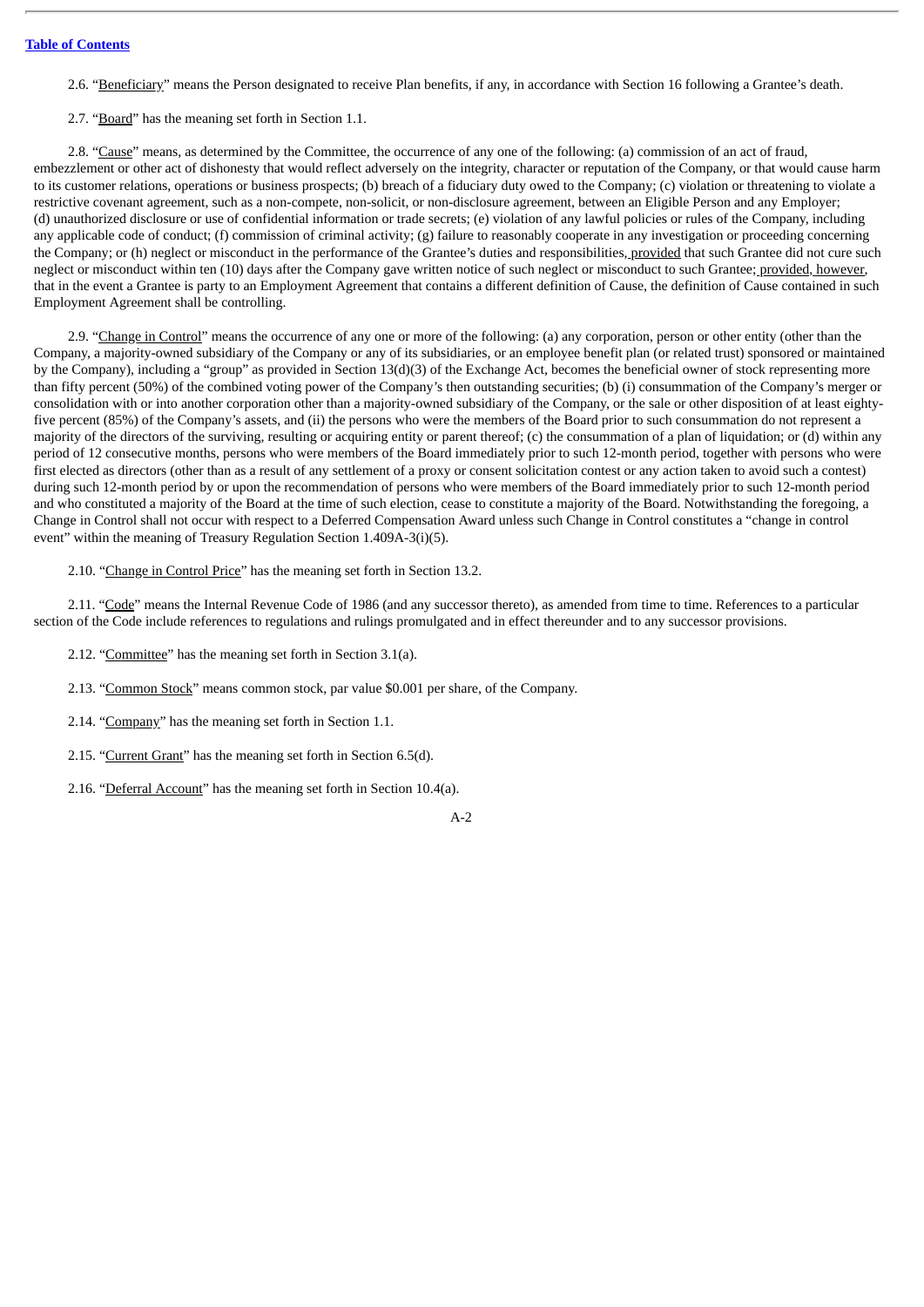2.17. "Deferral Election" has the meaning set forth in Section 10.3(a).

2.18. "Deferred Compensation Award" means an Award that is not exempt from Code Section 409A and, thus, could be subject to adverse tax consequences under Code Section 409A.

2.19. "Deferred Stock" means a right, granted as an Award under Section 10, to receive payment in the form of Shares (or measured by the value of Shares) at the end of a specified deferral period.

2.20. "Disability" means a mental or physical illness that entitles a Grantee to receive benefits under the long-term disability plan of an Employer, or if the Grantee is not covered by such a plan or the Grantee is not an employee of an Employer, a mental or physical illness that renders the Grantee totally and permanently incapable of performing the Grantee's duties for the Company or a Subsidiary; provided, however, that the Grantee of a Deferred Compensation Award shall, for purposes thereof, not be considered to have a Disability unless such Disability also constitutes a "disability" within the meaning of Treasury Regulation Section 1.409A-3(i)(4). Notwithstanding anything to the contrary in this Section 2.20, a Disability shall not qualify under the Plan if it is the result of (i) a willfully self-inflicted injury or willfully self-induced sickness; or (ii) an injury or disease contracted, suffered or incurred while participating in a criminal offense.

2.21. "Disqualifying Disposition" has the meaning set forth in Section 6.5(f).

2.22. "Dividend Equivalent" means a right to receive cash, Shares or other property equal in value to dividends paid or distributed with respect to a specified number of Shares. Dividend Equivalents may be awarded on a free-standing basis or in connection with another Award, and may be paid currently or on a deferred basis, subject to the provisions of Code Section 409A. Notwithstanding anything herein to the contrary, Dividend Equivalents on unvested Shares underlying any Award will only be paid, if at all, when and to the extent that the Shares underlying the Award vest. No dividends or Dividend Equivalents shall be paid in connection with Options or SARs.

2.23. "Effective Date" means May 26, 2022, the date on which the Plan was approved by the Board, subject to the approval of the Company's stockholders at the Company's annual meeting.

2.24. "Eligible Person" means any (a) employee of an Employer (including leased employees and co-employees with a professional employer organization), (b) non-employee director of the Company or (c) consultant engaged by an Employer.

2.25. "Employer" means the Company or any Subsidiary.

2.26. "Employment Agreement" means an employment agreement, offer letter, consulting agreement or other written agreement between an Employer and an Eligible Person, which relates to the terms and conditions of such person's employment or other services for an Employer.

2.27. "Exchange Act" means the Securities Exchange Act of 1934 (and any successor thereto), as amended from time to time. References to a particular section of the Exchange Act include references to rules, regulations and rulings promulgated and in effect thereunder, and to any successors thereto.

2.28. "Exercise Date" means the date the Grantee or other holder of an Award that is subject to exercise delivers notice of such exercise to the Company, accompanied by such payment, attestations, representations and warranties or other documentation required under the Plan and applicable Award Agreement or as the Committee may otherwise specify.

2.29. "Fair Market Value" means, unless otherwise provided in an Award Agreement, as of any applicable date, (a) the closing (last sale) price for one Share on such date as reported on the market system or securities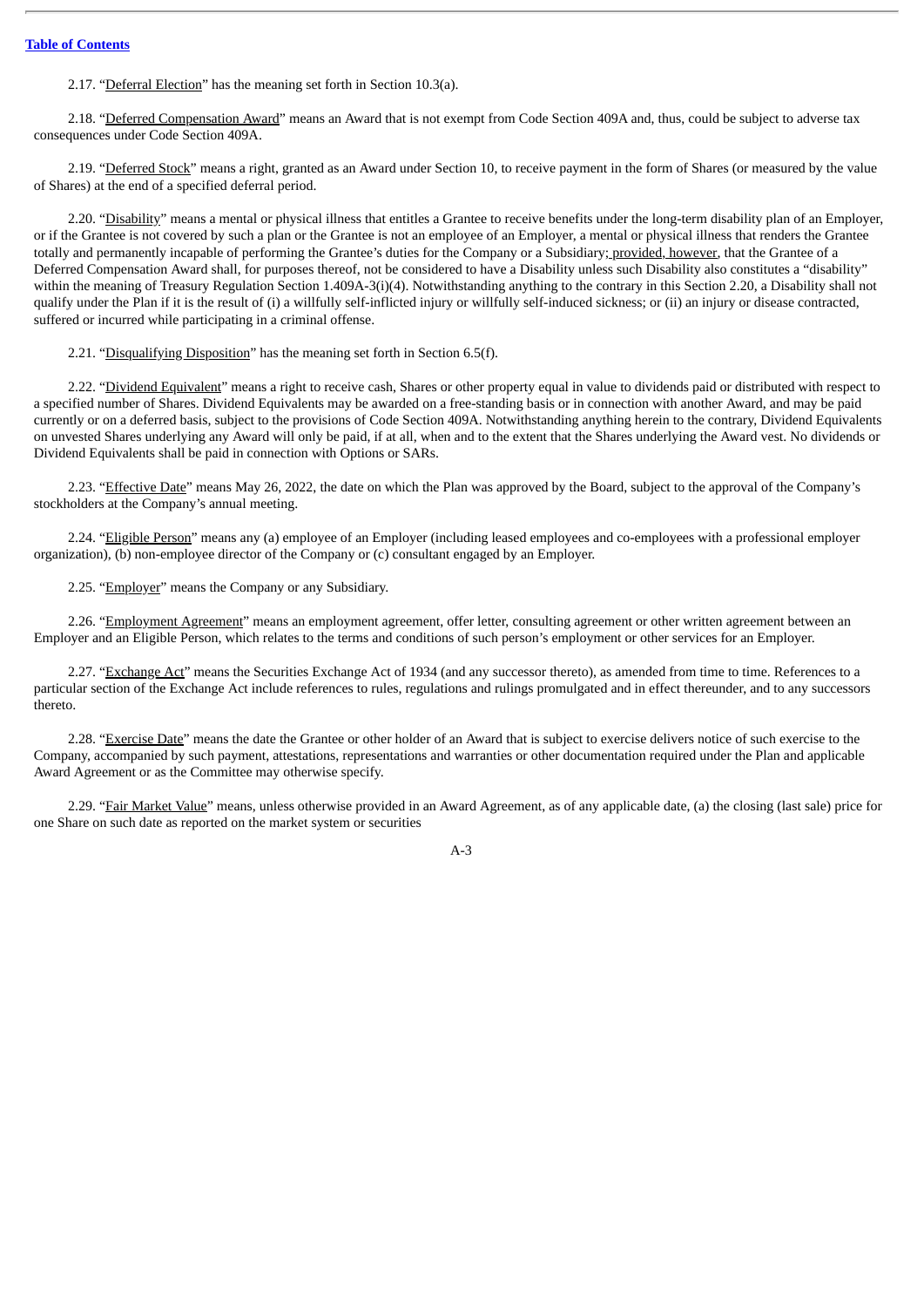exchange on which the Company's Common Stock is then listed or admitted to trading, or on the last previous day on which a sale was reported if no sale of a Share was reported on such date, or (b) if the foregoing subsection (a) does not apply, the fair market value of a Share as reasonably determined in good faith by the Board in accordance with Code Section 409A. For purposes of subsection (b), the determination of such Fair Market Value by the Board will be made no less frequently than every twelve (12) months and will either (x) use one of the safe harbor methodologies permitted under Treasury Regulation Section 1.409A-1(b)(5)(iv)(B)(2) (or such other similar regulation provision as may be provided) or (y) include, as applicable, the value of tangible and intangible assets of the Company, the present value of future cash flows of the Company, the market value of stock or other equity interests in similar corporations and other entities engaged in trades or businesses substantially similar to those engaged in by the Company, the value of which can be readily determined through objective means (such as through trading prices or an established securities market or an amount paid in an arm's length private transaction), and other relevant factors such as control premiums or discounts for lack of marketability and whether the valuation method is used for other purposes that have a material economic effect on the Company, its stockholders or its creditors.

2.30. "FICA" has the meaning set forth in Section 17.1(a).

2.31. "Good Reason" has the meaning set forth in the Grantee's Employment Agreement. If the Grantee is not a party to an Employment Agreement or such Employment Agreement does not define "Good Reason," then "Good Reason" means, without the Grantee's written consent, the occurrence of any of the following conditions, unless such condition is fully corrected within 30 days after written notice thereof: The Company (a) permanently and materially diminishes the Grantee's authority, duties, or responsibilities, (b) materially reduces the Grantee's overall compensation, including base salary and bonus opportunity, or (c) requires the Grantee to relocate to an office or location of the Company that is not within 50 miles of the office or location of the Company that is the Grantee's principal business office immediately prior to the relocation. Notwithstanding anything in the Plan to the contrary, a termination of employment due to Good Reason must occur, if at all, within 90 days after the Company receives written notice of any one or more of the conditions set forth in this Section 2.31. The Grantee must provide the Company with written notice of any one or more of the conditions set forth in this Section 2.31 within 30 days of the initial existence of the condition in order for such condition to constitute Good Reason under the Plan.

2.32. "Grant Date" means the date on which an Award is granted, which date may be specified in advance by the Committee.

2.33. "Grantee" means an Eligible Person who has been granted an Award.

2.34. "Immediate Family" has the meaning set forth in Section 5.4(c).

2.35. "Incentive Stock Option" means an Option granted under Section 6 that is intended to meet the requirements of Code Section 422.

2.36. "including" or "includes" means "including, but not limited to," or "includes, but is not limited to," respectively.

2.37. "Non-Qualified Stock Option" means an Option granted under Section 6 that is not intended to be an Incentive Stock Option.

2.38. "Notice" has the meaning set forth in Section 6.6(a).

2.39. "\$100,000 Limit" has the meaning set forth in Section 6.5(d).

2.40. "Option" means a right granted as an Award under the Plan to purchase Shares for the Option Price (as to each such Share), and may be either an Incentive Stock Option or a Non-Qualified Stock Option.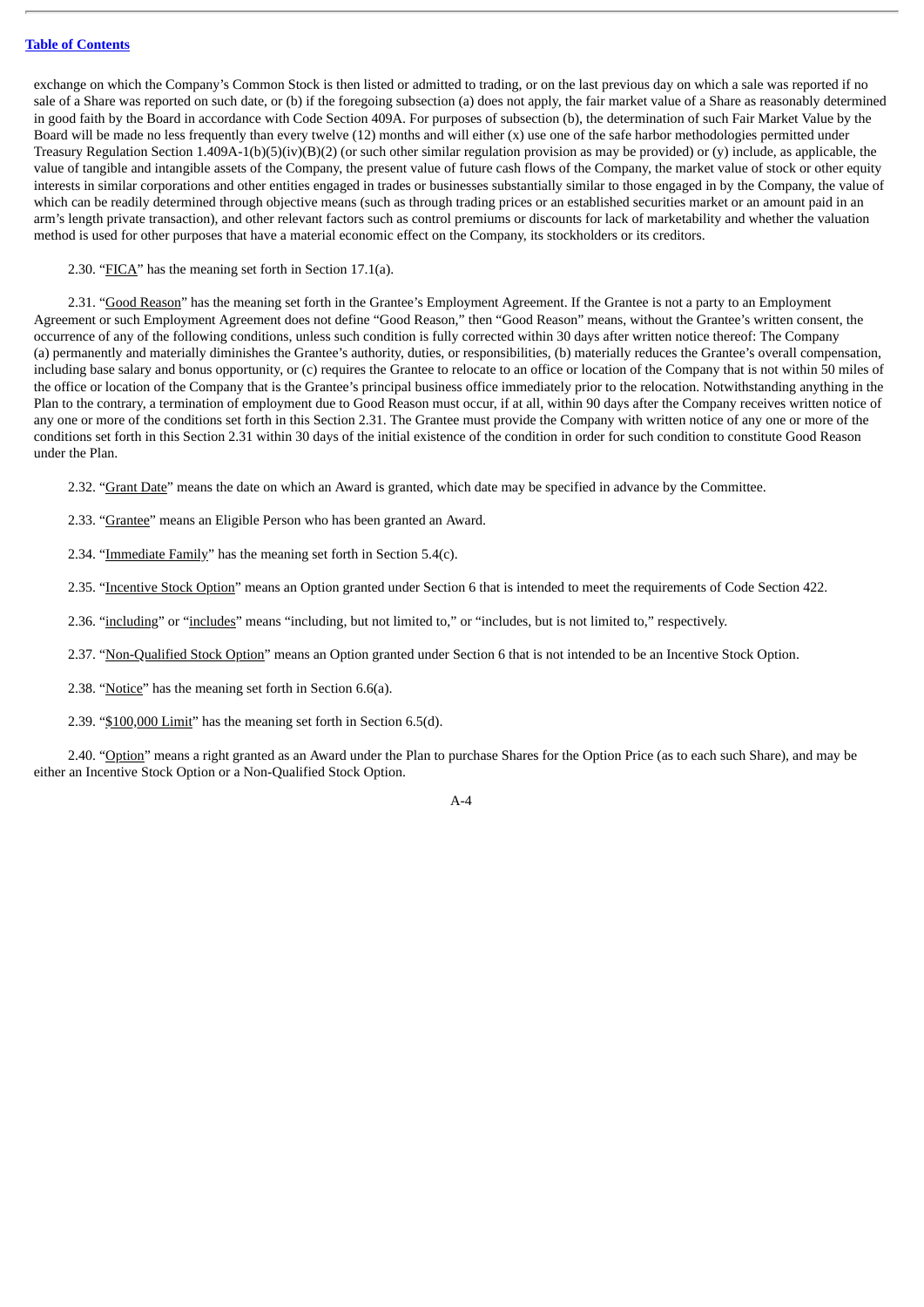2.41. "Option Price" means the price at which a Share may be purchased by a Grantee pursuant to an Option.

2.42. "Other Cash-Based Awards" means a cash Award granted to a Grantee under Section 11.2 of the Plan, including cash awarded as a bonus or upon the attainment of Performance Goals or otherwise as permitted under the Plan.

2.43. "Other Plans" has the meaning set forth in Section 6.5(d).

2.44. "Other Share-Based Awards" means a right or other interest awarded to a Grantee under the Plan that may be denominated or payable in, valued in whole or in part by reference to, or otherwise based on or related to, Common Stock, including, but not limited to, unrestricted Shares or Dividend Equivalents, each of which may be subject to the attainment of Performance Goals or a period of continued service or other terms or conditions as permitted under the Plan.

2.45. "Performance Goals" means performance goals based on performance criteria selected by the Committee, which may include, but are not limited to, any of the following: (i) earnings before interest and taxes; (ii) earnings before interest, taxes, depreciation and amortization; (iii) net operating profit after tax; (iv) cash flow; (v) revenue; (vi) net revenues; (vii) sales; (viii) days sales outstanding; (ix) income; (x) net income; (xi) operating income; (xii) net operating income; (xiii) operating margin; (xiv) earnings; (xv) earnings per share; (xvi) return on equity; (xvii) return on investment; (xviii) return on capital; (xix) return on assets; (xx) return on net assets; (xxi) total shareholder return; (xxii) economic profit; (xxiii) market share; (xxiv) appreciation in the fair market value, book value or other measure of value of the shares of Common Stock; (xxv) expense or cost control; (xxvi) working capital; (xxvii) customer satisfaction; (xxviii) employee retention or employee turnover; (xxix) employee satisfaction or engagement; (xxx) environmental, health or other safety goals; (xxxi) individual performance; (xxxii) strategic objective milestones; (xxxiii) any other criteria specified by the Committee in its sole discretion; and (xxxiv) any combination of, or a specified increase or decrease in, as applicable, any of the foregoing. Where applicable, the Performance Goals may be expressed in terms of attaining a specified level of the particular criteria or the attainment of a percentage increase or decrease in the particular criteria, and may be applied to one or more of the Company or a Subsidiary, or a division or strategic business unit of the Company, or may be applied to the performance of the Company relative to a market index, a group of other companies or a combination thereof, all as determined by the Committee. The Performance Goals may include a threshold level of performance below which no payment shall be made (or no vesting shall occur), levels of performance at which specified payments shall be made (or specified vesting shall occur), and a maximum level of performance above which no additional payment shall be made (or at which full vesting shall occur). At the time such an Award is granted, the Committee may specify any reasonable definition of the Performance Goals it uses. Such definitions may provide for equitable adjustments to the Performance Goals in recognition of unusual or non-recurring events affecting the Company or a Subsidiary thereof or the financial statements of the Company or a Subsidiary thereof, in response to changes in applicable laws or regulations, or to account for items of gain, loss or expense determined to be unusual in nature, infrequent in occurrence or unusual in nature and infrequent in occurrence or related to the disposal of a segment of a business or related to a change in accounting principles. If the Committee determines that a change in the business, operations, corporate structure or capital structure of the Company or the manner in which the Company or a Subsidiary conducts its business, or other events or circumstances render performance goals to be unsuitable, the Committee may modify such Performance Goals in whole or in part, as the Committee deems appropriate. If a Grantee is promoted, demoted or transferred to a different business unit or function during a Performance Period, the Committee may determine that the Performance Goals or Performance Period are no longer appropriate and may (x) adjust, change or eliminate the Performance Goals or the applicable Performance Period as it deems appropriate to make such goals and period comparable to the initial goals and period, or (y) make a cash payment to the Grantee in an amount determined by the Committee.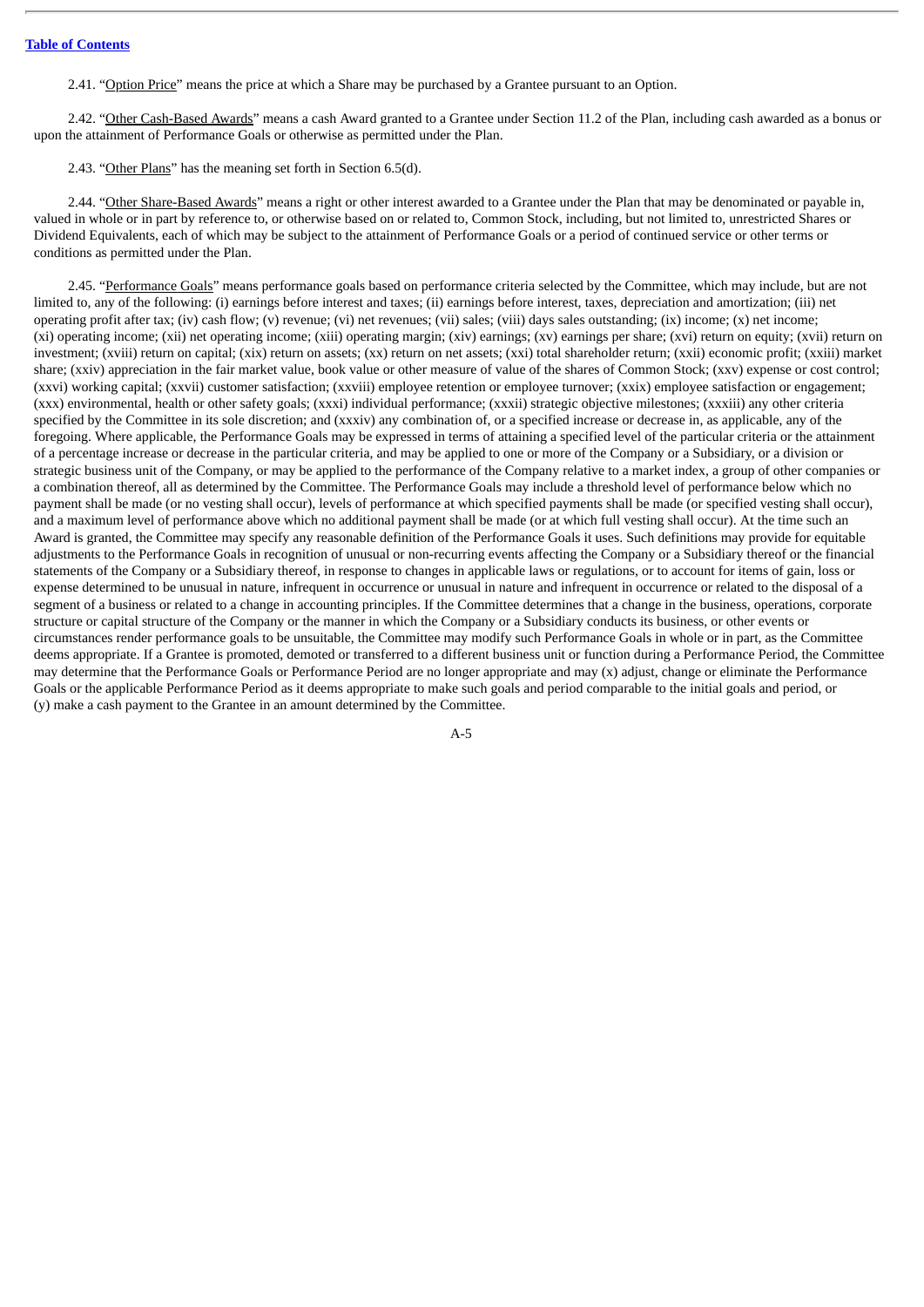2.46. "Performance Period" means that period established by the Committee at the time any Award is granted or at any time thereafter during which any Performance Goals specified by the Committee with respect to such Award are to be measured.

2.47. "Performance Unit" means any grant pursuant to Section 11.1 of (a) a bonus consisting of cash or other property the amount or value of which, and/or the entitlement to which, is conditioned upon the attainment of any Performance Goals specified by the Committee, or (b) a unit valued by reference to a designated amount of property other than Shares.

2.48. "Permitted Transferee" has the meaning set forth in Section 5.4(c).

2.49. "Person" means any individual, sole proprietorship, corporation, partnership, joint venture, limited liability company, association, joint-stock company, trust, unincorporated organization, institution, public benefit corporation or other entity or government instrumentality, division, agency, body or department.

2.50. "Plan" has the meaning set forth in Section 1.1 and also includes any appendices hereto.

2.51. "Prior Grants" has the meaning set forth in Section 6.5(e).

2.52. "Restricted Stock" means any Share issued as an Award under the Plan that is subject to Restrictions.

2.53. "Restricted Stock Unit" or "RSU" means the right granted as an Award under the Plan to receive Shares, conditioned on the satisfaction of Restrictions imposed by the Committee.

2.54. "Restrictions" means any restriction on a Grantee's free enjoyment of the Shares or other rights underlying Awards, including (a) a restriction that the Grantee or other holder may not sell, transfer, pledge or assign a Share or right, and (b) such other restrictions as the Committee may impose in the Award Agreement (including any restriction on the right to vote such Share and the right to receive any dividends). Restrictions may be based upon the passage of time, the satisfaction of performance criteria and/or the occurrence of one or more events or conditions, and shall lapse separately or in combination upon such conditions and at such time or times, in installments or otherwise, as the Committee shall specify. Awards subject to a Restriction shall be forfeited if the Restriction does not lapse prior to such date, the occurrence of such event or the satisfaction of such other criteria as the Committee shall determine.

2.55. "RSU Account" has the meaning set forth in Section 9.3.

2.56. "Rule 16b-3" means Rule 16b-3 promulgated by the SEC under the Exchange Act, as amended from time to time, together with any successor rule.

2.57. "SEC" means the United States Securities and Exchange Commission, or any successor thereto.

2.58. "Section 16 Non-Employee Director" means a member of the Board who satisfies the requirements to qualify as a "non-employee director" under Rule 16b-3.

2.59. "Section 16 Person" means a person who is subject to potential liability under Section 16(b) of the Exchange Act with respect to transactions involving equity securities of the Company.

2.60. "Settlement Date" means the payment date for Restricted Stock Units or Deferred Stock, as set forth in Section 9.3(b) or 10.4(c), as applicable.

2.61. "Share" means a share of Common Stock.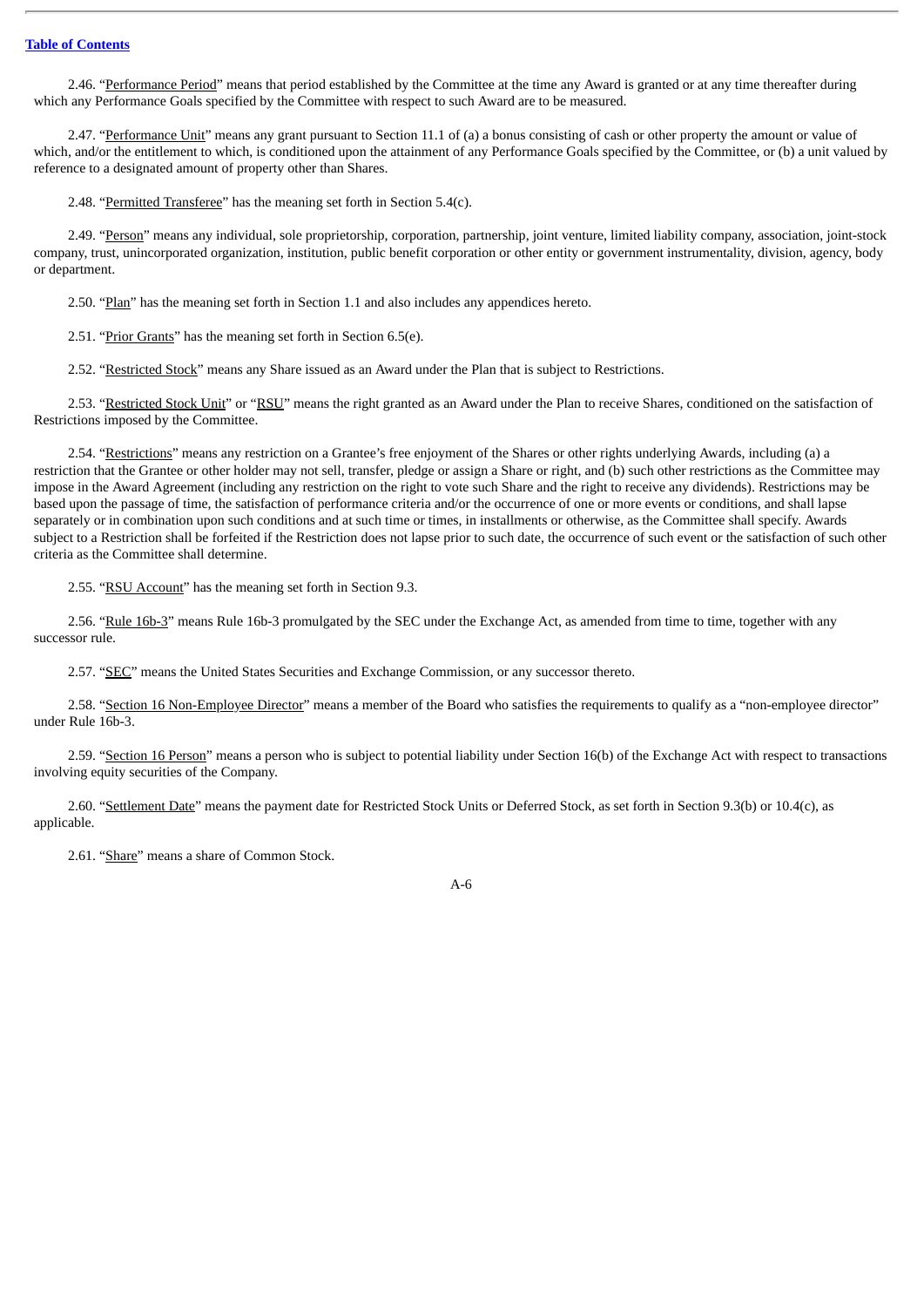2.62. "Stock Appreciation Right" or "SAR" means a right granted as an Award under the Plan to receive an amount equal to the number of Shares with respect to which the SAR is exercised, multiplied by the excess of (a) the Fair Market Value (or such lower per-Share price as is set forth in the Award Agreement) of one Share on the Exercise Date over (b) the Strike Price.

2.63. "Strike Price" means the per-Share price used as the baseline measure for the value of a SAR, as specified in the applicable Award Agreement.

2.64. "Subsidiary" means any Person that directly, or through one (1) or more intermediaries, is controlled by the Company and that would be treated as part of a single controlled group of corporations with the Company under Code Sections 414(b) and 414(c) if the language "at least 50 percent" is used instead of "at least 80 percent" each place it appears in Code Sections 1563(a)(1), (2), and (3) and Treasury Regulation 1.414(c)-2.

2.65. "Subsidiary Corporation" has the meaning set forth in Section 6.5.

2.66. "Substitute Award" has the meaning set forth in Section 5.6.

2.67. "Tax Date" has the meaning set forth in Section 17.1(a).

2.68. "Term" means the period beginning on the Grant Date of an Option or SAR and ending on the date such Option or SAR expires, terminates or is cancelled.

2.69. "Termination of Service" means,

(a) with respect to Awards other than Deferred Compensation Awards, the first day on which (i) an individual is for any reason no longer providing services to an Employer as an employee, director or consultant or (ii) with respect to an individual who is an employee or consultant to a Subsidiary, such entity ceases to be a Subsidiary of the Company and such individual is no longer providing services to the Company or another Subsidiary; provided, however, that the Committee shall have the discretion to determine when a Grantee, who terminates services as an employee, but continues to provide services in the capacity of a consultant or director immediately following such termination, has incurred a Termination of Service; or

(b) with respect to Deferred Compensation Awards, a "separation from service" within the meaning of Treasury Regulation Section 1.409A-1(h).

2.70. "Total Payments" has the meaning set forth in Section 18.7.

2.71. "Year" means a calendar year.

# **Section 3. Administration**

3.1. Committee.

(a) Subject to Section 3.2, the Plan shall be administered by the Compensation Committee of the Board or such other committee of the Board as shall be determined by the Board (in any case, the "Committee"). The members of the Committee shall be appointed by the Board from time to time and may be removed by the Board from time to time. The Committee shall consist of two or more directors of the Company, all of whom are Section 16 Non-Employee Directors. The number of members of the Committee shall from time to time be increased or decreased, and shall be subject to such conditions, in each case as the Board deems necessary to permit transactions in Shares pursuant to the Plan to satisfy such conditions of Rule 16b-3 as then in effect.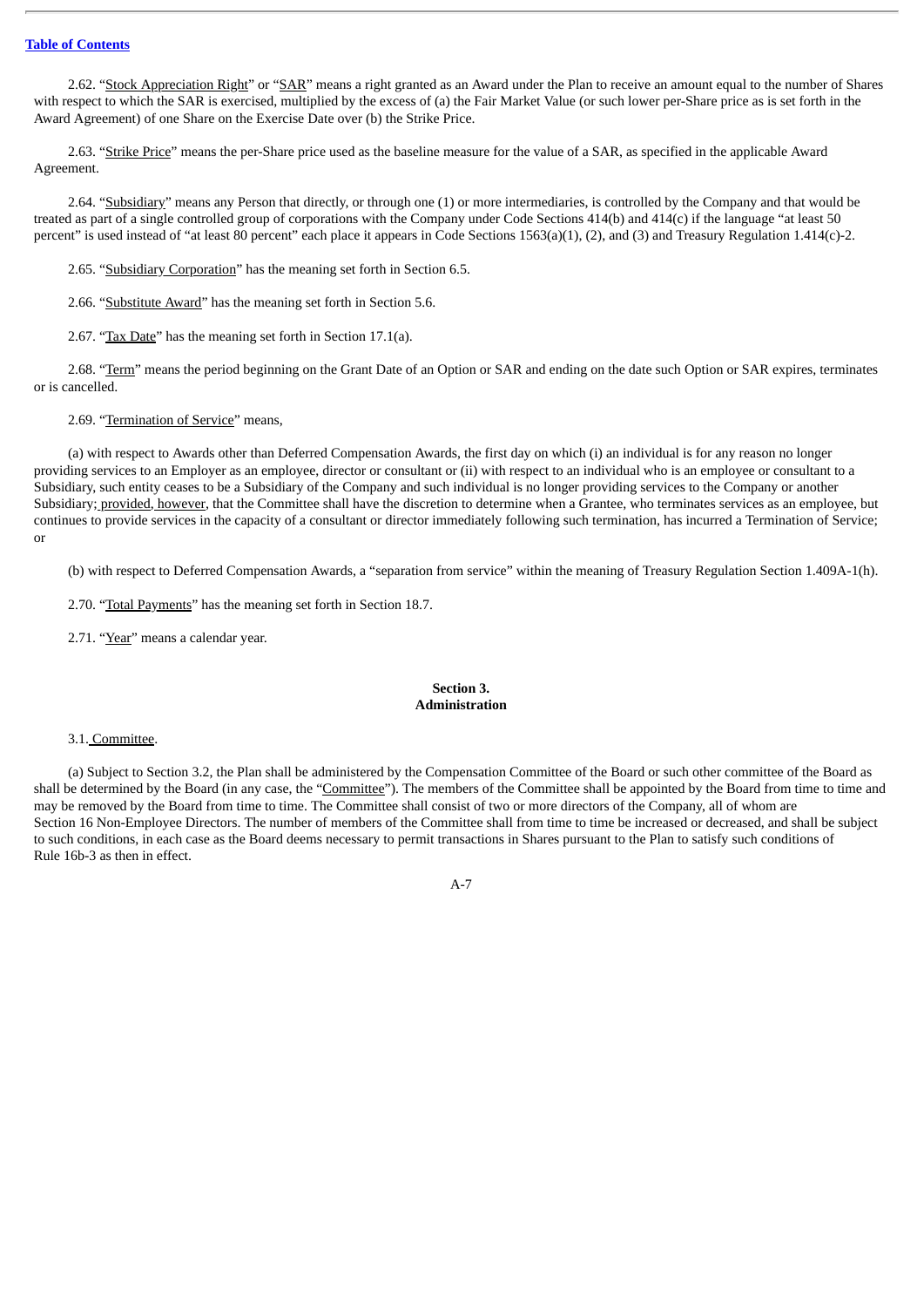(b) The Committee may delegate, to the fullest extent permitted under applicable law, to the Chief Executive Officer of the Company any or all of the authority of the Committee with respect to the grant of Awards to Grantees, other than Grantees who are executive officers, or are (or are expected to be) Section 16 Persons at the time any such delegated authority is exercised.

(c) The Committee may delegate to other members of the Board or officers or managers of the Company or any Subsidiary the authority, subject to such terms as the Committee shall determine, to perform administrative functions and, with respect to Awards granted to persons who are not subject to Section 16 Persons, to perform such other functions as the Committee may determine, to the extent permitted under Rule 16b-3 (if applicable) and applicable law.

(d) Each member of the Committee shall be entitled to, in good faith, rely or act upon any report or other information furnished to him or her by any officer or other employee of the Company or any Subsidiary, the Company's independent certified public accountants, or other professional retained by the Company to assist in the administration of the Plan. No member of the Committee, and no officer or employee of the Company acting on behalf of the Committee, shall be personally liable for any action, determination, or interpretation taken or made in good faith with respect to the Plan, and all members of the Committee and any officer or employee of the Company acting on their behalf shall, to the extent permitted by law, be fully indemnified and protected by the Company with respect to any such action, determination, or interpretation.

3.2. Powers of the Committee. Subject to and consistent with the provisions of the Plan, the Committee shall have full power and authority and sole discretion as follows:

(a) to determine when, to whom (*i.e.*, what Eligible Persons) and in what types and amounts Awards should be granted;

(b) to grant Awards to Eligible Persons in any number, and to determine the terms and conditions applicable to each Award, including (in each case, based on such considerations as the Committee shall determine) conditions intended to comply with Code Section 409A, the number of Shares or the amount of cash or other property to which an Award will relate, any Option Price or Strike Price, grant price or purchase price, any limitation or Restriction, any schedule for or performance conditions relating to the earning of the Award or the lapse of limitations, forfeiture restrictions, restrictive covenants, restrictions on exercisability or transferability, any Performance Goals, including those relating to the Company and/or a Subsidiary and/or any division thereof and/or an individual, and/or vesting based on the passage of time, satisfaction of performance criteria or the occurrence of one or more events or conditions;

(c) to determine the benefit payable under any Award and to determine whether any performance, vesting or transfer conditions, including Performance Goals, have been satisfied;

(d) to determine whether or not specific Awards shall be granted in connection with other specific Awards;

(e) to determine the Term of an Award, as applicable;

(f) to determine the amount, if any, that a Grantee shall pay for Restricted Stock, and the terms related thereto, when Restricted Stock shall be forfeited and whether such Shares shall be held in escrow or other custodial arrangement;

(g) subject to Section 4.3, to determine whether, to what extent and under what circumstances an Award may be settled in, or the exercise price of an Award may be paid in, cash, Shares, other Awards or other property, or an Award may be accelerated, vested, canceled, forfeited or surrendered or any terms of the Award may be waived, and to accelerate the exercisability of, and to accelerate or waive any or all of the terms and conditions applicable to, any Award or any group of Awards for any reason and at any time or to extend the period subsequent to the Termination of Service within which an Award may continue to vest and/or be exercised;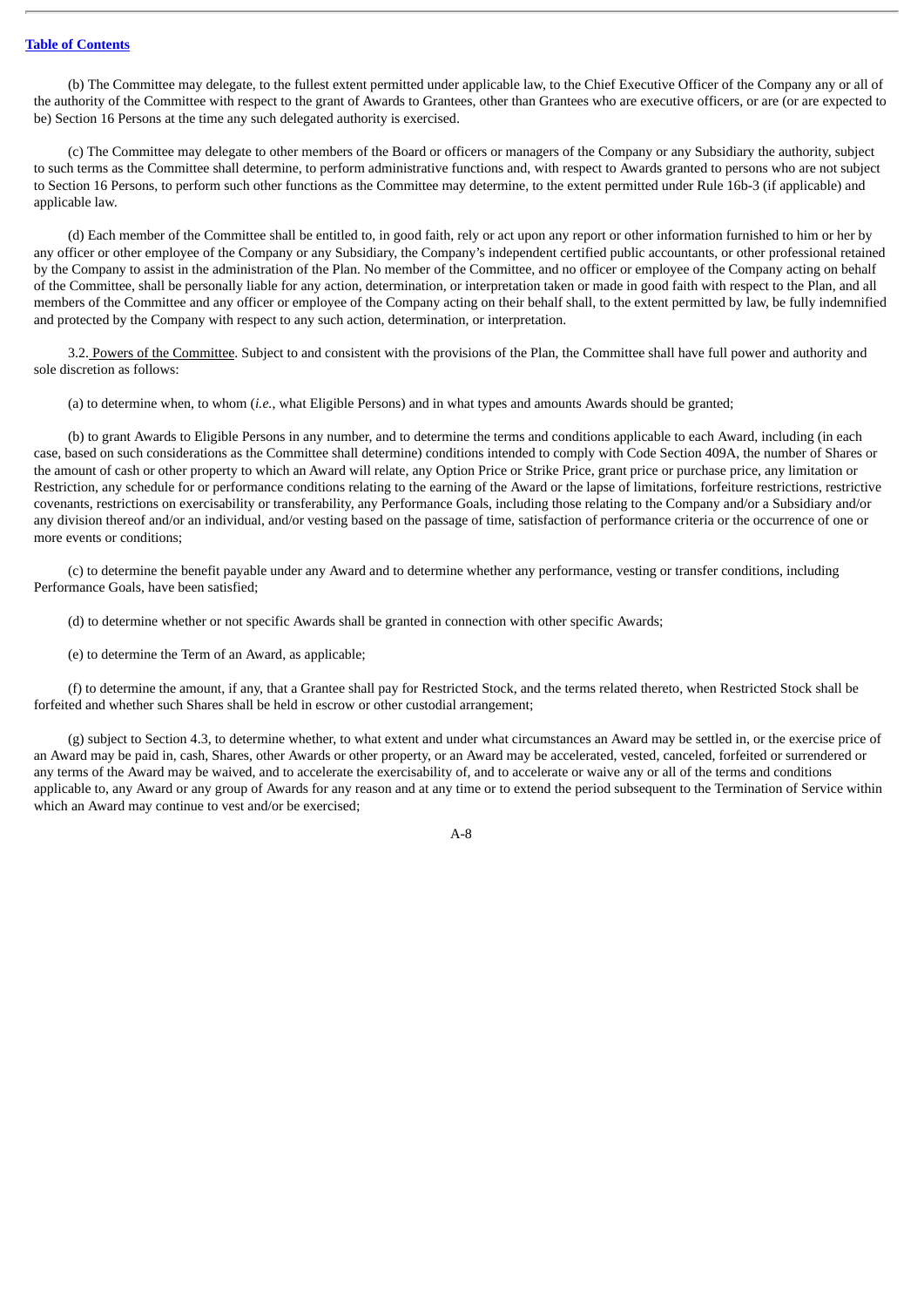(h) to determine with respect to Awards granted to Eligible Persons, whether, to what extent and under what circumstances cash, Shares, other Awards, other property and other amounts payable with respect to an Award will be deferred, either at the election of the Grantee or if and to the extent specified in the Award Agreement automatically or at the election of the Committee and to provide for the payment of interest or other rate of return determined with reference to a predetermined actual investment or independently set interest rate, or with respect to other bases permitted under Code Section 409A or otherwise, for the period between the date of exercise and the date of payment or settlement of the Award;

(i) to determine whether a Grantee has a Disability;

(j) to determine whether and under what circumstances a Grantee has incurred a Termination of Service (*e.g*., whether Termination of Service was for Cause);

(k) to make, amend, suspend, waive and rescind rules and regulations relating to the Plan;

(l) without the consent of the Grantee, to make adjustments in the terms and conditions of, and the criteria in, Awards in recognition of unusual or non-recurring events (including events described in Section 4.2) affecting an Employer or the financial statements of an Employer, or in response to changes in applicable laws, regulations or accounting principles;

(m) to appoint such agents as the Committee may deem necessary or advisable to administer the Plan;

(n) to determine the terms and conditions of all Award Agreements applicable to Eligible Persons (which need not be identical) and, with the consent of the Grantee (except as provided in this Section 3.2(n), and Sections 5.5 and 15.2), to amend any such Award Agreement at any time; provided, however, that the consent of the Grantee shall not be required for any amendment (i) that does not adversely affect the rights of the Grantee, or (ii) that is necessary or advisable (as determined by the Committee) to carry out the purpose of the Award as a result of any new law or regulation, or a change in an existing law or regulation or interpretation thereof, or (iii) to the extent the Award Agreement specifically permits amendment without consent;

(o) to impose such additional terms and conditions upon the grant, exercise or retention of Awards as the Committee may, before or concurrently with the grant thereof, deem appropriate, including limiting the percentage of Awards that may from time to time be exercised by a Grantee and requiring the Grantee to enter into restrictive covenants;

(p) to correct any defect, supply any omission or reconcile any inconsistency, and to construe and interpret the Plan, any rules and regulations adopted hereunder, Award Agreements or any other instrument entered into or relating to an Award under the Plan; and

(q) to take any other action with respect to any matters relating to the Plan for which it is responsible and to make all other decisions and determinations, including factual determinations, as may be required under the terms of the Plan or as the Committee may deem necessary or advisable for the administration of the Plan.

The Committee shall have sole discretion in exercising its authority under the Plan. Any action of the Committee with respect to the Plan shall be final, conclusive and binding on all Persons, including the Company, Subsidiaries, any Grantee, any Eligible Person, any Person claiming any rights under the Plan from or through any Grantee, and stockholders, except to the extent the Committee may subsequently modify, or take further action not consistent with, its prior action. If not specified in the Plan, the time at which the Committee must or may make any determination shall be determined by the Committee, and any such determination may thereafter be modified by the Committee. The express grant of any specific power to the Committee, and the taking of any action by the Committee, shall not be construed as limiting any power or authority of the Committee.

 $\Delta$ -9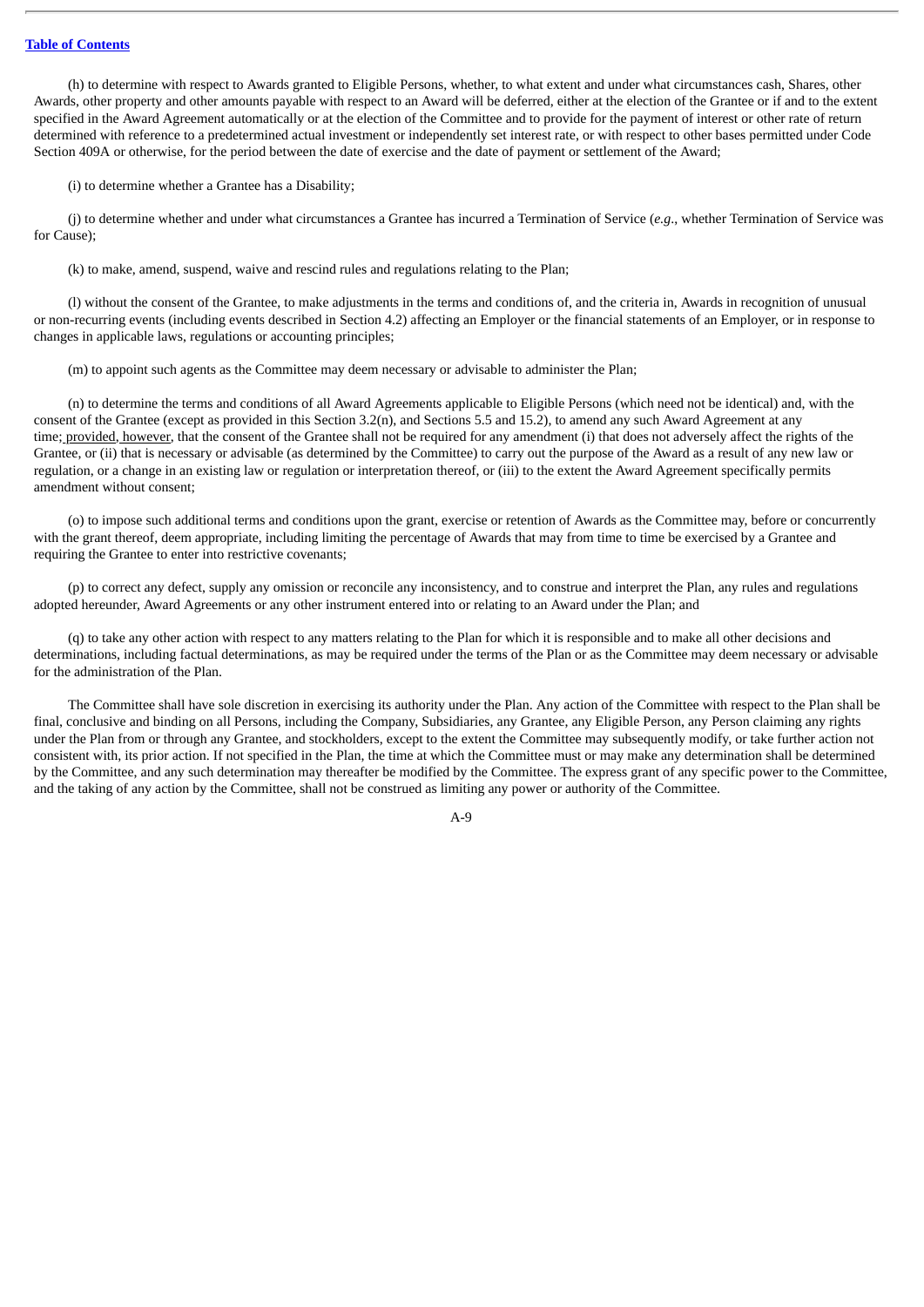All determinations of the Committee shall be made by a majority of its members; provided, however, that any determination affecting any Awards made or to be made to a member of the Committee may, at the Board's election, be made by the Board.

#### **Section 4. Shares Subject to the Plan and Adjustments**

#### 4.1. Number of Shares Available for Grants.

(a) Subject to adjustment as provided in Section 4.2, the maximum aggregate number of Shares that are reserved and available for issuance pursuant to Awards granted under the Plan is equal to the sum of (i) 330,357 (the number of Shares authorized and approved for issuance, but not awarded, under the Plan as of the Effective Date), *plus* (ii) any Shares subject to Awards that, after the Effective Date, are forfeited, terminated, lapsed or satisfied thereunder in cash or property other than Shares available for grant under the Plan (the "Available Shares"). For purposes of this Section 4.1(a), each Share delivered pursuant to an Award shall reduce the Available Shares by one Share; provided, however, that the number of Available Shares shall not be reduced for Substitute Awards or any Award that, by its terms, from and after its Grant Date is payable only in cash. If any Shares subject to an Award granted hereunder are forfeited or such Award otherwise terminates without the delivery of such Shares, the Shares subject to such Award, to the extent of any such forfeiture or termination, shall again be available for grant under the Plan. If any Award is settled in cash, the Shares subject to such Award that are not delivered shall again be available for grants under the Plan. The following Shares may not again be made available for issuance as Awards under the Plan: (i) Shares not issued or delivered as a result of the net settlement of an outstanding Option or SAR, (ii) Shares used to pay the Option Price or withholding taxes related to an outstanding Award, and (iii) Shares repurchased by the Company on the open market with the proceeds of the Option Price. The maximum number of Shares that may be issued or transferred to Eligible Persons as Incentive Stock Options is 330,357.

(b) The Committee shall from time to time determine the appropriate method for calculating the number of Shares that have been delivered pursuant to the Plan. Shares delivered pursuant to the Plan shall be issued only out of the authorized and unissued Shares or treasury Shares, including Shares acquired by purchase in the open market or in private transactions.

(c) The maximum number of shares of Common Stock that may be issued under the Plan in this Section 4.1 shall not be affected by (i) the cash payment of dividends or Dividend Equivalents in connection with outstanding Awards; or (ii) any Shares required to satisfy Substitute Awards.

(d) Notwithstanding anything herein to the contrary, the maximum number of Shares subject to Awards granted during any fiscal year to any Eligible Person who is a non-employee director, taken together with any cash fees paid to such director during the fiscal year with respect to such director's service as a non-employee director, shall not exceed \$500,000 (calculating the value of any such Awards based on the Grant Date Fair Market Value of such Awards for financial reporting purposes).

# 4.2. Adjustments in Authorized Shares and Awards.

(a) In the event that the Committee determines that any dividend or other distribution (whether in the form of cash, Shares, or other securities or property), stock split or combination, forward or reverse merger, reorganization, subdivision, consolidation or reduction of capital, recapitalization, consolidation, scheme of arrangement, split-up, spin-off or combination involving the Company or repurchase or exchange of Shares, issuance of warrants or other rights to purchase Shares or other securities of the Company, or other similar corporate transaction or event affects the Shares such that an adjustment is determined by the Committee to be appropriate in order to prevent dilution or enlargement of the benefits or potential benefits intended to be made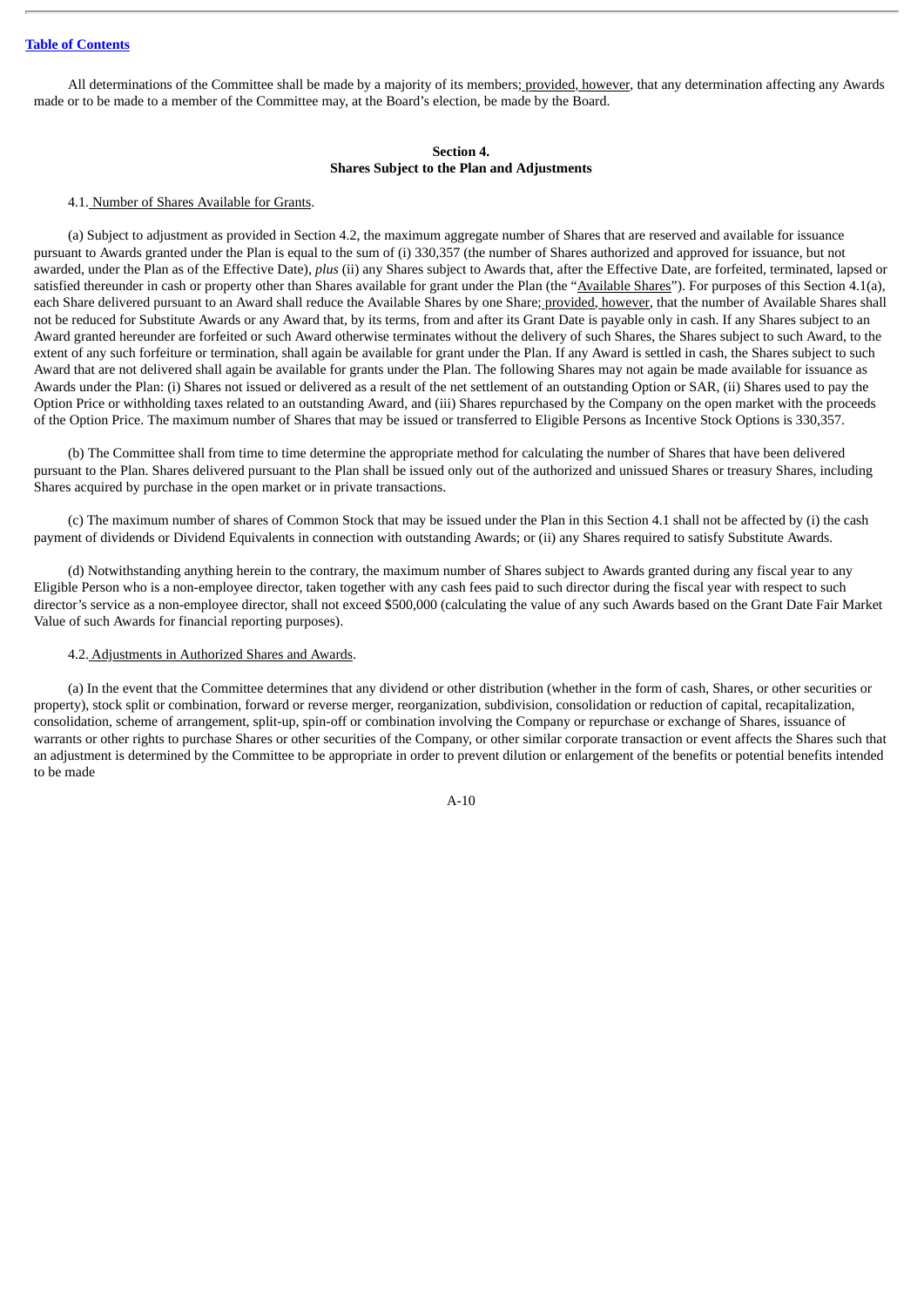available under the Plan, then the Committee shall, in such manner as it may deem equitable, adjust any or all of: (i) the number and type of Shares (or other securities or property) with respect to which Awards may be granted, (ii) the number and type of Shares (or other securities or property) subject to outstanding Awards, (iii) Option Price, Strike Price or other grant or exercise price (as applicable) with respect to any Award or, if deemed appropriate, make provision for a cash payment to the holder of an outstanding Award, (iv) the number and kind of Shares of outstanding Restricted Stock or relating to any other outstanding Award in connection with which Shares are subject, and (v) the number of Shares with respect to which Awards may be granted to a Grantee; provided, however, that, in each case, with respect to Awards of Incentive Stock Options intended to continue to qualify as Incentive Stock Options after such adjustment, no such adjustment shall be authorized to the extent that such adjustment would cause the Incentive Stock Option to fail to continue to qualify under Code Section 424(a); provided, further, that the number of Shares subject to any Award denominated in Shares shall always be a whole number.

(b) Notwithstanding Section 4.2(a), any adjustments made pursuant to Section 4.2(a) shall be made in such a manner as to ensure that, after such adjustment, Awards continue not to be non-qualified deferred compensation subject to Code Section 409A (or if such Awards are already subject to Code Section 409A, so as not to give rise to adverse tax consequences thereunder.)

4.3 Minimum Vesting. Except in the case of Substitute Awards granted pursuant to Section 5.6, the delivery of Shares in lieu of fully vested cashbased obligations and subject to the following sentence, Awards granted under the Plan shall be subject to a minimum vesting period of one (1) year. Notwithstanding the foregoing, (i) the Committee may provide in an Award Agreement that the vesting of an Award shall accelerate in the event of the Grantee's death or Disability or in connection with or following a Change in Control and (ii) the Committee may grant Awards covering five percent (5%) or fewer of the total number of Shares authorized under the Plan without respect to the above-described minimum vesting requirement. Notwithstanding the foregoing, with respect to Awards to Grantees who are non-employee directors, the vesting of such Awards will be deemed to satisfy the one (1) year minimum vesting requirement to the extent that the Awards vest on the earlier of the one (1) year anniversary of the date of grant and the next annual meeting of the Company's stockholders that is at least fifty (50) weeks after the immediately preceding year's annual meeting.

# **Section 5. Eligibility and General Conditions of Awards**

5.1. Eligibility. The Committee may in its discretion grant Awards to any Eligible Person, whether or not he or she has previously received an Award.

5.2. Award Agreement. To the extent not set forth in the Plan, the terms and conditions of each Award shall be set forth in an Award Agreement.

5.3. General Terms and Termination of Service. Except as provided in an Award Agreement or as otherwise provided below in this Section 5.3, all Options or SARs that have not been exercised, or any other Awards that remain subject to Restrictions or that are not otherwise vested or exercisable, at the time of a Termination of Service shall be cancelled and forfeited to the Company. Any Restricted Stock that is forfeited by the Grantee upon Termination of Service shall be reacquired by the Company, and the Grantee shall sign any document and take any other action required to assign such Shares back to the Company.

(a) Options and SARs. Except as otherwise provided in an Award Agreement:

(i) If the Grantee incurs a Termination of Service due to his or her death or Disability, the Options or SARs shall become fully vested and exercisable at the time of such Termination of Service, and such Options or SARs shall remain exercisable for a period of one (1) year from the date of such Termination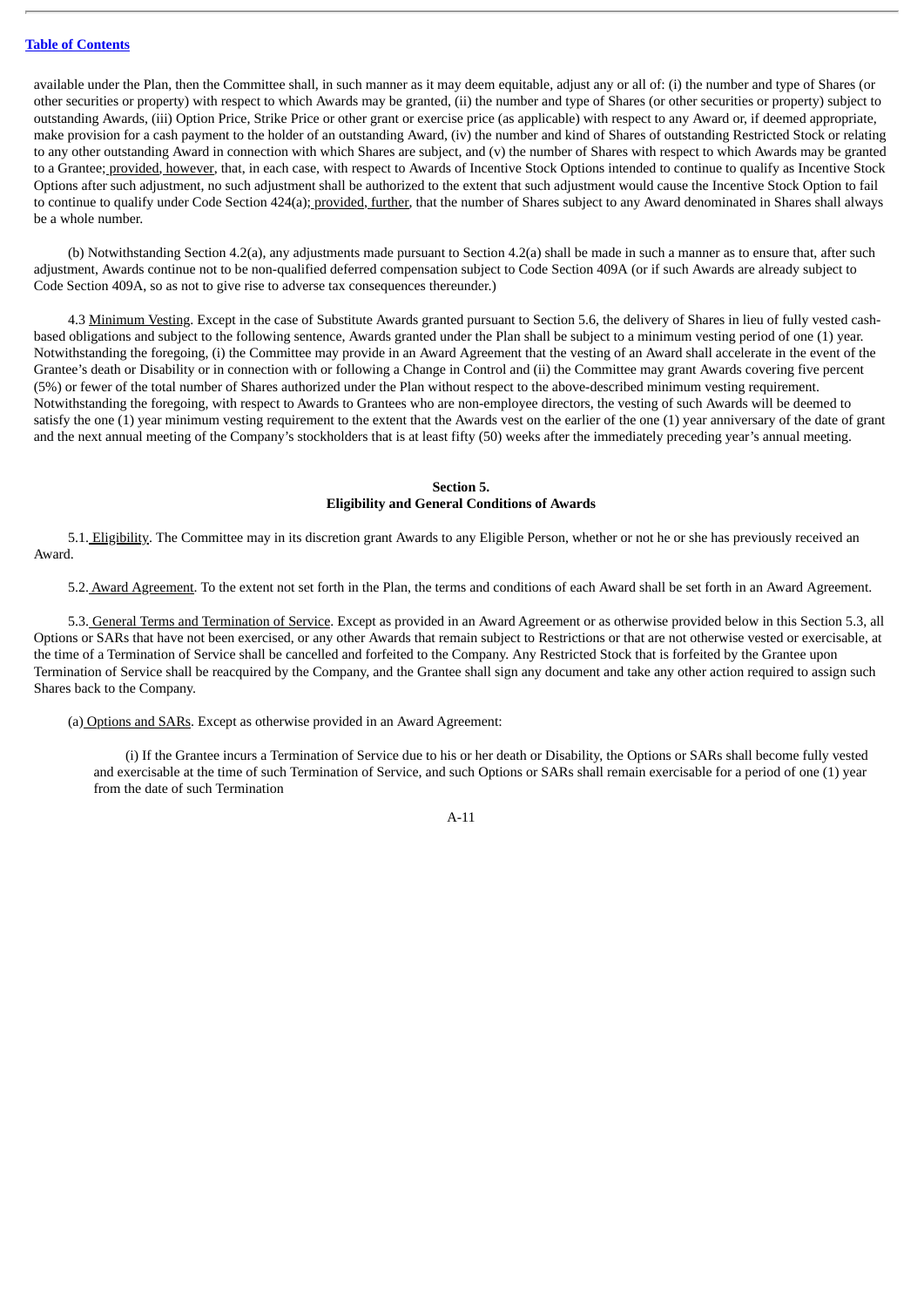of Service (but not beyond the original Term). To the extent the Options or SARs are not exercised at the end of such one (1) year period, the Options or SARs shall be immediately cancelled and forfeited to the Company.

(ii) If the Grantee incurs a Termination of Service by an Employer without Cause, the Options and SARs may thereafter be exercised, to the extent they were vested and exercisable at the time of such Termination of Service, for a period of thirty (30) days from the date of such Termination of Service (but not beyond the original Term). To the extent the Options or SARs are not exercised at the end of such thirty (30)-day period, the Options or SARs shall be immediately cancelled and forfeited to the Company. To the extent the Options and SARs are not vested and exercisable on the date of such Termination of Service, they shall be immediately cancelled and forfeited to the Company.

(iii) If the Grantee incurs or a Termination of Service that is voluntary on the part of the Grantee (and not due to such Grantee's death or Disability), the Options and SARs may be exercised, to the extent they were vested and exercisable at the time of such Termination of Service, on a date that is no later than the date of such Termination of Service (but not beyond the original Term). To the extent the Options or SARs are not exercised by the date of such Termination of Service, the Options or SARs shall be immediately cancelled and forfeited to the Company. To the extent the Options and SARs are not vested and exercisable on the date of such Termination of Service, they shall be immediately cancelled and forfeited to the Company.

(iv) If the Grantee incurs a Termination of Service for Cause, all unexercised Options and SARs (whether vested or unvested) shall be immediately canceled and forfeited to the Company.

(b) Restricted Stock. Except as otherwise provided in an Award Agreement:

(i) If Termination of Service occurs by reason of the Grantee's death or Disability, such Grantee's Restricted Stock shall become immediately vested and no longer subject to Restrictions.

(ii) If Termination of Service occurs for any reason other than the Grantee's death or Disability while the Grantee's Restricted Stock is subject to a Restriction(s), all of such Grantee's Restricted Stock that is unvested or still subject to Restrictions shall be forfeited by the Grantee.

(c) Dividend Equivalents. If Dividend Equivalents have been credited with respect to any Award and such Award (in whole or in part) is forfeited, all accrued but unpaid Dividend Equivalents that at that time of such forfeiture relate to such Award (or portion of an Award) and remain subject to vesting or other Restrictions shall also be forfeited to the Company.

(d) Waiver. Notwithstanding anything to the contrary in the Plan, the Committee may in its sole discretion as to all or part of any Award, at the time the Award is granted (subject to Section 4.3) or thereafter, (i) determine that Awards shall become exercisable or vested, or Restrictions shall lapse, (ii) determine that Awards shall continue to become exercisable or vested in full or in installments, or Restrictions shall continue to lapse, after a Termination of Service, (iii) extend the period for exercise of Options or SARs following a Termination of Service (but not beyond the original Term), or (iv) provide that any Award shall, in whole or in part, not be forfeited upon such Termination of Service.

#### 5.4. Non-transferability of Awards.

(a) Each Award and each right under any Award shall be exercisable only by the Grantee during the Grantee's lifetime, or, if permissible under applicable law, by the Grantee's guardian or legal representative.

(b) No Award (prior to the time, if applicable, Shares are delivered in respect of such Award), and no right under any Award, may be assigned, alienated, pledged, attached, sold or otherwise transferred or encumbered by a Grantee other than by will or by the laws of descent and distribution, and any such purported assignment,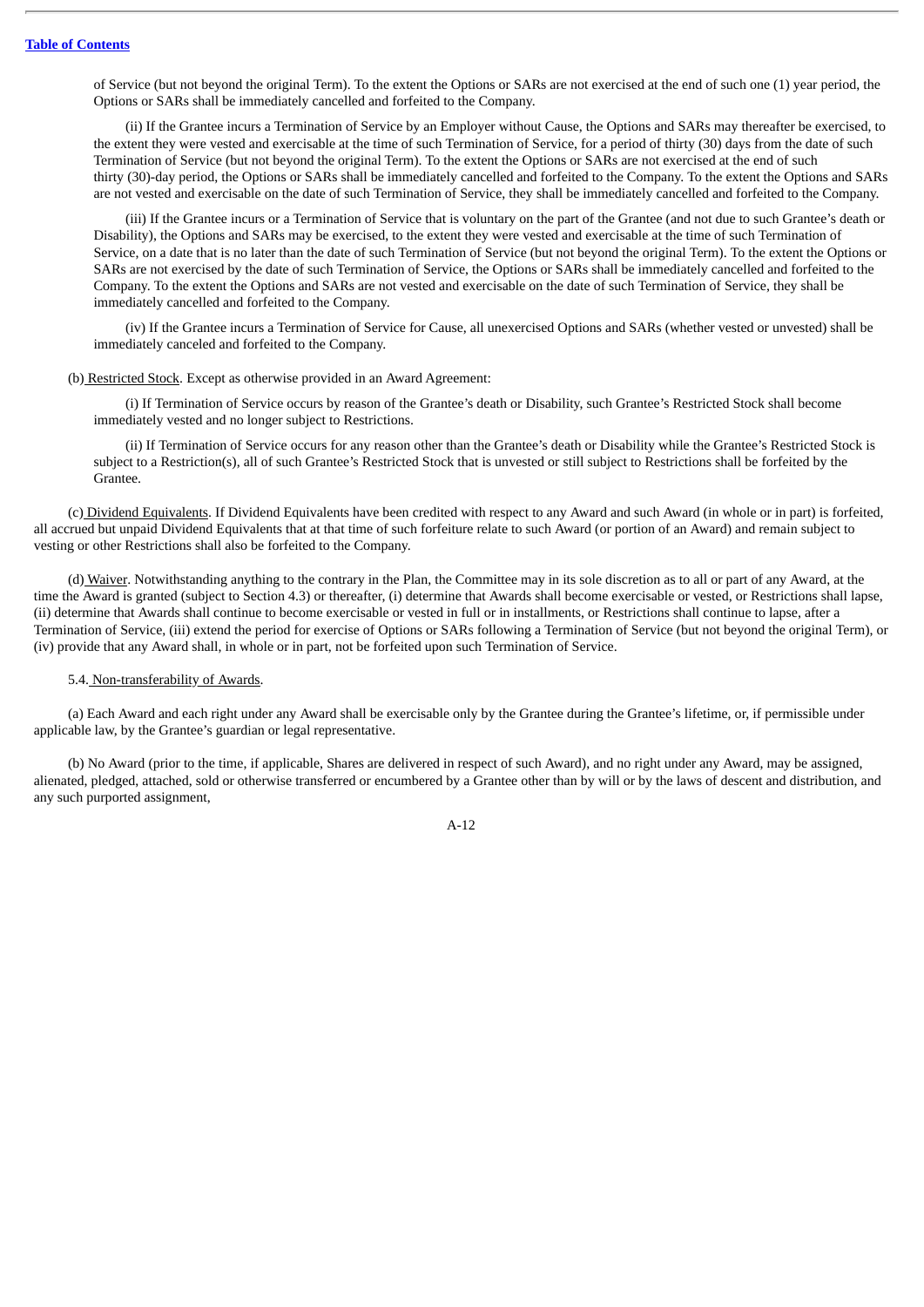alienation, pledge, attachment, sale, transfer or encumbrance shall be void and unenforceable against the Company or any Subsidiary; provided, however, that the designation of a Beneficiary to receive benefits in the event of the Grantee's death, or a transfer by the Grantee to the Company with respect to Restricted Stock, shall not constitute an assignment, alienation, pledge, attachment, sale, transfer or encumbrance for purposes of this Section 5.4(b). If so determined by the Committee, a Grantee may, in the manner established by the Committee, designate a Beneficiary or Beneficiaries to exercise the rights of the Grantee, and to receive any distribution with respect to any Award upon the death of the Grantee. A transferee, Beneficiary, guardian, legal representative or other person claiming any rights under the Plan from or through any Grantee shall be subject to the provisions of the Plan and any applicable Award Agreement, except to the extent the Plan and Award Agreement otherwise provide with respect to such persons, and to any additional restrictions or limitations deemed necessary or appropriate by the Committee.

(c) Notwithstanding Sections 5.4(a) and 5.4(b) above, to the extent provided in the applicable Award Agreement, Non-Qualified Stock Options may be transferred, without consideration, to a Permitted Transferee. For this purpose, (i) a "Permitted Transferee" in respect of any Grantee means any member of the Immediate Family of such Grantee, any trust of which all of the primary beneficiaries are such Grantee or members of his or her Immediate Family, or any partnership, limited liability company, corporation or similar entity of which all of the partners, members or stockholders are such Grantee or members of his or her Immediate Family, and (ii) the "Immediate Family" of a Grantee means the Grantee's spouse, former spouse, children, stepchildren, grandchildren, parents, stepparents, siblings, grandparents, nieces, nephews, mother-in-law, father-in-law, sons-in-law, daughters-in-law, brothers-in-law, or sisters-in-law, including adoptive relationships. Such Award may be exercised by such Permitted Transferee in accordance with the terms of such Award.

(d) Nothing herein shall be construed as requiring the Committee to honor the order of a domestic relations court regarding an Award, except to the extent required under applicable law.

5.5. Cancellation and Rescission of Awards. Unless the Award Agreement specifies otherwise, the Committee may cancel, rescind, suspend, withhold or otherwise limit or restrict any unexercised or unsettled Award (including Dividend Equivalents) at any time if the Grantee is not in compliance with all applicable provisions of the Award Agreement and the Plan, or is in violation of any restrictive covenant or other agreement with an Employer.

5.6. Substitute Awards. The Committee may, in its discretion and on such terms and conditions as the Committee considers appropriate under the circumstances, grant Substitute Awards under the Plan. For purposes of this Section 5.6, "Substitute Award" means an Award granted under the Plan upon the assumption of, or in substitution for, outstanding stock and stock-based awards ("Acquired Entity Awards") held by current and former employees or non-employee directors of, or consultants to, another corporation or entity who become Eligible Persons as the result of a merger, consolidation or combination of the employing corporation or other entity (the "Acquired Entity") with the Company or a Subsidiary or the acquisition by the Company or a Subsidiary of property or stock of the Acquired Entity (provided such persons held such awards immediately prior to such merger, consolidation, acquisition or combination) in order to preserve for the Grantee the economic value of all or a portion of such Acquired Entity Award at such price as the Committee determines necessary to achieve such preservation of economic value. Notwithstanding the foregoing, in no event shall the term "Substitute Award" be construed to refer to an Award made in connection with the cancellation and repricing of an Option or SAR.

5.7. Exercise by Non-Grantee. If any Award is exercised as permitted by the Plan by any Person other than the Grantee, the exercise notice shall be accompanied by such documentation as may reasonably be required by the Committee, including, without limitation, evidence of authority of such Person or Persons to exercise the Award and, if the Committee so specifies, evidence satisfactory to the Company that any estate taxes payable with respect to such Shares have been paid or provided for.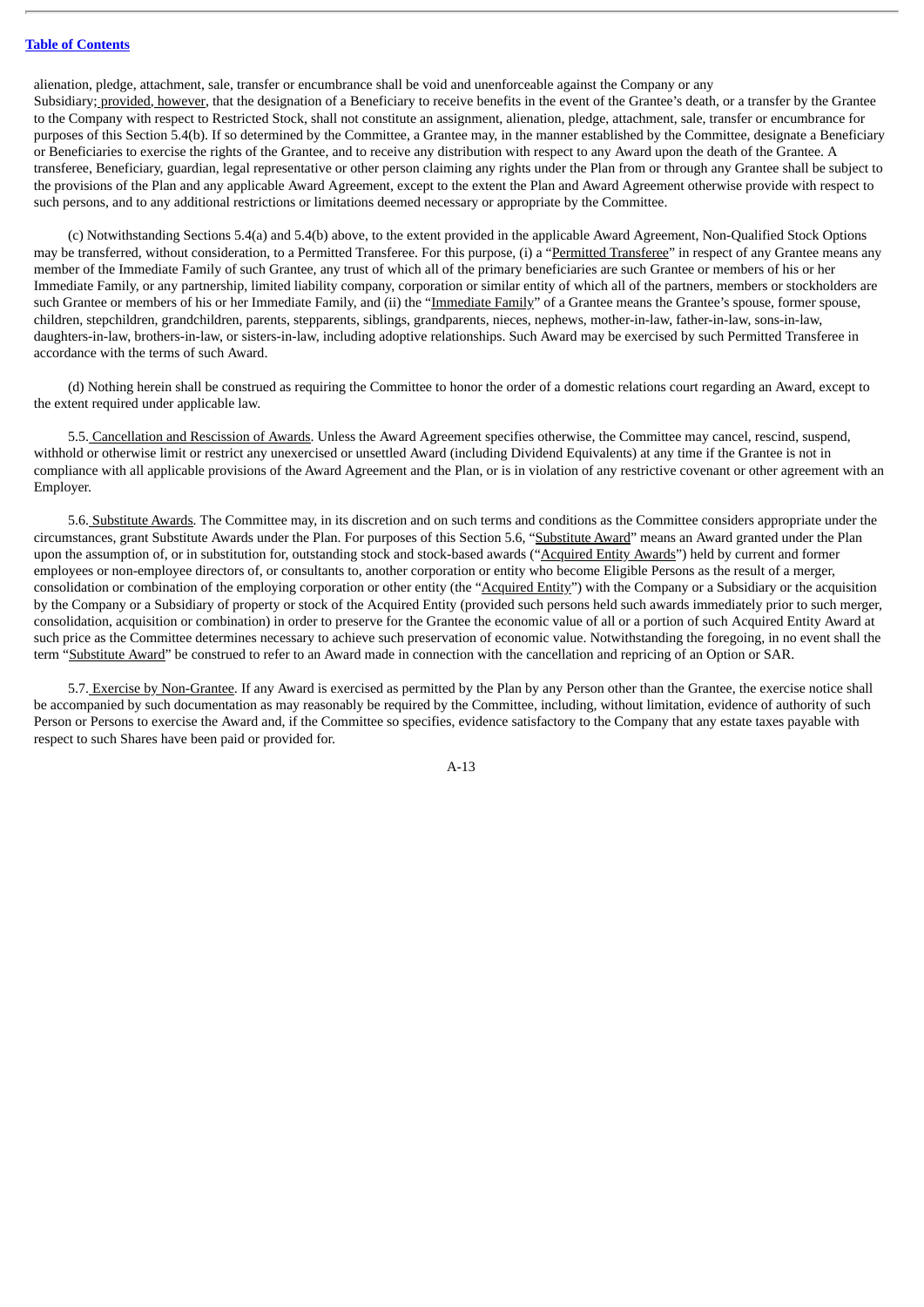5.8. No Cash Consideration for Awards. Awards may be granted for no cash consideration or for such minimal cash consideration as may be required by applicable law.

# **Section 6. Stock Options**

6.1. Grant of Options. Subject to and consistent with the provisions of the Plan, Options may be granted to any Eligible Person in such number, and upon such terms, and at any time and from time to time as shall be determined by the Committee.

6.2. Award Agreement. Each Option grant shall be evidenced by an Award Agreement in such form as the Committee may approve that shall specify the Grant Date, the Option Price, the Term (which shall be ten (10) years from its Grant Date unless the Committee otherwise specifies a shorter period in the Award Agreement), the number of Shares to which the Option pertains, the time or times at which such Option shall be exercisable and such other provisions (including Restrictions) not inconsistent with the provisions of the Plan as the Committee shall determine.

6.3. Option Price. The purchase price per Share purchasable under an Option shall be determined by the Committee; provided, however, that such purchase price shall not be less than one hundred percent (100%) of the Fair Market Value of a Share on the Grant Date. Subject to the adjustment allowed in Section 4.2, or as otherwise permissible under this Section 6.3 to comply with Code Section 409A or the Plan, neither the Committee nor the Board shall have the authority or discretion to change the Option Price of any outstanding Option. Without the approval of stockholders, neither the Committee nor the Board will amend or replace previously granted Options or SARs in a transaction that constitutes "repricing," which for this purpose means any of the following or any action that has the same effect: (a) lowering the exercise price of an Option or SAR after it is granted; (b) any other action that is treated as a repricing under generally accepted accounting principles; (c) cancelling an Option or SAR at a time when its exercise price exceeds the Fair Market Value of the underlying Share, in exchange for another Award, other equity, cash or other property; provided, however, that the foregoing transactions shall not be deemed a repricing if done pursuant to an adjustment authorized under Section 4.2.

6.4. Vesting. Unless otherwise specified in the applicable Award Agreement, Section 5.3(a), or Section 13, an Option shall become vested and exercisable as follows:

(a) the Option shall vest with respect to 20% of the Shares purchasable under the Option on the first anniversary of the Grant Date;

(b) the Option shall vest with respect to an additional 20% of the Shares purchasable under the Option on the second anniversary of the Grant Date;

(c) the Option shall vest with respect to an additional 20% of the Shares purchasable under the Option on the third anniversary of the Grant Date;

(d) the Option shall vest with respect to an additional 20% of the Shares purchasable under the Option on the fourth anniversary of the Grant Date; and

(e) the Option shall vest with respect to the remaining Shares purchasable under the Option on the fifth anniversary of the Grant Date.

6.5. Grant of Incentive Stock Options. At the time of the grant of any Option, the Committee may, in its discretion, designate that such Option shall be made subject to additional restrictions to permit it to qualify as an Incentive Stock Option. Any Option designated as an Incentive Stock Option:

(a) shall be granted only to an employee of the Company or a Subsidiary Corporation;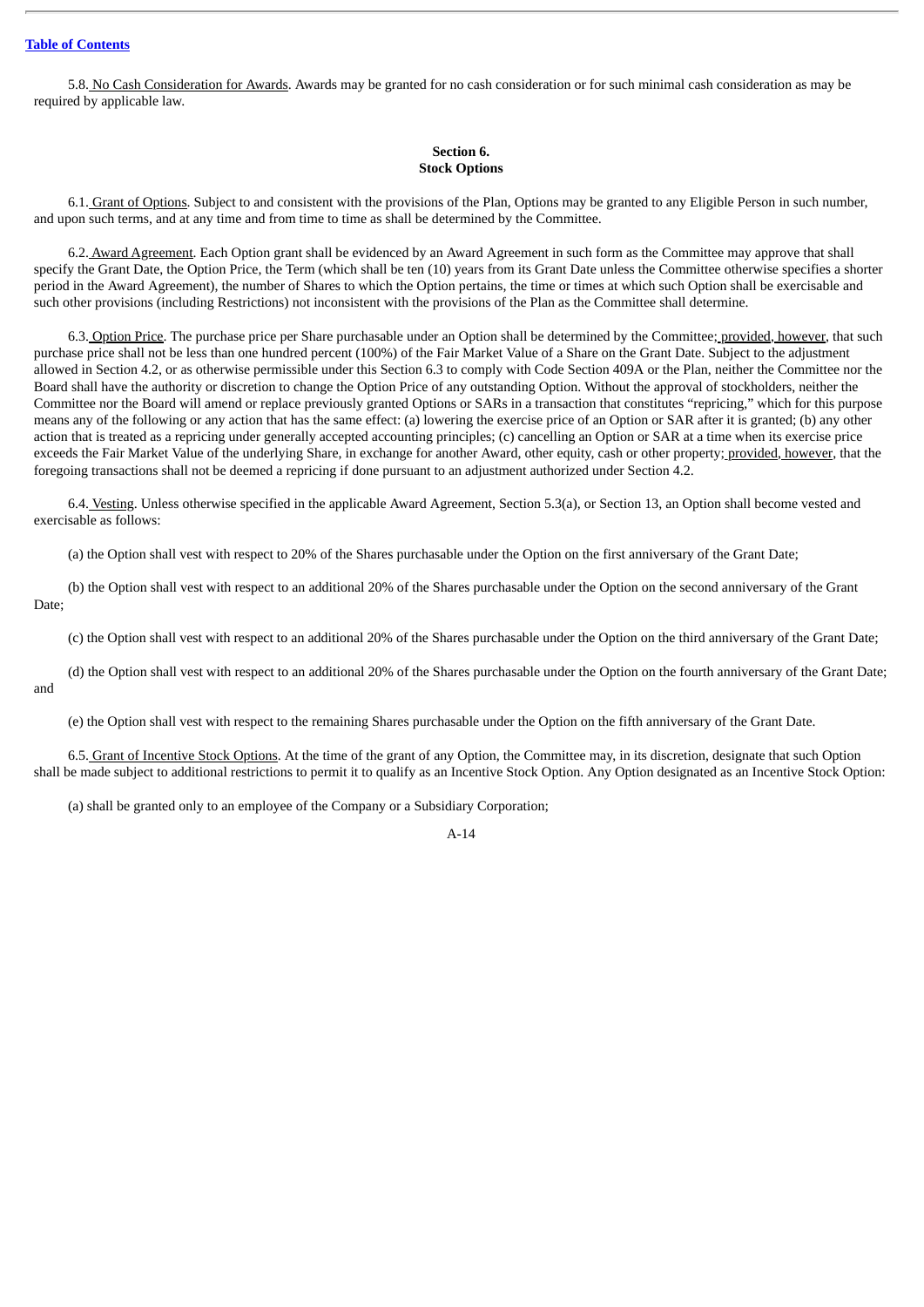(b) shall have an Option Price of not less than one hundred percent (100%) of the Fair Market Value of a Share on the Grant Date, and, if granted to a person who owns capital stock (including stock treated as owned under Code Section 424(d)) possessing more than ten percent (10%) of the total combined voting power of all classes of capital stock of the Company or any Subsidiary Corporation (a "10% Owner"), have an Option Price not less than one hundred ten percent (110%) of the Fair Market Value of a Share on its Grant Date;

(c) shall have a Term of not more than ten (10) years (five (5) years if the Grantee is a 10% Owner) from its Grant Date, and shall be subject to earlier termination as provided herein or in the applicable Award Agreement;

(d) shall not have an aggregate Fair Market Value (as of the Grant Date) of the Shares with respect to which Incentive Stock Options (whether granted under the Plan or any other equity incentive plan of the Grantee's employer or any parent or Subsidiary Corporation ("Other Plans")) are exercisable for the first time by such Grantee during any Year ("Current Grant"), determined in accordance with the provisions of Code Section 422, which exceeds \$100,000 (the "\$100,000 Limit");

(e) shall, if the aggregate Fair Market Value of the Shares (determined on the Grant Date) with respect to the Current Grant and all Incentive Stock Options previously granted under the Plan and any Other Plans that are exercisable for the first time during a Year ("Prior Grants") would exceed the \$100,000 Limit, be, as to the portion in excess of the \$100,000 Limit, exercisable as a separate Non-Qualified Stock Option at such date or dates as are provided in the Current Grant;

(f) shall require the Grantee to notify the Committee of any disposition of any Shares delivered pursuant to the exercise of the Incentive Stock Option under the circumstances described in Code Section 421(b) (relating to holding periods and certain disqualifying dispositions) ("Disqualifying Disposition"), within ten (10) days of such a Disqualifying Disposition;

(g) shall, by its terms, not be assignable or transferable other than by will or the laws of descent and distribution and may be exercised, during the Grantee's lifetime, only by the Grantee; provided, however, that the Grantee may, to the extent provided in the Plan in any manner specified by the Committee, designate in writing a Beneficiary to exercise his or her Incentive Stock Option after the Grantee's death; and

(h) shall, if such Option nevertheless fails to meet the foregoing requirements, or otherwise fails to meet the requirements of Code Section 422 for an Incentive Stock Option, be treated for all purposes of the Plan, except as otherwise provided in subsections (d) and (e) above, as a Non-Qualified Stock Option.

For purposes of this Section 6.5, "Subsidiary Corporation" means a corporation other than the Company in an unbroken chain of corporations beginning with the Company if, at the time of granting the Option, each of the corporations other than the last corporation in the unbroken chain owns stock possessing fifty percent (50%) or more of the total combined voting power of all classes of stock in one of the other corporations in such chain. Notwithstanding the foregoing and Sections 3.2(n) and 15.2, the Committee may, without the consent of the Grantee, at any time before the exercise of an Option (whether or not an Incentive Stock Option), take any action necessary to prevent such Option from being treated as an Incentive Stock Option.

### 6.6. Exercise and Payment.

(a) Except as may otherwise be provided by the Committee in an Award Agreement, Options shall be exercised by the delivery of a written notice ("Notice") to the Company setting forth the number of whole Shares to be exercised, accompanied by full payment (including any applicable tax withholding) for the Shares made by any one or more of the following means on the Exercise Date (or such other date as may be permitted in writing by the Secretary of the Company):

(i) cash, personal check, money order, cashier's check, or wire transfer;

A-15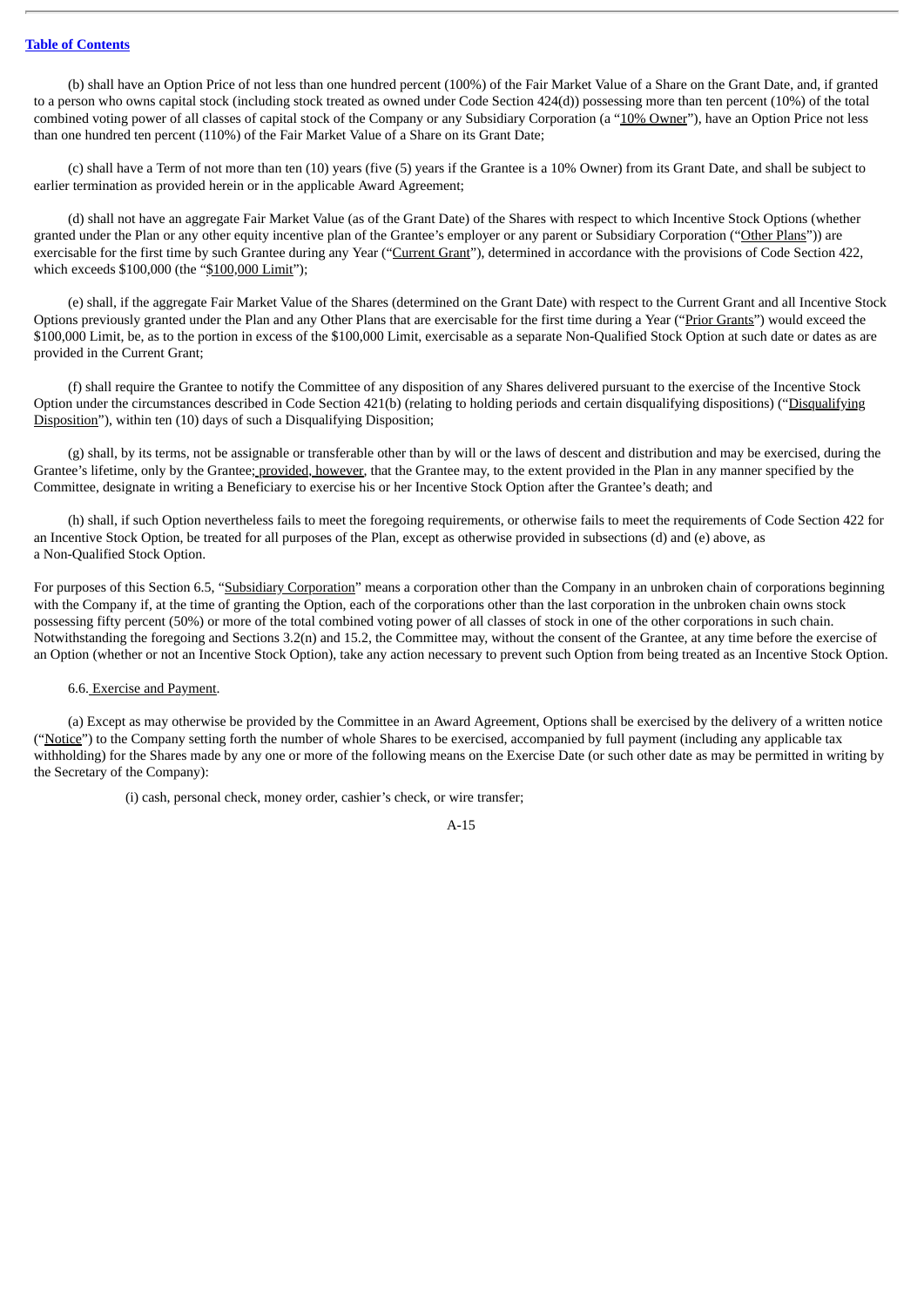(ii) with the approval of the Committee, Shares valued, as determined by the Committee, at an amount not to exceed the Fair Market Value of a Share on the Exercise Date; or

(iii) subject to applicable law and the Company's policies, through the sale of the Shares acquired on exercise of the Option through a broker-dealer to whom the Grantee has submitted an irrevocable notice of exercise and irrevocable instructions to deliver promptly to the Company the amount of sale or loan proceeds sufficient to pay for such Shares, together with, if requested by the Company, the amount of applicable withholding taxes payable by Grantee by reason of such exercise.

(b) If the Option is exercised as permitted by the Plan by any Person other than the Grantee, the Notice shall be accompanied by documentation as may reasonably be required by the Company, including evidence of authority of such Person or Persons to exercise the Option.

(c) At the time a Grantee exercises an Option or to the extent provided by the Committee in the applicable Award Agreement, in lieu of accepting payment of the Option Price of the Option and delivering the number of Shares of Common Stock for which the Option is being exercised, the Committee may direct that the Company either (i) pay the Grantee a cash amount, or (ii) issue a lesser number of Shares of Common Stock, in any such case, having a Fair Market Value on the Exercise Date equal to the amount, if any, by which the aggregate Fair Market Value (or such other amount as may be specified in the applicable Award Agreement, in the case of an exercise occurring concurrent with a Change in Control) of the Shares of Common Stock as to which the Option is being exercised exceeds the aggregate Option Price for such Shares, based on such terms and conditions as the Committee shall establish.

# **Section 7. Stock Appreciation Rights**

7.1. Grant of SARs. Subject to and consistent with the provisions of the Plan, the Committee, at any time and from time to time, may grant SARs to any Eligible Person on a standalone basis or in tandem with an Option. The Committee may impose such conditions or restrictions on the exercise of any SAR as it shall deem appropriate.

7.2. Award Agreements. Each SAR grant shall be evidenced by an Award Agreement in such form as the Committee may approve, which shall specify the Grant Date, the Strike Price, the Term (which shall be ten (10) years from its Grant Date unless the Committee otherwise specifies a shorter period in the Award Agreement), the number of Shares to which the SAR pertains, the time or times at which such SAR shall be exercisable and such other provisions (including Restrictions) not inconsistent with the provisions of the Plan as shall be determined by the Committee.

7.3. Strike Price. The Strike Price of a SAR shall be determined by the Committee in its sole discretion; provided, however, that the Strike Price shall not be less than one hundred percent (100%) of the Fair Market Value of a Share on the Grant Date of the SAR.

7.4. Vesting. Unless otherwise specified in the applicable Award Agreement, Section 5.3(a), or Section 13, SARs shall become vested and exercisable as follows:

(a) the SAR shall vest with respect to 20% of the Shares to which the SAR pertains on the first anniversary of the Grant Date;

(b) the SAR shall vest with respect to an additional 20% of the Shares to which the SAR pertains on the second anniversary of the Grant Date;

(c) the SAR shall vest with respect to an additional 20% of the Shares to which the SAR pertains on the third anniversary of the Grant Date;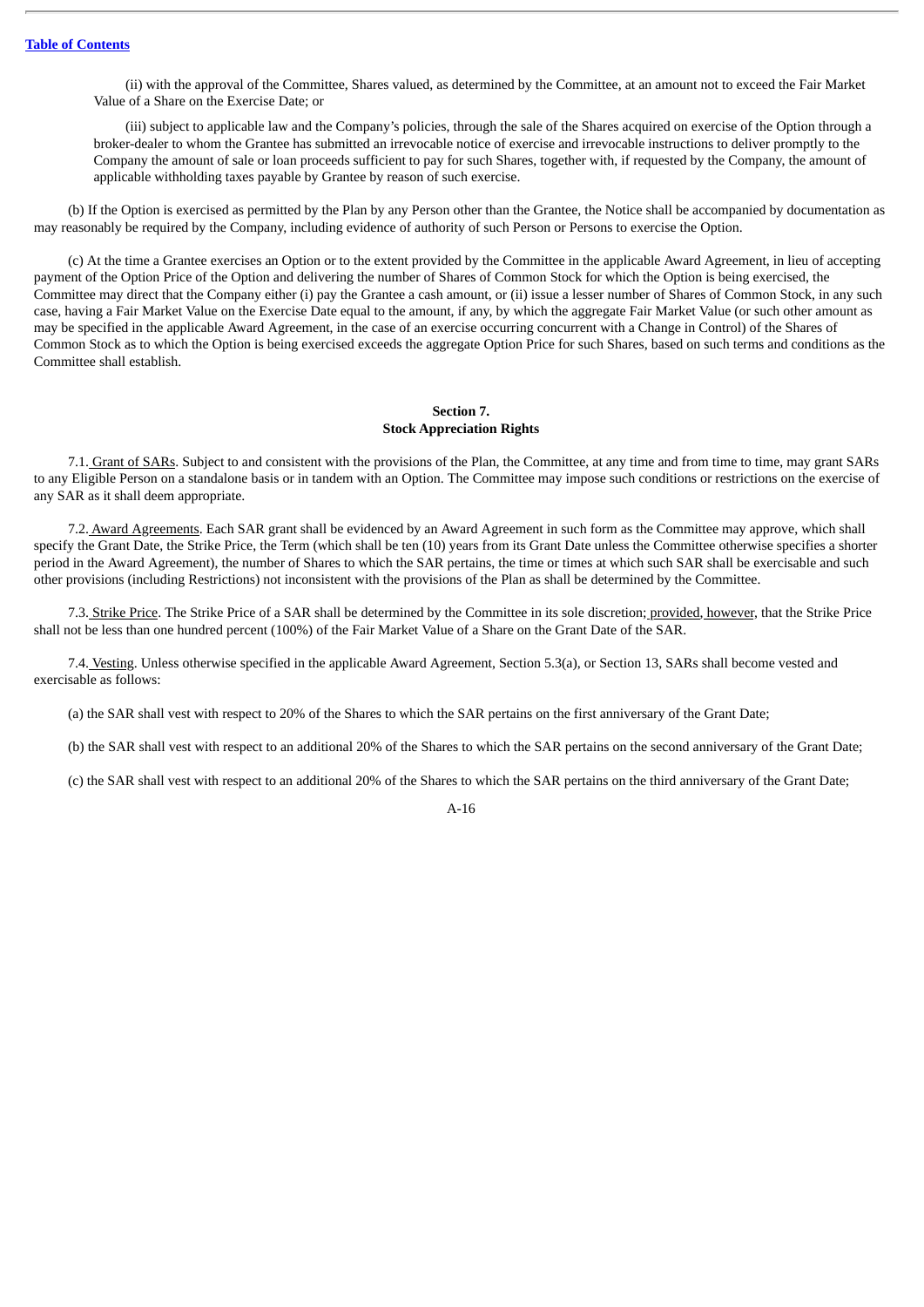(d) the SAR shall vest with respect to an additional 20% of the Shares to which the SAR pertains on the fourth anniversary of the Grant Date; and

(e) the SAR shall vest with respect to the remaining Shares to which the SAR pertains on the fifth anniversary of the Grant Date.

7.5. Exercise and Payment. Except as may otherwise be provided by the Committee in an Award Agreement, SARs shall be exercised by the delivery of a written notice to the Company, setting forth the number of whole Shares with respect to which the SAR is to be exercised. No payment of a SAR shall be made unless applicable tax withholding requirements have been satisfied in accordance with Section 17.1 or otherwise. Any payment by the Company in respect of a SAR may be made in cash, Shares, other property, or any combination thereof, as the Committee, in its sole discretion, shall determine.

7.6. Grant Limitations. The Committee may at any time impose any other limitations or Restrictions upon the exercise of SARs that it deems necessary or desirable in order to achieve desirable tax results for the Grantee or the Company.

# **Section 8. Restricted Stock**

8.1. Grant of Restricted Stock. Subject to and consistent with the provisions of the Plan, the Committee, at any time and from time to time, may grant Restricted Stock to any Eligible Person in such amounts as the Committee shall determine.

8.2. Award Agreement. Each grant of Restricted Stock shall be evidenced by an Award Agreement that shall specify the Restrictions, the number of Shares subject to the Restricted Stock Award, and such other provisions not inconsistent with the provisions of the Plan as the Committee shall determine. The Committee may impose such Restrictions on any Award of Restricted Stock as it deems appropriate, including time-based Restrictions, Restrictions based upon the achievement of specific Performance Goals, Restrictions based on the occurrence of a specified event, Restrictions under applicable laws or pursuant to a regulatory entity with authority over the Company or a Subsidiary, and/or a combination of any of the foregoing.

8.3. Consideration for Restricted Stock. The Committee shall determine the amount, if any, that a Grantee shall pay for Restricted Stock.

8.4. Vesting. Unless otherwise specified in the applicable Award Agreement, Section 5.3(b), or Section 13, a Restricted Stock Award shall become vested as follows:

(a) 20% of the Shares subject to the Restricted Stock Award shall vest on the first anniversary of the Grant Date;

(b) an additional 20% of the Shares subject to the Restricted Stock Award shall vest on the second anniversary of the Grant Date;

(c) an additional 20% of the Shares subject to the Restricted Stock Award shall vest on the third anniversary of the Grant Date;

(d) an additional 20% of the Shares subject to the Restricted Stock Award shall vest on the fourth anniversary of the Grant Date; and

(e) the remaining Shares subject to the Restricted Stock Award shall vest on the fifth anniversary of the Grant Date.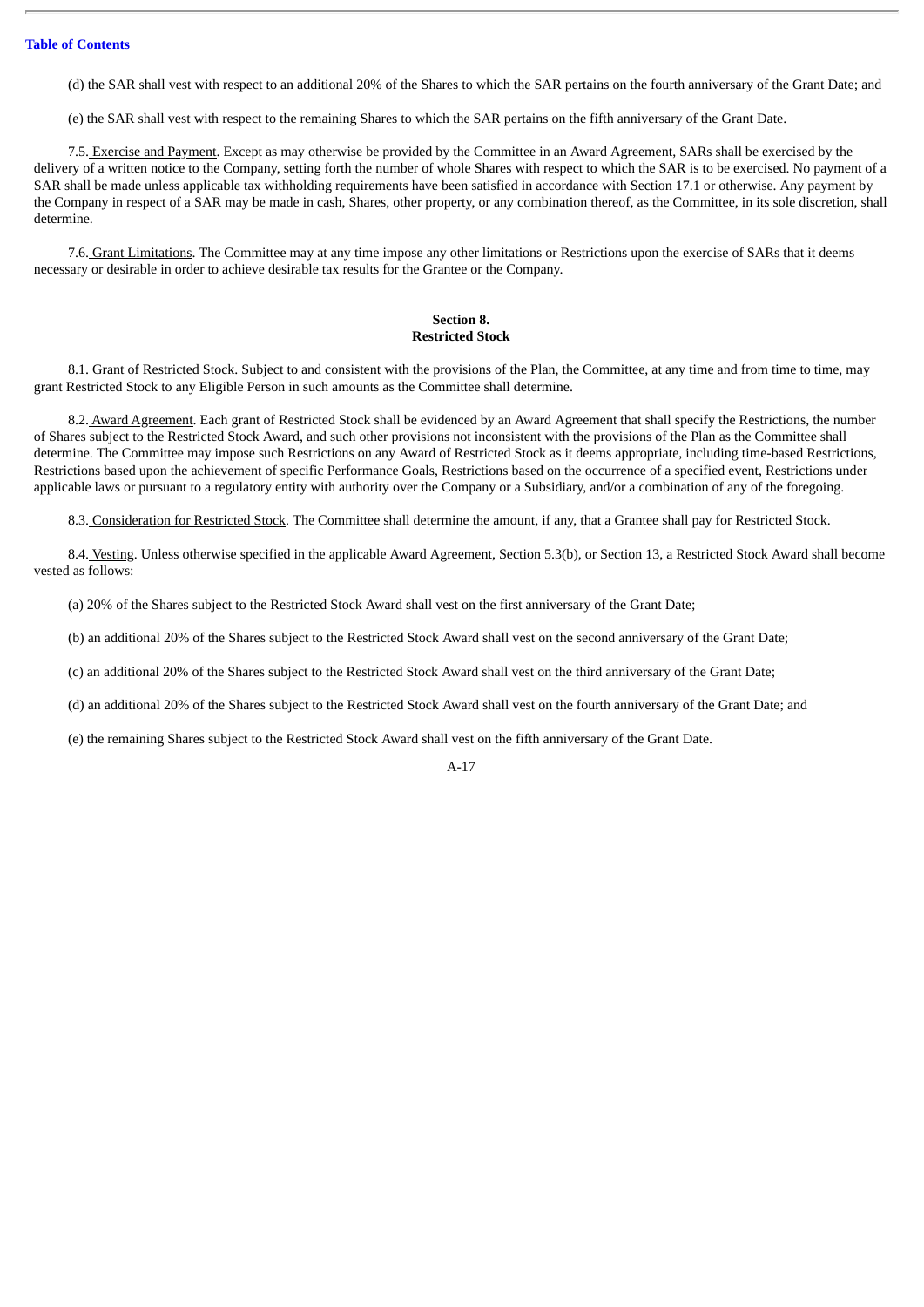For purposes of calculating the number of Shares of Restricted Stock that vest as set forth above, Share amounts shall be rounded to the nearest whole Share amount, unless otherwise specified in the applicable Award Agreement.

8.5. Effect of Forfeiture. If Restricted Stock is forfeited, and if the Grantee was required to pay for such Shares of Restricted Stock, the Grantee shall be deemed to have resold such Restricted Stock to the Company at a price equal to the lesser of (a) the amount paid by the Grantee for such Restricted Stock, and (b) the Fair Market Value of a Share on the date of such forfeiture. The Company shall pay to the Grantee the deemed sale price as soon as administratively practical. Such Restricted Stock shall cease to be outstanding and shall no longer confer on the Grantee thereof any rights as a stockholder of the Company, from and after the date of the event causing the forfeiture, whether or not the Grantee accepts the Company's tender of payment for such Restricted Stock.

8.6. Escrow; Legends. The Committee may provide that the certificates for any Restricted Stock (a) shall be held (together with a stock power executed in blank by the Grantee) in escrow by the Secretary of the Company until such Restricted Stock becomes non-forfeitable or vested and transferable, or is forfeited and/or (b) shall bear an appropriate legend restricting the transfer of such Restricted Stock under the Plan. If any Restricted Stock becomes non-forfeitable or vested and transferable, the Company shall cause certificates for such Shares to be delivered without such legend or shall cause a release of restrictions on a book entry account maintained by the Company's transfer agent.

8.7. Stockholder Rights in Restricted Stock. Restricted Stock, whether held by a Grantee or in escrow or other custodial arrangement by the Secretary of the Company, shall confer on the Grantee all rights of a stockholder of the Company, except as otherwise provided in the Plan or Award Agreement. In the Committee's discretion and as provided in the applicable Award Agreement, a Grantee may be entitled to dividends or dividend equivalents on an Award of Restricted Stock, which will be payable in accordance with the terms of such grant as determined by the Committee. Notwithstanding the foregoing, no dividends or dividend equivalents will be paid on unvested Awards of Restricted Stock while such Awards are subject to vesting restrictions; provided, however, that to the extent that any such Awards contain the right to receive dividends or dividends equivalents during the restricted period, such dividends or dividend equivalents will be accumulated and paid once (and to the extent that) the underlying Awards vest.

## **Section 9. Restricted Stock Units**

9.1. Grant of Restricted Stock Units. Subject to and consistent with the provisions of the Plan and applicable requirements of Code Section 409A, the Committee, at any time and from time to time, may grant Restricted Stock Units to any Eligible Person, in such amount and upon such terms as the Committee shall determine. A Grantee shall have no stockholder voting rights with respect to Restricted Stock Units.

9.2. Award Agreement. Each grant of Restricted Stock Units shall be evidenced by an Award Agreement that shall specify the Restrictions, the number of Shares subject to the Restricted Stock Units granted, and such other provisions not inconsistent with the Plan as the Committee shall determine. The Committee may impose such Restrictions on Restricted Stock Units as it deems appropriate, including time-based Restrictions, Restrictions based on the achievement of specific Performance Goals, Restrictions based on the occurrence of a specified event, or restrictions under securities laws or pursuant to a regulatory entity with authority over the Company or a Subsidiary, and/or a combination of any of the foregoing.

9.3. Crediting Restricted Stock Units. The Company shall establish an account ("RSU Account") on its books for each Eligible Person who receives a grant of Restricted Stock Units. Restricted Stock Units shall be credited to the Grantee's RSU Account as of the Grant Date of such Restricted Stock Units. RSU Accounts shall be maintained for recordkeeping purposes only, and the Company shall not be obligated to segregate or set aside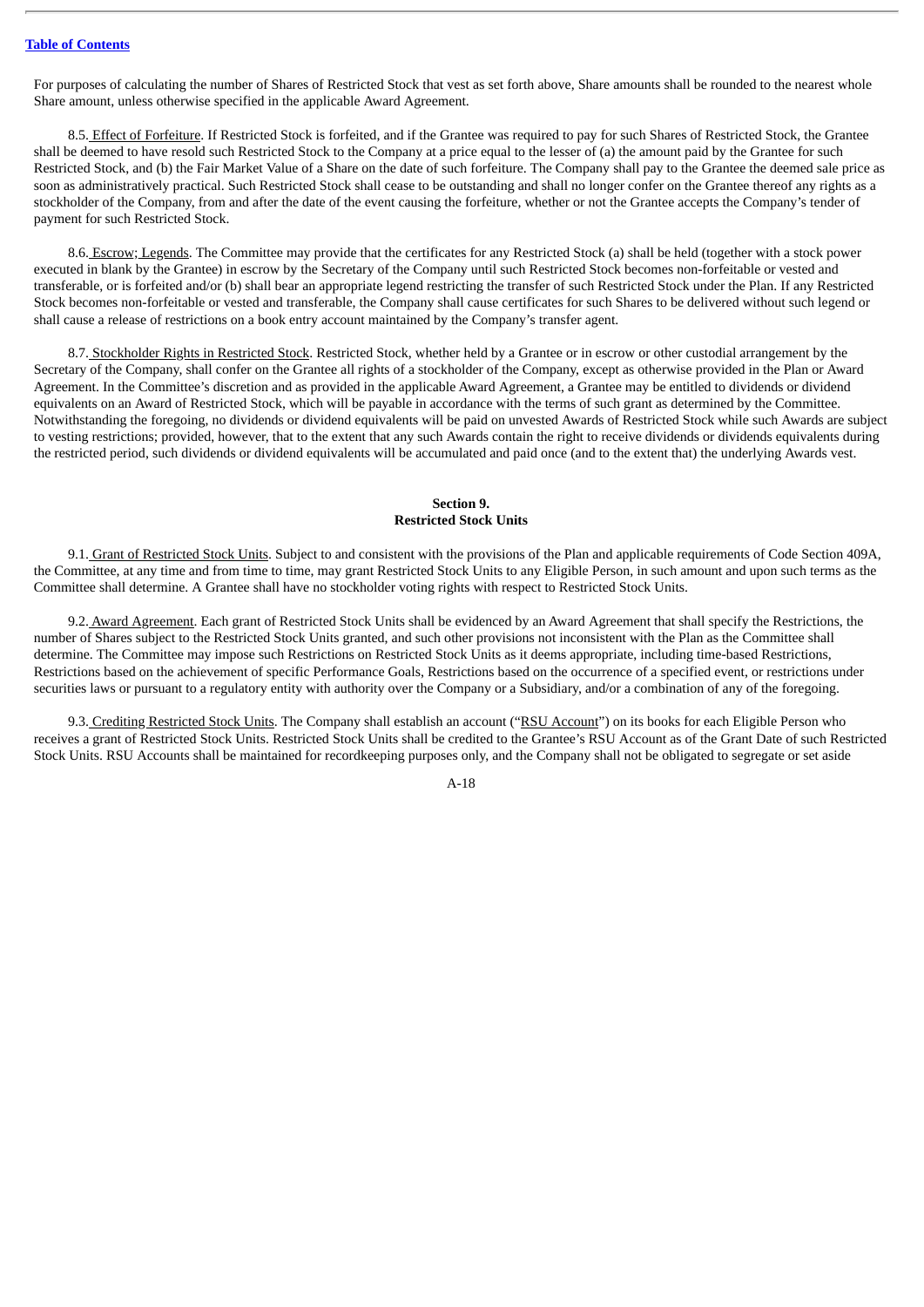assets representing securities or other amounts credited to RSU Accounts. The obligation to make distributions of securities or other amounts credited to RSU Accounts shall be an unfunded, unsecured obligation of the Company.

(a) Crediting and Payment of Dividend Equivalents. Except as otherwise provided in an Award Agreement, whenever dividends are paid or distributions made with respect to Shares, Dividend Equivalents shall be credited to RSU Accounts on all Restricted Stock Units credited thereto as of the record date for such dividend or distribution. Such Dividend Equivalents shall be credited to the RSU Account in the form of additional Restricted Stock Units in a number determined by dividing the aggregate value of such Dividend Equivalents by the Fair Market Value of a Share on the payment date of such dividend or distribution; provided, however, that any Shares distributed as Dividend Equivalents with respect to Restricted Stock Units as to which the restrictions have not yet lapsed, shall be subject to the same restrictions as such Restricted Stock Units. Notwithstanding anything herein to the contrary, Dividend Equivalents on unvested Awards of Restricted Stock Units will only be paid, if at all, when and to the extent that the underlying Awards vest.

(b) Settlement of RSU Accounts. The Company shall settle an RSU Account by delivering to the holder thereof (which may be the Grantee or his or her Beneficiary, as applicable) a number of Shares equal to the whole number of Shares underlying the Restricted Stock Units then credited to the Grantee's RSU Account (or a specified portion in the event of any partial settlement); provided, however, that any fractional Shares underlying Restricted Stock Units remaining in the RSU Account on the Settlement Date shall either be forfeited or distributed in cash in an amount equal to the Fair Market Value of a Share as of the Settlement Date multiplied by the remaining fractional Restricted Stock Unit, as determined by the Committee. Unless otherwise provided in an Award Agreement, the Settlement Date for all Restricted Stock Units credited to a Grantee's RSU Account shall be as soon as administratively practical following when Restrictions applicable to an Award of Restricted Stock Units (and any related Dividend Equivalents) have lapsed, but in no event shall such Settlement Date be later than March 15 of the Year following the Year in which the Restrictions applicable to an Award of Restricted Stock Units have lapsed. Unless otherwise provided in an Award Agreement, in the event of a Grantee's Termination of Service prior to the lapse of such Restrictions, such Grantee's Restricted Stock Units shall be immediately cancelled and forfeited to the Company.

# **Section 10. Deferred Stock**

10.1. Grant of Deferred Stock. Subject to and consistent with the provisions of the Plan and applicable requirements of Code Sections 409A, the Committee, at any time and from time to time, may grant Deferred Stock to any Eligible Person in such number, and upon such terms, as the Committee, at any time and from time to time, shall determine (including, to the extent allowed by the Committee, grants at the election of a Grantee to convert Shares to be acquired upon lapse of Restrictions on Restricted Stock or Restricted Stock Units into such Deferred Stock). A Grantee shall have no voting rights in Deferred Stock.

10.2. Award Agreement. Each grant of Deferred Stock shall be evidenced by an Award Agreement that shall specify the number of Shares underlying the Deferred Stock subject to an Award, the Settlement Date such Shares of Deferred Stock shall be settled and such other provisions as the Committee shall determine that are in accordance with the Plan and Code Section 409A.

# 10.3. Deferred Stock Elections.

(a) Making of Deferral Elections. If and to the extent permitted by the Committee, an Eligible Person may elect (a "Deferral Election") at such times and in accordance with rules and procedures adopted by the Committee (which shall comport with Code Section 409A), to receive all or any portion of his salary, bonus and/or cash retainer (in the case of a director) (including any cash or Share-based Award, other than Options or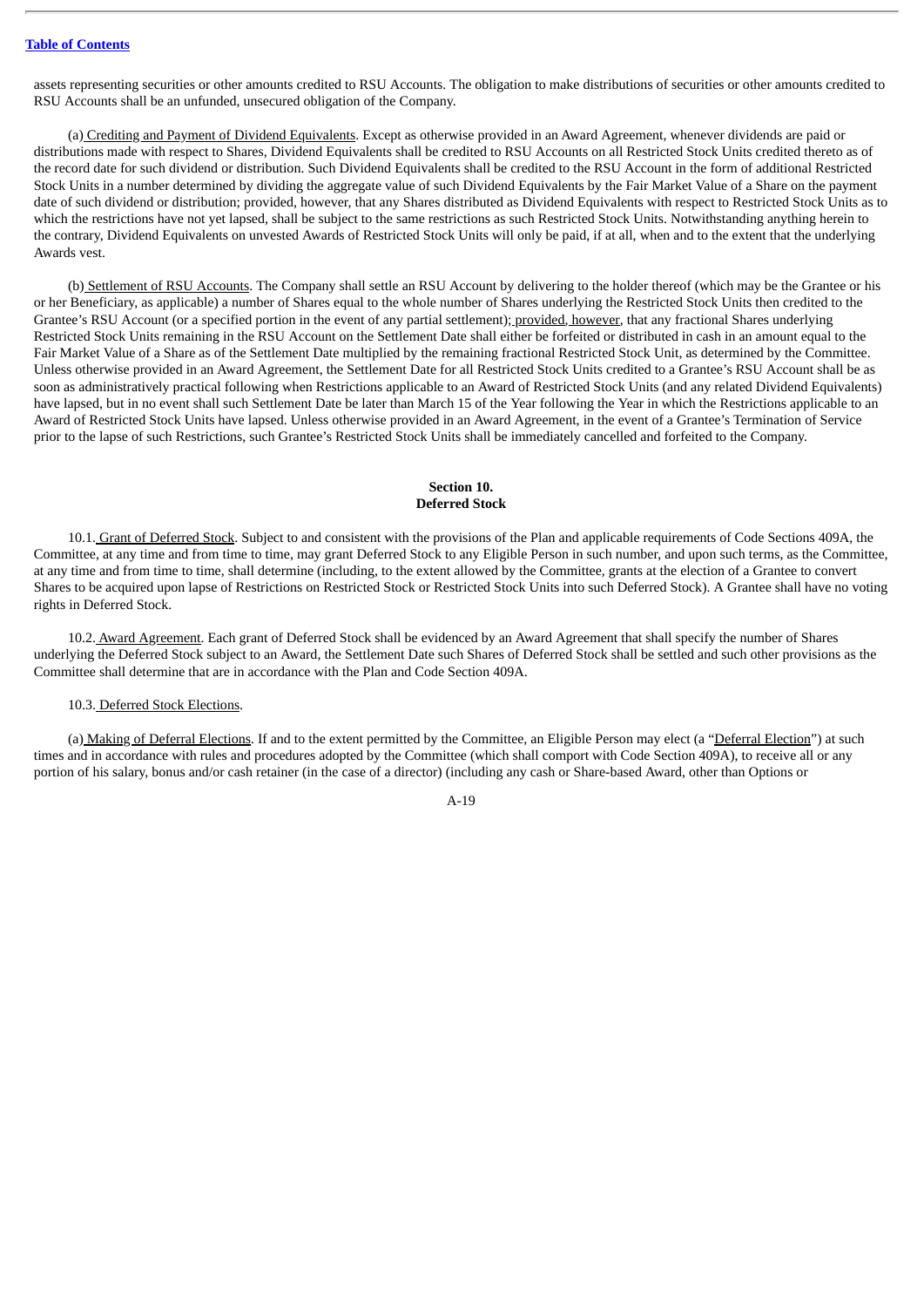SARs) either in the form of a number of shares of Deferred Stock equal to the quotient of the amount of salary, bonus and/or cash retainer or other permissible Award to be paid in the form of Deferred Stock divided by the Fair Market Value of a Share on the date such salary, bonus, cash retainer or other such Award would otherwise be paid in cash or distributed in Shares or pursuant to such other terms and conditions as the Committee may determine. The Grant Date for an Award of Deferred Stock made pursuant to a Deferral Election shall be the date the deferrable amount subject to a Deferral Election would otherwise have been paid to the Grantee in cash or Shares.

(b) Timing of Deferral Elections. An initial Deferral Election must be filed with the Company (pursuant to procedures established by the Committee) no later than December 31 of the Year preceding the Year in which the amounts subject to the Deferral Election would otherwise be earned, subject to such restrictions and advance filing requirements as the Company may impose. A Deferral Election shall be irrevocable as of the filing deadline, unless the Company has specified an earlier time at which it shall be irrevocable. Each Deferral Election shall remain in effect with respect to subsequently earned amounts unless the Eligible Person revokes or changes such Deferral Election. Any such revocation or change shall have prospective application only and must be made at a time at which a subsequent Deferral Election is permitted.

(c) Subsequent Deferral Elections. A Deferral Election (other than an initial Deferral Election) made with respect to a Deferred Compensation Award must meet the timing requirements for a subsequent deferral election as specified in Treasury Regulation Section 1.409A-2(b).

# 10.4. Deferral Account.

(a) Establishment of Deferral Accounts. The Company shall establish an account ("Deferral Account") on its books for each Eligible Person who receives a grant of Deferred Stock or makes a Deferral Election. Deferred Stock shall be credited to the Grantee's Deferral Account as of the Grant Date of such Deferred Stock. Deferral Accounts shall be maintained for recordkeeping purposes only, and the Company shall not be obligated to segregate or set aside assets representing securities or other amounts credited to Deferral Accounts. The obligation to make distributions of securities or other amounts credited to Deferral Accounts shall be an unfunded, unsecured obligation of the Company.

(b) Crediting and Payment of Dividend Equivalents. Except as otherwise provided in an Award Agreement, whenever dividends are paid or distributions made with respect to Shares, Dividend Equivalents shall be credited to Deferral Accounts on all Deferred Stock credited thereto as of the record date for such dividend or distribution. Such Dividend Equivalents shall be credited to the Deferral Account in the form of additional Deferred Stock in a number determined by dividing the aggregate value of such Dividend Equivalents by the Fair Market Value of a Share at the payment date of such dividend or distribution; provided, however, that any Shares distributed as Dividend Equivalents with respect to Deferred Stock as to which the restrictions have not yet lapsed, shall be subject to the same restrictions as such Deferred Stock. Notwithstanding anything herein to the contrary, Dividend Equivalents on unvested Awards of Deferred Stock will only be paid, if at all, when and to the extent that the underlying Awards vest.

(c) Settlement of Deferral Accounts. The Company shall settle a Deferral Account by delivering to the holder thereof (which may be the Grantee or his or her Beneficiary, as applicable) a number of Shares equal to the whole number of Shares of Deferred Stock then credited to the Grantee's Deferral Account (or a specified portion in the event of any partial settlement); provided, however, that any fractional Shares of Deferred Stock remaining in the Deferral Account on the Settlement Date shall either be forfeited or distributed in cash in an amount equal to the Fair Market Value of a Share as of the Settlement Date multiplied by the remaining fractional Share, as determined by the Committee. The Settlement Date for all Deferred Stock credited in a Grantee's Deferral Account shall be determined in accordance with Code Section 409A and shall be specified in the applicable Award Agreement or Deferral Election. The Settlement Date for Deferred Stock, as may be permitted by the Committee in its discretion and as specified in the Award Agreement or Deferral Election, is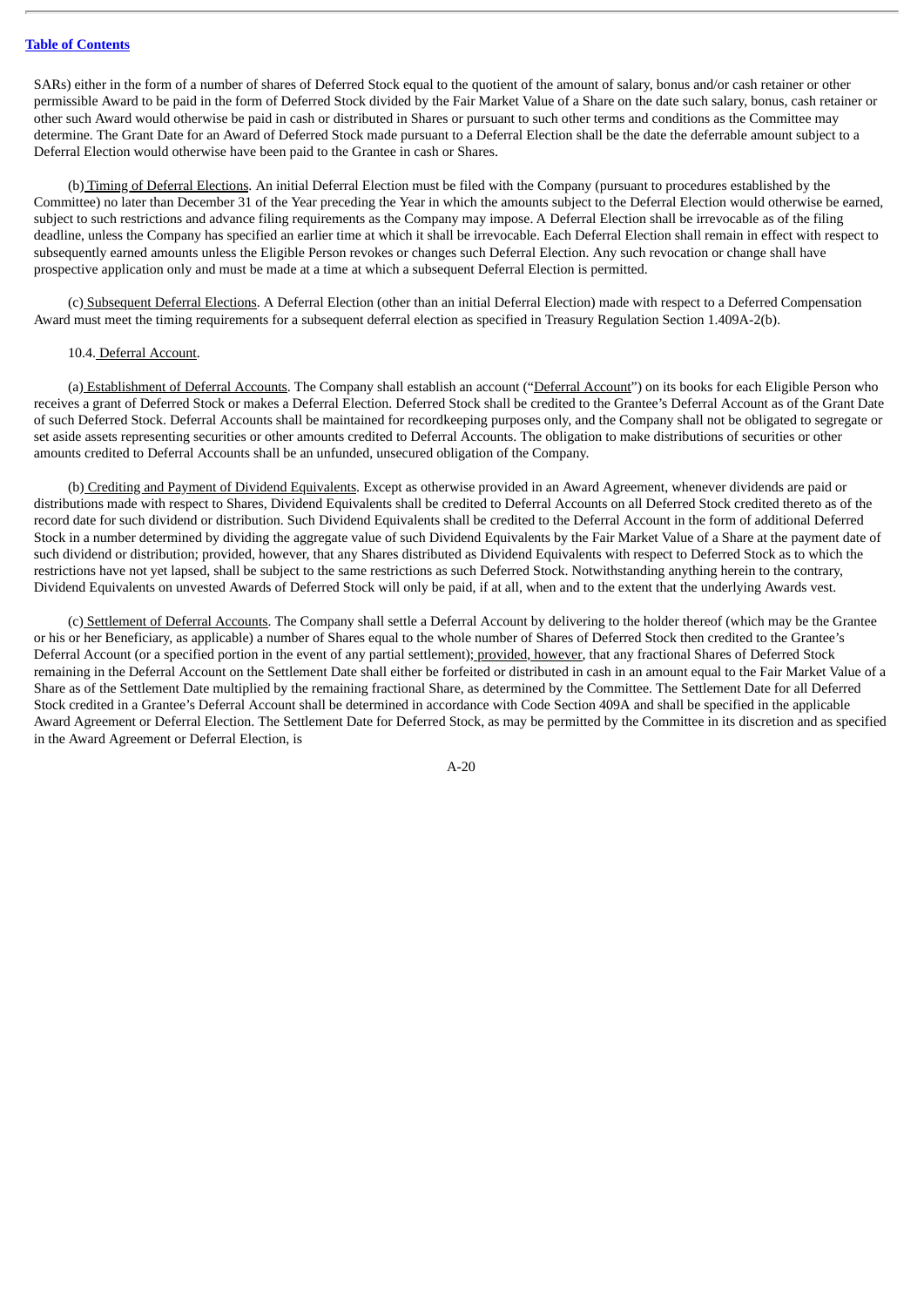limited to one or more of the following events: (i) a specified date within the meaning of Treasury Regulation Section 1.409A-3(i)(1), (ii) a Change in Control, (iii) the Grantee's "separation from service" as provided in Treasury Regulation Section 1.409A-1(h), (iv) the Grantee's death, (v) the Grantee's Disability, or (vi) an "unforeseeable emergency" of the Grantee as provided in Treasury Regulation Section 1.409A-3(i)(3).

#### **Section 11. Performance Units, Other Share-Based or Cash-Based Awards.**

#### 11.1. Performance Units.

(a) Grant of Performance Units. Subject to and consistent with the provisions of the Plan, Performance Units may be granted to any Eligible Person in such number and upon such terms, and at any time and from time to time, as shall be determined by the Committee. Performance Units shall be evidenced by an Award Agreement in such form as the Committee may approve, which shall contain such terms and conditions not inconsistent with the provisions of the Plan as shall be determined by the Committee.

(b) Value/Performance Goals. The Committee shall set Performance Goals in its discretion which, depending on the extent to which they are met during a Performance Period, will determine the number or value of Performance Units that will be paid to the Grantee at the end of the Performance Period. Each Performance Unit shall have an initial value that is established by the Committee at the time of grant. The Performance Goals for Awards of Performance Units may be set by the Committee at threshold, target and maximum performance levels with the number or value of the Performance Units payable directly correlated to the degree of attainment of the various performance levels during the Performance Period. Unless otherwise provided in an Award Agreement, no payment shall be made with respect to a Performance Unit Award if the threshold performance level is not satisfied. If Performance Goals are attained between the threshold and target performance levels or between the target and maximum performance levels, the number or value of Performance Units under such Award shall be determined by linear interpolation, unless otherwise provided in an Award Agreement.

(c) Earning of Performance Units. Except as provided in Section 12, after the applicable Performance Period has ended, the holder of Performance Units shall be entitled to payment based on the level of achievement of Performance Goals set by the Committee and as described in Section 11.1(b). At the discretion of the Committee, the Award Agreement may specify that an Award of Performance Units is payable in cash, Shares, Restricted Stock or Restricted Stock Units.

## 11.2. Other Share-Based or Cash-Based Awards.

(a) The Committee is authorized to grant Awards to Grantees in the form of Other Share-Based Awards or Other Cash-Based Awards, as deemed by the Committee to be consistent with the purposes of the Plan and as evidenced by an Award Agreement. The Committee shall determine the terms and conditions of such Awards, consistent with the terms of the Plan, at the date of grant or thereafter, including any Performance Goals and Performance Periods. Shares or other securities or property delivered pursuant to an Award in the nature of a purchase right granted under this Section 11.2 shall be purchased for such consideration, paid for at such times, by such methods, and in such forms, including, without limitation, Shares, other Awards, notes or other property, as the Committee shall determine, subject to any required corporate action.

(b) Notwithstanding anything herein to the contrary, upon a Change in Control, all outstanding Other Share-Based Awards and Other Cash-Based Awards shall be subject to Section 13 of the Plan.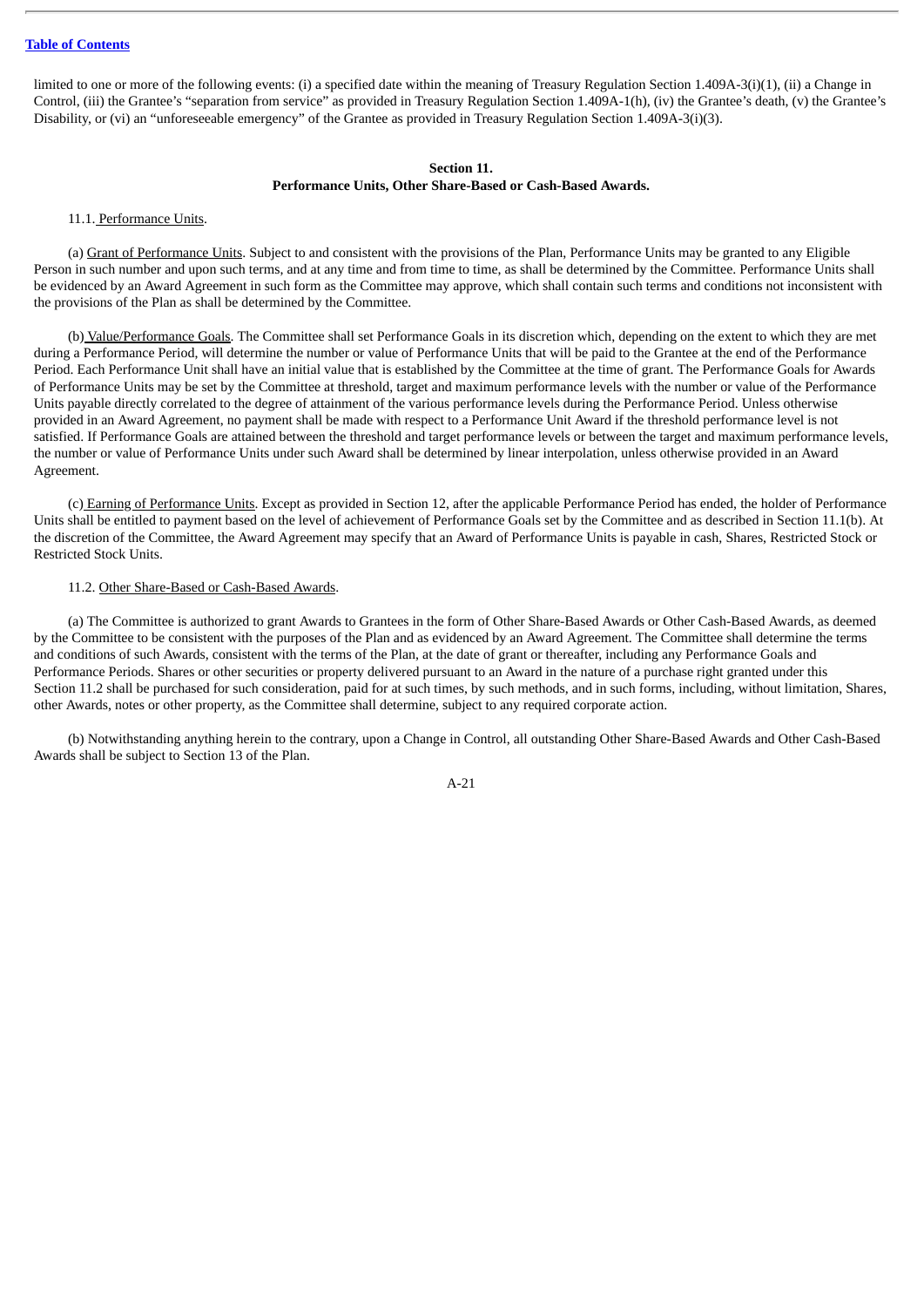#### **Section 12. Dividends; Dividend Equivalents**

The Committee is authorized to grant Awards of Dividend Equivalents alone or in conjunction with other Awards (other than Options and SARs), on such terms and conditions as the Committee shall determine in accordance with the Plan and Code Section 409A. Accrued Dividend Equivalents shall vest and be paid on the same terms as the Shares underlying the Award to which the Dividend Equivalents relate. Notwithstanding anything in this Plan to the contrary, to the extent that an Award contains a right to receive dividends or Dividend Equivalents while such Award remains unvested, such dividends or Dividend Equivalents will be accumulated and paid once and to the extent that the underlying Award vests.

# **Section 13. Change in Control**

13.1. Acceleration of Vesting. Unless otherwise provided in the applicable Award Agreement, upon the occurrence of (a) an event satisfying the Section 2.9 definition of "Change in Control" with respect to a particular Award, and (b) a Grantee's Termination of Service by the Company without Cause or by the Grantee for Good Reason that occurs during the two (2)-year period immediately following such Change in Control event, such Award shall, as applicable, become vested, all Restrictions shall lapse and, for all Awards with respect to which the vesting or amount is based on the satisfaction or achievement of Performance Goals or other performance-based criteria, such Award shall become earned and vested and the Performance Goals and criteria shall be deemed to be achieved or fulfilled based on the performance achieved (as determined by the Committee), but prorated based on the elapsed proportion of the Performance Period as of the Termination of Service. The Committee may, in its discretion, include such further provisions and limitations with respect to a Change in Control in any Award Agreement as it may deem desirable.

13.2. Special Treatment in the Event of a Change in Control. In order to maintain the Grantee's rights upon the occurrence of any event satisfying the Section 2.9 definition of "Change in Control" with respect to an Award, the Committee, as constituted before such event, may, in its sole discretion, as to any such Award, either at the time the Award is made hereunder or any time thereafter: (a) make such adjustment to any such Award then outstanding as the Committee deems appropriate to reflect such Change in Control; and/or (b) cause any such Award then outstanding to be assumed, or new rights substituted therefor, by the acquiring or surviving entity after such Change in Control. Additionally, in the event of any Change in Control with respect to Options and SARs, the Committee, as constituted before such Change in Control, may, in its sole discretion (except as may be otherwise provided in the Award Agreement): (x) cancel any outstanding unexercised Options or SARs (whether or not vested) that have an Option Price or Strike Price (as applicable) that is greater than the Change in Control Price (defined below); or (y) cancel any outstanding unexercised Options or SARs (whether or not vested) that have an Option Price or Strike Price (as applicable) that is less than or equal to the Change in Control Price in exchange for a cash payment of an amount equal to (A) the difference between the Change in Control Price and the Option Price or Strike Price (as applicable), multiplied by (B) the total number of Shares underlying such Option or SAR that are vested and exercisable at the time of the Change in Control. The Committee may, in its discretion, include such further provisions and limitations in any Award Agreement as it may deem desirable. The "Change in Control Price" means the lower of (X) the per-Share Fair Market Value as of the date of the Change in Control, and (Y) the price paid per Share as part of the transaction which constitutes the Change in Control.

# **Section 14. Non-United States Employees.**

Without amending the Plan, the Committee may grant Awards to Eligible Persons residing in non-United States jurisdictions on such terms and conditions different from those specified in the Plan, including the terms of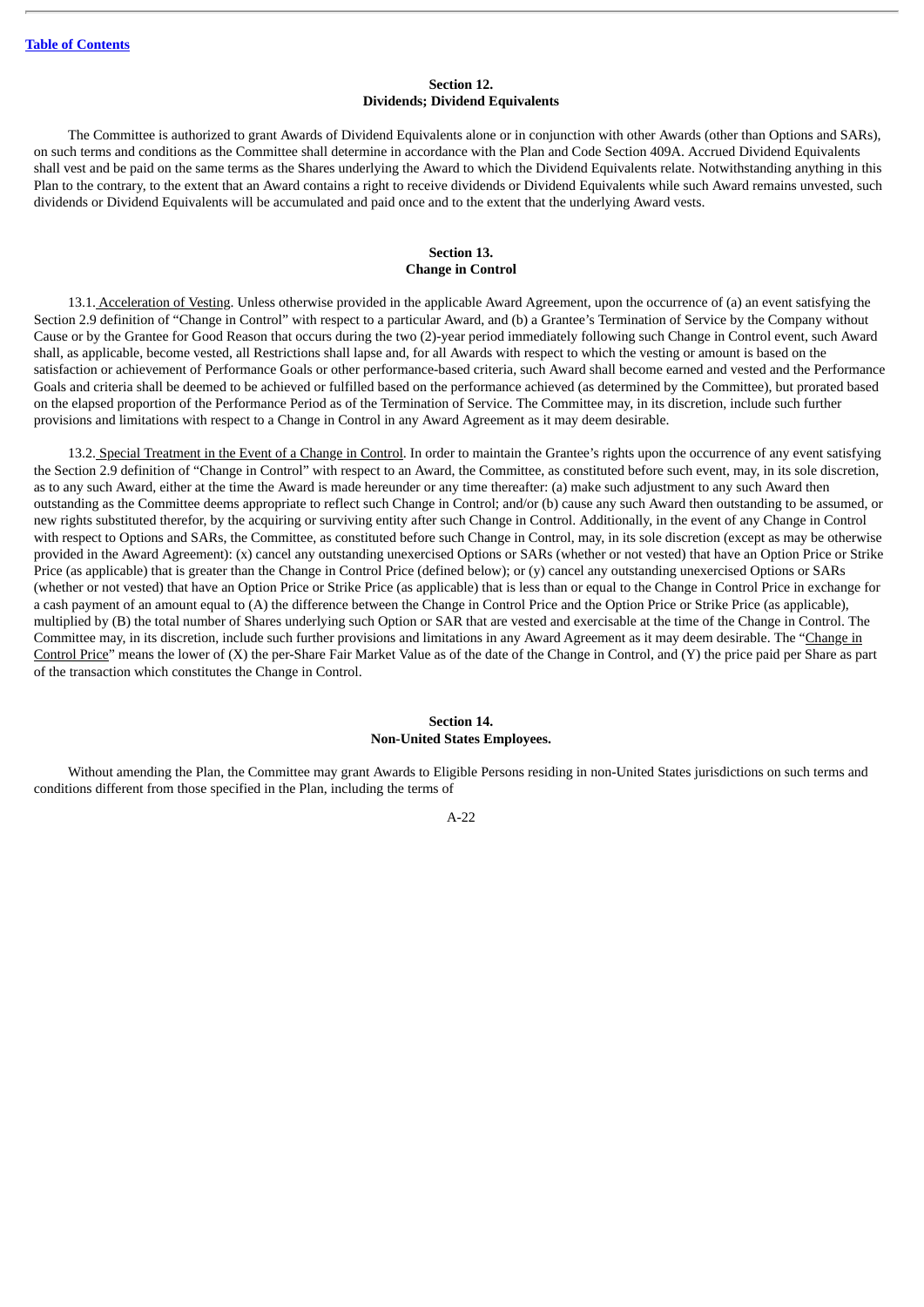any award agreement or plan, adopted by the Company or any Subsidiary thereof to comply with, or take advantage of favorable tax or other treatment available under, the laws of any non-United States jurisdiction, as may in the judgment of the Committee be necessary or desirable to foster and promote achievement of the purposes of the Plan and, in furtherance of such purposes the Committee may make such modifications, amendments, procedures, sub-plans and the like as may be necessary or advisable to comply with provisions of laws in other countries or jurisdictions in which the Company or its Subsidiaries operates or has employees.

### **Section 15. Amendments and Termination**

#### 15.1. Amendment and Termination.

(a) Subject to Section 15.2, the Board may at any time amend, alter, suspend, discontinue or terminate the Plan in whole or in part without the approval of the Company's stockholders; provided that (i) any amendment shall be subject to the approval of the Company's stockholders if such approval is required by any federal or state law or regulation or any securities exchange or automated quotation system on which the Shares may then be listed or quoted and (ii) no Plan amendment or termination shall extend the exercise period for an Option or SAR beyond a date that is later than the earlier of the latest date upon which the Award could have expired by its original terms under any circumstances or the tenth (10<sup>th</sup>) anniversary of the original date of grant of the Award.

(b) Subject to Section 15.2, the Committee may amend the terms of any Award Agreement, prospectively or retroactively, in accordance with the terms of the Plan.

15.2. Previously Granted Awards. Except as otherwise specifically provided in the Plan (including Sections 3.2(k), 3.2(n), 5.5, 15.1 and this Section 15.2) or an Award Agreement, no termination, amendment or modification of the Plan shall adversely affect in any material respect any Award previously granted under the Plan or an Award Agreement without the written consent of the Grantee of such Award. Notwithstanding the foregoing, the Board or the Committee (as applicable) shall have the authority to amend the Plan and outstanding Awards to the extent necessary or advisable to account for changes in applicable law, regulations, rules or other written guidance without a Grantee's consent.

### **Section 16. Beneficiary Designation**

Each Grantee under the Plan may, from time to time, name any Beneficiary or Beneficiaries (who may be named contingently or successfully) to whom any benefit under the Plan is to be paid in case of his or her death before he or she receives any or all of such benefit. Each such designation shall revoke all prior designations by the same Grantee, shall be in a form prescribed by the Company, and will be effective only when filed by the Grantee in writing with the Company during the Grantee's lifetime. In the absence of any such designation, the Grantee's estate shall be the Grantee's Beneficiary.

# **Section 17. Withholding**

#### 17.1. Required Withholding.

(a) The Committee in its sole discretion may provide that when taxes are to be withheld in connection with the exercise of an Option or a SAR, upon the lapse of Restrictions on an Award or upon payment of any benefit or right under the Plan (the Exercise Date, the date such Restrictions lapse or such payment of any other benefit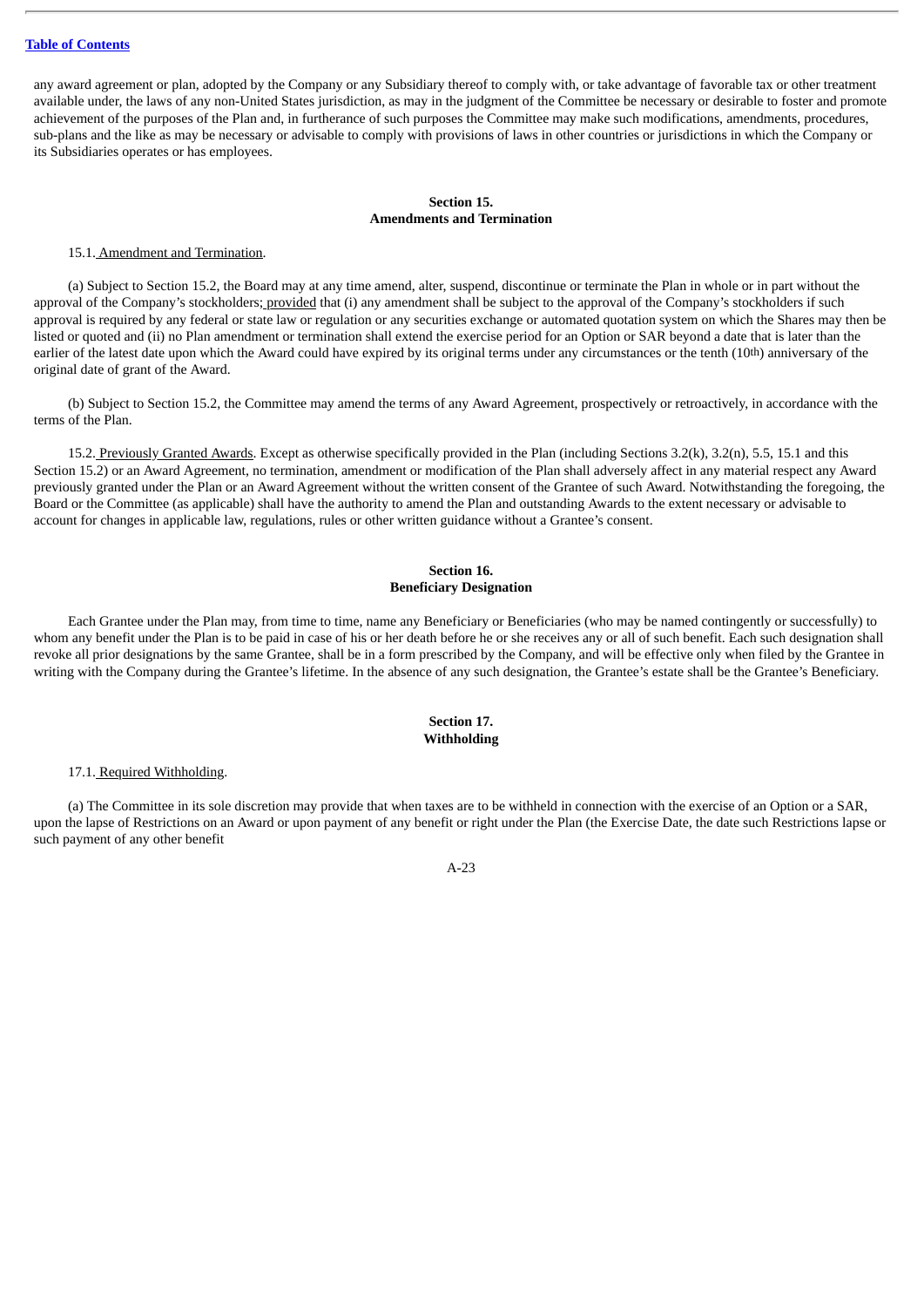or right occurs hereinafter referred to as the "Tax Date"), the Grantee may be required or may be permitted to elect to make payment for the withholding of federal, state and local taxes, including Social Security and Medicare ("FICA") taxes, by one or a combination of the following methods:

(i) payment of an amount in cash equal to the amount to be withheld;

(ii) requesting the Company to withhold from those Shares that would otherwise be received upon exercise of an Option or a SAR, upon the lapse of Restrictions on, or upon settlement of, any other Award, a number of Shares having a Fair Market Value on the Tax Date equal to the amount to be withheld; or

(iii) withholding from any compensation otherwise due to the Grantee.

The maximum amount of tax withholding upon exercise of an Option or a SAR or in connection with the settlement of any other Award to be satisfied by withholding Shares pursuant to Section 17.1(a)(iii) above shall not exceed the maximum individual statutory tax rate in a given jurisdiction (or such lower amount as may be necessary to avoid liability award accounting, or any other accounting consequence or cost – including in connection with the effectiveness of FASB Accounting Standards Update 2016-09 – as determined by the Committee, and in any event in accordance with Company policies and applicable law). An election by Grantee under this Section 17.1(a) is irrevocable. Any fractional share amount and any additional withholding not paid by the withholding or surrender of Shares shall be paid in cash. If no timely election is made, the Grantee must deliver cash to satisfy all tax withholding requirements, unless otherwise provided in the Award Agreement.

(b) Any Grantee who makes a Disqualifying Disposition or an election under Code Section 83(b) shall remit to the Company an amount sufficient to satisfy all resulting tax withholding requirements in the same manner as set forth in Section 17.1(a).

(c) No Award shall be settled, whether in cash or in Shares, unless the applicable tax withholding requirements have been met to the satisfaction of the Committee.

17.2. Notification under Code Section 83(b). If the Grantee, in connection with the exercise of any Option (if permitted under an Award Agreement), or the grant of Restricted Stock, makes the election permitted under Code Section 83(b) to include in such Grantee's gross income in the year of transfer the amounts specified in Code Section 83(b), then such Grantee shall notify the Company of such election within ten (10) days of filing the notice of the election with the Internal Revenue Service, in addition to any filing and notification required pursuant to regulations issued under Code Section 83(b). The Committee may, in connection with the grant of an Award or at any time thereafter, prohibit a Grantee from making the election described above.

#### **Section 18. General Provisions**

18.1. Governing Law. The validity, construction and effect of the Plan and any rules and regulations relating to the Plan shall be determined in accordance with the laws of the State of Delaware (regardless of its conflict of laws principles) and applicable federal laws, and without reference to any rules of construction regarding the party responsible for the drafting hereof. Venue shall be in, and jurisdiction of, the State or Federal Court (as may be appropriate) nearest to the Company's then United States headquarters.

18.2. Severability. If any provision of the Plan or any Award Agreement is or becomes or is deemed to be invalid, illegal or unenforceable in any jurisdiction, or as to any Person or Award, or would disqualify the Plan or any Award under any law deemed applicable by the Committee, such provision shall be construed or deemed amended to conform to applicable laws, or if it cannot be so construed or deemed amended without, in the determination of the Committee, materially altering the intent of the Plan or the Award, it shall be stricken and the remainder of the Plan and any such Award shall remain in full force and effect.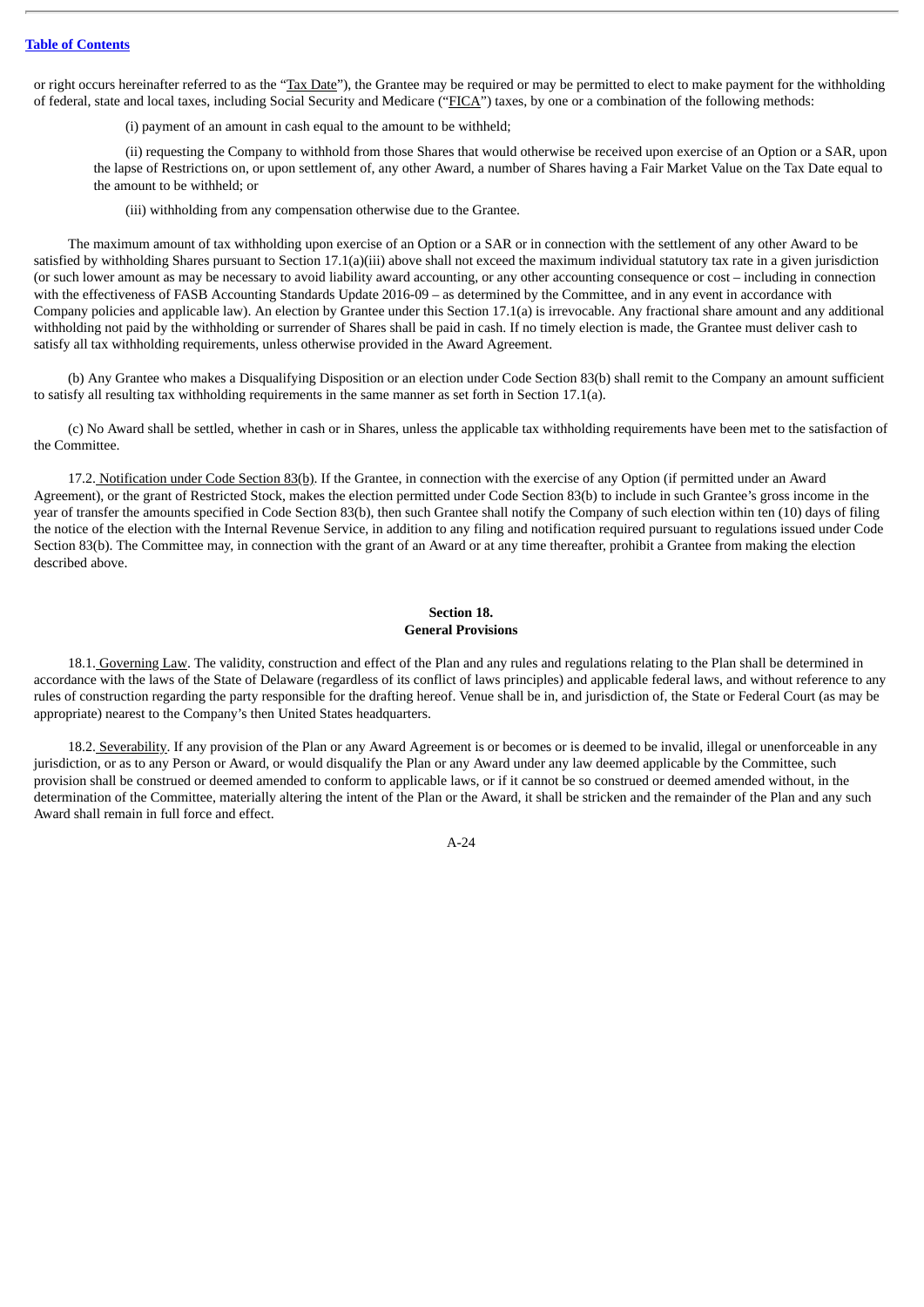## **Table of [Contents](#page-4-0)**

18.3. Successors. All obligations of the Company under the Plan or any Award Agreement with respect to Awards granted hereunder shall be binding on any successor to the Company, whether the existence of such successor is the result of a direct or indirect purchase, merger, consolidation, or otherwise, of all or substantially all of the business and/or assets of the Company.

18.4. Requirements of Law. The granting of Awards and the delivery of Shares under the Plan shall be subject to all applicable laws, rules and regulations, and to such approvals by any governmental agencies or national securities exchanges or markets as may be required. Notwithstanding any provision of the Plan or any Award Agreement, Grantees shall not be entitled to exercise, or receive benefits under, any Award, and the Company (or any Subsidiary) shall not be obligated to deliver any Shares or deliver benefits to a Grantee, if such exercise or delivery would constitute a violation by the Grantee, the Company or a Subsidiary of any applicable law or regulation.

18.5. Securities Law Compliance. If the Committee deems it necessary to comply with any applicable securities law, or the requirements of any securities exchange or market upon which Shares may be listed, the Committee may impose any restriction on Awards or Shares acquired pursuant to Awards under the Plan as it may deem advisable. All evidence of Share ownership delivered pursuant to any Award or the exercise thereof shall be subject to such stop transfer orders and other restrictions as the Committee may deem advisable under the rules, regulations or other requirements of the SEC, any securities exchange or market upon which Shares are then listed, and any applicable securities law. If so requested by the Company, the Grantee shall make a written representation and warranty to the Company that he or she will not sell or offer to sell any Shares unless a registration statement shall be in effect with respect to such Shares under the Securities Act of 1933, as amended, and any applicable state securities law or unless he or she shall have furnished to the Company an opinion of counsel, in form and substance satisfactory to the Company, that such registration is not required. No provisions of the Plan shall be interpreted or construed to obligate the Company to register any Shares under federal, state, or foreign law. The Shares issued under the Plan may be subject to such other restrictions on transfer as determined by the Committee.

If the Committee determines that the exercise or non-forfeitability of, or delivery of benefits pursuant to, any Award would violate any applicable provision of securities laws or the listing requirements of any national securities exchange or national market system on which any of the Company's equity securities are listed, then the Committee may postpone any such exercise, non-forfeitability or delivery to comply with all such provisions at the earliest practicable date.

18.6. Code Section 409A. To the extent applicable and notwithstanding any other provision of the Plan, the Plan and Award Agreements hereunder shall be administered, operated and interpreted in accordance with Code Section 409A, including any regulations or other guidance that may be issued after the date on which the Board approves the Plan; provided, however, that, in the event that the Committee determines that any amounts payable hereunder may be taxable to a Grantee under Code Section 409A prior to the payment and/or delivery to such Grantee of such amount, the Company may (a) adopt such amendments to the Plan and related Award, and appropriate policies and procedures, including amendments and policies with retroactive effect (to the extent permissible under applicable law), that the Committee determines necessary or appropriate to preserve the intended tax treatment of the benefits provided by the Plan and Awards hereunder, and/or (b) take such other actions as the Committee determines necessary or appropriate to comply with or exempt the Plan and/or Awards from the requirements of Code Section 409A. The Company and its Subsidiaries make no guarantees to any Person regarding the tax treatment of Awards or payments made under the Plan, and, notwithstanding the above provisions and any agreement or understanding to the contrary, if any Award, payments or other amounts due to a Grantee (or his or her beneficiaries, as applicable) results in, or causes in any manner, the application of any adverse tax consequence under Code Section 409A or otherwise to be imposed, then the Grantee (or his or her Beneficiaries, as applicable) shall be solely liable for the payment of, and the Company and its Subsidiaries shall have no obligation or liability to pay or reimburse (either directly or otherwise) the Grantee (or his or her Beneficiaries, as applicable) for, any such adverse tax consequences. In the case of any Deferred Compensation

A-25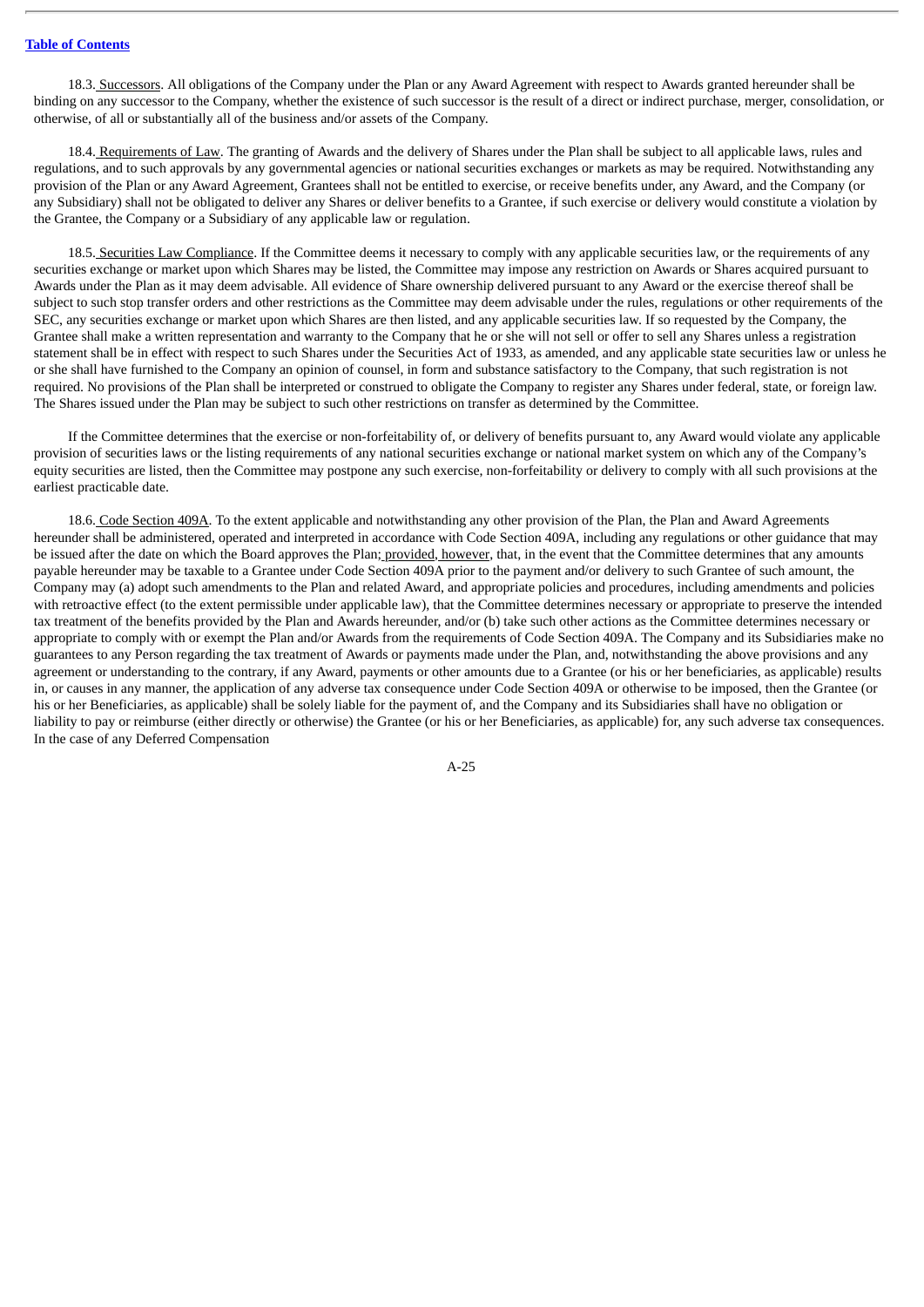Award (in addition to Deferred Stock), the provisions of Section 10.4 relating to permitted times of settlement shall apply to such Award. If any Deferred Compensation Award is payable to a "specified employee" (within the meaning of Treasury Regulation Section 1.409A-1(i)), then such payment, to the extent payable due to the Grantee's Termination of Service and not otherwise exempt from Code Section 409A, shall not be paid before the date that is six (6) months after the date of such Termination of Service (or, if earlier, such Grantee's death).

18.7. Mitigation of Excise Tax. Subject to the last sentence of this Section 18.7, if any payment or right accruing to a Grantee under the Plan (without the application of this Section 18.7), either alone or together with other payments or rights accruing to the Grantee from an Employer ("Total Payments"), would constitute a "parachute payment" (as defined in Code Section 280G), such payment or right shall be reduced to the largest amount or greatest right that will result in no portion of the amount payable or right accruing under the Plan being subject to an excise tax under Code Section 4999 or being disallowed as a deduction under Code Section 280G. The determination of whether any reduction in the rights or payments under the Plan is to apply shall be made by the Committee in good faith after consultation with the Grantee, and such determination shall be conclusive and binding on the Grantee. The Grantee shall cooperate in good faith with the Committee in making such determination and providing the necessary information for this purpose. Unless otherwise provided in an Award Agreement or in an Employment Agreement, the foregoing provisions of this Section 18.7 shall apply with respect to any person only if, after reduction for any applicable federal excise tax imposed by Code Section 4999 and all state and federal taxes imposed by the Code, the Total Payments accruing to such person would be less than the amount of the Total Payments as reduced, if applicable, under the foregoing provisions of the Plan and after reduction for all state and federal taxes, excluding any applicable federal excise tax imposed by Code Section 4999.

18.8. No Rights as a Stockholder. No Grantee shall have any rights as a stockholder of the Company with respect to the Shares (except as provided in Section 8.7 with respect to Restricted Stock) that may be deliverable upon exercise or payment of such Award until such Shares have been delivered to him or her.

18.9. Awards Not Taken into Account for Other Benefits. Awards shall be special incentive payments to the Grantee and shall not be taken into account in computing the amount of salary or compensation of the Grantee for purposes of determining any pension, retirement, death or other benefit under (a) any pension, retirement, profit-sharing, bonus, insurance or other employee benefit plan of an Employer, except as such plan shall otherwise expressly provide, or (b) any Employment Agreement between an Employer and the Grantee, except as such Employment Agreement shall otherwise expressly provide.

18.10. Non-Exclusivity of Plan. Neither the adoption of the Plan by the Board nor its submission to the stockholders of the Company for approval shall be construed as creating any limitations on the power of the Board to adopt such other compensatory arrangements for employees as it may deem desirable.

18.11. No Trust or Fund Created. The Plan is intended to constitute an "unfunded" plan for incentive compensation. Neither the Plan nor any Award shall create or be construed to create a trust or separate fund of any kind or a fiduciary relationship between the Company or any Subsidiary and a Grantee or any other Person. To the extent that any Person acquires a right to receive payments from the Company or any Subsidiary pursuant to an Award, such right shall be no greater than the right of any unsecured general creditor of the Company or any Subsidiary.

18.12. No Right to Continued Employment or Awards. No employee shall have the right to be selected to receive an Award under this Plan or, having been so selected, to be selected to receive a future Award. The grant of an Award shall not be construed as giving a Grantee the right to be retained in the employ of the Company or any Subsidiary or to be retained as a director of or consultant to the Company or any Subsidiary. Further, the Company or a Subsidiary may at any time terminate the employment of a Grantee free from any liability, or any claim under the Plan, unless otherwise expressly provided in the Plan, any Award Agreement or an Employment Agreement, as applicable.

A-26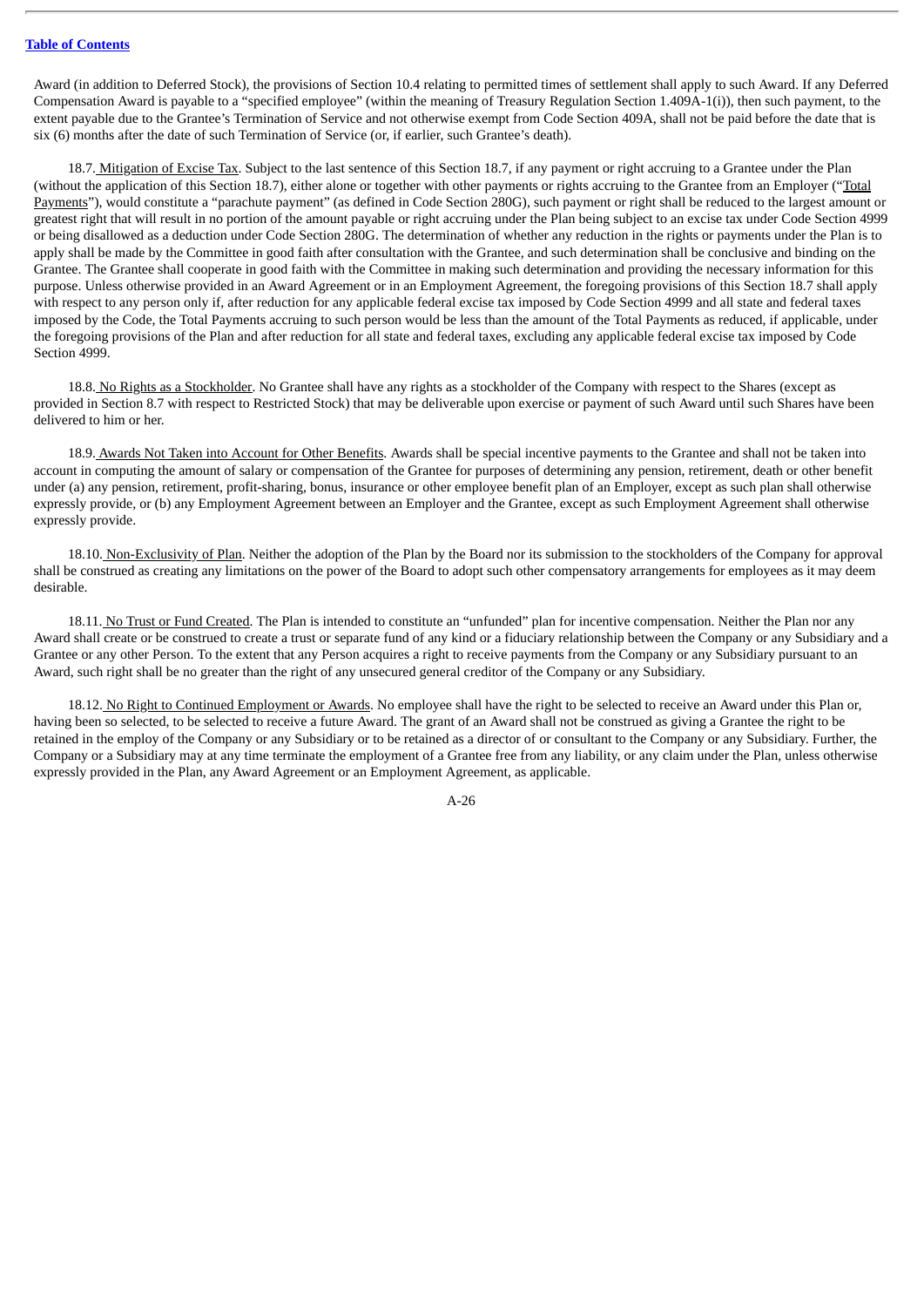18.13. Military Service. Awards shall be administered in accordance with Code Section 414(u) and the Uniformed Services Employment and Reemployment Rights Act of 1994.

18.14. Construction. The following rules of construction will apply to the Plan: (a) the word "or" is disjunctive but not necessarily exclusive and (b) words in the singular include the plural, words in the plural include the singular, and words in the neuter gender include the masculine and feminine genders and words in the masculine or feminine genders include the neuter gender. The headings of sections and subsections are included solely for convenience of reference, and if there is any conflict between such headings and the text of this Plan, the text shall control. All references to Sections herein are intended to be references to sections of the Plan, unless otherwise indicated.

18.15. No Fractional Shares. No fractional Shares shall be issued or delivered pursuant to the Plan or any Award, and the Committee shall determine whether cash, other securities, or other property shall be paid or transferred in lieu of any fractional Shares, or whether such fractional Shares or any rights thereto shall be canceled, terminated or otherwise eliminated.

18.16. Compensation Recoupment Policy. The Plan and all Awards issued hereunder shall be subject to any compensation recovery and/or recoupment policy adopted by the Company to comply with applicable law, including, without limitation, the Dodd-Frank Wall Street Reform and Consumer Protection Act, or to comport with good corporate governance practices, as such policies may be amended from time to time. No recovery of compensation under such a clawback policy will be an event giving rise to a right to resign for "good reason" or "constructive termination" (or similar term) under any agreement with the Company or a Subsidiary.

18.17. Notice. Any notice or other communication required or permitted under the Plan must be in writing and must be delivered personally, sent by certified, registered, or express mail, or sent by overnight courier, at the sender's expense. Notice will be deemed given (1) when delivered personally or, (2) if mailed, three days after the date of deposit in the United States mail or, (3) if sent by overnight courier, on the regular business day following the date sent. Notice to the Company should be sent to Power Solutions International, Inc. 201 Mittel Drive, Wood Dale, Illinois 60191, Attention: Chief Financial Officer. Notice to the Grantee should be sent to the address set forth on the Company's records. Either party may change the address to which the other party must give notice under this Section 18.17 by giving the other party written notice of such change, in accordance with the procedures described above.

18.18. Plan Document Controls. This Plan and each Award Agreement constitute the entire agreement with respect to the subject matter hereof and thereof; provided, however, that in the event of any inconsistency between the Plan and such Award Agreement, the terms and conditions of the Plan shall control.

A-27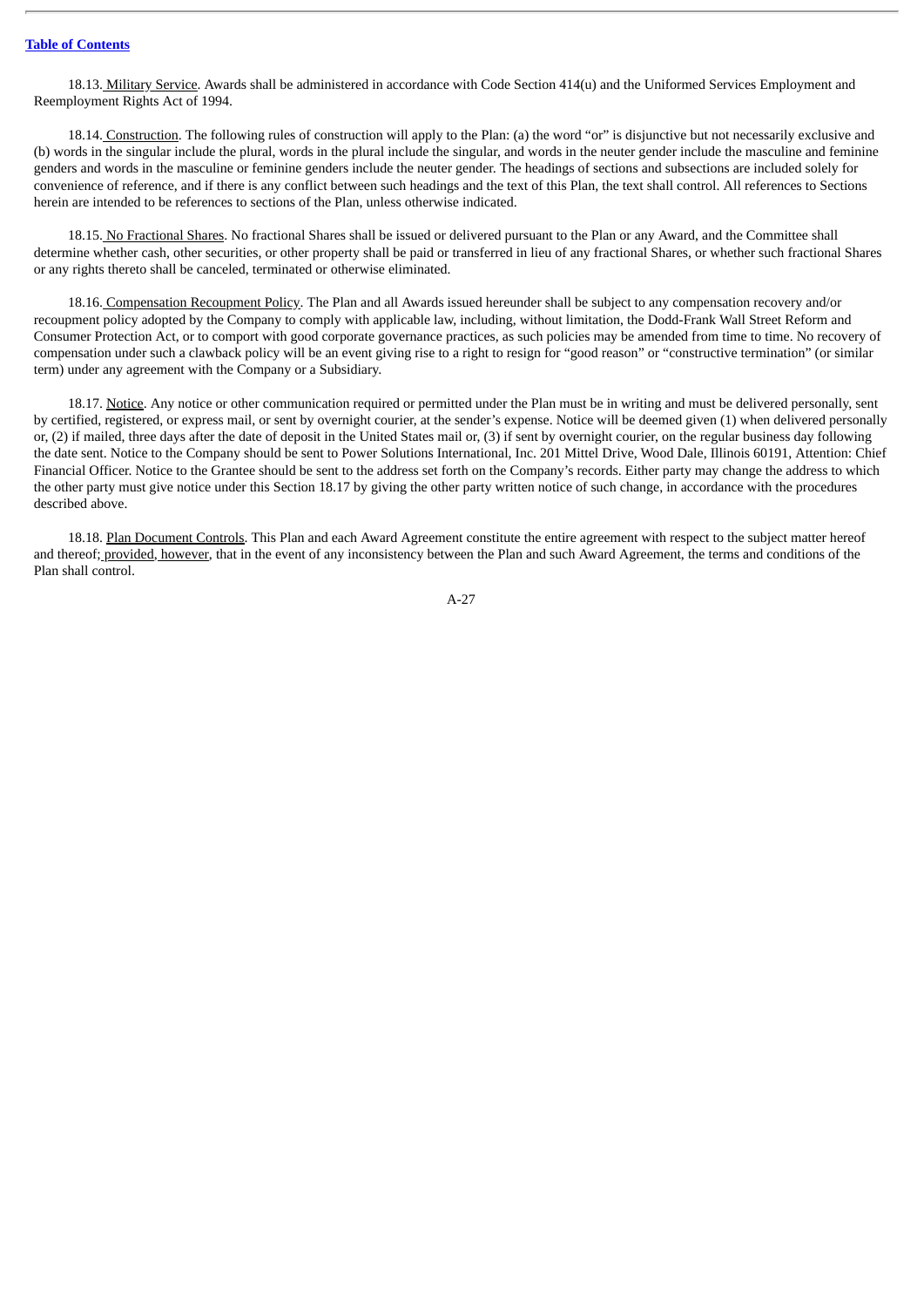$\overline{a}$ 



POWER SOLUTIONS INTERNATIONAL, INC.<br>201 MITTEL DRIVE<br>WOOD DALE, IL 60191<br>AITR: MAITHENI THOMAS



VOTE BY INTERNET<br>Before The Meeting - Go to www.proxyvote.com or scan the QR Barcode above

Use the internet to transmit your voting instructions and for electronic delivery of information up until 11:59 p.m. Eastern Time on July 13, 2022. Hive your proxy card in hand when you access the web site and follow the i

During The Meeting - Go to www.virtualshareholdermeeting.com/PSIX2022

You may attend the meeting via the Internet and vote during the meeting. Have the information that is printed in the box marked by the arrow available and follow the instructions.

D86744-P75253

VOTE BY PHONE - 1-800-690-6903<br>Use any touch-tone telephone to transmit your voting instructions up until<br>11:59 p.m. Eastern Time on July 13, 2022. Have your proxy card in hand when you call and<br>then follow the instruction

VOTE BY MAIL<br>Mark, sign and date your proxy card and return it in the postage-paid<br>envelope we have provided or return it to Vote Processing, c/o Broadridge,<br>51 Mercedes Way, Edgewood, NY 11717.

TO VOTE, MARK BLOCKS BELOW IN BLUE OR BLACK INK AS FOLLOWS:

|    |                |                                                                                                                                                                                                                                                                                                                                                  |                     |   |   |   |    | D86744-P75253                                                                                                      | KEEP THIS PORTION FOR YOUR RECORDS |   |                                     |   |  |  |
|----|----------------|--------------------------------------------------------------------------------------------------------------------------------------------------------------------------------------------------------------------------------------------------------------------------------------------------------------------------------------------------|---------------------|---|---|---|----|--------------------------------------------------------------------------------------------------------------------|------------------------------------|---|-------------------------------------|---|--|--|
|    |                | THIS PROXY CARD IS VALID ONLY WHEN SIGNED AND DATED.                                                                                                                                                                                                                                                                                             |                     |   |   |   |    |                                                                                                                    |                                    |   | DETACH AND RETURN THIS PORTION ONLY |   |  |  |
|    |                | POWER SOLUTIONS INTERNATIONAL, INC.                                                                                                                                                                                                                                                                                                              |                     |   |   |   |    |                                                                                                                    |                                    |   |                                     |   |  |  |
|    | the following: | The Board of Directors recommends you vote FOR                                                                                                                                                                                                                                                                                                   |                     |   |   |   |    |                                                                                                                    |                                    |   |                                     |   |  |  |
| 1. |                | Election of Directors                                                                                                                                                                                                                                                                                                                            |                     |   |   |   |    |                                                                                                                    |                                    |   |                                     |   |  |  |
|    | Nominees:      |                                                                                                                                                                                                                                                                                                                                                  | For Against Abstain |   |   |   |    |                                                                                                                    |                                    |   |                                     |   |  |  |
|    |                | 1a. Fabrizio Mozzi                                                                                                                                                                                                                                                                                                                               |                     |   |   | n |    |                                                                                                                    |                                    |   | For Against Abstain                 |   |  |  |
|    | 1b.            | Shaojun Sun, Ph.D.                                                                                                                                                                                                                                                                                                                               |                     | Ο | ο | Ω | 3. | To approve, by non-binding advisory vote, the<br>compensation of the Company's named executive<br>officers.        |                                    |   | Ο                                   | О |  |  |
|    | 1c.            | Hong He                                                                                                                                                                                                                                                                                                                                          |                     | Ω | ο | Ω | 4. | To approve the amendment and restatement of the Power<br>Solutions International, Inc. 2012 Incentive Compensation |                                    | Ω | о                                   | о |  |  |
|    | 1d.            | Kenneth W. Landini                                                                                                                                                                                                                                                                                                                               |                     | Ω | ο | Ω |    | Plan, to, among other things, extend the expiration date.                                                          |                                    |   |                                     |   |  |  |
|    |                | 1e. Lei Lei                                                                                                                                                                                                                                                                                                                                      |                     | ο | ο | ο |    | NOTE: Such other business as may properly come before the<br>meeting or any adjournment thereof.                   |                                    |   |                                     |   |  |  |
|    | 1f.            | Sidong Shao                                                                                                                                                                                                                                                                                                                                      |                     | Ω | Ω | Ω |    |                                                                                                                    |                                    |   |                                     |   |  |  |
|    | 1a.            | Frank P. Simpkins                                                                                                                                                                                                                                                                                                                                |                     | Ω | Ω | Ω |    |                                                                                                                    |                                    |   |                                     |   |  |  |
|    |                | The Board of Directors recommends you vote FOR the<br>following proposals:                                                                                                                                                                                                                                                                       |                     |   |   |   |    |                                                                                                                    |                                    |   |                                     |   |  |  |
| 2. |                | Ratification of the appointment of BDO USA, LLP as the<br>independent registered public accounting firm for the<br>fiscal year ending December 31, 2022.                                                                                                                                                                                         |                     | 0 | Ω | n |    |                                                                                                                    |                                    |   |                                     |   |  |  |
|    |                |                                                                                                                                                                                                                                                                                                                                                  |                     |   |   |   |    |                                                                                                                    |                                    |   |                                     |   |  |  |
|    |                | Please sign exactly as your name(s) appear(s) hereon. When signing as attorney, executor,<br>administrator, or other fiduciary, please give full title as such. Joint owners should each sign<br>personally. All holders must sign. If a corporation or partnership, please sign in full corporate<br>or partnership name by authorized officer. |                     |   |   |   |    |                                                                                                                    |                                    |   |                                     |   |  |  |
|    |                |                                                                                                                                                                                                                                                                                                                                                  |                     |   |   |   |    |                                                                                                                    |                                    |   |                                     |   |  |  |
|    |                | Signature [PLEASE SIGN WITHIN BOX]                                                                                                                                                                                                                                                                                                               | Date                |   |   |   |    | Signature (Joint Owners)                                                                                           | Date                               |   |                                     |   |  |  |